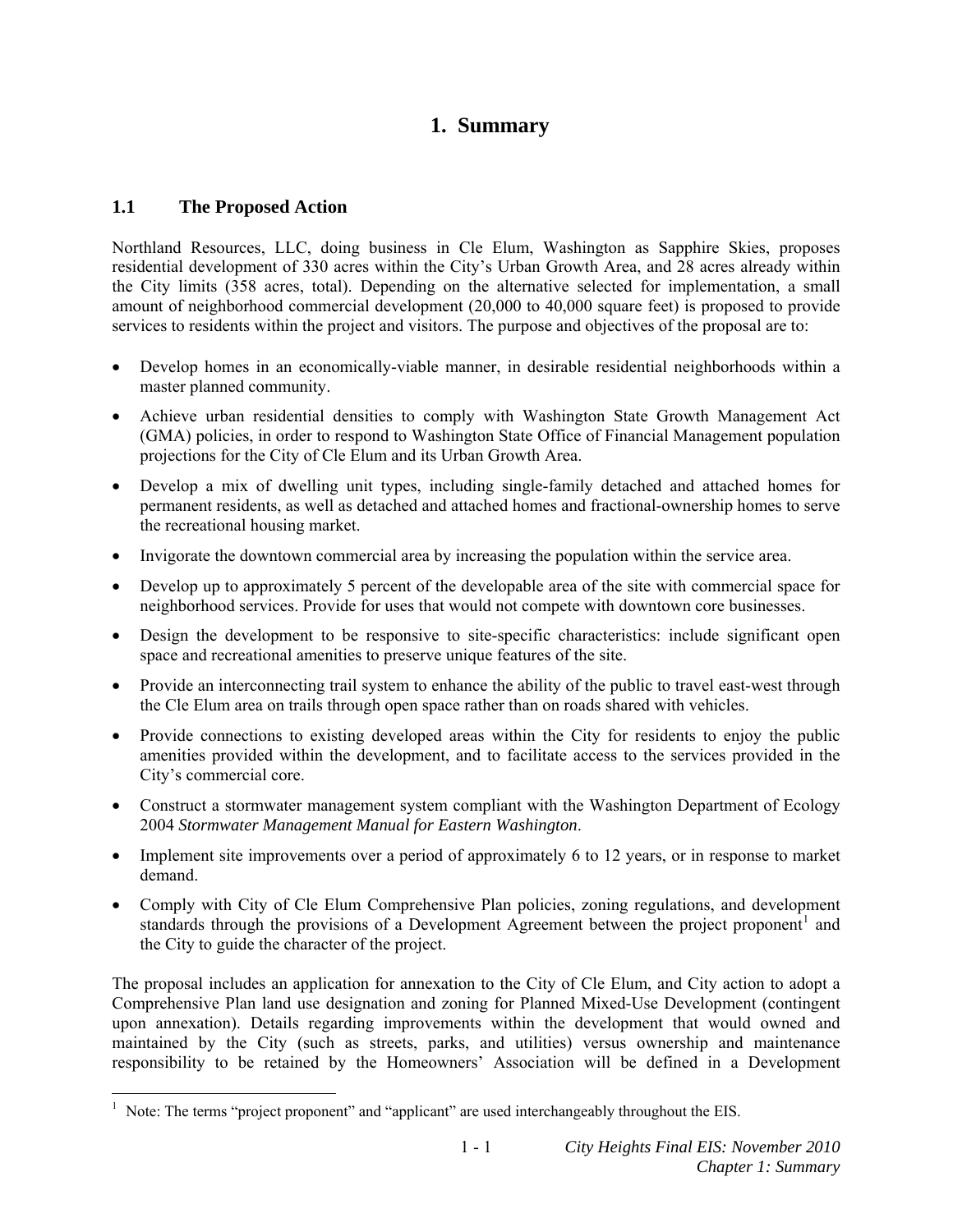Agreement to be negotiated between the City and the project proponent. The Development Agreement will also define the project's proportionate-share responsibility for capital and operating expenses for general City government, roadway and intersection improvements, public services and utilities.

A mix of single-family detached homes and attached dwelling units is proposed (875 to 985 dwelling units, total) for permanent residents and second homes. Some of the detached and attached units available as second homes may be sold in "fractional" ownership interests and may be rented for use by seasonal visitors. Approximately 150 to 163 acres (40 percent to 46 percent of the project site) will be preserved in permanent open space for recreational use, including interconnecting trails with ties to the Coal Mines Trail and existing City streets for pedestrian and bicycle use. Proposed trails will provide connections to and from the downtown core to planned public amenities within the development. Trails and open space within the project are intended for City-wide public use. The level of proposed improvements to parks, open space and trails varies with the conceptual land use alternatives evaluated in this EIS. These are described in Draft EIS Section 2.6.

# **1.2 Location**

The City Heights property is situated north of and adjacent to the City of Cle Elum within the southwest one-quarter of Section 25, northwest one-quarter of Section 25, north one-half of Section 26, and north one-half of Section 27, all within Township 20 North, Range 15 East, Willamette Meridian, Kittitas County, Washington (see Figure 1.2-1). A portion of two of the parcels (Tax Parcel 493935 and Tax Parcel 19165, approximately 28 acres total) are already within the City limits. Other parcels within the proposed development area are identified in Table 1.2 -1 below. Parcels currently outside the City limits are within the City of Cle Elum Urban Growth Area (UGA).

| <b>Tax Parcel Numbers</b>         | <b>Map Numbers</b> | <b>Approximate Acreage</b> |
|-----------------------------------|--------------------|----------------------------|
| 952904                            | 20-15-25064-0001   | 20.66                      |
| 952905                            | 20-15-25064-0002   | 16.76                      |
| 952906                            | 20-15-25064-0003   | 21.45                      |
| 952903                            | 20-15-25064-0004   | 3.24                       |
| 12528 that portion of Columbia St | 20-15-25032-0002   | 0.25                       |
| 19165                             | 20-15-26057-0003   | 89.26                      |
| 952818                            | 20-15-26061-0001   | 20.00                      |
| 952819                            | 20-15-26061-0002   | 20.00                      |
| 952820                            | 20-15-26061-0003   | 20.00                      |
| 952183                            | 20-15-26060-0001   | 12.04                      |
| 952184                            | 20-15-26060-0002   | 12.00                      |
| 493935 (Reeds Addition)           | 20-15-27051-0701   | 5.15                       |
| 083835                            | 20-15-27010-0001   | 70.18                      |
| 593835                            | 20-15-27020-0001   | 25.73                      |
| 943835                            | 20-15-27020-0007   | 21.52                      |
| <b>Total:</b>                     |                    | 358.24 acres               |

Table 1.2-1. Land parcels that comprise the City Heights proposed development area.

The property is approximately 2.4 miles long by about 0.2 to 0.5 mile wide, on the south face of Cle Elum Ridge. It spans nearly the entire length of the existing City limits. The property is accessed by several roads, including Stafford Street/Summit View Road, Montgomery Avenue/Deer Creek Road, and Columbia Avenue/Creekside Road. Bonneville Power Administration (BPA) and Puget Sound Energy (PSE) electrical transmission line easements pass through the entire east-west length of the property.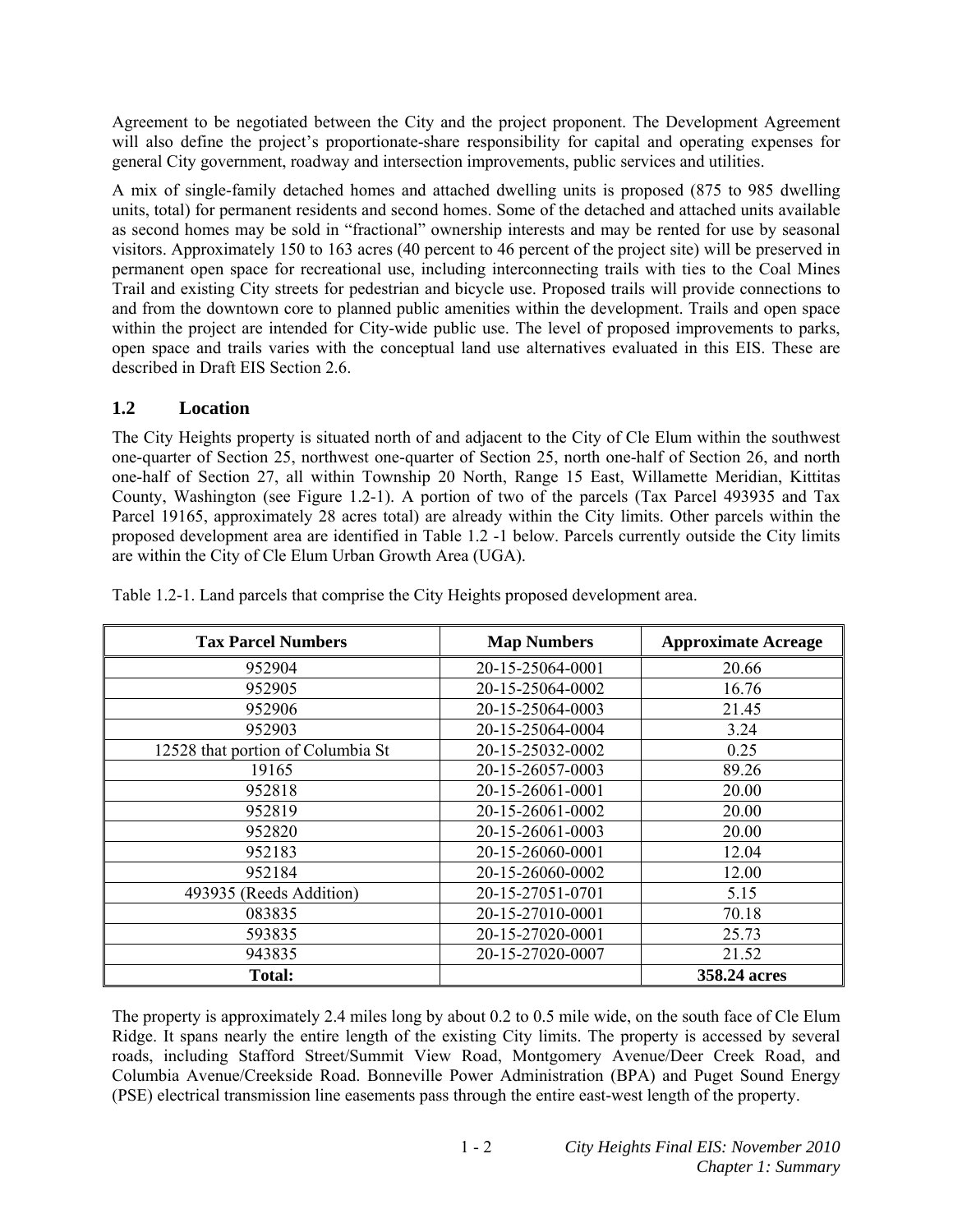**Insert Figure 1.2-1. Location Map (11 x 17 color)**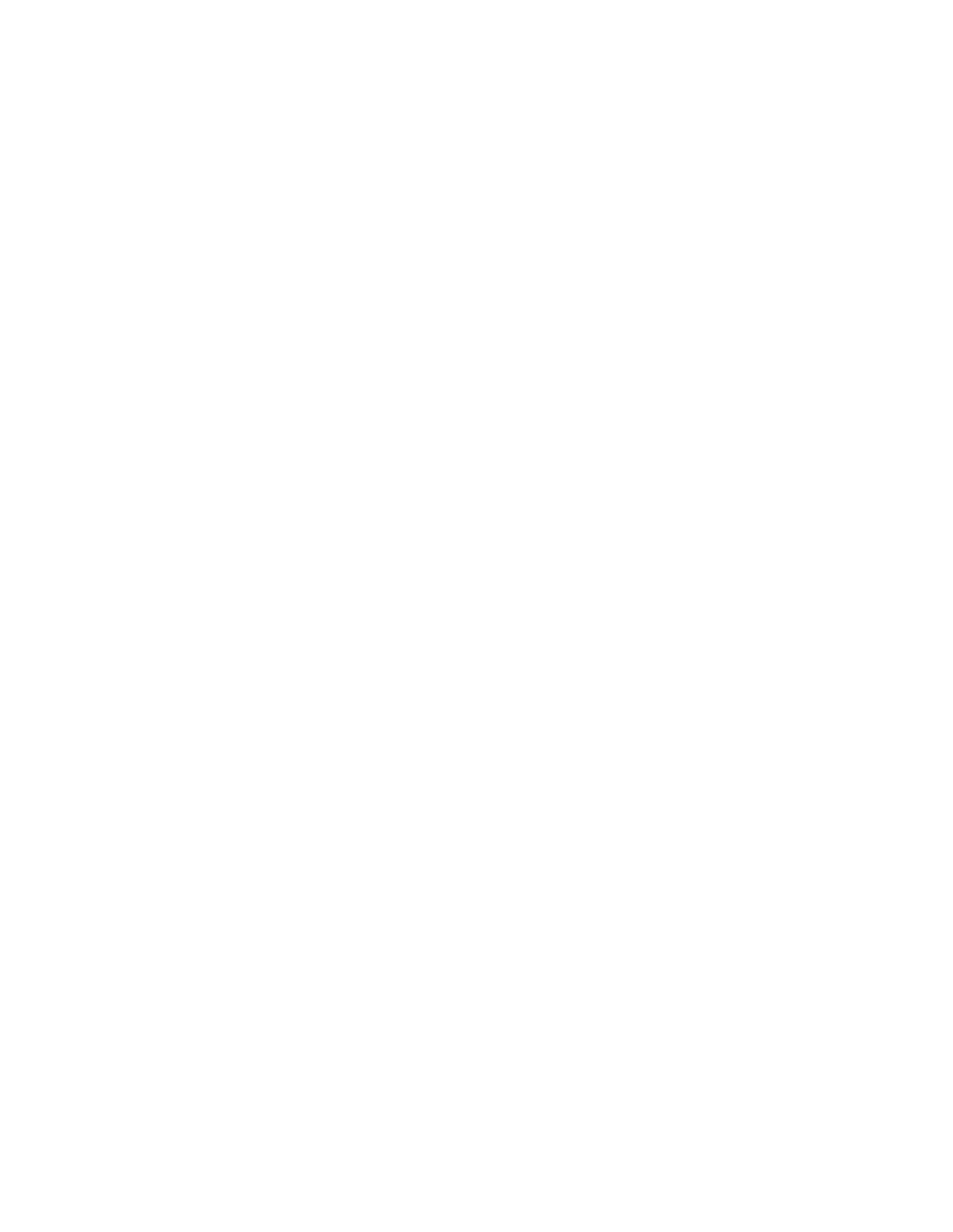## **1.3 SEPA Procedures and Public Involvement**

The City of Cle Elum received the application for Rezone and Development Agreement for the City Heights Planned Mixed-Use Development on June 11, 2009. On June 18, 2009, the City issued a Notice of Application, Determination of Significance, and Request for Comments on the EIS to be prepared for the proposed project. The notice was mailed to all property owners within 300 feet of the project, to Federal, State and local agencies, and to the Yakama Nation. General public notice was also advertised in the *Northern Kittitas County Tribune*, and posted on the City's website. The Notice of Application advised interested parties of where they could review the application and supporting documents. The Determination of Significance identified the need for an Environmental Impact Statement (EIS) to be prepared to describe and evaluate the potential adverse impacts of the proposed development. The proposed scope of the EIS was included in the Notice of Application, Determination of Significance, and Request for Comments on the Scope of the EIS. A 30-day public comment period was indicated in the Scoping notice, with comments due July 17, 2009.

The City conducted an expanded Scoping process in accordance with WAC 197-11-410. An open house public meeting was held on July 8, 2009 in the Walter Strom Middle School, during which the public was encouraged to help the City determine the potential impacts and alternatives that should be analyzed in the EIS. In addition, the City held 10 meetings with police and fire department representatives, the school district, public utility providers, and City service providers. Following the close of the EIS Scoping period on July 17, 2009, the City prepared a *Scoping Summary* document that described in detail the analysis required for each element of the environment.

During the Draft EIS preparation period, the City and EIS team maintained communications with public service representatives to invite their review, comment, and input to the description of potential impacts and mitigation measures, and to the fiscal analysis being performed.

Issuance of the Draft Environmental Impact Statement in April 2010 initiated a 45-day public comment period during which Tribes and agencies with jurisdiction, interested individuals and property owners within the study area were invited to review and comment on the proposed action, alternatives, and analysis of potential environmental effects. The Draft EIS Distribution List (Chapter 5) identifies recipients of that document (in electronic form), and/or recipients of a Notice of Availability of the Draft EIS. The Draft EIS comment period closed on June 7, 2010.

The City and project proponent held an open house public meeting on May 13, 2010, during the Draft EIS comment period. Issues discussed at the public meeting are summarized in the introduction to Final EIS Section 2.2.

Comments received on the Draft EIS, and responses prepared by City staff and the EIS Team, are reproduced in this Final EIS. The Final EIS will be distributed to everyone on the Draft EIS Distribution List, as well as anyone in addition who commented on the Draft EIS. The Final EIS Distribution List is published in Chapter 4 of this document. The Draft and Final EIS, as companion documents, will be used by the City of Cle Elum Planning Commission and City Council (along with other information about the proposal) during the decision making process for the City Heights Planned Mixed-Use Development.

Draft EIS Section 2.5 describes the Planned Mixed-Use Development review and approval process. There will be additional public meetings and public comment opportunities during Planning Commission and City Council sessions while this process is conducted. Notice of these public meetings will be published in the *Northern Kittitas County Tribune*.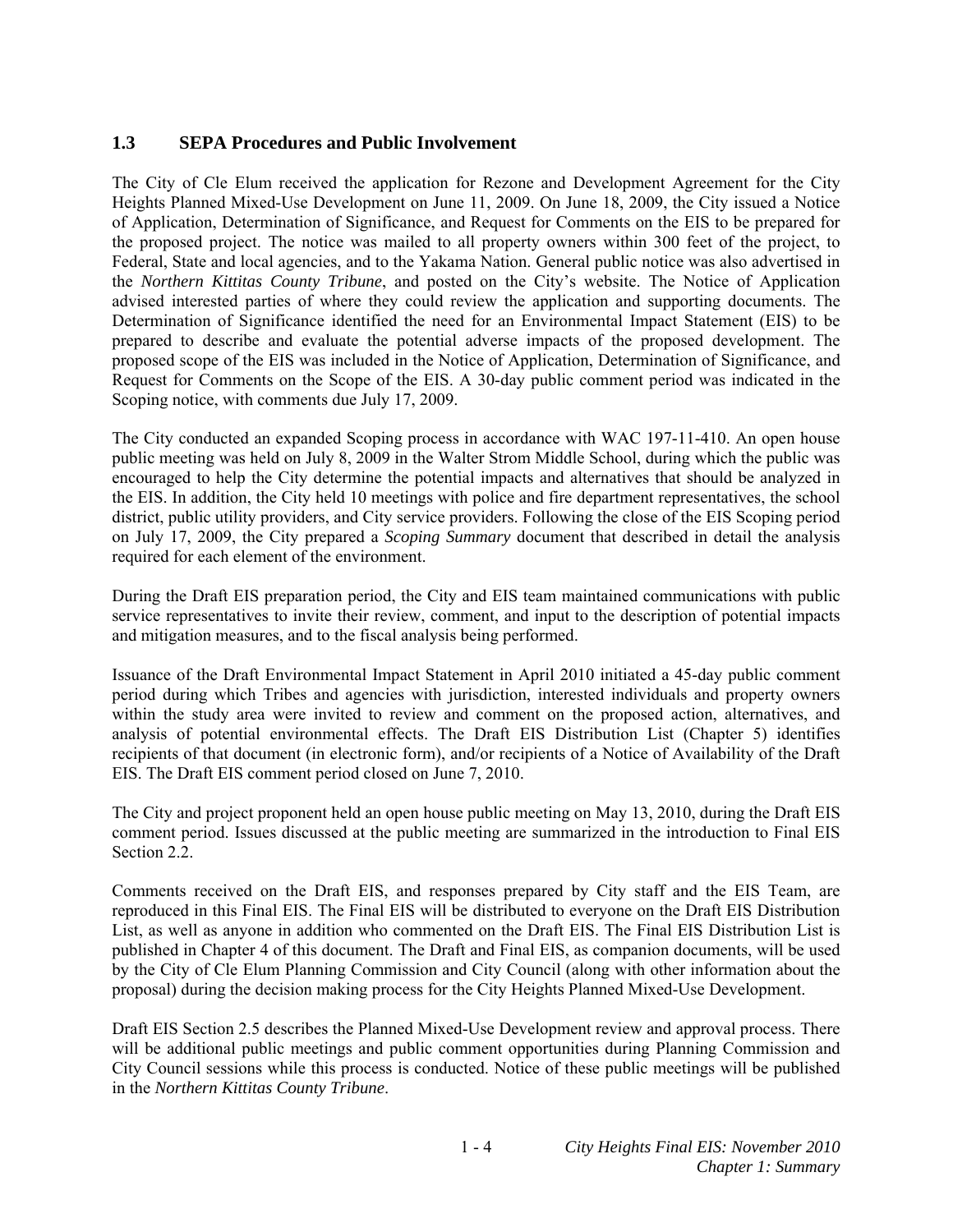## **1.4 Conceptual Land Use Alternatives**

Five conceptual land use alternatives are evaluated in this Environmental Impact Statement (EIS): four build alternatives and No Action. These development concepts are illustrated and described in more detail in Draft EIS Chapter 2. There are two development scenarios within the City of Cle Elum that would be consistent with the applicant's request for annexation, rezone, and urban development within the City's Urban Growth Area. If for any reason the annexation action does not occur, the EIS also evaluates two development scenarios within unincorporated Kittitas County. Each of the four development alternatives has a somewhat different allocation of uses in order to evaluate a range in possible development density, services, and amenities. The actual land use plan to be selected for development may include components of the different alternatives evaluated, within this range.

### **Alternative 1: The Applicant's Preferred Alternative**

The applicant's Preferred Alternative for development of the City Heights project is illustrated on Figure 1.4-1. Key features include:

- Approximately 985 dwelling units of which approximately 70 percent would be single-family detached homes and 30 percent would be single-family attached units.
- Approximately 20,000 square feet (sf) of neighborhood commercial development in two 10,000 sf locations on the site. For the purpose of the *Fiscal Analysis*, it was assumed that approximately 10,000 sf of neighborhood commercial use would be convenience retail, and approximately 10,000 sf would be professional office use.
- Approximately 155 acres of parks, open space, and public amenities, walking paths, hiking trails, and multi-use path/bike access.
- On-site provisions for public utilities, including water supply, wastewater collection, stormwater management facilities, electrical power, natural gas and communications.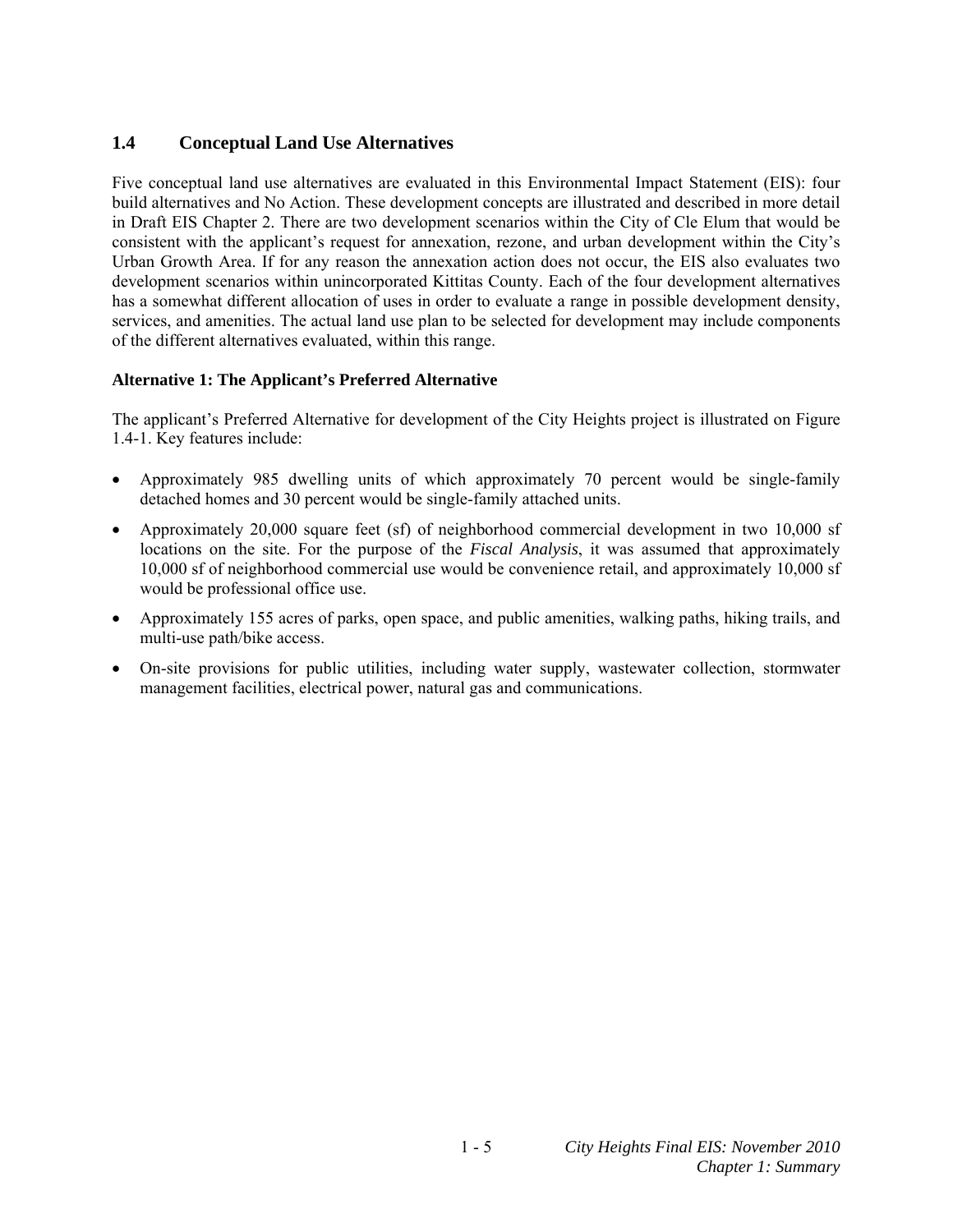**Insert Figure 1.4-1: Alternative 1 Conceptual Land Use Plan (11 x 17 color)**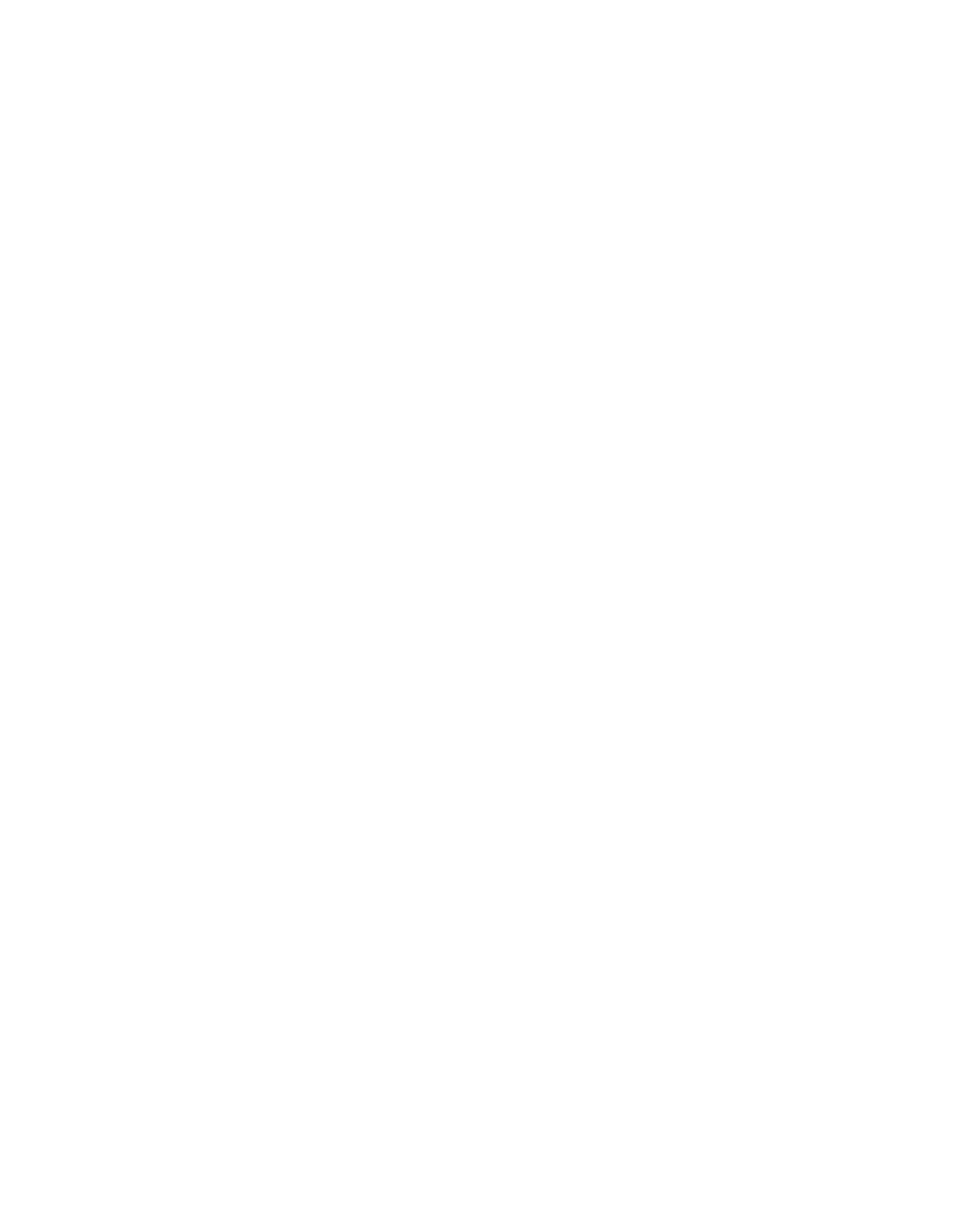The total estimated population of at full build-out of Alternative 1 would be approximately 2,207 persons if all units were permanently occupied. The project proponent estimates that 65 percent (approximately 640 d.u.) would be permanently occupied and 35 percent would be considered seasonal or second homes with peak occupancy anticipated during summer (Memorial Day through Labor Day) and during winter breaks (for any alternative). However, for the purpose of environmental review and impact analysis, it is assumed that 90 percent of all dwelling units in any conceptual land use alternative would be permanently occupied, and 10 percent would be seasonal or second homes.<sup>[2](#page-8-0)</sup> At 90 percent occupancy, the Alternative 1 resident population would be approximately 1,987 persons, and the student population would be approximately 228 (see Draft EIS Section 3.17.5 for additional information regarding student population projections by grade level).

Four points of primary access are proposed to serve Alternative 1. The west access from SR 903 is proposed across property owned by Cle Elum Pines West, LLC and Teanaway Ridge, LLC, referred to in the EIS as the "Deneen property." Existing streets and roads that would serve the site include Stafford Avenue/Summit View Road, Montgomery Avenue, and Columbia Avenue (see additional information in Draft EIS Section 2.9.4 regarding the Transportation System proposal). The Deneen property access route would involve an elevated bridge crossing of Crystal Creek and the Coal Mines Trail (see Figure 2.9-1 in Draft EIS Chapter 2).

Development standards and mitigation requirements would be specified in a Development Agreement to be negotiated with the City. There would be one consistent set of Covenants, Conditions and Restrictions (CC&Rs) to be enforced by a Homeowner's Association.

#### **Alternative 2: Reduced Residential Density**

The conceptual land use plan for the Reduced Residential Density Alternative is shown on Figure 1.4-2. Principal features include:

- Approximately 875 dwelling units of which approximately 60 percent would be single-family detached and 40 percent would be single–family attached units.
- Approximately 40,000 square feet (sf) of neighborhood commercial development in two 20,000 sf locations on the site. For the purpose of the *Fiscal Analysis*, it was assumed that approximately 10,000 sf of convenience retail uses would be provided, and approximately 30,000 sf of professional office use.
- Approximately 161 acres of open space to be preserved.
- One multi-use path.
- On-site provisions public utilities: City water supply and wastewater collection, stormwater management facilities, electrical power and communications.

<span id="page-8-0"></span><sup>&</sup>lt;sup>2</sup> For the purpose of environmental review and impact analysis, the percentage of primary homes is higher (90 percent) than the project proponent's estimate described for each alternative in this section, due to the City's preference to anticipate the development of permanent-resident neighborhoods within City Heights.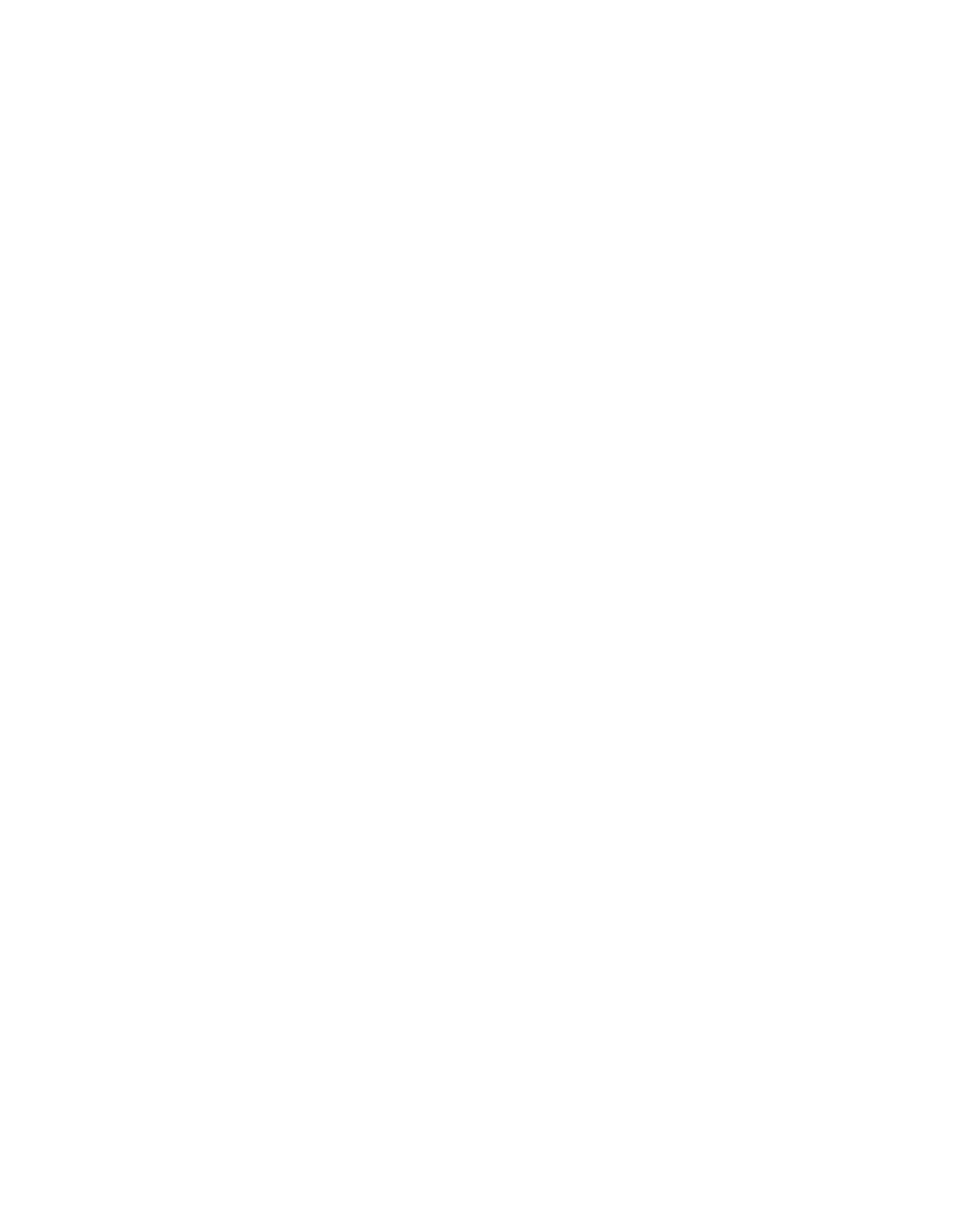**Insert Figure 1.4-2: Alternative 2 Conceptual Land Use Plan (11 x 17 color)**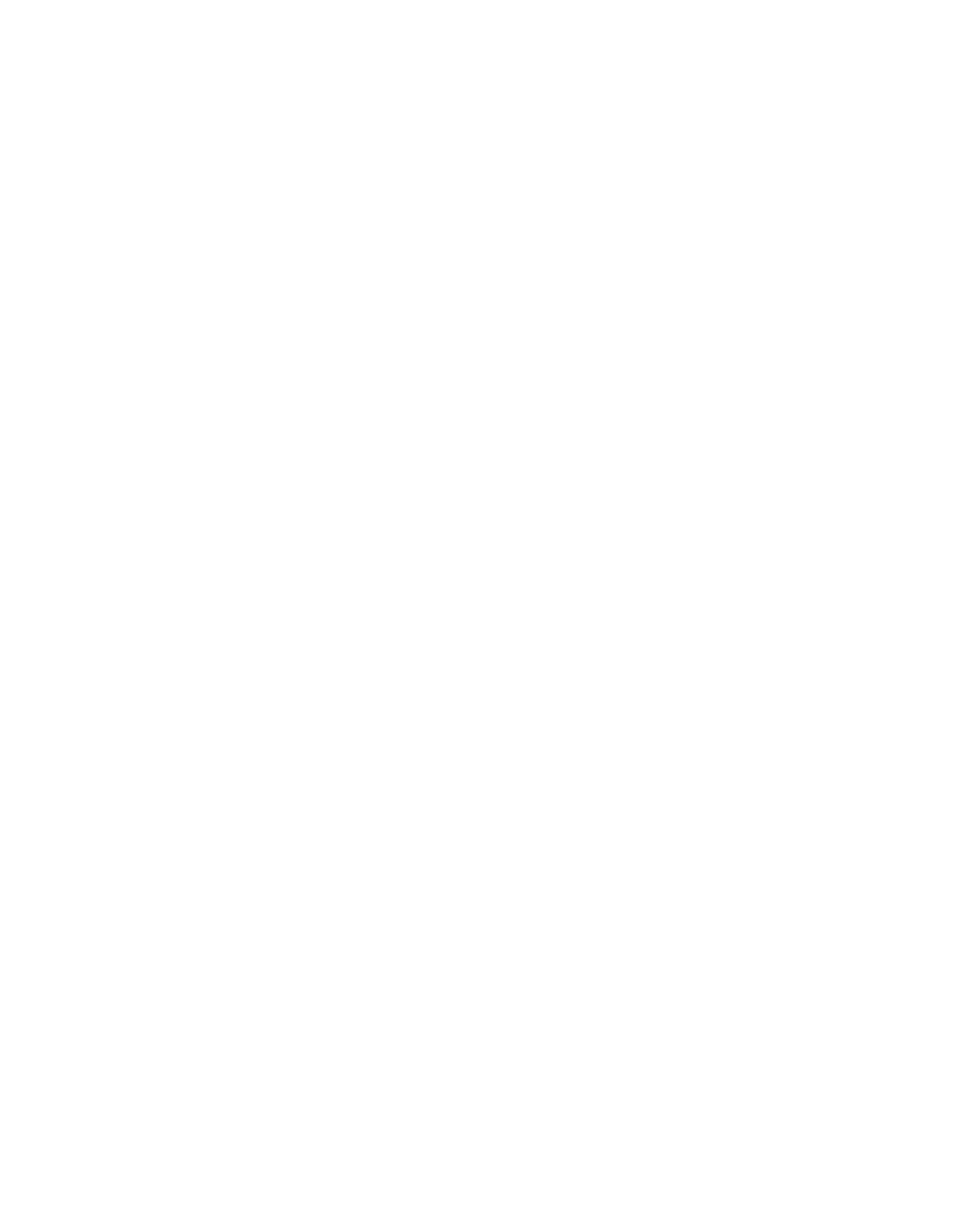There would be limited or no public amenities in the Alternative 2 development concept due to reduced resources compared to Alternative 1. The total estimated population at full build-out if all units were permanently occupied would be approximately 1,943 persons. The project proponent estimates that approximately 50 percent of homes in this alternative (approximately 440 d.u.) would be permanently occupied, and 50 percent would be considered second homes (though for the purpose of impact analysis, it is assumed that the development would be 90 percent occupied by permanent residents and 10 percent occupied by seasonal residents). At 90 percent occupancy, the Alternative 2 resident population would be approximately 1,749 persons, and the student population would be approximately 199.

Primary access to serve Alternative 2 would be provided from Alliance Road (to the west end of the development from SR 903), Stafford Avenue/Summit View Road, Sixth Street, and Columbia Avenue. The Alliance Road route would be constructed to the standards of a Collector Road (described in Draft EIS Section 2.9.4.3), and would require widening and improving an existing at-grade crossing of the Coal Mines Trail and an overcrossing of Crystal Creek. Montgomery Avenue (east end) would be used for emergency vehicle access only under Alternative 2, with entrances at or near the power line easements. Development standards and mitigation requirements would be specified in a Development Agreement to be negotiated with the City. Similar to Alternative 1, there would be one consistent set of Covenants, Conditions and Restrictions (CC&Rs) to be enforced by a Homeowner's Association.

#### **Alternative 3A: No Annexation, Development within the County Under Single Ownership**

The conceptual land use plan for Alternative 3A (Figure 1.4-3) would be essentially the same as Alternative 2, with approximately 875 dwelling units (d.u.) based on the 4 to 5 dwelling units per acre criteria in the Kittitas County Planned Unit Development (PUD) provisions. As with Alternative 2, Alternative 3A assumes approximately 60 percent single-family detached and 40 percent single–family attached units, and approximately 40,000 square feet (sf) of neighborhood commercial development in two 20,000 sf locations on the site. All open space (approximately 161 acres) would be unimproved in Alternative 3A, with no public amenities. There would be on-site provisions for public utilities (e.g., water supply, wastewater collection, stormwater management facilities, electrical power and communications); however, the City may or may not choose to provide City water and sewer outside the City limits to serve the project under this alternative. Therefore, some on-site utilities may be privatelyowned and operated under this alternative. See additional information regarding water and sewer service options in Draft EIS Sections 2.9.2 and 2.9.3, below.

The total estimated population of the full build-out condition of Alternative 3A would be approximately 1,943 if all units were fully occupied. At 90 percent occupancy, the resident population would be approximately 1,749, and the student population would be approximately 199. The project proponent's estimate of permanent and seasonal occupancy with Alternative 3A is 50 / 50, although for the purpose of the impact analysis, it is assumed that 90 percent of the dwelling units would be permanently occupied and 10 percent would be seasonal or second homes.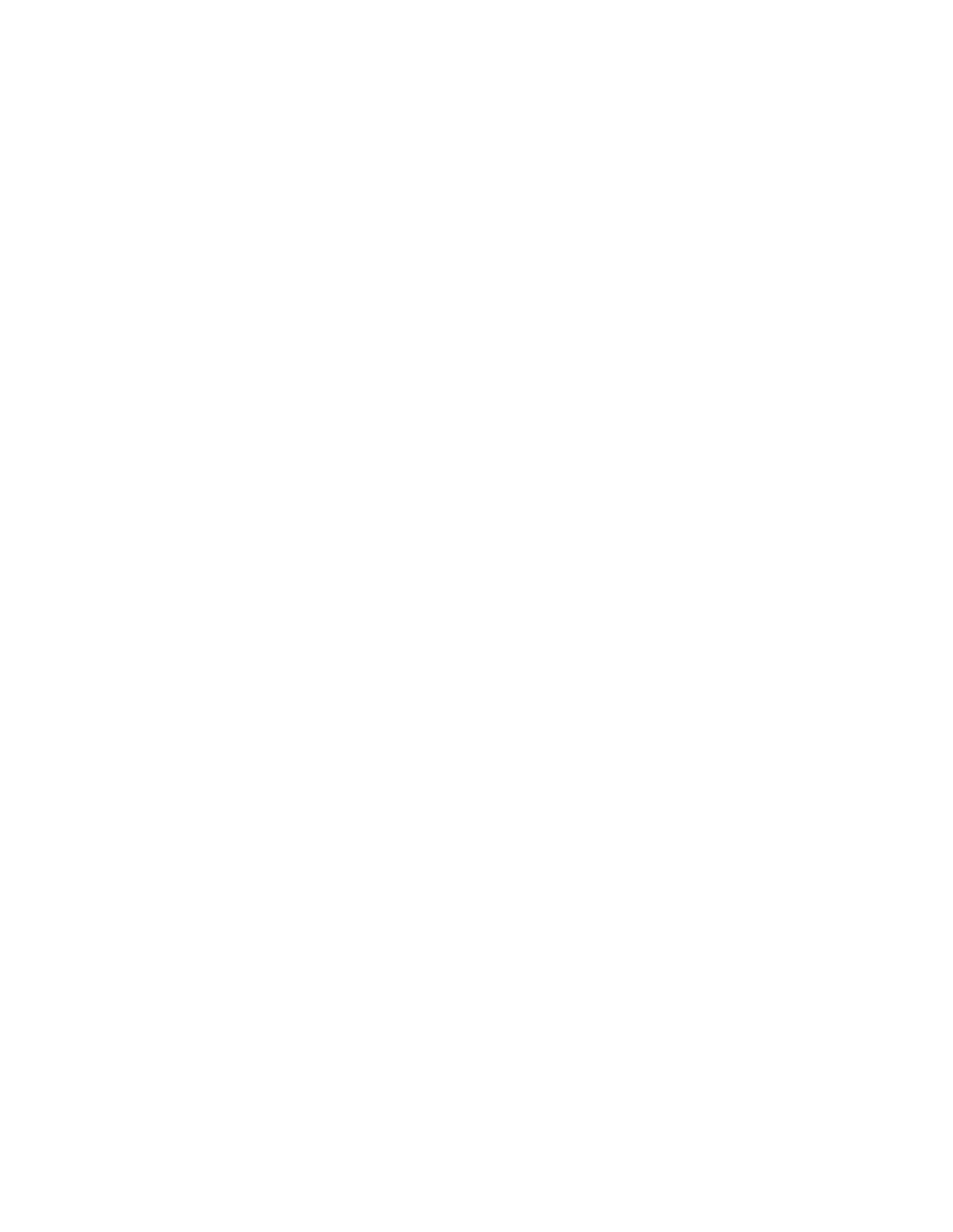**Insert Figure 1.4-3: Alternative 3A Conceptual Land Use Plan (11 x 17 color)**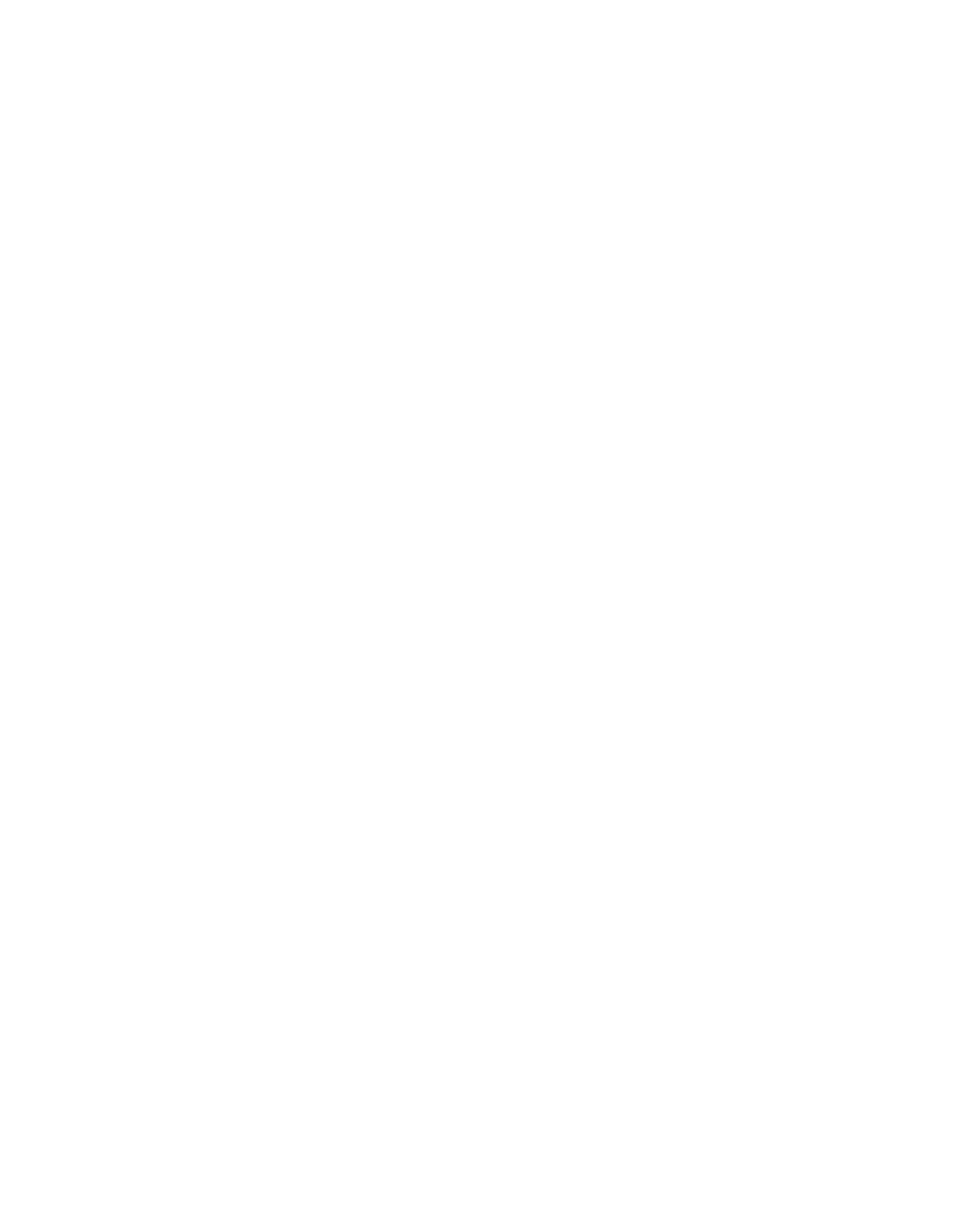As with Alternative 2, primary access to Alternative 3A would be provided from Alliance Road (to the west end of the development from SR 903), Stafford Avenue/Summit View Road, Sixth Street, and Columbia Avenue. The Alliance Road route would be constructed to the standards of a Collector Road, and would require widening and improvements to the existing at-grade crossing of the Coal Mines Trail and the overcrossing of Crystal Creek. Montgomery Avenue (east end) would be used for emergency vehicle access only with Alternative 3A, with entrances at or near the power line easements. Development would be regulated by Kittitas County land use policies and development regulations. Conditions of approval and mitigation requirements would be specified through the County's PUD (or similar) procedures. Given that Alternative 3A would also be developed under single ownership (like Alternative 1 or Alternative 2), there would be one consistent set of Covenants, Conditions and Restrictions (CC&Rs) to be enforced by a Homeowner's Association.

#### **Alternative 3B: No Annexation, Development within the County Under Multiple Ownerships**

Under Alternative 3B (Figure 1.4-4), the property would be sold and developed in up to 17 individual parcels. For the acreage located within the UGA, there would be a possible rezone prior to sale to facilitate higher residential density than under existing County zoning. Alternatively, some or most parcels within the UGA would likely be developed under Kittitas County Planned Unit Development (PUD) regulations or Performance-Based Cluster Plat criteria. For the acreage already within the Cle Elum City limits, it would be developed in accordance with City zoning and development standards. It is estimated that the residential density under Alternative 3B would be approximately 500 lots, and that all homes to be constructed on the site would be single-family detached. This alternative would not meet the objectives of the proposal or the urban residential density standards of the Washington State Growth Management Act.

Development would likely occur in a discontinuous pattern over a longer period of time if Alternative 3B were selected for implementation (although there is no time-certain for phased implementation of any of the conceptual land use alternatives). Separate Covenants, Conditions and Restrictions (CC&Rs) might be developed for each parcel or group of parcels; however, it is possible that there would be no CC&Rs for some or any of parcels. The rezone of Tax Parcels 19165 or 493935 proposed under Alternative 1 or Alternative 2 would not be anticipated with Alternative 3B.

Little or no open space would be provided with development of multiple parcels under multiple ownerships. There would be no trail system or public amenities, and no commercial development.

The total estimated population with Alternative 3B would be approximately 1,150 at full build-out if all units were permanently occupied. The project proponent's estimate of permanent and seasonal occupancy with Alternative 3B is 50/50, although for the purpose of the impact analysis, it is assumed that 90 percent of the dwelling units would be permanently occupied, and 10 percent would be second homes. At 90 percent occupancy, the total estimated resident population would be approximately 1,035 persons, and the total student population would be approximately 121.

There would be no assurance that a coordinated road system would be built to serve the site under Alternative 3B. Road access or easements would be required to serve each parcel. Utilities would likely consist of on-site wells and on-site sewage disposal systems. Water would be provided through independent Group A community water systems with new water rights, or by individual water right permit-exempt wells. There would be no coordinated stormwater management system with Alternative 3B.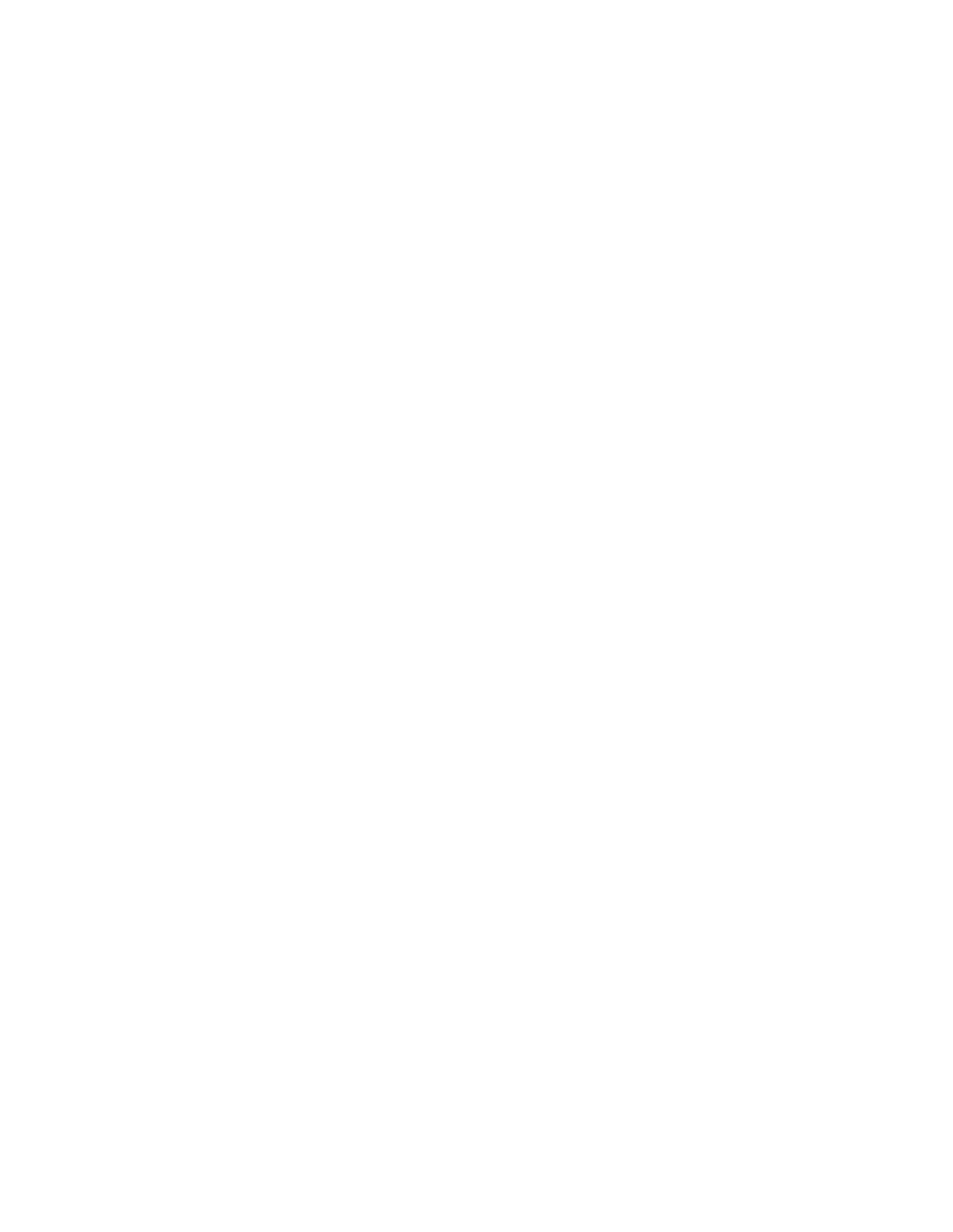**Insert Figure 1.4-4: Alternative 3B Conceptual Land Use Plan (11 x 17 color)**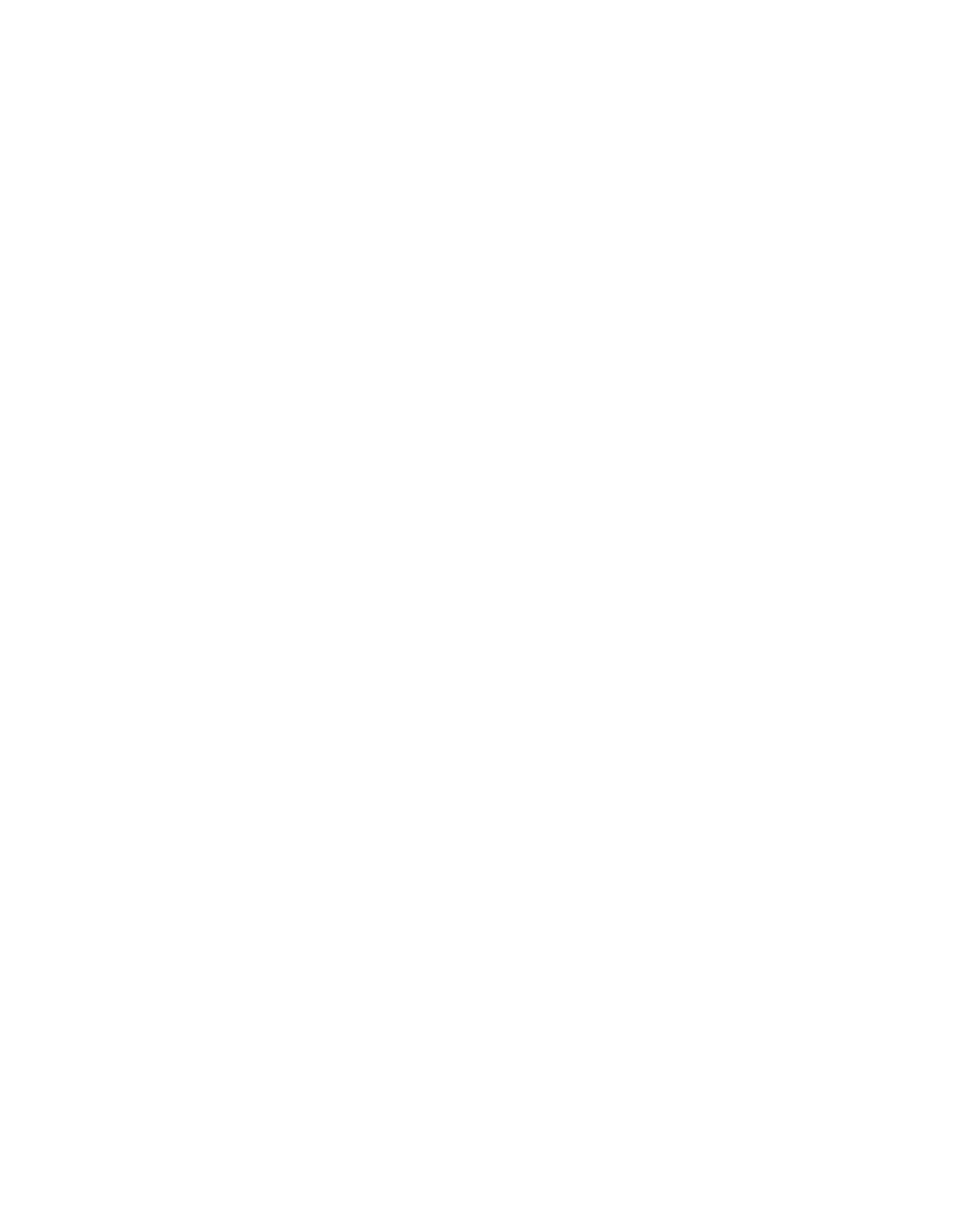#### **Alternative 4: No Action**

If the City Heights Planned Mixed-Use Development did not proceed, there would be no alteration to the site at this time (see Figure 1.4-5). Northland Resources, L.L.C. would have the discretion to decide whether to maintain ownership of the property, pursue some other use, or delay and reapply for development at some future time. The property could be sold to others for development. Based on the fact that the site is within a designated Urban Growth Area, it is presumed that it would undergo urban development sometime within the current City/County 20-year planning period (2005−2025). However, for the purpose of this analysis, it is assumed that under Alternative 4, there would be no change to the existing conditions of the property.

### **1.5 Significant Impacts and Mitigation Measures**

The full text of the Affected Environment, Potential Impacts, and Mitigation Measures for the proposed action and conceptual land use alternatives is presented in Draft EIS Chapter 3. A summary matrix of potential impacts and mitigation measures is provided in Table 1.5-1, below. In some cases, these descriptions are considerably abbreviated from the full discussion in Draft EIS Chapter 3, and lack explanations of terminology and analytical methods. Summary statements of project impacts in the table also appear in the absence of the context of existing environmental conditions (the Affected Environment discussions in Draft EIS Chapter 3). For these reasons, readers are encouraged to review the more comprehensive discussion of issues of interest in the Draft EIS to develop the most accurate understanding of impacts associated with the proposed action. A comparison of the potential impacts of the alternatives is provided in Draft EIS Chapter 2, Table 2.10-1.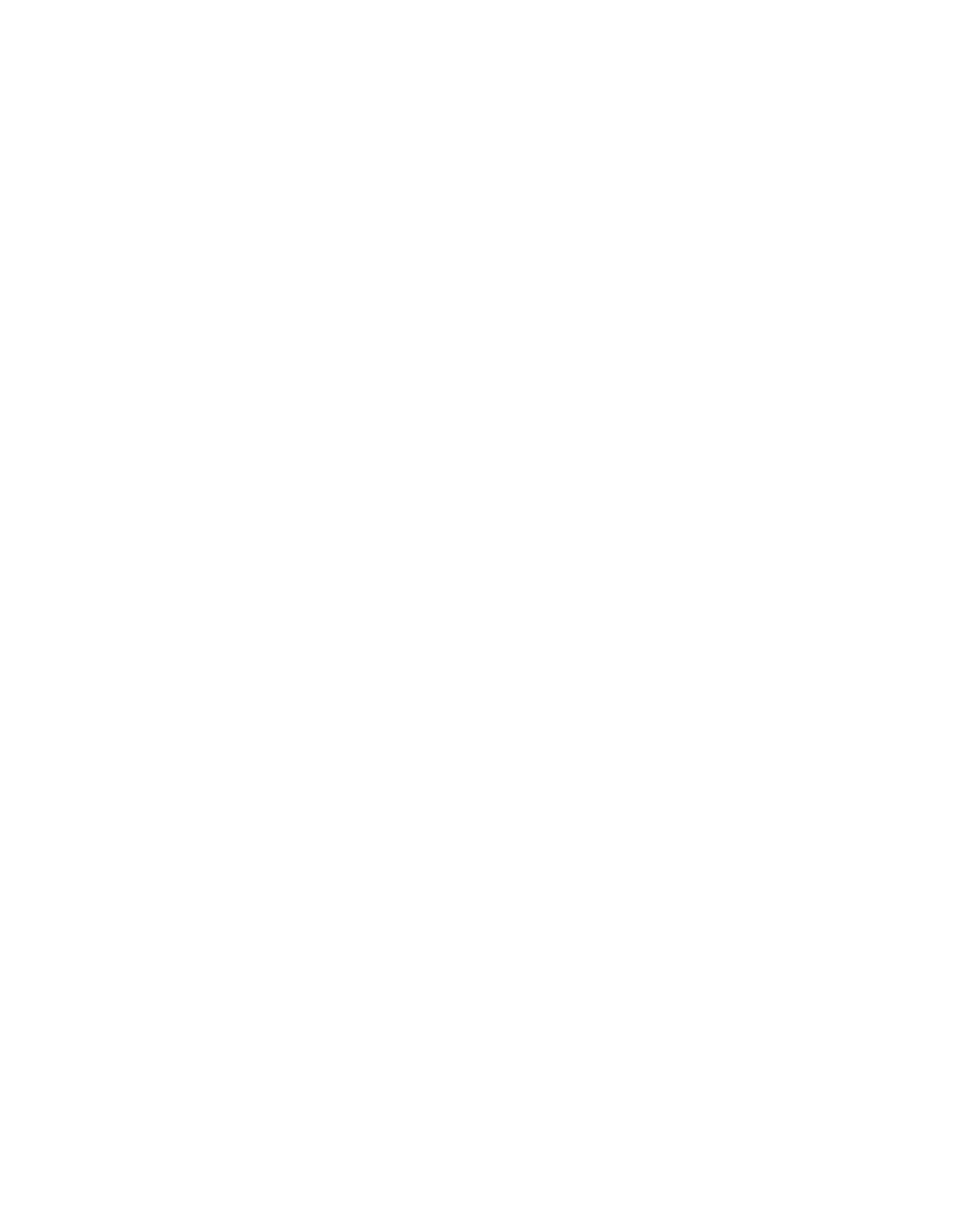**Insert Figure 1.4-5: Alternative 4 No Action (11 x 17 color)**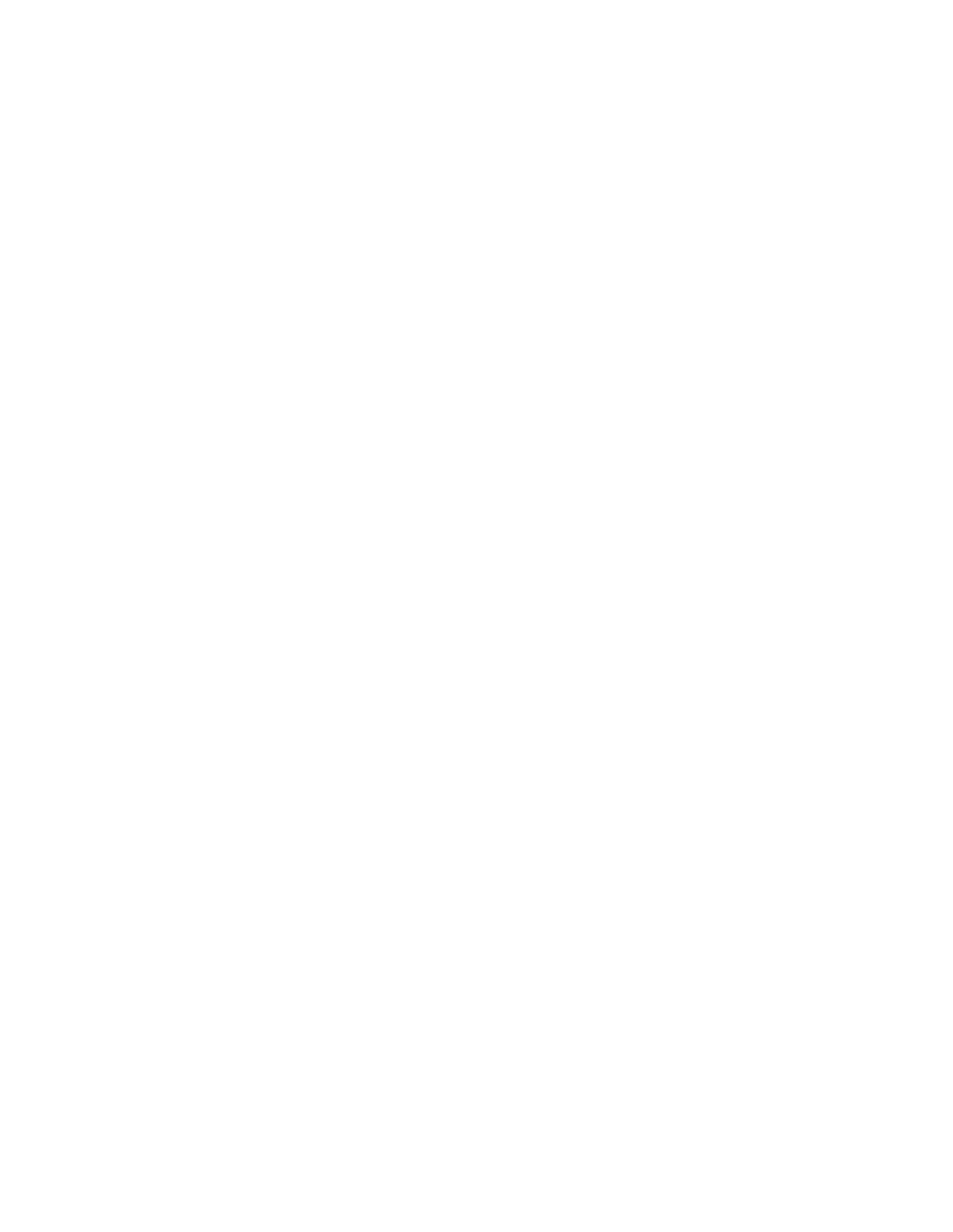Table 1.5-1. Summary matrix of environmental impacts and mitigation measures associated with the City Heights Planned Mixed-Use development.

**Note:** To the extent that changes made on the Errata Sheet (Final EIS Chapter 3) affect the summary of potential impacts and mitigation measures for the City Heights proposal, those changes have also been made in Table 1.5-1, below.

| <b>Potential Impacts</b>                                                                                                                                                                                                                                                                                                                                                                                                                                                                                                    | <b>Mitigation Measures</b>                                                                                                                                                                                                                                                                                                                                                                                                                                                                                                                                                                                                                                                                                                                                                                                                                                                                                                                                                                                                                                                                                                                                                                                                                                                                                                                                                                                                                                                                                                                                                                                                                                                                                                                                                                                                                                                                                                                                                                                                                                                                                                                                                                                       |
|-----------------------------------------------------------------------------------------------------------------------------------------------------------------------------------------------------------------------------------------------------------------------------------------------------------------------------------------------------------------------------------------------------------------------------------------------------------------------------------------------------------------------------|------------------------------------------------------------------------------------------------------------------------------------------------------------------------------------------------------------------------------------------------------------------------------------------------------------------------------------------------------------------------------------------------------------------------------------------------------------------------------------------------------------------------------------------------------------------------------------------------------------------------------------------------------------------------------------------------------------------------------------------------------------------------------------------------------------------------------------------------------------------------------------------------------------------------------------------------------------------------------------------------------------------------------------------------------------------------------------------------------------------------------------------------------------------------------------------------------------------------------------------------------------------------------------------------------------------------------------------------------------------------------------------------------------------------------------------------------------------------------------------------------------------------------------------------------------------------------------------------------------------------------------------------------------------------------------------------------------------------------------------------------------------------------------------------------------------------------------------------------------------------------------------------------------------------------------------------------------------------------------------------------------------------------------------------------------------------------------------------------------------------------------------------------------------------------------------------------------------|
|                                                                                                                                                                                                                                                                                                                                                                                                                                                                                                                             | <b>EARTH</b>                                                                                                                                                                                                                                                                                                                                                                                                                                                                                                                                                                                                                                                                                                                                                                                                                                                                                                                                                                                                                                                                                                                                                                                                                                                                                                                                                                                                                                                                                                                                                                                                                                                                                                                                                                                                                                                                                                                                                                                                                                                                                                                                                                                                     |
| Site development would result in permanent<br>modifications to topography as a result of grading to<br>construct roads, utilities and building sites. Earthwork<br>in the range of approximately $1,538,000$ to $2,106,800$<br>cubic yards would be required, depending on the<br>alternative selected for implementation. It is projected<br>that approximately 90% of this material can be<br>redistributed on-site, resulting in minimal requirements<br>for export of unsuitable materials or import of select<br>fill. | The proposal includes clustering development on<br>existing prominent terraces to the maximum extent<br>practicable in order to minimize development in steeper<br>areas that would require more grading.<br>The open space proposal under Alternative 1, 2, or 3A<br>would preserve unique physical features of the site in<br>permanent open space: the Slick Rock feature along the<br>south boundary and approximately one-half of the Red<br>Rock waste rock pile – the area with the highest<br>elevations and steepest gradient.<br>. No development is proposed in the lower portion of<br>Balmers Canyon where unconsolidated soils resulted in<br>a recent landslide.<br>. Construction slopes will be required to conform to<br>Washington Industrial Safety and Health Act (WISHA)<br>requirements for excavation and trenching.<br>. Site grading under Alternative 1 or 2 would be<br>required to comply with Title 15, Chapter 15.30 of the<br>Cle Elum Municipal Code, including obtaining a<br>grading permit.<br>. Site grading under Alternative 3A or 3B would be<br>required to comply with the Kittitas County Code,<br>which specifies compliance with the International<br>Building Code (IBC) and standard construction and<br>geotechnical engineering practices. The County does<br>not currently require a grading permit.<br>. If site development is proposed closer to steep slopes<br>than indicated in applicable regulations, and/or in areas<br>where slopes greater than 40% would be modified,<br>specific additional geotechnical evaluation would be<br>required prior to permit approval.<br>. Coordinated planning could minimize impacts to<br>topography by consolidating the location of access<br>roads, borrow areas, and staging areas during<br>construction, and by consolidating the location of<br>roadways, utility corridors, and stormwater<br>management facilities in the developed-condition of the<br>site.<br>. Haul routes for construction traffic will be addressed<br>with the City or County Public Works Director<br>(depending on the Alternative selected for<br>implementation) for approval prior to the start of<br>construction activity. |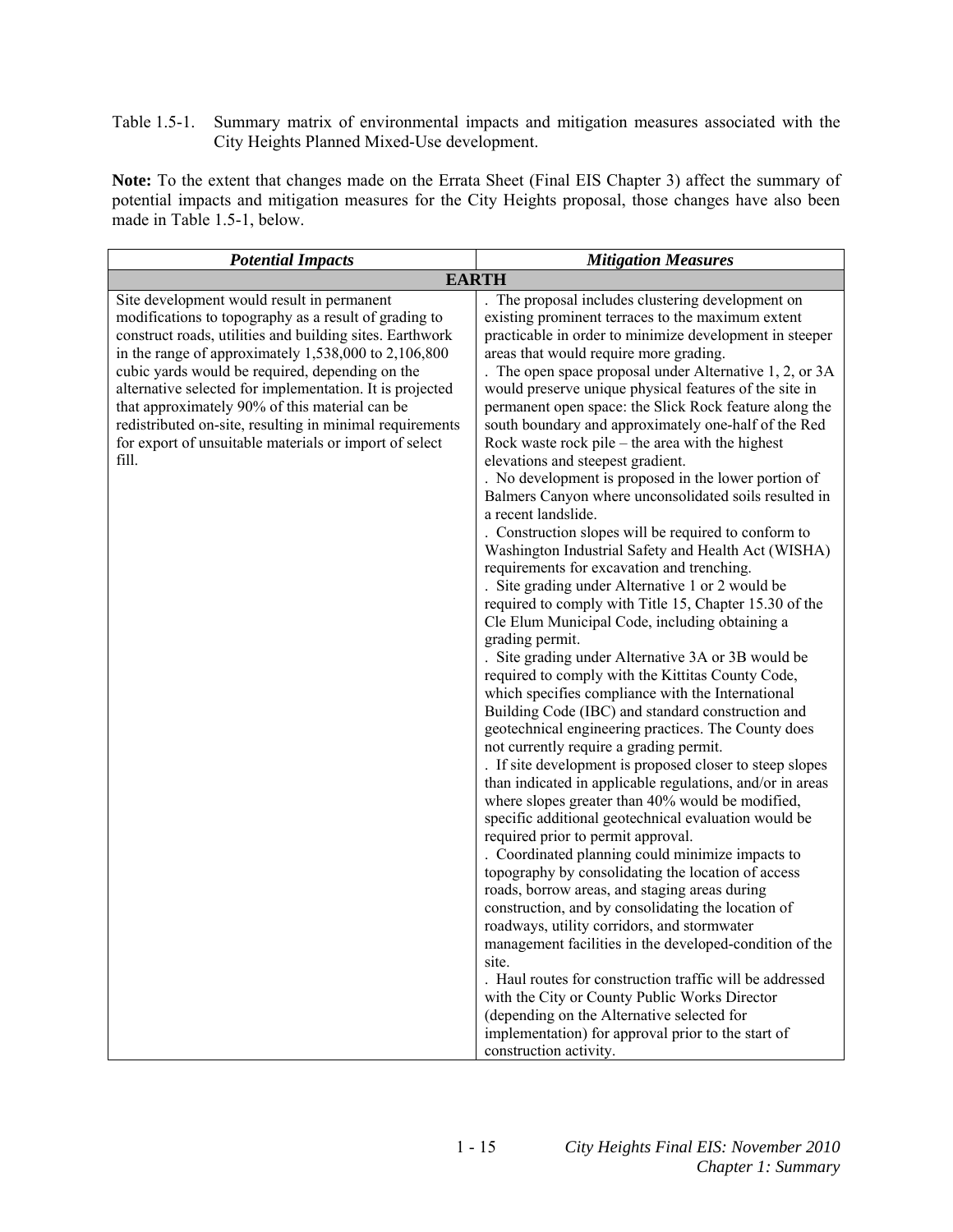| Table 1.5-1. Summary matrix of environmental impacts and mitigation measures associated with the |
|--------------------------------------------------------------------------------------------------|
| City Heights Planned Mixed-Use development, <i>continued</i> .                                   |

| <b>Potential Impacts</b><br>If mechanical means of excavating bedrock on the site<br>prove to be ineffective, minor blasting techniques may<br>be required to remove obstructions in areas planned for<br>the construction of roads, utilities and home sites. The<br>blasting method would generally consist of drilling<br>shallow holes to the desired depth, loading holes with<br>small amounts of explosives, connecting holes in a<br>designed sequence, covering the area to prevent<br>dispersion, and detonating explosives to fracture rock in<br>localized areas for excavation. Impacts to<br>subjacent/lateral support on adjacent properties would<br>not be anticipated because development activities would<br>be conducted in accordance with applicable regulations,<br>geotechnical standards, and prudent construction<br>practices. | <b>Mitigation Measures</b><br>Blasting (if any) shall be performed consistent with<br>the requirements of the Washington Department of<br>Labor and Industries, Washington Administrative Code<br>(WAC 296-52), and other applicable regulations.<br>. Consistent with the conditions of the property owner's<br>easement to Puget Sound Energy, no blasting shall be<br>done within 300 feet of the electrical transmission<br>corridors through the site without PSE's written<br>consent, and PSE shall not unreasonably withhold this<br>consent.<br>. A detailed blast specification would be prepared, as<br>needed, by a Project Engineer to integrate the findings<br>and recommendations of the Geotechnical Report and<br>the Coal Mine Hazards Risk Assessment, and to outline<br>blasting objectives and activities.<br>. The Blasting Contractor would prepare a site-specific<br>blast plan, as needed, to identify all details and<br>procedures for on-site blasting.<br>. Blast monitoring shall be performed as necessary<br>according to WAC 296-52 to record vibration and<br>sound levels.<br>. Blast mats would be used as necessary to prevent the<br>occurrence of flyrock.<br>. Soil and rock slopes created by blasting (if any) shall<br>be modified and maintained according to the |
|-----------------------------------------------------------------------------------------------------------------------------------------------------------------------------------------------------------------------------------------------------------------------------------------------------------------------------------------------------------------------------------------------------------------------------------------------------------------------------------------------------------------------------------------------------------------------------------------------------------------------------------------------------------------------------------------------------------------------------------------------------------------------------------------------------------------------------------------------------------|-----------------------------------------------------------------------------------------------------------------------------------------------------------------------------------------------------------------------------------------------------------------------------------------------------------------------------------------------------------------------------------------------------------------------------------------------------------------------------------------------------------------------------------------------------------------------------------------------------------------------------------------------------------------------------------------------------------------------------------------------------------------------------------------------------------------------------------------------------------------------------------------------------------------------------------------------------------------------------------------------------------------------------------------------------------------------------------------------------------------------------------------------------------------------------------------------------------------------------------------------------------------------------------------------------------------|
| Certain on-site geologic units will be suitable for<br>producing structural fill material, such as glacial<br>deposits consisting of sands and gravels. Use of this<br>material will minimize off-site trips to import structural<br>fill. Soils with a high percentage of fines would be<br>moisture-sensitive making them difficult to work with<br>in wet weather.<br>Total organic carbon (TOC) content in the Red Rock                                                                                                                                                                                                                                                                                                                                                                                                                               | recommendations of a qualified Geotechnical Engineer.<br>. Soils with a high percentage of fines (such as bedrock<br>residuum and coal waste rock) can be used for structural<br>fill if earthwork is performed during dry weather<br>conditions and proper methods of compaction are<br>employed. Alternatively, these soils can be used as<br>general fill in areas not sensitive to settlement (such as<br>areas to be landscaped).<br>. If excess unsuitable material is generated during site<br>grading, it may be exported from the site.<br>. Based on the results of laboratory analysis, the Red                                                                                                                                                                                                                                                                                                                                                                                                                                                                                                                                                                                                                                                                                                      |
| area waste rock is less than 10%. Laboratory test results<br>were below all environmental screening levels for other<br>chemical constituents.<br>Development within areas containing past uncontrolled                                                                                                                                                                                                                                                                                                                                                                                                                                                                                                                                                                                                                                                   | Rock area waste rock can be left in-place and, subject to<br>geotechnical suitability, could be used as fill elsewhere<br>on the site or off-site.<br>If site development that requires subgrade                                                                                                                                                                                                                                                                                                                                                                                                                                                                                                                                                                                                                                                                                                                                                                                                                                                                                                                                                                                                                                                                                                                |
| fills would have no impact on development other than<br>to require an increased level of effort if unsuitable<br>subgrade material is modified or removed/replaced.                                                                                                                                                                                                                                                                                                                                                                                                                                                                                                                                                                                                                                                                                       | modification is proposed within areas containing past<br>uncontrolled fills, additional geotechnical investigation<br>of the subsurface condition of these areas may be<br>warranted.                                                                                                                                                                                                                                                                                                                                                                                                                                                                                                                                                                                                                                                                                                                                                                                                                                                                                                                                                                                                                                                                                                                           |
| Seismic events could impact the integrity of structures,<br>roadways, and utilities within the development, and<br>would have the potential to destabilize slopes; however,<br>risk of surficial ground rupture and liquefaction is<br>considered low due to the distance to known active<br>faults and long recurrence intervals for earthquakes on<br>these faults.                                                                                                                                                                                                                                                                                                                                                                                                                                                                                     | . Proposed site development would comply with<br>applicable seismic design code.<br>. Alternative 1 or 2 would be required to comply with<br>the Cle Elum Municipal Code and structural design<br>provisions of the International Building Code.<br>. Alternative 3A or 3B would be required to comply<br>with the Kittitas County-adopted version of the Uniform<br>Building Code (KCC 17A.06.010).                                                                                                                                                                                                                                                                                                                                                                                                                                                                                                                                                                                                                                                                                                                                                                                                                                                                                                            |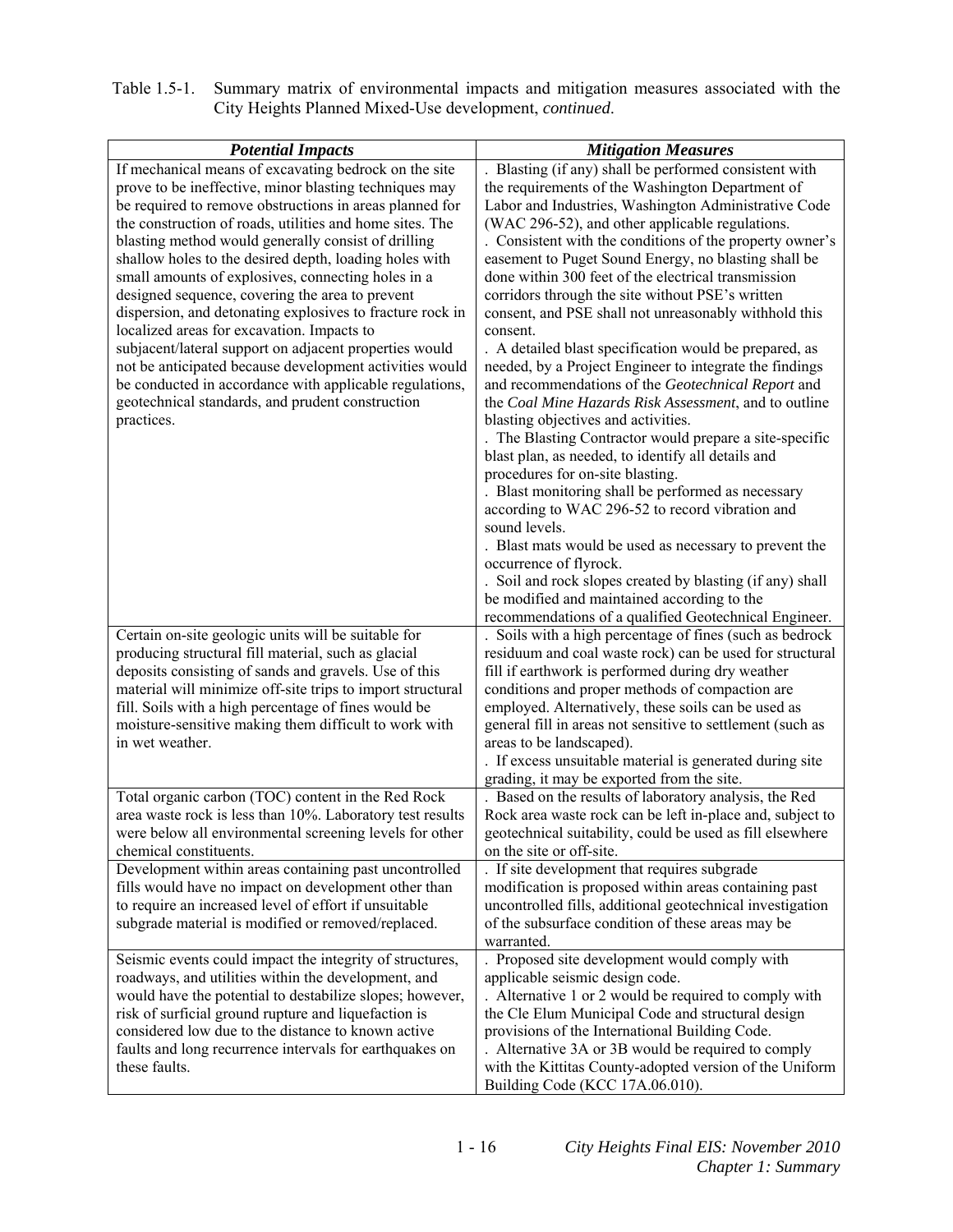| Table 1.5-1. Summary matrix of environmental impacts and mitigation measures associated with the |
|--------------------------------------------------------------------------------------------------|
| City Heights Planned Mixed-Use development, <i>continued</i> .                                   |

| <b>Potential Impacts</b>                                                                                         | <b>Mitigation Measures</b>                                                                           |
|------------------------------------------------------------------------------------------------------------------|------------------------------------------------------------------------------------------------------|
| Ground-disturbing activities during construction would<br>increase erosion potential on the site. If stripped of | Best Management Practices required by Ecology's<br>2004 Stormwater Management Manual for Eastern     |
| vegetation, the erosion hazard of most natural surface                                                           | Washington (SWMMEW) will be implemented to                                                           |
| soils on the property is considered moderate to severe,                                                          | control erosion potential during earthwork activities on                                             |
| particularly on most steep slopes along the south site                                                           | the site.                                                                                            |
| boundary and in drainage courses.                                                                                |                                                                                                      |
| Excavation dewatering may be required where shallow                                                              | Conditions of erosion from the site during                                                           |
| groundwater is present, causing water to be temporarily                                                          | construction would be mitigated by compliance with                                                   |
| discharged to the ground surface. If improperly                                                                  | applicable State and local regulations, including a                                                  |
| managed, construction dewatering activities could result                                                         | National Pollutant Discharge Elimination System                                                      |
| in erosion.                                                                                                      | (NPDES) Construction Stormwater General permit                                                       |
|                                                                                                                  | issued by Ecology.                                                                                   |
|                                                                                                                  | . Elements of the NPDES permit would include a site-                                                 |
|                                                                                                                  | specific Temporary Erosion and Sedimentation Control                                                 |
|                                                                                                                  | Plan (TESCP), and installation of stormwater                                                         |
|                                                                                                                  | management measures in compliance with Ecology's<br>2004 SWMMEW.                                     |
| Road and utility crossings of drainage courses in the                                                            | Stabilization of site soils and construction of a                                                    |
| developed condition of the site could be at risk of                                                              | coordinated stormwater management system would                                                       |
| impact due to debris flows in these channels. Stream A                                                           | eliminate areas where erosion presently occurs on the                                                |
| (Balmers Canyon) and Stream B (Deer Creek) were                                                                  | property. The proposal includes regrading and                                                        |
| observed to have the greatest potential for debris flows.                                                        | stabilization measures in the Stream C and Stream D                                                  |
|                                                                                                                  | drainage courses.                                                                                    |
|                                                                                                                  | . Under Alternative 1 or 2, the Development                                                          |
|                                                                                                                  | Agreement to be negotiated between the City of Cle                                                   |
|                                                                                                                  | Elum and the project proponent could specify larger                                                  |
| Uncollapsed areas of underground mines would have                                                                | setbacks from drainage courses through the site.<br>The Coal Mine Hazards Risk Assessment identifies |
| the potential to affect construction activities if earth                                                         | six categories of Coal Mine Hazard Areas (CMHAs) on                                                  |
| stability is compromised. Construction activities near                                                           | the City Heights site, formulates development criteria                                               |
| abandoned mine openings and in the vicinity of shallow                                                           | appropriate for each level of hazard, and describes                                                  |
| mine workings could be impacted by voids. Proposed                                                               | additional potential mitigation for site development in                                              |
| Development Area E is underlain by mine workings                                                                 | areas with these characteristics. Mitigation measures                                                |
| that range from exposed at the ground surface to 150                                                             | include additional proof-drilling in some areas to                                                   |
| deep. Some portions of Development Area E are                                                                    | confirm the absence of remnant voids, or drilling and                                                |
| identified as not suitable for development at this time.                                                         | grouting to fill identified voids that would otherwise                                               |
|                                                                                                                  | pose a risk of settlement in the developed-condition of                                              |
|                                                                                                                  | the project. The findings and recommendations of the                                                 |
|                                                                                                                  | Coal Mine Hazards Risk Assessment are described in                                                   |
|                                                                                                                  | detail in Draft EIS Section 3.1.4. The proposal includes<br>complying with these recommendations.    |
|                                                                                                                  | . If additional geotechnical investigations to be                                                    |
|                                                                                                                  | conducted during the design phase discover abandoned                                                 |
|                                                                                                                  | mine hazards not previously identified, specific                                                     |
|                                                                                                                  | geotechnical investigation of these features may be                                                  |
|                                                                                                                  | warranted.                                                                                           |
|                                                                                                                  | . The City of Cle Elum has no adopted regulations                                                    |
|                                                                                                                  | regarding development above abandoned coal mine                                                      |
|                                                                                                                  | areas that would apply to Alternative 1 or 2. King                                                   |
|                                                                                                                  | County guidelines are included for reference in                                                      |
|                                                                                                                  | Appendix A to the Coal Mine Hazards Risk Assessment.                                                 |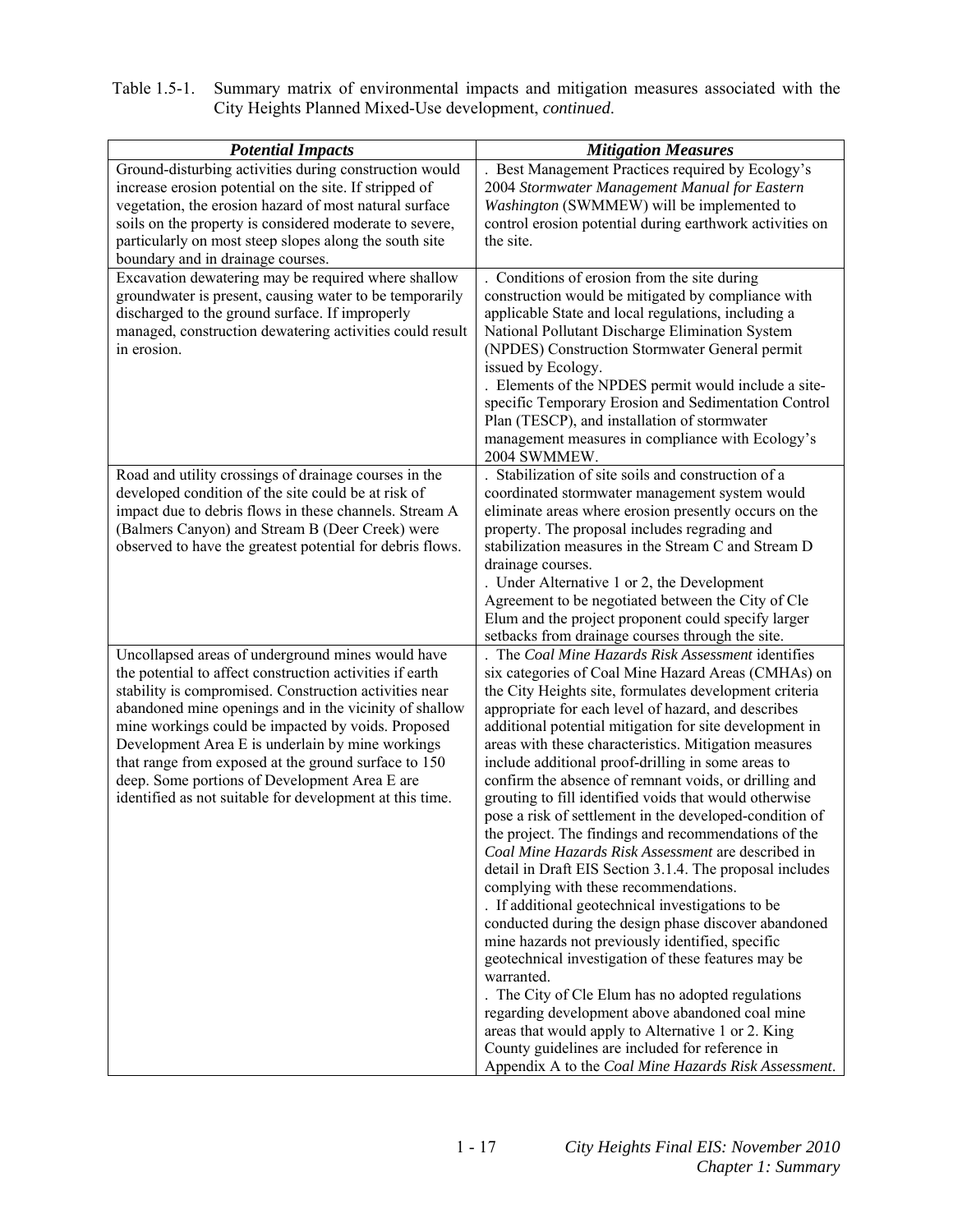| Table 1.5-1. Summary matrix of environmental impacts and mitigation measures associated with the |
|--------------------------------------------------------------------------------------------------|
| City Heights Planned Mixed-Use development, <i>continued</i> .                                   |

| <b>Potential Impacts</b><br>Coal waste rock areas with a significant percentage of<br>coal content would provide a weak subgrade for<br>pavements, utilities or structures. Coal waste rock<br>occurs up to 20 feet deep in proposed Development<br>Area A at the west end of the site. The Coal Mine<br>Hazards Risk Assessment indicates that this area is not<br>at risk of mine subsidence, but requires investigation,<br>stability analysis, evaluation and design by a qualified<br>Geotechnical/Civil Engineer before its development                                                                                                                                                                                                                                                                                                                                                                                                                                                                                                                                                                                        | <b>Mitigation Measures</b><br>Site-specific investigation performed to determine the<br>development potential of each area of the site would<br>satisfy the requirements of Kittitas County for<br>reviewing development applications under Alternative<br>3A or 3B if either of these alternatives is selected for<br>implementation.<br>. Qualified Geotechnical/Civil Engineering consultant<br>services could be retained to develop and implement<br>closure designs for abandoned mine features in Sections<br>25, 26 and 27 of Township 20 N, Range 15 E, WM.<br>. Prior to submitting permit applications for proposed<br>Development Area A, additional geotechnical<br>investigations shall be performed to determine best<br>construction practices and engineering solutions to<br>strengthen soils or transmit structural loads to the<br>underlying native soil.                                                                                                                                                                                                                                                                                                                                                                                                                                                                                                                                                                                                                                                                                                                                                                                                                                                                                 |
|--------------------------------------------------------------------------------------------------------------------------------------------------------------------------------------------------------------------------------------------------------------------------------------------------------------------------------------------------------------------------------------------------------------------------------------------------------------------------------------------------------------------------------------------------------------------------------------------------------------------------------------------------------------------------------------------------------------------------------------------------------------------------------------------------------------------------------------------------------------------------------------------------------------------------------------------------------------------------------------------------------------------------------------------------------------------------------------------------------------------------------------|----------------------------------------------------------------------------------------------------------------------------------------------------------------------------------------------------------------------------------------------------------------------------------------------------------------------------------------------------------------------------------------------------------------------------------------------------------------------------------------------------------------------------------------------------------------------------------------------------------------------------------------------------------------------------------------------------------------------------------------------------------------------------------------------------------------------------------------------------------------------------------------------------------------------------------------------------------------------------------------------------------------------------------------------------------------------------------------------------------------------------------------------------------------------------------------------------------------------------------------------------------------------------------------------------------------------------------------------------------------------------------------------------------------------------------------------------------------------------------------------------------------------------------------------------------------------------------------------------------------------------------------------------------------------------------------------------------------------------------------------------------------|
| potential can be confirmed.<br>Composite samples of coal washing waste rock in<br>proposed Development Area A were submitted for<br>laboratory analysis. Low concentrations of carcinogenic<br>polycyclic aromatic hydrocarbons (cPAHs) that slightly<br>exceed the human health screening level of 1 mg/kg<br>were found in the Area A coal waste pile. This<br>concentration was below the screening level standard<br>for risk of leaching into groundwater (2 mg/kg).<br>Arsenic, barium, chromium and lead were detected in<br>the Area A samples, but not at levels that present an<br>environmental risk. Total Organic Carbon (TOC)<br>content was evaluated as a means to estimate the coal<br>content of the material, as materials with high coal<br>content present potential risks for methane gas<br>generation, spontaneous combustion, and/or settlement<br>of soils as the material degrades. The Area A TOC<br>content in composite samples was 45%. There is no<br>evidence and there have been no reports that<br>combustion has occurred in this material since it was<br>deposited approximately 50 years ago. | The open space proposal under Alternative 1, 2, or 3A<br>includes park features along the east side of proposed<br>Development Area A2. At such time as development is<br>proposed in this area, it will be important to confirm<br>that soils in public park or public amenity areas do not<br>contain levels of coal waste with unacceptable levels of<br>cPAHs for direct human contact, or for these areas to be<br>cleaned up for park use. Clean up may involve<br>excavation and removal of the material from the site in<br>areas where direct human contact would be of concern,<br>or capping in-place with coal-free soil and revegetating<br>these areas.<br>The applicant proposes to comply with the<br>recommendations of the Geotechnical consultant with<br>regard to handling, disposal, compaction, and/or<br>capping (as necessary) coal waste deposits on the site.<br>. Capping would be consistent with both the<br>Washington State Model Toxics Control Act (MTCA)<br>remediation requirements and coal mine waste<br>reclamation practices. Alternatively, this material may<br>be excavated and disposed off-site as a non-hazardous<br>waste at a Subtitle D landfill.<br>. Strategies to minimize the potential for spontaneous<br>combustion of the coal washing waste rock will focus<br>on minimizing airflow, erosion, and infiltration of<br>precipitation. Typical measures include compaction,<br>grading slopes to minimize erosion potential, and/or<br>capping with coal-free soil and installing plantings to<br>stabilize these soils.<br>. If structures are proposed in areas where coal waste<br>rock remains on the site, engineered controls will be<br>installed to prevent potential methane gas accumulation. |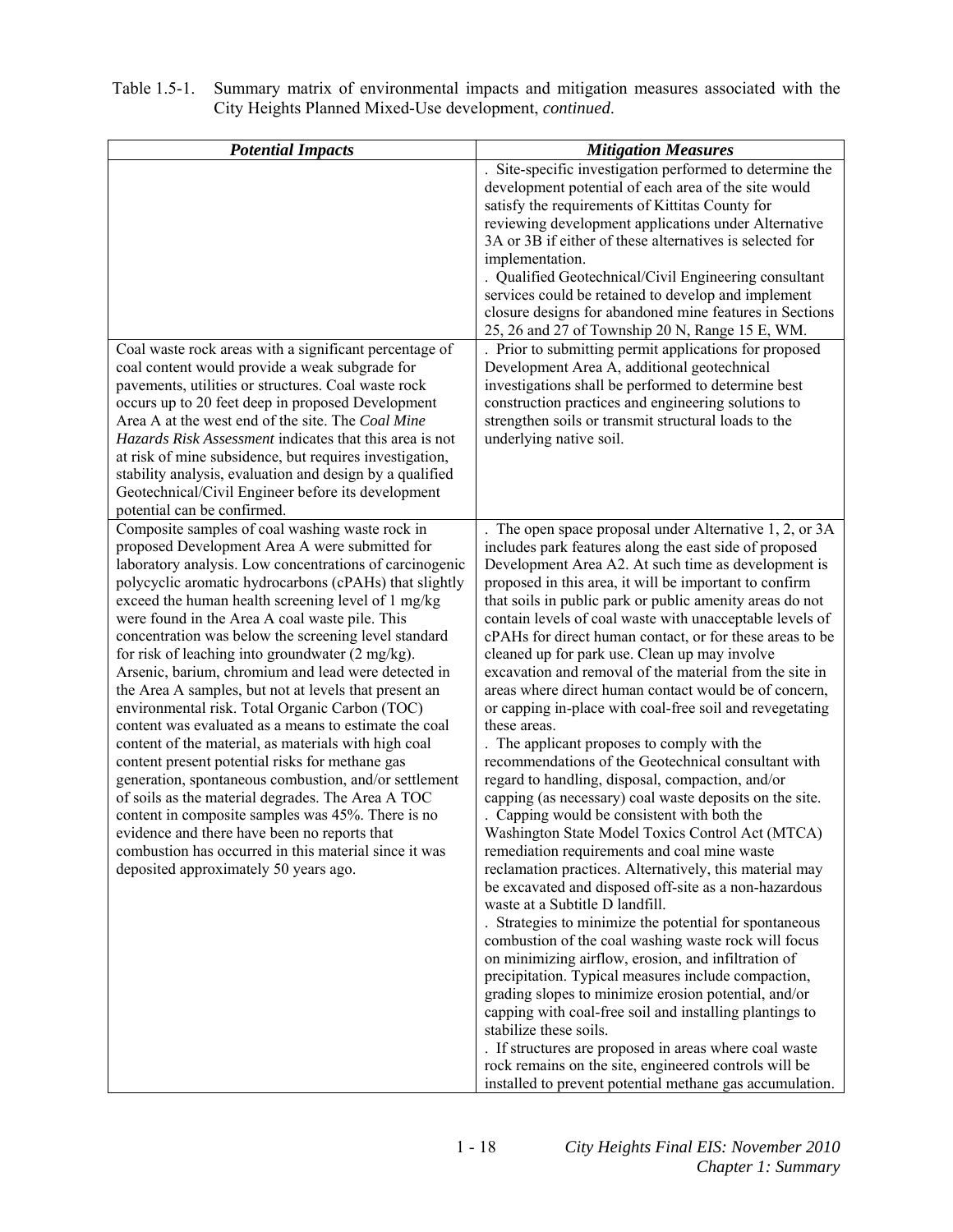| Table 1.5-1. Summary matrix of environmental impacts and mitigation measures associated with the |
|--------------------------------------------------------------------------------------------------|
| City Heights Planned Mixed-Use development, <i>continued</i> .                                   |

| <b>Potential Impacts</b>                                                                                              | <b>Mitigation Measures</b>                                                                                    |
|-----------------------------------------------------------------------------------------------------------------------|---------------------------------------------------------------------------------------------------------------|
|                                                                                                                       | The 45% TOC content of the coal washing waste rock                                                            |
|                                                                                                                       | in proposed Development Area A further reinforces the                                                         |
|                                                                                                                       | geotechnical recommendation that measures should be                                                           |
|                                                                                                                       | taken during the construction of roads, utilities and                                                         |
|                                                                                                                       | structures to minimize or eliminate the risk of                                                               |
|                                                                                                                       | settlement.                                                                                                   |
| Chemical concentrations in the Red Rock area coal slag                                                                | . Development in the Red Rock area coal slag will                                                             |
| (distinguished from the Red Rock area waste rock<br>discussed above) were below all environmental                     | either be avoided, or the applicant will comply with the<br>recommendations of the Geotechnical consultant to |
| screening levels; therefore, this material does not pose                                                              | implement measures that would minimize or avoid                                                               |
| any identifiable environmental risks. The TOC content                                                                 | settlement in areas where roads, utilities or structures                                                      |
| was 27%, indicating a potential for settlement in this                                                                | are proposed.                                                                                                 |
| material due to degradation of the organic (coal) content                                                             |                                                                                                               |
| over time.                                                                                                            |                                                                                                               |
| Significant Unavoidable Adverse Impacts: Site development would result in some permanent modifications to             |                                                                                                               |
| topography to achieve design grades for the construction of roads, utilities, and home sites. It is not expected that |                                                                                                               |
| these modifications would constitute significant adverse impacts. To the extent that site development complies        |                                                                                                               |
| with applicable regulations and accepted engineering design standards, the recommendations of the Coal Mine           |                                                                                                               |
| Hazards Risk Assessment, and prudent construction practices, no significant unavoidable adverse impacts to            |                                                                                                               |
| geology, soils, erosion, abandoned mine features, or potentially hazardous substances would be expected to occur.     |                                                                                                               |
|                                                                                                                       | <b>AIR QUALITY</b>                                                                                            |
| During construction there would be localized increases                                                                | . Construction contractors would be required to comply                                                        |
| in suspended particulate matter (i.e., dust) as a result of<br>excavation and grading.                                | with Ecology regulations requiring that reasonable<br>precautions be taken to minimize fugitive dust          |
|                                                                                                                       | emissions that could adversely affect off-site locations.                                                     |
| Construction activities would generate land-clearing                                                                  | . WAC 175-425 would prohibit burning land-clearing                                                            |
| debris.                                                                                                               | debris on the site. Therefore, the proposal includes                                                          |
|                                                                                                                       | chipping this material, or having it removed from the                                                         |
|                                                                                                                       | site for composting at an off-site facility.                                                                  |
| There would be emissions to the air from construction-                                                                | . A condition could be imposed in construction                                                                |
| related vehicles and equipment operating on the site,                                                                 | contracts to require measures to minimize on-site diesel                                                      |
| though there is little or no danger that such emissions                                                               | engine idling and to locate combustion-fueled                                                                 |
| would result in pollutant concentrations that would                                                                   | equipment as far as possible from newly-built on-site                                                         |
| represent a health risk.                                                                                              | residences or nearby off-site residences.                                                                     |
| There would be odors associated with some phases of                                                                   | . Construction contractors would be responsible for<br>complying with Ecology regulations that require use of |
| construction (such as paving activities); however, these<br>would be short-term and unlikely to significantly affect  | recognized good practice and procedures to reduce                                                             |
| the nearest residents.                                                                                                | odors to a reasonable minimum if such odors were to                                                           |
|                                                                                                                       | interfere with an owner's use and enjoyment of their                                                          |
|                                                                                                                       | property (WAC 173-400-040).                                                                                   |
| Residential wood burning for space heating or aesthetic                                                               | . The proposal includes prohibiting installation or use                                                       |
| effects would produce carbon monoxide and fine                                                                        | of residential wood-burning appliances under                                                                  |
| particulate matter ( $PM_{10}$ and $PM_{25}$ ). The only potential                                                    | Alternative 1, 2, or 3A, to be enforced by the                                                                |
| for this impact to occur would be with Alternative 3B.                                                                | Homeowners' Association through the Covenants,                                                                |
|                                                                                                                       | Conditions & Restrictions ( $CC&RS$ ) of the                                                                  |
|                                                                                                                       | development. Natural gas appliances would be installed                                                        |
|                                                                                                                       | instead. The City will further enforce these restrictions                                                     |
|                                                                                                                       | through plat conditions and/or building permit                                                                |
|                                                                                                                       | conditions.                                                                                                   |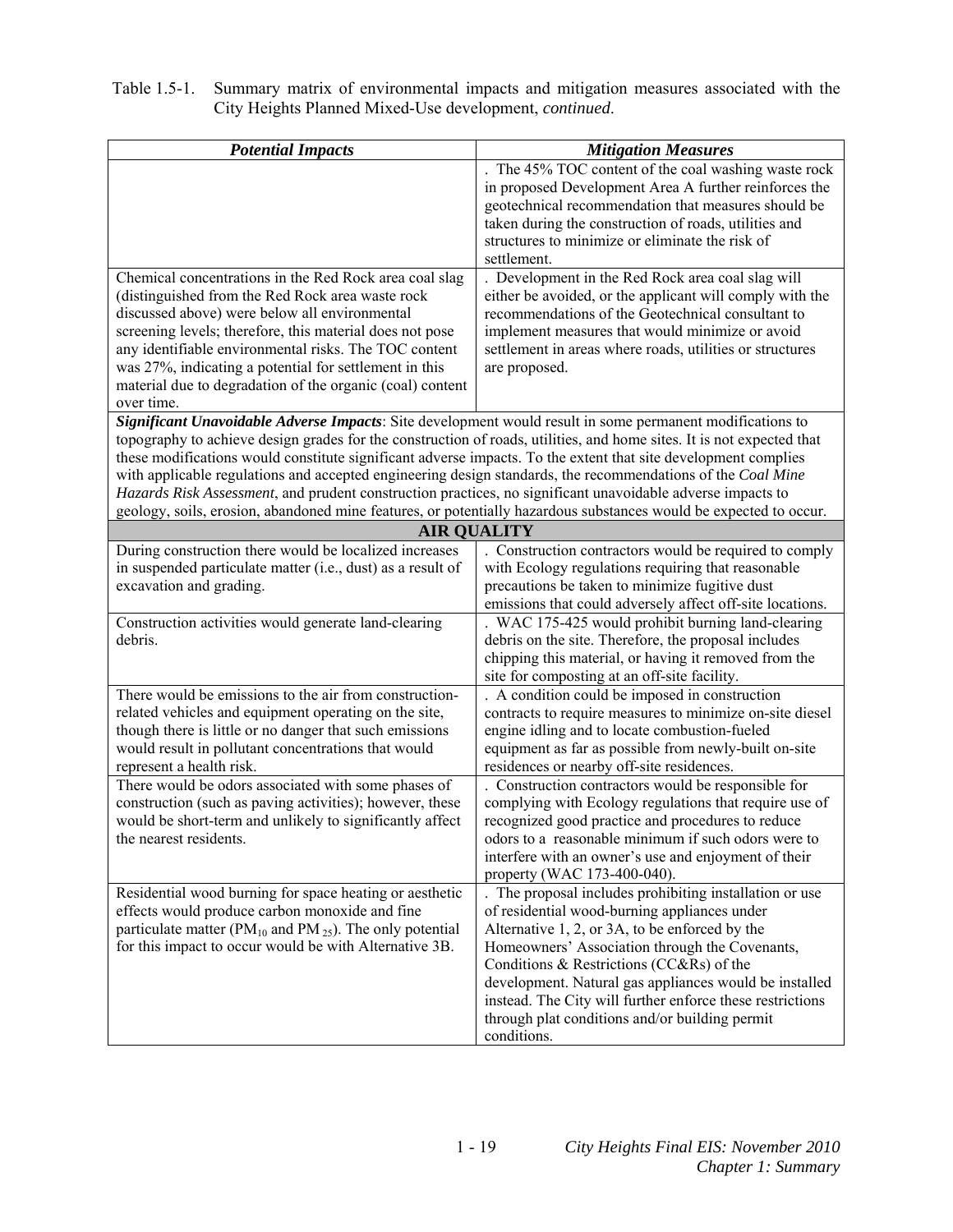Table 1.5-1. Summary matrix of environmental impacts and mitigation measures associated with the City Heights Planned Mixed-Use development, *continued*.

| <b>Potential Impacts</b>                                                                                                     | <b>Mitigation Measures</b>                                                                                        |
|------------------------------------------------------------------------------------------------------------------------------|-------------------------------------------------------------------------------------------------------------------|
| A review based on U.S. Environmental Protection                                                                              | . No mitigation is required for emissions to the air from                                                         |
| Agency (EPA) guidance regarding potential air quality                                                                        | project traffic in the developed-condition of the site.                                                           |
| impacts from transportation sources indicated that                                                                           |                                                                                                                   |
| project traffic conditions at full build-out and                                                                             |                                                                                                                   |
| occupancy in 2022 would be unlikely to result in                                                                             |                                                                                                                   |
| significant air quality impacts for any of the conceptual                                                                    |                                                                                                                   |
| land use alternatives.                                                                                                       |                                                                                                                   |
| Some types of neighborhood commercial use could be a                                                                         | . On-site commercial activities would be subject to<br>applicable ambient air quality standards (WAC 173-470      |
| potential source of odor in the developed-condition of<br>the site (such as restaurants or a dry cleaner).                   | through 173-475) and air quality nuisance rules (WAC                                                              |
|                                                                                                                              | 173-400-040[4]) to minimize odor that could be                                                                    |
|                                                                                                                              | annoying to neighbors.                                                                                            |
| A greenhouse gas (GHG) emissions analysis was                                                                                | There are as yet no specific GHG emission reduction                                                               |
| prepared for the City Heights conceptual land use                                                                            | requirements or targets in Washington State that apply                                                            |
| alternatives based on embodied emissions in building                                                                         | to land use projects. Guidance in this area at the time                                                           |
| materials and processes, post-development energy                                                                             | the GHG emission analysis was performed indicated an                                                              |
| usage, and transport sources. There are as yet no means                                                                      | intent to compile data for later discussions of this issue                                                        |
| in Washington State to gauge whether these emissions                                                                         | at the State level.                                                                                               |
| would constitute an impact in terms of their potential                                                                       |                                                                                                                   |
| effect on climate.<br>Significant Unavoidable Adverse Impacts: With implementation of controls required by State and Federal |                                                                                                                   |
| regulations, and Best Management Practices to be specified in construction contracts to minimize prolonged                   |                                                                                                                   |
| exposure of nearby people to construction-related emissions, no significant unavoidable adverse impacts to air               |                                                                                                                   |
| quality would be anticipated during site development. The proposal to prohibit residential wood burning under all            |                                                                                                                   |
|                                                                                                                              | conceptual land use plans except Alternative 3B would minimize emissions to the air in the developed-condition of |
| the project. No other emissions to the air would rise to a level of significant unavoidable adverse impact.                  |                                                                                                                   |
|                                                                                                                              | <b>WATER RESOURCES</b>                                                                                            |
| Construction activities have the potential to impact                                                                         | The proposal includes addressing the potential for                                                                |
| groundwater resources through accidental releases of                                                                         | construction-related impacts to groundwater quality or                                                            |
| pollutants from construction equipment, and/or<br>infiltration of contaminated stormwater (if any).                          | quantity through Best Management Practices (BMPs)<br>and stormwater management measures to be                     |
|                                                                                                                              | implemented in accordance with Ecology's 2004                                                                     |
|                                                                                                                              | Stormwater Management Manual for Eastern                                                                          |
|                                                                                                                              | Washington (SWMMEW).                                                                                              |
|                                                                                                                              | . A National Pollutant Discharge Elimination System                                                               |
|                                                                                                                              | (NPDES) Construction Stormwater Permit will be                                                                    |
|                                                                                                                              | required for the project, to be issued and administered                                                           |
|                                                                                                                              | by the Department of Ecology. The proposal includes                                                               |
|                                                                                                                              | complying with the conditions of this permit.                                                                     |
| Short-term dewatering of saturated, unconsolidated<br>soils during construction (such as during trenching and                | Stormwater pre-treatment BMPs such as gravel filter<br>berms and sediment ponds could be used to reduce the       |
| installation of utilities) would also have the potential to                                                                  | potential for construction-related impacts to                                                                     |
| impact groundwater quality.                                                                                                  | groundwater quality.                                                                                              |
|                                                                                                                              | . Construction dewatering could be minimized by                                                                   |
|                                                                                                                              | limiting these activities to drier months of the year                                                             |
|                                                                                                                              | when groundwater levels would be lower or not present.                                                            |
| Under any conceptual land use alternative, the 28 acres                                                                      | . No mitigation would be required for the City to                                                                 |
| of the City Heights site presently within the City limits                                                                    | provide water supply to the area of the site already                                                              |
| would be provided with water by the City of Cle Elum                                                                         | within the City limits.                                                                                           |
| from its existing water supply. The unallocated portion                                                                      | The project would be required to construct an on-site                                                             |
| of the City's existing water supply is adequate to serve                                                                     | water distribution system and to pay hook-up fees.                                                                |
| this area without adverse impact.                                                                                            | . Individual homeowners would be required to pay<br>monthly water service fees.                                   |
|                                                                                                                              |                                                                                                                   |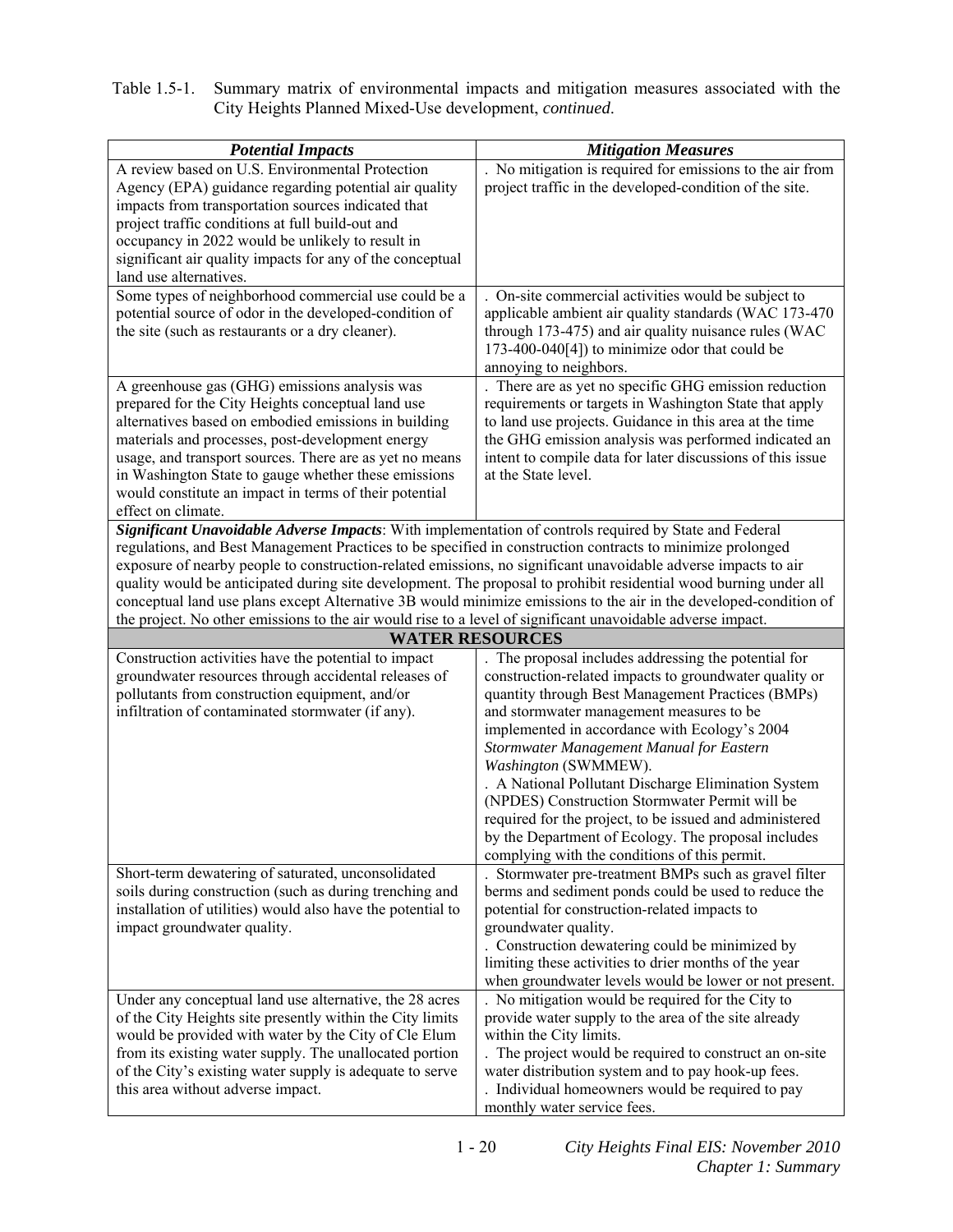| Table 1.5-1. Summary matrix of environmental impacts and mitigation measures associated with the |
|--------------------------------------------------------------------------------------------------|
| City Heights Planned Mixed-Use development, <i>continued</i> .                                   |

| <b>Potential Impacts</b>                                                                                                                                                                                                                                                                                                                                                                                                                                                                                                                                                                                                                                       | <b>Mitigation Measures</b>                                                                                                                                                                                                                                                                                                                                                                                                                                                                                                                                                                                                                                                  |
|----------------------------------------------------------------------------------------------------------------------------------------------------------------------------------------------------------------------------------------------------------------------------------------------------------------------------------------------------------------------------------------------------------------------------------------------------------------------------------------------------------------------------------------------------------------------------------------------------------------------------------------------------------------|-----------------------------------------------------------------------------------------------------------------------------------------------------------------------------------------------------------------------------------------------------------------------------------------------------------------------------------------------------------------------------------------------------------------------------------------------------------------------------------------------------------------------------------------------------------------------------------------------------------------------------------------------------------------------------|
| Under the City's water policy, the project proponent<br>may either contribute water to the City in sufficient<br>quantity to serve the number of equivalent residential<br>units (ERUs) in the 330 acres to be annexed, or may<br>purchase water from the City's excess supply at a rate<br>of \$3,500 per ERU. Northland Resources, LLC is in the<br>process of seeking approvals from Ecology to procure<br>and transfer new water rights (from a pre-1905 water<br>right) to the City sufficient to meet the expected annual<br>demand for up to 875 ERUs within the development.<br>Northland may purchase water from the City to serve up<br>to 250 ERUs. | The City Heights proposal includes two options for a<br>"water-budget-neutral" approach to the provision of<br>water supply to Alternative 1, 2, or 3A of the<br>development. These are described in Draft EIS Section<br>3.3.<br>. The terms of the water supply agreement to serve City<br>Heights under Alternative 1 or 2 will be negotiated in a<br>Development Agreement between the City and the<br>project proponent.                                                                                                                                                                                                                                               |
| The new water right would likely specify the City's<br>existing surface water intake on the Yakima River as<br>the point of diversion, although use of one or more<br>groundwater supply wells to be operated by the City<br>may also be considered. New groundwater wells may be<br>drilled on-site or nearby to be used as the source of<br>water.                                                                                                                                                                                                                                                                                                           | The City's Yakima River intake structure and raw<br>water pumping system was replaced and upgraded in<br>2004. These existing facilities have the capacity to<br>pump the additional water supply to serve City Heights<br>(if required).<br>. It may be possible to increase the size of these pumps<br>in the future if additional growth generates a demand<br>for additional pumping capacity at the Yakima River<br>intake.<br>. New wells to serve City Heights would need to be<br>approved by the Washington Department of Ecology.<br>Ecology will consider impacts to other potentially<br>affected water users in the area as part of their approval<br>process. |
| The water distribution system to be built for the City<br>Heights development would be tied-in to the existing<br>City of Cle Elum water treatment and distribution<br>system. If groundwater wells are utilized, on-site<br>treatment would be utilized instead of the City's<br>treatment plant.                                                                                                                                                                                                                                                                                                                                                             | Based on current water usage and projected water<br>usage for the City Heights project, the City's existing<br>treatment facility would be capable of serving the water<br>needs of the City Heights project through development<br>of the first 300 to 400 ERUs. In the event that a water<br>treatment capacity trigger point is reached prior to that,<br>it is the responsibility of the City of Cle Elum to<br>construct an expansion to the water treatment plant.                                                                                                                                                                                                    |
| The water supply requirements of the City Heights<br>conceptual land use alternatives would range from a<br>total average daily demand of approximately 279,704<br>gallons per day (gpd) with Alternative 1, to<br>approximately 175,000 gpd with Alternative 3B. Water<br>supply requirements are discussed in more detail in<br>Draft EIS Section 3.18.1 Water Service.                                                                                                                                                                                                                                                                                      | . As a water conservation measure, the proposal under<br>Alternative 1 or 2 includes the use of low-flow faucets,<br>toilets and similar fixtures.<br>Under any alternative, the developer could be<br>encouraged to include in the CC&Rs of the<br>development a preference for landscaping with plants<br>that would require minimal irrigation (i.e., xerophytic<br>plantings).                                                                                                                                                                                                                                                                                          |
| If Alternative 3B is selected for implementation, it may<br>rely on water right permit-exempt wells to provide<br>water supply.                                                                                                                                                                                                                                                                                                                                                                                                                                                                                                                                | . Under Ecology's temporary moratorium on new<br>permit-exempt wells in Upper Kittitas County (Chapter<br>172-539A), use of these wells would require a plan for<br>mitigating the consumptive use in order to remain<br>"water-budget-neutral."                                                                                                                                                                                                                                                                                                                                                                                                                            |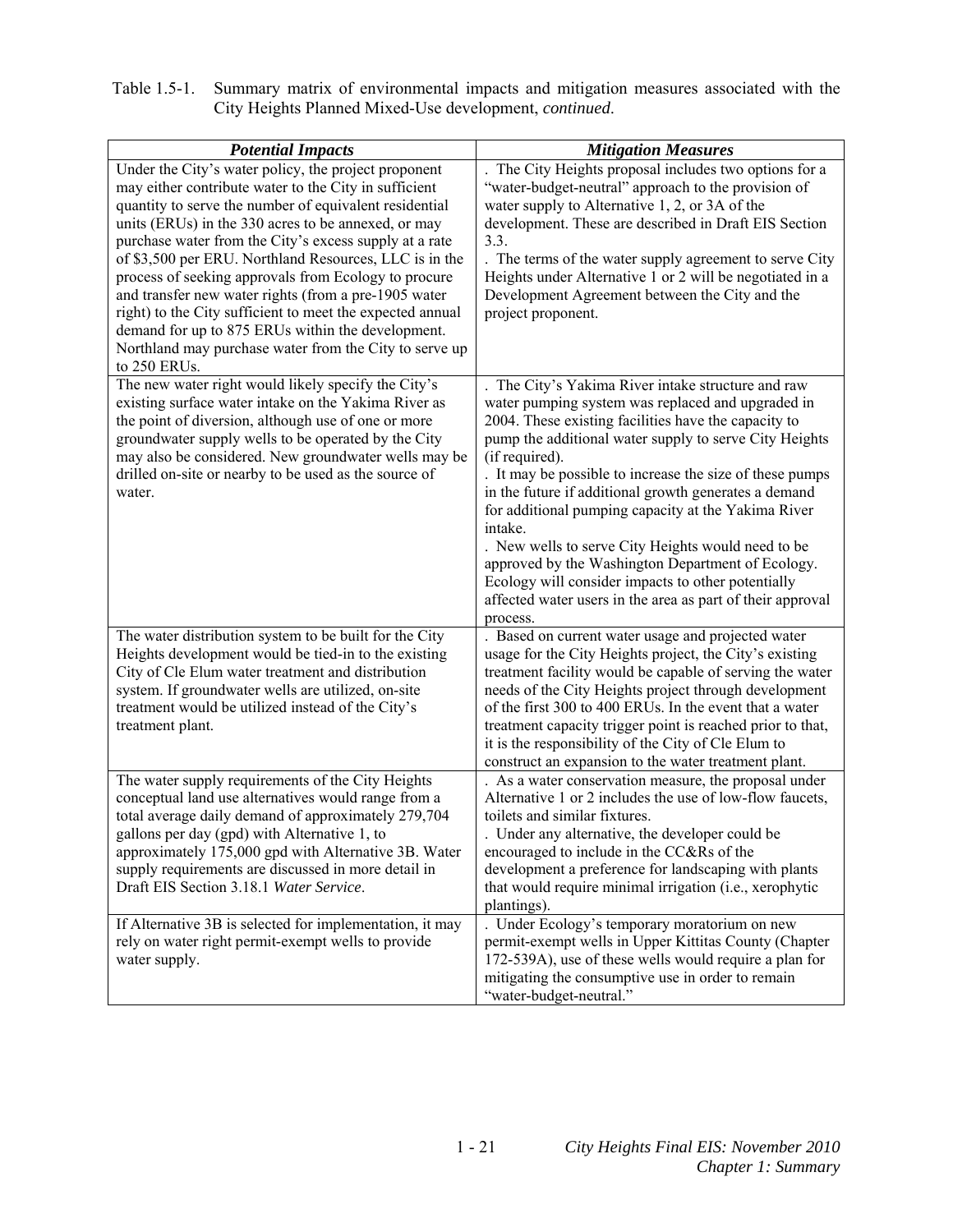| Table 1.5-1. Summary matrix of environmental impacts and mitigation measures associated with the |
|--------------------------------------------------------------------------------------------------|
| City Heights Planned Mixed-Use development, <i>continued</i> .                                   |

| <b>Potential Impacts</b>                                                                                         | <b>Mitigation Measures</b>                               |
|------------------------------------------------------------------------------------------------------------------|----------------------------------------------------------|
| If Alternative 3A or 3B is selected for implementation,                                                          | If OSDS are installed on the site under Kittitas         |
| on-site sewage disposal systems (OSDS) would have                                                                | County's jurisdiction, the project would be required to  |
| the potential to impact groundwater quality over the                                                             | comply with Kittitas County Code Chapter 13.04 and       |
| long-term depending on how well these systems were                                                               | Washington State Administrative Code Chapter 246-        |
| maintained.                                                                                                      | 272A regulations governing the design, construction,     |
|                                                                                                                  | operation and maintenance of these systems.              |
|                                                                                                                  | . Perpetual maintenance and management of OSDS           |
|                                                                                                                  | would be required under the responsibility of a          |
|                                                                                                                  | management system approved by Kittitas County.           |
| Developed-condition stormwater runoff has the                                                                    | Ecology's 2004 SWMMEW requires, to the                   |
| potential to affect groundwater quantity due to the                                                              | maximum extent practicable, that stormwater runoff       |
| introduction of impervious surfaces (structures, roads,                                                          | from the site be discharged in the same manner, at the   |
| parking areas and sidewalks). However, because the                                                               | same location, and at the same flow rate and volume as   |
| groundwater recharge rate through low-permeability                                                               | under the conditions that existed prior to development   |
| bedrock underlying the City Heights site is expected to                                                          | (Core Element #4). Additional engineering analysis to    |
| be low (i.e., most stormwater presently leaves the site in                                                       | be performed during design of the on-site stormwater     |
| the form of surface water runoff), changes in recharge                                                           | management system will determine whether shallow         |
| due to the addition of impervious surfaces is not                                                                | groundwater, a sensitive aquifer, or other concerns will |
| expected to constitute a significant adverse impact.                                                             | affect design choices for the project.                   |
| Stormwater runoff from developed areas, if not treated                                                           | Stormwater quality treatment facilities and source       |
| prior to infiltration, may contain petroleum product                                                             | controls will be designed and constructed on the site in |
| residues, sediment, metals, pesticides, herbicides, or                                                           | accordance with Ecology's 2004 SWMMEW.                   |
| fertilizers that would have the potential to impact                                                              | . Ownership and maintenance responsibility for on-site   |
| groundwater quality.                                                                                             | stormwater management facilities will be determined      |
|                                                                                                                  | through the Development Agreement to be negotiated       |
|                                                                                                                  | between the City and the project proponent with          |
|                                                                                                                  | Alternative 1 or 2, or through conditions of approval if |
|                                                                                                                  | the project is developed within Kittitas County          |
|                                                                                                                  | (Alternative 3A or 3B)                                   |
| The 330 acres of the City Heights site currently                                                                 | If Alternative 1 or 2 is selected, the City would        |
| designated as a City of Cle Elum Urban Growth Area                                                               | conservatively assume that the 330 acres to be annexed   |
| but within unincorporated Kittitas County is not within                                                          | are within an aquifer recharge area, subject to design   |
| a designated critical aquifer recharge area under the                                                            | standards in Cle Elum Municipal Code Title 18, Section   |
| County's jurisdiction (KCC Chapter 17A.08).                                                                      | 18.01.140 for the protection of these areas.             |
| Significant Unavoidable Adverse Impacts: Provided that stormwater Best Management Practices are implemented      |                                                          |
| and properly maintained during construction and in the developed-condition of the project, no significant        |                                                          |
| unavoidable adverse impacts to groundwater quantity or quality would be expected to occur. No significant        |                                                          |
| unavoidable adverse impacts to groundwater quantity would be expected from the water supply proposal due to the  |                                                          |
| "water-budget-neutral" mitigation proposal that would be approved by Ecology prior to authorization of the water |                                                          |
| rights transfer to serve the project.                                                                            |                                                          |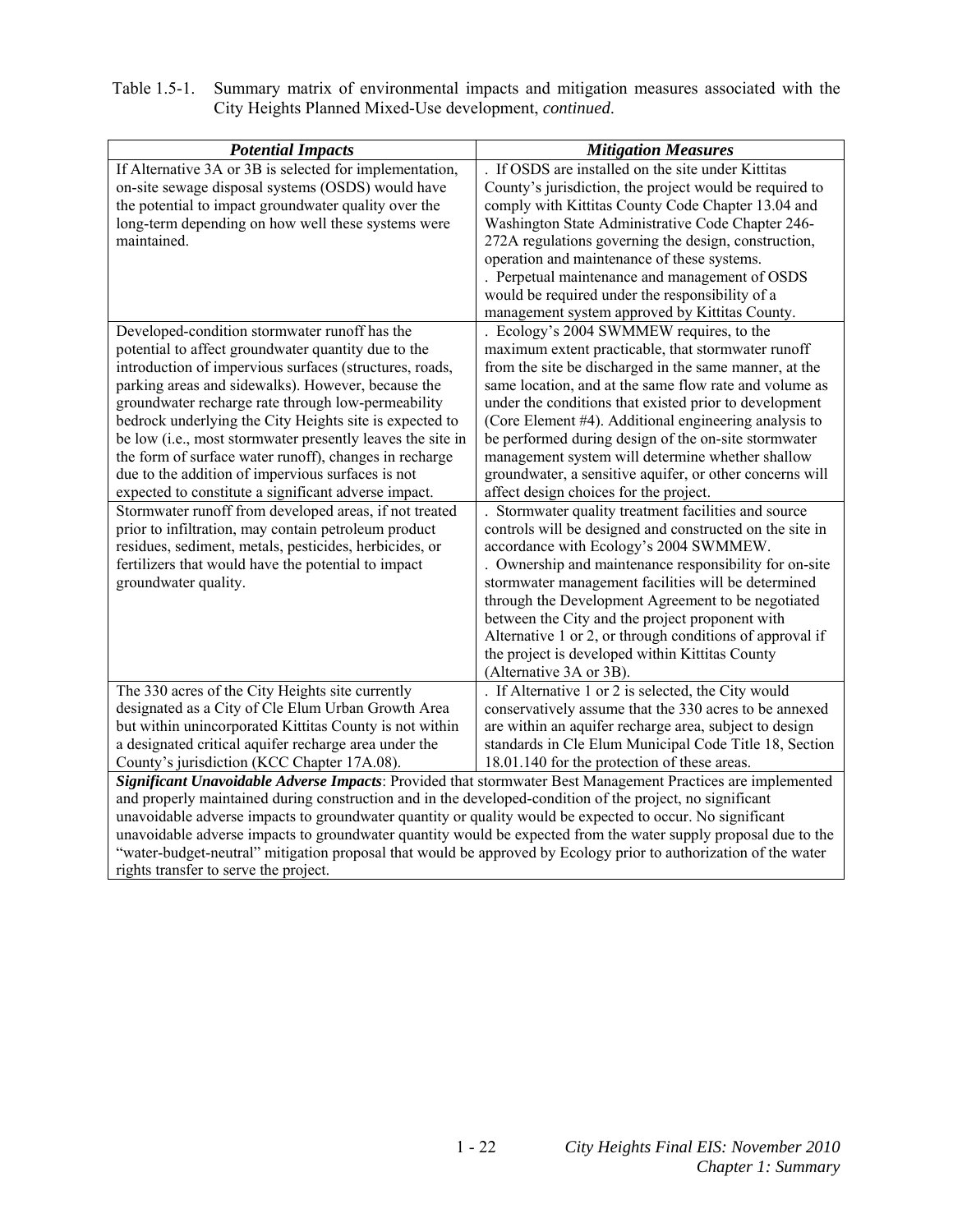| Table 1.5-1. Summary matrix of environmental impacts and mitigation measures associated with the |
|--------------------------------------------------------------------------------------------------|
| City Heights Planned Mixed-Use development, <i>continued</i> .                                   |

| <b>Potential Impacts</b>                                                                                                                                                                                                                                                                                                                                                                                                                                                                                                  | <b>Mitigation Measures</b>                                                                                                                                                                                                                                                                                                                                                                                                                                                                                                                                                                                                                                                                                                                                                 |
|---------------------------------------------------------------------------------------------------------------------------------------------------------------------------------------------------------------------------------------------------------------------------------------------------------------------------------------------------------------------------------------------------------------------------------------------------------------------------------------------------------------------------|----------------------------------------------------------------------------------------------------------------------------------------------------------------------------------------------------------------------------------------------------------------------------------------------------------------------------------------------------------------------------------------------------------------------------------------------------------------------------------------------------------------------------------------------------------------------------------------------------------------------------------------------------------------------------------------------------------------------------------------------------------------------------|
|                                                                                                                                                                                                                                                                                                                                                                                                                                                                                                                           | <b>WETLANDS AND STREAMS</b>                                                                                                                                                                                                                                                                                                                                                                                                                                                                                                                                                                                                                                                                                                                                                |
| Potential construction impacts to wetlands could<br>include the operation of machinery in and around<br>wetlands, compaction of soils within wetlands, erosion<br>of soil and sediment deposition in wetlands if<br>construction Best Management Practices (BMPs) were<br>not used. Clearing in and around wetlands and their<br>associated buffers could result in changes to the<br>hydroperiod or hydrologic regime of wetlands if<br>earthwork were to alter surface or subsurface migration<br>of water to wetlands. | . Construction BMPs and stormwater management<br>facilities to be installed during construction and in the<br>developed-condition of the project, to be implemented<br>in accordance with Ecology's Stormwater Management<br>Manual for Eastern Washington (SWMMEW), would<br>minimize or avoid potential water quality and water<br>quantity impacts to wetlands.<br>. Contractors will be required to comply with all<br>applicable local and State permit conditions to avoid<br>inadvertent clearing or compaction within wetlands and<br>their associated buffers.<br>. Prior to the start of construction, delineated wetlands<br>will be flagged and silt fencing will be installed to alert<br>contractors to the "no disturbance" requirement for<br>these areas. |
| Direct, permanent impacts (fill on the order of 2,000 to<br>6,000 sf total) to Wetlands B, C, and E would be likely<br>with implementation of Alternative 1, 2, or 3A due to<br>proposed road construction and road widening.                                                                                                                                                                                                                                                                                             | . The conceptual layout of roads was selected to avoid<br>and preserve wetlands to the maximum extent<br>practicable.<br>The applicant proposes that wetland fill would be the<br>minimum necessary to construct proposed road<br>crossings.<br>. Compensatory mitigation will be quantified at the<br>time permit applications are prepared, and will be<br>regulated by local, State, and Federal agencies with<br>jurisdiction. Provisions for buffer averaging may be<br>used.                                                                                                                                                                                                                                                                                         |
| The developed-condition of the site also has the<br>potential to impact wetland hydrology (depth and<br>duration of inundation) if surface water runoff and/or<br>shallow groundwater flow is altered by the introduction<br>of impervious surfaces, depending on provisions made<br>in the on-site stormwater management system. If<br>wetland hydrology is altered, it could affect wetland<br>vegetation and wetland functions and values.                                                                             | The proposal to comply with Ecology's SWMMEW<br>would take into account guidelines for the discharge of<br>stormwater to existing jurisdictional wetlands (Core<br>Element #4). These guidelines recommend avoidance of<br>direct or conveyance system discharge to wetlands<br>unless the wetland receives surface runoff from the<br>existing site, in which case a surface hydrology source<br>would be maintained.<br>. If possible, only stormwater from landscape and roof<br>areas should be discharged to wetlands.<br>. Measures shall be implemented to assure that<br>wetlands receive the same level of water quality<br>protection in stormwater discharges as other waters of<br>the State.                                                                  |
| Potential indirect impacts to wetlands in the developed<br>condition of the site may include human intrusion into<br>wetlands (such as children at play), and possible<br>stormwater discharge to wetlands. Additional noise and<br>light sources in close proximity to wetlands could<br>diminish their habitat value.                                                                                                                                                                                                   | . Consideration could be given to installing fencing<br>around wetlands to discourage intrusion.<br>. Lights and noise-generating uses could be located<br>away from wetlands to minimize habitat impacts<br>associated with glare and sound.                                                                                                                                                                                                                                                                                                                                                                                                                                                                                                                              |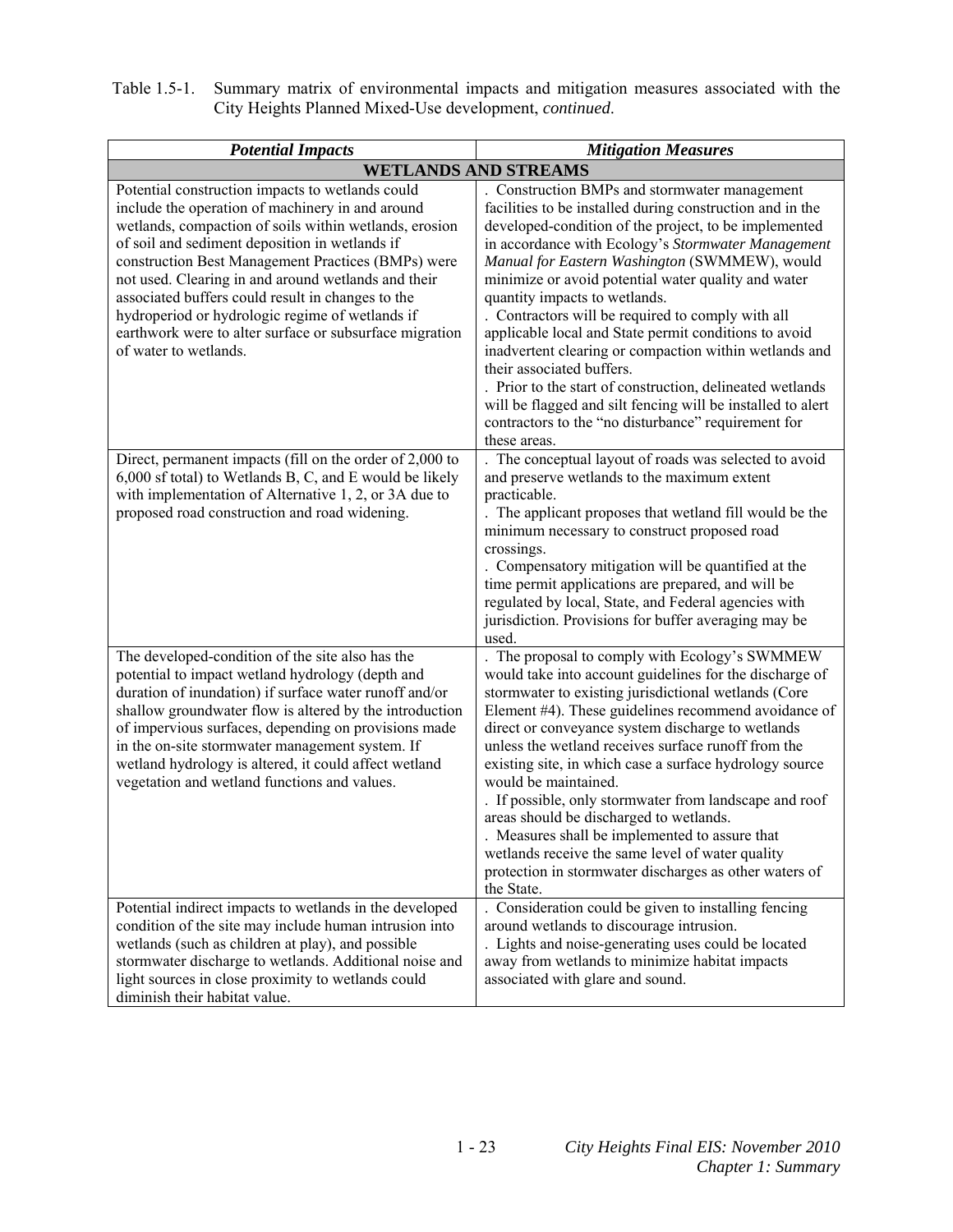| Table 1.5-1. Summary matrix of environmental impacts and mitigation measures associated with the |
|--------------------------------------------------------------------------------------------------|
| City Heights Planned Mixed-Use development, <i>continued</i> .                                   |

| <b>Potential Impacts</b>                                 | <b>Mitigation Measures</b>                               |
|----------------------------------------------------------|----------------------------------------------------------|
| If on-site sewage disposal systems (OSDS) are used in    | . OSDS in Alternative 3A or 3B would be required to      |
| Alternative 3A or 3B, there could be a potential for     | comply with Kittitas County and Washington State         |
| nutrient input to wetlands or streams over the long-term | Department of Health regulations for the proper design,  |
| if OSDS fail and result in groundwater contamination     | construction, operation and maintenance of these         |
| and migration.                                           | systems to avoid leaking inadequately-treated            |
|                                                          | wastewater into the groundwater system.                  |
|                                                          | . OSDS should be sited to avoid potential shallow        |
|                                                          | groundwater flow toward wetlands or streams in the       |
|                                                          | event of unanticipated septic system failure.            |
| If groundwater wells are developed on the site,          | The impairment analysis performed to determine the       |
| drawdown for the consumptive use of water could          | potential effects of groundwater wells on other users in |
| affect wetland hydrology.                                | the basin also evaluates potential effects on shallow    |
|                                                          | groundwater hydrology that sustains existing wetlands    |
|                                                          | in the basin.                                            |
| Potential construction impacts to streams could include  | . The proposal includes installing and maintaining a     |
| the operation of machinery in and around stream          | stormwater management system on the site during          |
| channels, disturbance of gravels and stream bed          | construction and in the developed-condition of the       |
| materials, erosion of soil and sediment transport, or    | project in compliance with Ecology's 2004 SWMMEW.        |
| incidental discharge of machinery fluids into streams if | . Construction contractors will be required to comply    |
| construction BMPs were not used.                         | with all applicable permit conditions for the protection |
|                                                          | of streambeds, stream banks, and stream water quality.   |
| If access to the west end of the City Heights site from  | . Cle Elum Municipal Code Sections 18.01.160 through     |
| SR 903 is developed through the Cle Elum Pines           | 18.01.200 would regulate potential impacts to riparian   |
| property, Alternative 1 could result in impacts to the   | corridors if Alternative 1 or 2 is selected for          |
| Crystal Creek buffer as a large bridge span would be     | implementation.                                          |
| used for the crossing to avoid direct impacts to the     | . Kittitas County Code Section 17A.07 would regulate     |
| channel.                                                 | riparian habitat if Alternative 3A or 3B is selected.    |
|                                                          | . Either City or County Code would require               |
|                                                          | revegetation with native species following construction  |
|                                                          | disturbance in riparian areas.                           |
| Development under conceptual land use Alternative 1,     | In addition to applicable City or County Codes, the      |
| 2, or 3A would result in impacts to Streams A, B, C,     | Washington Department of Fish & Wildlife Hydraulic       |
| and D to construct proposed road crossings.              | Code Rules (Chapter 220-110) would regulate              |
|                                                          | construction activities that may impact the bed or banks |
|                                                          | of streams.                                              |
|                                                          | . Culverts approved by WDFW would be required at         |
|                                                          | stream crossings, and stream enhancement or              |
|                                                          | restoration work would be required by conditions of      |
|                                                          | permit approval.                                         |
| Potential developed-condition impacts to streams could   | . Stormwater quantity and quality would be controlled    |
| include an increased volume of surface water runoff,     | by temporary and permanent stormwater management         |
| potential contaminants in stormwater runoff from paved   | systems to be installed on the site in accordance with   |
| surfaces used by vehicles, and reduced vegetative cover  | Ecology's 2004 SWMMEW.                                   |
| if there were no coordinated stormwater management       | . Any proposed alteration to vegetative cover adjacent   |
| system on the site.                                      | to streambanks (i.e., riparian corridors) would be       |
|                                                          | regulated by City or County Code (at a minimum),         |
|                                                          | depending on the conceptual land use alternative         |
|                                                          | selected for implementation.                             |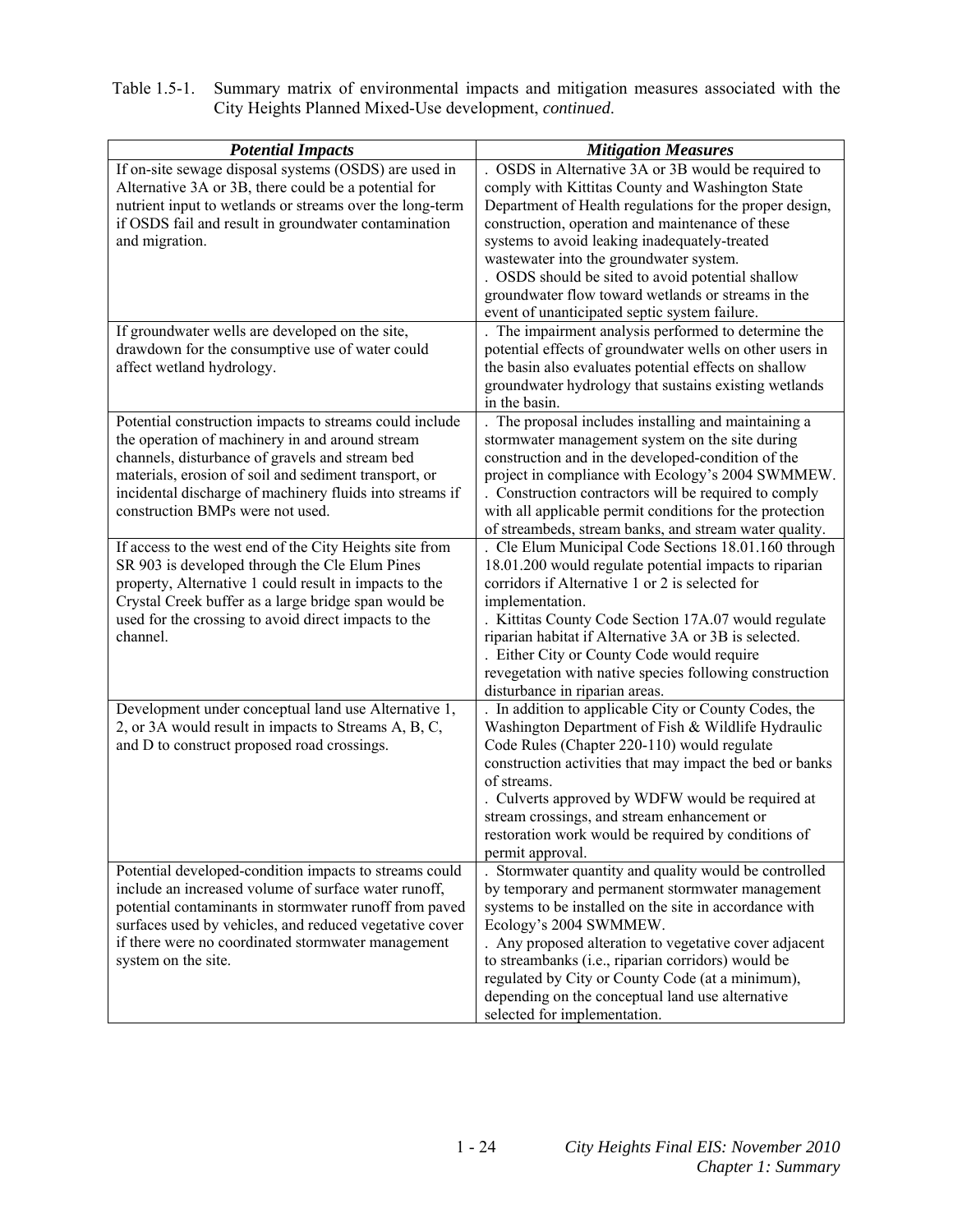Table 1.5-1. Summary matrix of environmental impacts and mitigation measures associated with the City Heights Planned Mixed-Use development, *continued*.

| <b>Potential Impacts</b>                                                                                                                                                                                                                                                                                                                                                                                                                                                                                                                                                                                                                                                                                                                                      | <b>Mitigation Measures</b>                                                                                                                                                                                                                                                                                                                                                                                                                                                                                                                                                                                                                                                                                                                                                                                                                                                                                                                                                                                                                                                                                                                                           |
|---------------------------------------------------------------------------------------------------------------------------------------------------------------------------------------------------------------------------------------------------------------------------------------------------------------------------------------------------------------------------------------------------------------------------------------------------------------------------------------------------------------------------------------------------------------------------------------------------------------------------------------------------------------------------------------------------------------------------------------------------------------|----------------------------------------------------------------------------------------------------------------------------------------------------------------------------------------------------------------------------------------------------------------------------------------------------------------------------------------------------------------------------------------------------------------------------------------------------------------------------------------------------------------------------------------------------------------------------------------------------------------------------------------------------------------------------------------------------------------------------------------------------------------------------------------------------------------------------------------------------------------------------------------------------------------------------------------------------------------------------------------------------------------------------------------------------------------------------------------------------------------------------------------------------------------------|
| Significant Unavoidable Adverse Impacts: The proposal to limit wetland fill to the minimum necessary to                                                                                                                                                                                                                                                                                                                                                                                                                                                                                                                                                                                                                                                       |                                                                                                                                                                                                                                                                                                                                                                                                                                                                                                                                                                                                                                                                                                                                                                                                                                                                                                                                                                                                                                                                                                                                                                      |
| construct road crossings would minimize the potential for direct impacts to wetlands as a result of site<br>development. Compensatory mitigation will be required through applicable local, State and Federal regulations.<br>With construction activity that may impact streams to be controlled through City or County Codes and WDFW<br>Hydraulic Project Approval, and with the proposal to construct, operate, and maintain an on-site stormwater<br>management system in compliance with all applicable State and local regulations, no significant unavoidable<br>adverse impacts to wetlands or streams would be expected as a result of site development.                                                                                            |                                                                                                                                                                                                                                                                                                                                                                                                                                                                                                                                                                                                                                                                                                                                                                                                                                                                                                                                                                                                                                                                                                                                                                      |
|                                                                                                                                                                                                                                                                                                                                                                                                                                                                                                                                                                                                                                                                                                                                                               |                                                                                                                                                                                                                                                                                                                                                                                                                                                                                                                                                                                                                                                                                                                                                                                                                                                                                                                                                                                                                                                                                                                                                                      |
| <b>WILDLIFE AND HABITATS</b><br>The site does not contain habitats of local importance as<br>No mitigation is required by regulation for designated,                                                                                                                                                                                                                                                                                                                                                                                                                                                                                                                                                                                                          |                                                                                                                                                                                                                                                                                                                                                                                                                                                                                                                                                                                                                                                                                                                                                                                                                                                                                                                                                                                                                                                                                                                                                                      |
| defined in the Cle Elum Municipal Code (CEMC<br>18.01.210). The Washington Department of Natural<br>Resources Natural Heritage Program database includes<br>no recorded rare plants or high-quality ecosystems on<br>the City Heights property. State and Federal data bases<br>and mapping resources do not identify any listed<br>species of concern or protected species presence on the<br>site. Although elk commonly use the City Heights site,<br>the Washington Department of Fish and Wildlife<br>(WDFW) Priority Habitats and Species database does<br>not include the City Heights site in an area designated<br>as having regular concentrations of elk, overwintering<br>habitat, or any other special designation as high-value<br>elk habitat. | high-value habitats or protected species on the site, as<br>none are known to occur on the City Heights property.                                                                                                                                                                                                                                                                                                                                                                                                                                                                                                                                                                                                                                                                                                                                                                                                                                                                                                                                                                                                                                                    |
| Stream D (Deer Creek) adjacent to Montgomery Road                                                                                                                                                                                                                                                                                                                                                                                                                                                                                                                                                                                                                                                                                                             | Measures described above in the Wetlands and                                                                                                                                                                                                                                                                                                                                                                                                                                                                                                                                                                                                                                                                                                                                                                                                                                                                                                                                                                                                                                                                                                                         |
| is identified by WDFW as having priority fish presence<br>(rainbow trout observed in July 2001).                                                                                                                                                                                                                                                                                                                                                                                                                                                                                                                                                                                                                                                              | Streams section for the protection of streams and<br>riparian corridors would also be protective of fish and<br>fish habitat in Deer Creek and other water courses.                                                                                                                                                                                                                                                                                                                                                                                                                                                                                                                                                                                                                                                                                                                                                                                                                                                                                                                                                                                                  |
| The construction phasing proposal includes clearing and<br>grading approximately 25to 125 acres of the site for<br>development at any one time, which would result in<br>transitional loss of habitat from the site over the 6- to<br>12-year projected development period. Most of the<br>habitat to be removed is thinned pine forest that was<br>cleared (by others) and impacted by logging activities.<br>Clearing would remove the regrowth of forage, browse,<br>and cover vegetation for numerous species of wildlife<br>that presently utilize the property.                                                                                                                                                                                         | It will not be possible to fully mitigate wildlife<br>impacts under any conceptual land use alternative. The<br>Urban Growth Area designation of the City Heights site<br>indicates a policy decision that the priority use for this<br>area is a residential neighborhood to support a human<br>population.<br>The landscaping proposal and restoration plantings<br>could be used to augment vegetation in open space<br>areas to be retained, and in stream and wetland buffers<br>in order to improve habitat that would be preserved on<br>the site in these areas. The applicant proposes to use<br>native vegetation to the extent practicable. This would<br>partially compensate for the loss of wildlife habitat.<br>Target species beneficial as food sources for wildlife<br>are listed in Draft EIS Section 3.5.<br>. The City (or County, depending on the alternative<br>selected) will require preparation of a landscaping plan<br>for review during the site development permitting<br>process.<br>. Invasive species to be avoided in landscaping are<br>listed in Draft EIS Section 3.5.<br>. The Kittitas County Weed Control Board may require |
|                                                                                                                                                                                                                                                                                                                                                                                                                                                                                                                                                                                                                                                                                                                                                               | a weed control plan for the site as it undergoes<br>development.                                                                                                                                                                                                                                                                                                                                                                                                                                                                                                                                                                                                                                                                                                                                                                                                                                                                                                                                                                                                                                                                                                     |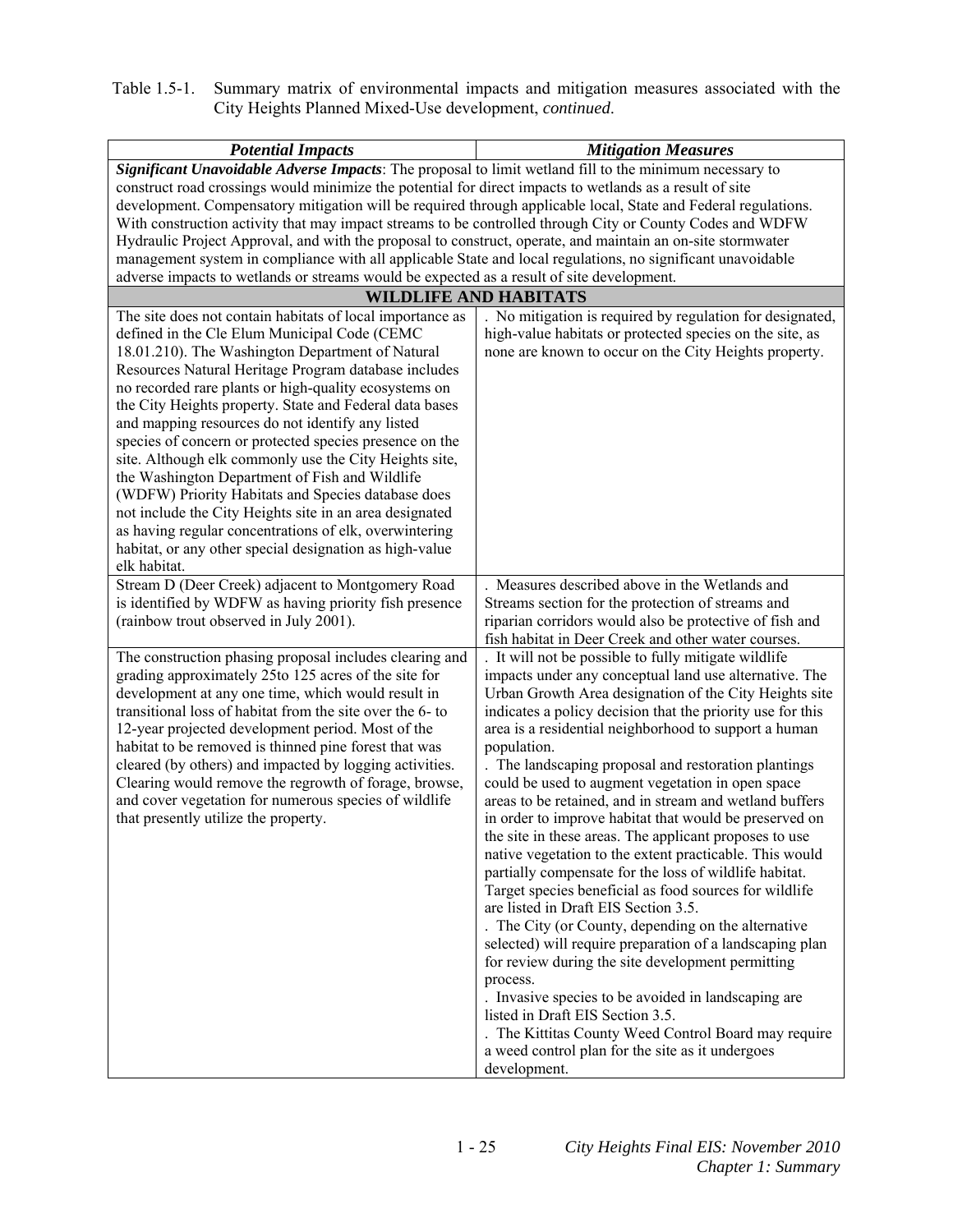| Table 1.5-1. Summary matrix of environmental impacts and mitigation measures associated with the |
|--------------------------------------------------------------------------------------------------|
| City Heights Planned Mixed-Use development, <i>continued</i> .                                   |

| <b>Potential Impacts</b>                                                                                       | <b>Mitigation Measures</b>                                                                                     |
|----------------------------------------------------------------------------------------------------------------|----------------------------------------------------------------------------------------------------------------|
| A total of approximately 108 to 205 acres of the 358-<br>acre site (depending on the conceptual land use       | Approximately 43% to 45% of the site would be                                                                  |
| alternative selected for implementation) would be                                                              | retained in open space under Alternative 1, 2, or 3A.<br>. Wildlife habitat that will remain in the east-west  |
| cleared and developed. Wildlife displaced from this                                                            | power line corridors, north-south stream corridors, and                                                        |
| area would have to relocate, or may perish if adjacent                                                         | the proposed 20- to 80-ft wide natural buffer along the                                                        |
| habitats are at capacity. Adjacent habitat to the north                                                        | south boundary. These areas include shrub and grassed                                                          |
| includes more than 1,000,000 acres of commercial                                                               | habitats, forested riparian areas adjacent to streams, and                                                     |
| forest and wilderness area. Landscaping to be                                                                  | open pine forest in transitional areas between City                                                            |
| introduced in developed areas of the site would re-                                                            | Heights, existing developed areas to the south, and the                                                        |
| establish vegetative cover to a limited extent around                                                          | vast contiguous forest to the north.                                                                           |
| homes, commercial areas and parks, and along                                                                   | . Riparian corridors are of high importance for wildlife,                                                      |
| roadways.                                                                                                      | and would be regulated by Cle Elum Municipal Code                                                              |
|                                                                                                                | (Sections 18.01.160 through 18.01.200) or Kittitas                                                             |
|                                                                                                                | County Code (17A.07), depending on the alternative                                                             |
|                                                                                                                | selected for implementation.                                                                                   |
|                                                                                                                | . Consideration could be given to placing nest boxes                                                           |
|                                                                                                                | within undeveloped open space areas to be preserved,                                                           |
|                                                                                                                | for use by cavity-nesting birds and bats.                                                                      |
| Nocturnal construction (if any) involving artificial                                                           | . Proposed, required, and other possible mitigation                                                            |
| lighting could temporarily disrupt wildlife use of                                                             | measures for noise and water quality described in Draft                                                        |
| adjacent, undeveloped property, particularly large                                                             | EIS Sections 3.9 and 3.18.3 would also be of benefit to                                                        |
| mammals. Noise associated with construction is less                                                            | fish and wildlife habitat conditions on the site.                                                              |
| likely to impact wildlife within adjacent undeveloped                                                          | . Normal construction hours should be limited to                                                               |
| areas to the north, as they would either move away from                                                        | daytime hours. If special circumstances would require                                                          |
| the noise or become accustomed to it.                                                                          | nocturnal work with bright, artificial lighting, shields                                                       |
|                                                                                                                | should be provided to prevent fixed lighting from                                                              |
|                                                                                                                | shining into non-construction areas.                                                                           |
| Increased noise, light, and habitat fragmentation as a                                                         | It will not be possible to fully mitigate wildlife                                                             |
| result of introducing a human population on the site can                                                       | impacts under any conceptual land use alternative.                                                             |
| be expected to disturb wildlife (particularly the less                                                         | . Proposed and other possible measures to preserve and<br>restore areas of the site for wildlife that would be |
| common species) and to reduce the value of remaining<br>habitat on the property. Common species likely to move | compatible with the resident population are described                                                          |
| into the completed condition of the project would                                                              | among the mitigation measures listed above.                                                                    |
| habituate to a persistent, non-threatening human                                                               |                                                                                                                |
| presence.                                                                                                      |                                                                                                                |
| It is likely that human/animal encounters would                                                                | The applicant proposes to use the Covenants,                                                                   |
| increase with the introduction of residential                                                                  | Conditions and Restrictions (CC&Rs) to be enforced by                                                          |
| development into areas presently used by wildlife as                                                           | the Homeowners' Association under Alternative 1, 2, or                                                         |
| habitat. Examples include bears and raccoons foraging                                                          | 3A to inform residents of wildlife in the area and how to                                                      |
| in garbage cans, dumpsters, vegetable gardens, fruit                                                           | minimize sources of conflict. For example, garbage                                                             |
| trees, mulch piles, bird feeders that use suet, barbeque                                                       | cans should have tight-fitting lids, and garbage storage                                                       |
| grills, and pet food; deer and elk grazing and trampling                                                       | areas can be required to include animal-exclusion                                                              |
| grasses areas, gardens, and landscaping; and predation                                                         | features.                                                                                                      |
| on domestic pets by large predators like cougar and                                                            | . The CC&Rs should include a pet leash law to                                                                  |
| bobcat. Predators that use the fringes of the City at the                                                      | minimize predation by domestic pets on small mammals                                                           |
| present time would be likely to continue to do so.                                                             | and birds on the property, as well as to control these                                                         |
| Interactions between humans in a residential                                                                   | pets to minimize their availability as prey for large                                                          |
| neighborhood and animals like deer, elk, bear and                                                              | native predators.                                                                                              |
| cougar could have an undesirable and potentially                                                               | . Pets should be fed indoors. Pets and small children                                                          |
| dangerous outcome.                                                                                             | should not be outside between dusk and dawn.                                                                   |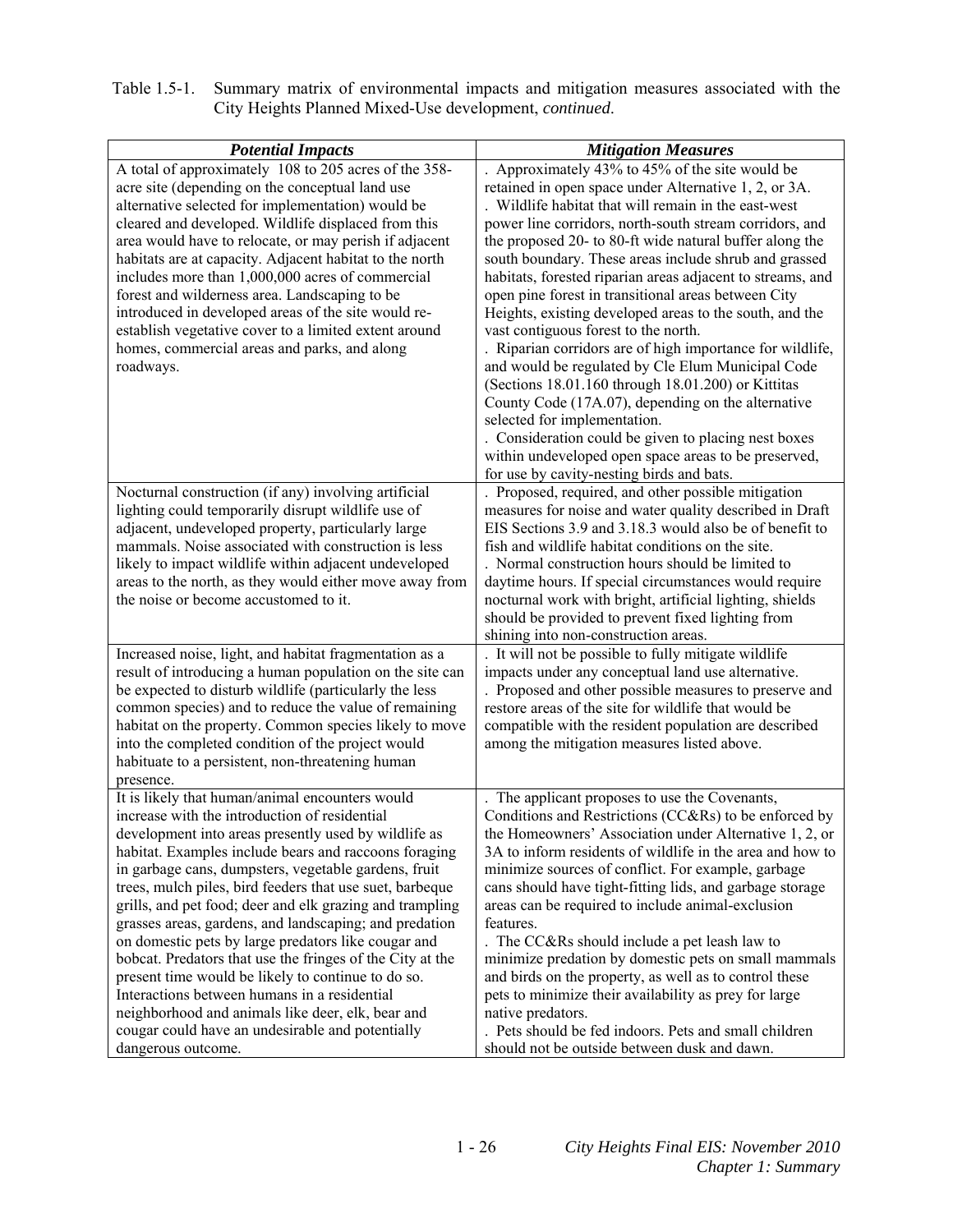| <b>Potential Impacts</b>                                                                                                                                                                                                         | <b>Mitigation Measures</b>                                                                                                                                                                                                                                                                                                                                                                                                                                                                                                                                                                                                                                                                         |
|----------------------------------------------------------------------------------------------------------------------------------------------------------------------------------------------------------------------------------|----------------------------------------------------------------------------------------------------------------------------------------------------------------------------------------------------------------------------------------------------------------------------------------------------------------------------------------------------------------------------------------------------------------------------------------------------------------------------------------------------------------------------------------------------------------------------------------------------------------------------------------------------------------------------------------------------|
|                                                                                                                                                                                                                                  | . Certain types of landscaping could be discouraged to<br>prevent conflicts with wildlife, such as grassed lawns,<br>fruit trees, and berry bushes.<br>. Shrubs and landscaping should be pruned several feet<br>off the ground to eliminate hiding places.<br>. Additional measures that could be included in the<br>CC&Rs to minimize the potential for conflicts with<br>wildlife are listed in Draft EIS Section 3.5.<br>The Washington Department of Fish and Wildlife<br>discourages creating situations that would result in<br>conflicts between wildlife and resident human<br>populations that would require commitment of<br>resources and/or enforcement actions by WDFW<br>personnel. |
| In general, urban development of the site would be a                                                                                                                                                                             | . Because the northern boundary of City Heights would                                                                                                                                                                                                                                                                                                                                                                                                                                                                                                                                                                                                                                              |
| significant deterrent to terrestrial wildlife movements                                                                                                                                                                          | represent a new boundary between the City and the                                                                                                                                                                                                                                                                                                                                                                                                                                                                                                                                                                                                                                                  |
| into and across the property. If wildlife corridors were                                                                                                                                                                         | expansive forested area to the north, it may be desirable                                                                                                                                                                                                                                                                                                                                                                                                                                                                                                                                                                                                                                          |
| intentionally provided through the project (such as                                                                                                                                                                              | to deter access into and through the site by large                                                                                                                                                                                                                                                                                                                                                                                                                                                                                                                                                                                                                                                 |
| along the north-south riparian corridors), these species                                                                                                                                                                         | terrestrial mammals and predators. Draft EIS Figure                                                                                                                                                                                                                                                                                                                                                                                                                                                                                                                                                                                                                                                |
| could be encouraged to wander further into the City<br>with nowhere to go except toward urban populations                                                                                                                        | 3.5-3 illustrates a possible fence configuration to direct<br>large mammals east-west past the site.                                                                                                                                                                                                                                                                                                                                                                                                                                                                                                                                                                                               |
| and heavily-traveled State highways.                                                                                                                                                                                             | . Consideration could also be given to installing fences                                                                                                                                                                                                                                                                                                                                                                                                                                                                                                                                                                                                                                           |
|                                                                                                                                                                                                                                  | along riparian corridors to help limit conflicts with                                                                                                                                                                                                                                                                                                                                                                                                                                                                                                                                                                                                                                              |
|                                                                                                                                                                                                                                  | wildlife, though these barriers could be designed to                                                                                                                                                                                                                                                                                                                                                                                                                                                                                                                                                                                                                                               |
|                                                                                                                                                                                                                                  | allow small, compatible species of wildlife to pass                                                                                                                                                                                                                                                                                                                                                                                                                                                                                                                                                                                                                                                |
|                                                                                                                                                                                                                                  | through.                                                                                                                                                                                                                                                                                                                                                                                                                                                                                                                                                                                                                                                                                           |
| Significant Unavoidable Adverse Impacts: A total of approximately 108 to 205 acres of the site would be cleared<br>and developed, with a corresponding loss of this much habitat and disturbance in remaining habitat due to the |                                                                                                                                                                                                                                                                                                                                                                                                                                                                                                                                                                                                                                                                                                    |
| presence of a human population in the developed-condition of the site. No priority habitats or species, or State- or                                                                                                             |                                                                                                                                                                                                                                                                                                                                                                                                                                                                                                                                                                                                                                                                                                    |
| Federally-listed species, would be displaced. A land use policy decision was made at the time the site was                                                                                                                       |                                                                                                                                                                                                                                                                                                                                                                                                                                                                                                                                                                                                                                                                                                    |
| designated as an Urban Growth Area that the priority use for this property would be a residential neighborhood.                                                                                                                  |                                                                                                                                                                                                                                                                                                                                                                                                                                                                                                                                                                                                                                                                                                    |
|                                                                                                                                                                                                                                  | <b>ENERGY AND NATURAL RESOURCES</b>                                                                                                                                                                                                                                                                                                                                                                                                                                                                                                                                                                                                                                                                |
| The electrical energy and natural gas requirements of                                                                                                                                                                            | . Homes and commercial buildings to be constructed                                                                                                                                                                                                                                                                                                                                                                                                                                                                                                                                                                                                                                                 |
| the City Heights conceptual land use alternatives in                                                                                                                                                                             | within the City Heights development will comply with                                                                                                                                                                                                                                                                                                                                                                                                                                                                                                                                                                                                                                               |
| relation to existing and planned Puget Sound Energy                                                                                                                                                                              | the most current energy conservation measures                                                                                                                                                                                                                                                                                                                                                                                                                                                                                                                                                                                                                                                      |
| and Kittitas County PUD #1 facilities are described<br>below and in the Utilities section of the Draft EIS                                                                                                                       | specified in applicable codes at the time building                                                                                                                                                                                                                                                                                                                                                                                                                                                                                                                                                                                                                                                 |
| (Sections 3.18.4 and 3.18.5). The rate of growth                                                                                                                                                                                 | permits are applied for and issued.<br>The project proponent also proposes to encourage                                                                                                                                                                                                                                                                                                                                                                                                                                                                                                                                                                                                            |
| projected with the City Heights development in this                                                                                                                                                                              | builders to include provisions for the use of solar energy                                                                                                                                                                                                                                                                                                                                                                                                                                                                                                                                                                                                                                         |
| location is anticipated in the long-range planning of                                                                                                                                                                            | as this technology advances.                                                                                                                                                                                                                                                                                                                                                                                                                                                                                                                                                                                                                                                                       |
| either electrical utility service provider.                                                                                                                                                                                      | . To the extent that builders may choose to construct                                                                                                                                                                                                                                                                                                                                                                                                                                                                                                                                                                                                                                              |
|                                                                                                                                                                                                                                  | "built green" homes within City Heights, this method of                                                                                                                                                                                                                                                                                                                                                                                                                                                                                                                                                                                                                                            |
|                                                                                                                                                                                                                                  | construction could improve energy efficiency through                                                                                                                                                                                                                                                                                                                                                                                                                                                                                                                                                                                                                                               |
|                                                                                                                                                                                                                                  | well-designed heating, cooling, ventilation, and hot                                                                                                                                                                                                                                                                                                                                                                                                                                                                                                                                                                                                                                               |
|                                                                                                                                                                                                                                  | water systems; building envelopes; lighting and<br>appliances.                                                                                                                                                                                                                                                                                                                                                                                                                                                                                                                                                                                                                                     |
| Significant Unavoidable Adverse Impacts: Based on communications with Puget Sound Energy and Kittitas                                                                                                                            |                                                                                                                                                                                                                                                                                                                                                                                                                                                                                                                                                                                                                                                                                                    |
|                                                                                                                                                                                                                                  | County PUD #1 no significant unavoidable adverse impacts to energy or natural resources would be anticipated as                                                                                                                                                                                                                                                                                                                                                                                                                                                                                                                                                                                    |

County PUD #1, no significant unavoidable adverse impacts to energy or natural resources would be anticipated as a result of the 6- to 12-year build-out and occupancy of the City Heights Planned Mixed-Use development.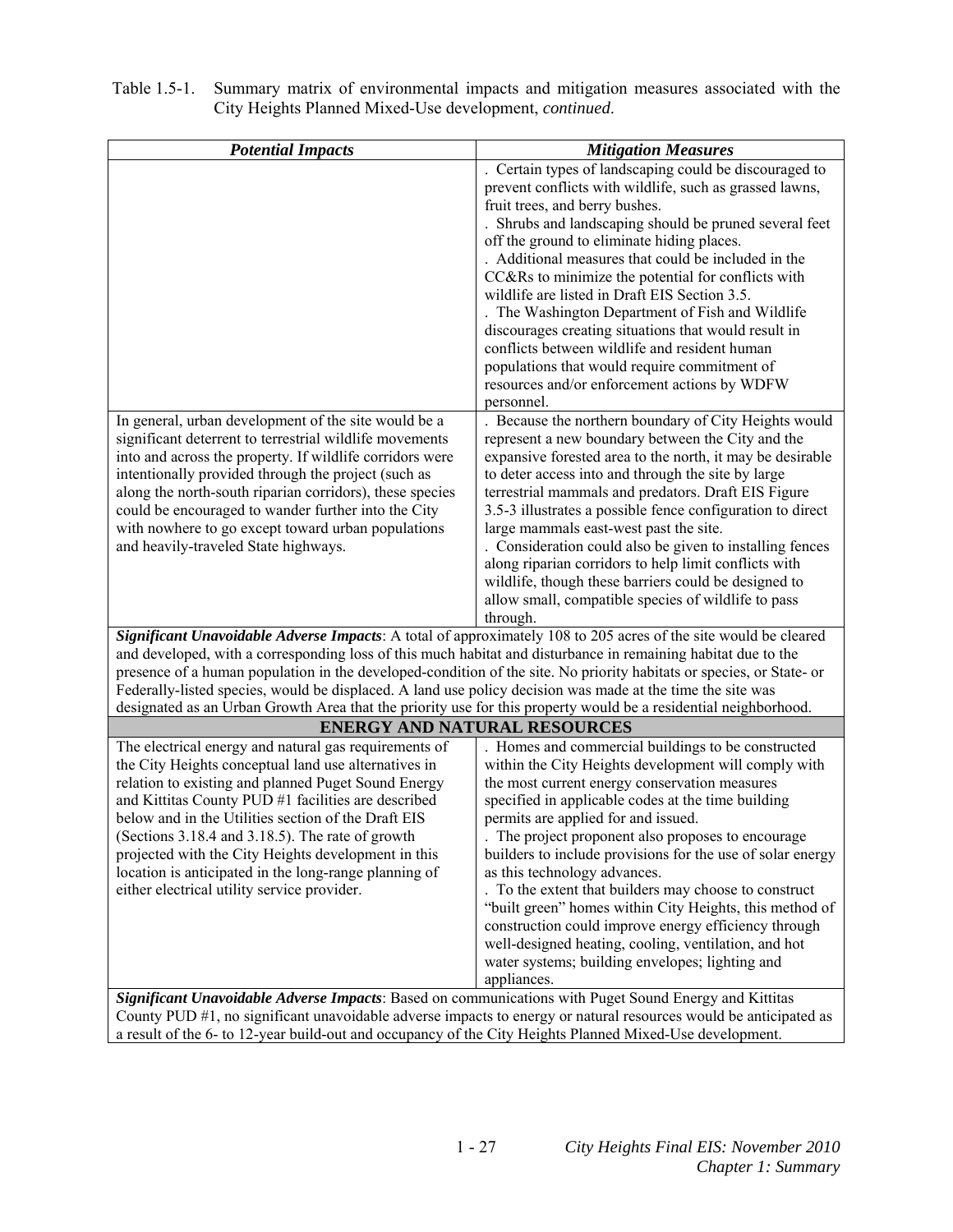| Table 1.5-1. Summary matrix of environmental impacts and mitigation measures associated with the |
|--------------------------------------------------------------------------------------------------|
| City Heights Planned Mixed-Use development, <i>continued</i> .                                   |

| <b>Potential Impacts</b>                                                                                                                                                                                                                                                                                                                                                                                                                                                                                                                                                                                                                                                                                                                                 | <b>Mitigation Measures</b>                                                                                                                                                                                                                                                                                                                                                                                                                                                                    |
|----------------------------------------------------------------------------------------------------------------------------------------------------------------------------------------------------------------------------------------------------------------------------------------------------------------------------------------------------------------------------------------------------------------------------------------------------------------------------------------------------------------------------------------------------------------------------------------------------------------------------------------------------------------------------------------------------------------------------------------------------------|-----------------------------------------------------------------------------------------------------------------------------------------------------------------------------------------------------------------------------------------------------------------------------------------------------------------------------------------------------------------------------------------------------------------------------------------------------------------------------------------------|
| <b>RELATIONSHIP TO PLANS AND POLICIES</b>                                                                                                                                                                                                                                                                                                                                                                                                                                                                                                                                                                                                                                                                                                                |                                                                                                                                                                                                                                                                                                                                                                                                                                                                                               |
| The 330 acres of the City Heights site presently within<br>the City's Urban Growth Area (UGA) would develop at<br>an urban residential density of 4 to 9 dwelling units per<br>net acre under Alternative 1, 2 or 3A. The lower<br>residential density of Alternative 3B (less than 3<br>dwelling units per net acre) would likely irretrievably<br>commit the site to suburban residential development.                                                                                                                                                                                                                                                                                                                                                 | Alternatives 1, 2, or 3A would be consistent with<br>Washington State Growth Management Act (GMA)<br>policies that advocate a minimum of 4 dwelling units<br>per net acre within UGAs, with densities sufficient to<br>accommodate growth projections for the City or County<br>issued by the Washington State Office of Financial<br>Management (OFM). Kittitas County Code (KCC<br>17.11.050) also specifies a minimum residential density<br>of 4 dwelling units per net acre within UGAs. |
| In compliance with the City's Planned Mixed-Use<br>(PMU) designation, the project under Alternative 1 or 2<br>would create attractive pedestrian-oriented<br>neighborhoods; use architectural design and building<br>materials harmonious with the rural, small town<br>mountain character of the Cle Elum area; incorporate a<br>variety of street standards; provide on-site employment<br>opportunities; provide neighborhood commercial uses<br>that would not compete with downtown core<br>businesses; and preserve a substantial percentage of<br>open space on the site.                                                                                                                                                                         | The Development Agreement to be negotiated<br>between the City and the project proponent if<br>Alternative 1 or 2 is selected will specify development<br>standards and mitigation requirements to assure that<br>development of a character desired by the City will<br>occur on the site, and to assure that the project pays its<br>proportionate share of services and utilities required by<br>the development.                                                                          |
| If Alternative 3A or 3B is selected, the City would have<br>little or no control over development standards for the<br>project, as there is no interlocal agreement with Kittitas<br>County at the time of this writing with respect to<br>development within the City's UGA on property that<br>remains within the County (i.e., not annexed to the<br>City). No direct on-site employment opportunities<br>would be created with Alternative 3B, as there would be<br>no neighborhood commercial development.<br>Significant Unavoidable Adverse Impacts: No significant unavoidable adverse impacts would be anticipated with<br>Alternative 1 or 2 in the form of the relationship of the proposal to existing City of Cle Elum plans, policies, and | The County would impose conditions of approval on<br>City Heights development Alternative 3A or 3B through<br>the provisions of the Planned Unit Development zone<br>(KCC 17.36) or Performance-Based Cluster Platting<br>code (KCC 16.09). The County would likely coordinate<br>mitigation requirements for impacts on City streets, for<br>example, but the City would have little or no influence<br>over development standards for the project.                                          |
| regulations, as the Development Agreement to be negotiated between the City and the project proponent would<br>assure compliance with the City's intent as well as land use requirements. If Alternative 3A or 3B is selected for<br>implementation in the County, the City might find the inability to influence or regulate development of the site a<br>significant adverse impact.                                                                                                                                                                                                                                                                                                                                                                   |                                                                                                                                                                                                                                                                                                                                                                                                                                                                                               |
| <b>LAND USE</b>                                                                                                                                                                                                                                                                                                                                                                                                                                                                                                                                                                                                                                                                                                                                          |                                                                                                                                                                                                                                                                                                                                                                                                                                                                                               |
| Construction of the City Heights Planned Mixed-Use<br>development would result in the conversion of<br>approximately 108 to 205 acres of vacant land to urban<br>uses: residential, neighborhood commercial, parks,<br>trails and public amenities (depending on the alternative<br>selected for implementation). Construction of urban<br>land uses and the associated infrastructure would occur<br>in phases, in response to market demand.                                                                                                                                                                                                                                                                                                           | The City's Capital Facilities Plan would be updated<br>during the 6- to 12-year build-out of the project under<br>Alternative 1 or 2.<br>The County's Capital Facilities Plan would be<br>updated during build-out of Alternative 3A or 3B,<br>though some urban services (such as water distribution<br>and treatment, and sewage collection and treatment)<br>would not be available from the County.                                                                                       |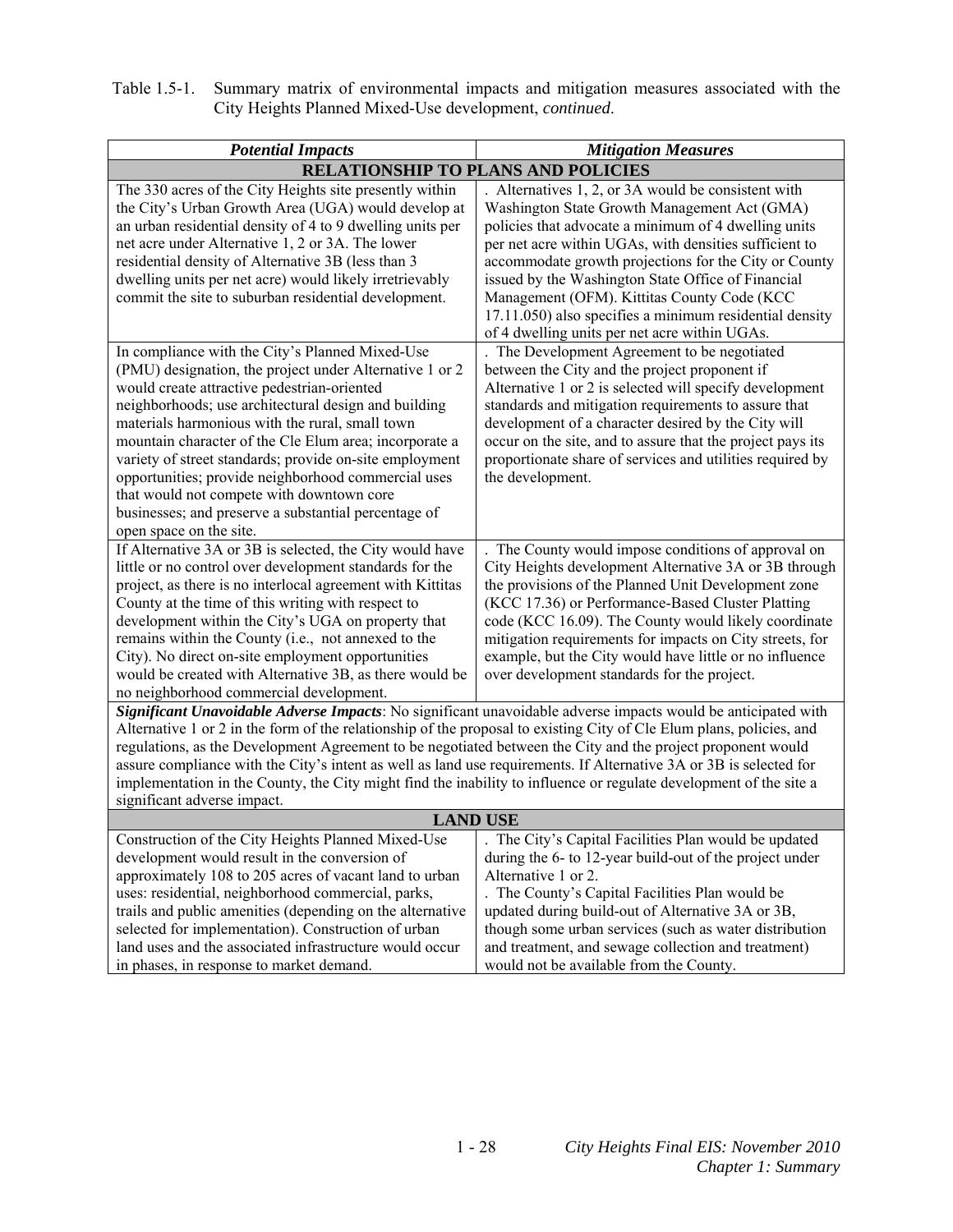| Table 1.5-1. Summary matrix of environmental impacts and mitigation measures associated with the |
|--------------------------------------------------------------------------------------------------|
| City Heights Planned Mixed-Use development, <i>continued</i> .                                   |

| <b>Potential Impacts</b>                                                                                          | <b>Mitigation Measures</b>                                |
|-------------------------------------------------------------------------------------------------------------------|-----------------------------------------------------------|
| The City Heights development would change the                                                                     | The City Heights proposal is consistent with City of      |
| character of the City of Cle Elum by creating an                                                                  | Cle Elum and Kittitas County Comprehensive Land Use       |
| additional large population center north of the existing,                                                         | Plans for urban residential development to                |
| established community. This would extend urban                                                                    | accommodate 20-year population growth projections.        |
| development further north in proximity to rural lands                                                             | The purpose and objectives of the proposal indicate an    |
| that border the incorporated area. Proposed                                                                       | intent to integrate the project with the existing         |
| development would be most compatible with existing                                                                | community consistent with City of Cle Elum                |
| and proposed uses by others in the vicinity of the west                                                           | Comprehensive Plan land use goals, and with the           |
| end of the site.                                                                                                  | purpose and objectives of the City's Planned Mixed-       |
|                                                                                                                   | Use zone.                                                 |
|                                                                                                                   | . If Alternative 1 or 2 is selected for implementation,   |
|                                                                                                                   | the City would enter into a Development Agreement         |
|                                                                                                                   | with the project proponent that would include             |
|                                                                                                                   | development standards and conditions for the purpose      |
|                                                                                                                   | of achieving a project of the character and quality the   |
|                                                                                                                   | City desires to add to the community.                     |
|                                                                                                                   | . If Alternative 3A or 3B were selected, Kittitas County  |
|                                                                                                                   | would likely impose conditions through their Planned      |
|                                                                                                                   | Unit Development or Performance-Based Cluster             |
|                                                                                                                   | Platting procedures related to land use compatibility;    |
|                                                                                                                   | however, these would not likely be as specific as the     |
|                                                                                                                   | City would impose to protect its own interests related to |
|                                                                                                                   | this contiguous development.                              |
| Annexation of the City Heights 330 acres would create                                                             | The potential cumulative effects of the City Heights      |
| contiguity with the City limits for the 348-acre Cle                                                              | development are discussed in Final EIS Section 1.6. No    |
| Elum Property Partners site to the north. This contiguity                                                         | development proposal for the Cle Elum Property            |
| and road access improvements could stimulate                                                                      | Partners site has been submitted to the City of Cle       |
| development of this adjacent property.                                                                            | Elum.                                                     |
| The closest point of the east end of the City Heights site                                                        | . There would be no Cle Elum Municipal Airport            |
| to the Cle Elum Municipal Airport is approximately                                                                | Overlay Zone restrictions at the east end of the City     |
| 0.25 mile from the Outer Safety Zone, and the same                                                                | Heights project.                                          |
| distance from the 5,000 foot Traffic Pattern Zone.                                                                |                                                           |
| Significant Unavoidable Adverse Impacts: Planned Mixed-Use development of the City Heights site has been          |                                                           |
| anticipated in the City's Comprehensive Plan since 2004; therefore, no significant unavoidable adverse impacts to |                                                           |
| land use within the City of Cle Elum or its Urban Growth Area would be anticipated as a result of this project.   |                                                           |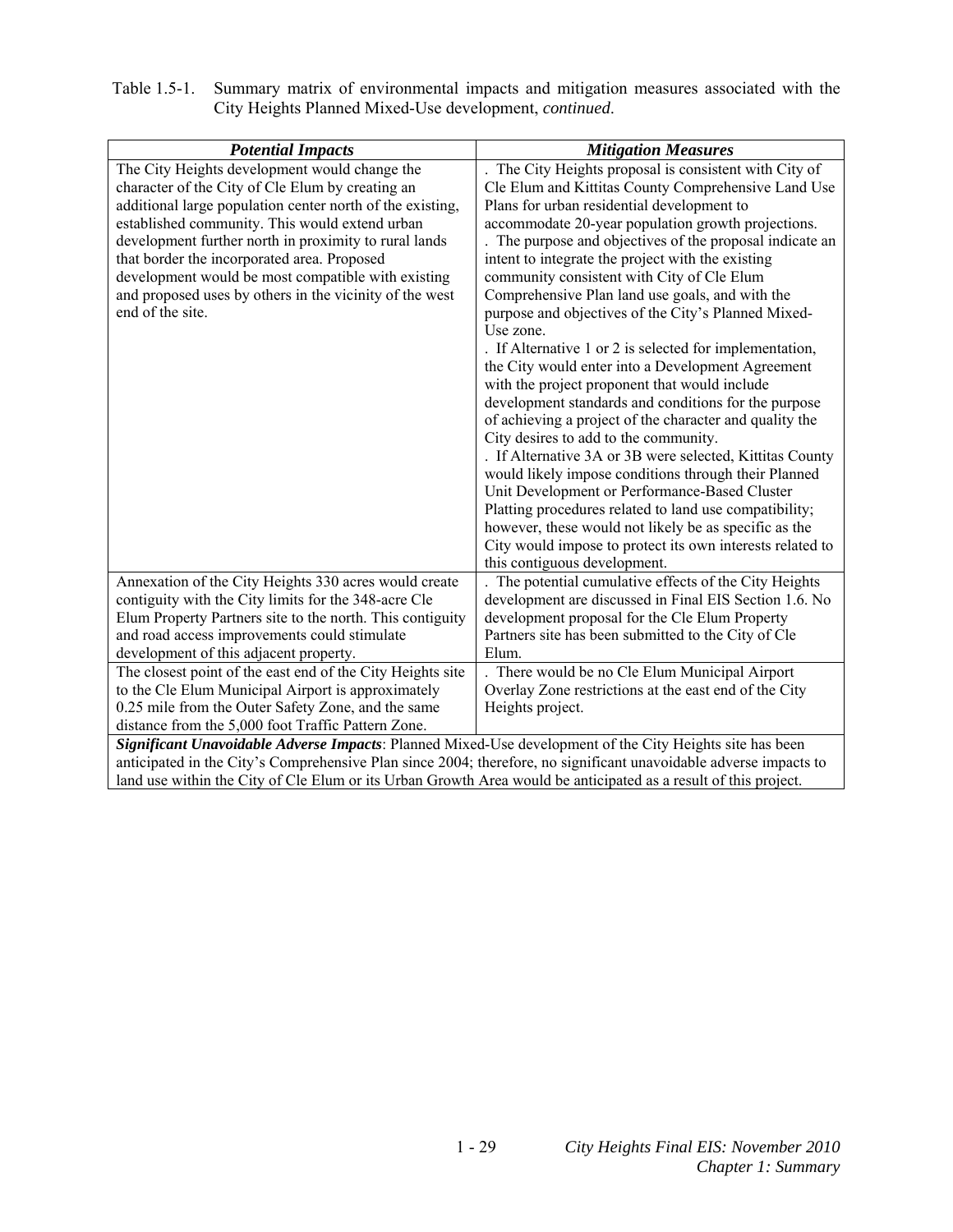| Table 1.5-1. Summary matrix of environmental impacts and mitigation measures associated with the |
|--------------------------------------------------------------------------------------------------|
| City Heights Planned Mixed-Use development, <i>continued</i> .                                   |

| <b>Potential Impacts</b>                                                                                                                                                                                                                                                                                                                                                                                                                                                                                                                                                                                                                        | <b>Mitigation Measures</b>                                                                                                                                                                                                                                                                                                                                                                                                                                                                                                                                                                                                                                                                                                                                                                                                                                                                                                                                                                                                                                                                                                                                                                                                                 |
|-------------------------------------------------------------------------------------------------------------------------------------------------------------------------------------------------------------------------------------------------------------------------------------------------------------------------------------------------------------------------------------------------------------------------------------------------------------------------------------------------------------------------------------------------------------------------------------------------------------------------------------------------|--------------------------------------------------------------------------------------------------------------------------------------------------------------------------------------------------------------------------------------------------------------------------------------------------------------------------------------------------------------------------------------------------------------------------------------------------------------------------------------------------------------------------------------------------------------------------------------------------------------------------------------------------------------------------------------------------------------------------------------------------------------------------------------------------------------------------------------------------------------------------------------------------------------------------------------------------------------------------------------------------------------------------------------------------------------------------------------------------------------------------------------------------------------------------------------------------------------------------------------------|
|                                                                                                                                                                                                                                                                                                                                                                                                                                                                                                                                                                                                                                                 | <b>NOISE</b>                                                                                                                                                                                                                                                                                                                                                                                                                                                                                                                                                                                                                                                                                                                                                                                                                                                                                                                                                                                                                                                                                                                                                                                                                               |
| There would be temporary increases in sound levels<br>during construction associated with the operation of<br>conventional types of equipment such as bulldozers,<br>hoe rams, rippers, excavators, loaders, backhoes,<br>highway and off-road trucks, graders, compactors, and<br>pavers. Sound levels associated with these types of<br>equipment operating at a distance of 50 feet from the<br>receiving source range from 76 to 89 dBA. The increase<br>in sound levels would depend on the type(s) of<br>equipment being used, the amount of time it was in-use,<br>and the soft or hard surface on which the equipment<br>was operating. | Noise associated with construction is exempt from<br>regulation under the Washington State Environmental<br>Noise Limits (WAC 173-60); however, the City of Cle<br>Elum could regulate nuisance noise (with Alternative 1<br>or 2) through Cle Elum Municipal Code Chapter 8.12,<br>as needed.<br>. Kittitas County could regulate nuisance noise (if<br>Alternative 3A or 3B is selected) through Chapter 9.45<br>of the County Code.<br>. Noise associated with nighttime construction could be<br>avoided by adhering to hours of construction indicated<br>in the Washington State Environmental Noise Limits. If<br>unusual circumstances require occasional nighttime<br>construction, the contractor could be required to notify<br>adjoining property owners in advance.<br>. To the extent that discretionary practices for<br>minimizing air quality impacts during construction are<br>implemented by the contractor (like using only<br>equipment and trucks that are maintained in good<br>operational condition, limiting the idling of construction<br>equipment and vehicles to a maximum of 15 minutes,<br>and locating construction equipment and staging areas<br>as far away from people as practicable), construction |
| Due to the large size and linear configuration of the<br>City Heights site, it is expected that it would be a<br>relatively infrequent occurrence for construction<br>equipment to be working within 50 feet of sensitive<br>receivers on adjacent properties, with the exception of<br>trucks accessing or leaving the site on public roadways.                                                                                                                                                                                                                                                                                                | noise impacts to sensitive receivers could also be<br>limited by these practices.<br>Noise associated with motor vehicles operating on<br>public roadways is exempt from regulation under the<br>Washington State Environmental Noise Limits (WAC<br>173-60); however, the City of Cle Elum or Kittitas<br>County (depending on the alternative selected) could<br>regulate nuisance noise under local codes.<br>. The City could consider specifying construction<br>access routes to the site that would minimize noise,<br>vibration, and dust impacts along roadways that are<br>presently used predominantly for access to residential<br>neighborhoods.                                                                                                                                                                                                                                                                                                                                                                                                                                                                                                                                                                              |
| If mechanical means of excavating bedrock on the site<br>prove to be ineffective, blasting may be required to<br>remove boulders and bedrock obstructions in areas<br>planned for the construction of roads, utilities and home<br>sites. (See the description of potential blasting<br>requirements and measures to be implemented in Draft<br>EIS Section 3.1.1 and the summary of Earth impacts<br>and mitigation measures above.)                                                                                                                                                                                                           | Daytime blasting is exempt from the Washington<br>State Environmental Noise Limits (WAC 173-60-<br>$050[c]$ ).<br>. Blasting (if any) shall be performed consistent with<br>the requirements of the Washington Department of<br>Labor and Industries, Washington Administrative Code<br>(WAC 296-52), and other regulatory agencies, as<br>applicable.<br>. Blast monitoring shall be performed as necessary<br>according to WAC 296-52 to record vibration and<br>sound levels.                                                                                                                                                                                                                                                                                                                                                                                                                                                                                                                                                                                                                                                                                                                                                           |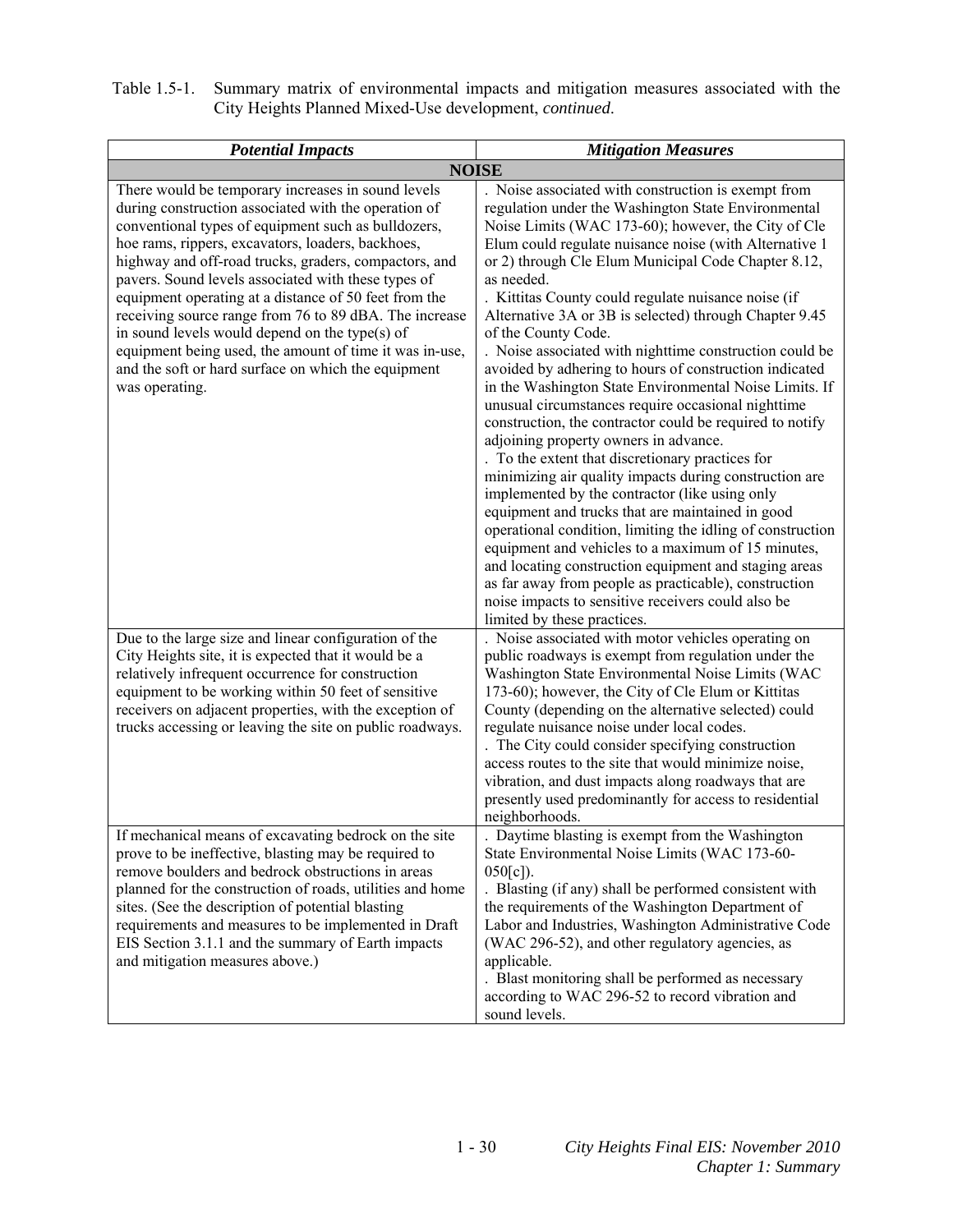| Table 1.5-1. Summary matrix of environmental impacts and mitigation measures associated with the |
|--------------------------------------------------------------------------------------------------|
| City Heights Planned Mixed-Use development, <i>continued</i> .                                   |

| <b>Potential Impacts</b>                                                                                         | <b>Mitigation Measures</b>                                                                                     |
|------------------------------------------------------------------------------------------------------------------|----------------------------------------------------------------------------------------------------------------|
| The completed condition of the project will alter the                                                            | The proposal includes maintaining an existing natural                                                          |
| natural environment of the site and create a residential                                                         | buffer in an area 20 to 80 feet wide along most of the                                                         |
| neighborhood in which typical noise sources would                                                                | south boundary of the site, between site development                                                           |
| include vehicles traveling on local streets, yard                                                                | and the City's existing residential neighborhood. This                                                         |
| maintenance equipment, recreational equipment,                                                                   | buffer may help dampen noise generated within the                                                              |
| children at play, and other voices. No unusual or                                                                | project.                                                                                                       |
| notable sources of noise would be expected.                                                                      |                                                                                                                |
|                                                                                                                  | Significant Unavoidable Adverse Impacts: No significant unavoidable adverse noise impacts would be anticipated |
| with the development.                                                                                            |                                                                                                                |
| <b>POPULATION</b>                                                                                                |                                                                                                                |
| It can be anticipated that between 10 and up to 150                                                              | . Contractors could be encouraged to hire construction                                                         |
| constructions workers may be employed on the City                                                                | workers who reside within daily commuting distance of                                                          |
| Heights site at any one time. Given the projected 6- to                                                          | the project, to the extent practicable, to minimize the                                                        |
| 12-year build-out of the development and other                                                                   | increase in a temporary population of construction                                                             |
| potential projects in the area that may be concurrently                                                          | workers (and associated demand for temporary housing)                                                          |
| under construction (such as the Bullfrog UGA and                                                                 | within the community.                                                                                          |
| Suncadia), most of these workers will likely be                                                                  |                                                                                                                |
| residents from nearby locations. Some may commute on                                                             |                                                                                                                |
| a daily basis or on weekends. However, some                                                                      |                                                                                                                |
| construction workers employed on the site may become                                                             |                                                                                                                |
| new temporary residents in the Cle Elum area. It would                                                           |                                                                                                                |
| be speculative to estimate this number.                                                                          |                                                                                                                |
| The full build-out population of each conceptual land                                                            | The City Heights resident population projections are<br>within the range of anticipated population growth      |
| use alternative was calculated using a household size<br>factor of 2.33 persons per single-family detached home, | within the City of Cle Elum Comprehensive Plan and                                                             |
| and 2.1 persons per attached dwelling unit (see Draft                                                            | the Kittitas County Comprehensive Plan; therefore, no                                                          |
| EIS Section 3.10). If all units were permanently                                                                 | mitigation for population growth would be required.                                                            |
| occupied, the resident population could range from                                                               |                                                                                                                |
| approximately 1,150 to 2,207 persons depending on the                                                            |                                                                                                                |
| alternative selected for implementation. The applicant                                                           |                                                                                                                |
| estimates 50% to 65% permanent occupancy; however,                                                               |                                                                                                                |
| for the purpose of impact analysis, 90% permanent                                                                |                                                                                                                |
| occupancy was assumed, in which the resident                                                                     |                                                                                                                |
| population would range from approximately 1,035 to                                                               |                                                                                                                |
| 1,987 persons (depending on the alternative selected).                                                           |                                                                                                                |
| The City of Cle Elum Comprehensive Plan Housing                                                                  | Same as above.                                                                                                 |
| Element forecasts a resident population of 10,034                                                                |                                                                                                                |
| persons within the City limits by the year $2025 - an$                                                           |                                                                                                                |
| increase of 8,199 persons over the 2007 population. If                                                           |                                                                                                                |
| this occurs, City Heights residents would account for                                                            |                                                                                                                |
| approximately 24% of this growth under Alternative 1,                                                            |                                                                                                                |
| or approximately 21% of this growth under Alternative                                                            |                                                                                                                |
| 2.                                                                                                               |                                                                                                                |
| The population of Kittitas County is projected to grow                                                           | Same as above.                                                                                                 |
| by 14,510 persons by the year 2025. If this occurs, City                                                         |                                                                                                                |
| Heights residents would account for approximately 12%                                                            |                                                                                                                |
| of this growth under Alternative 3A, or approximately                                                            |                                                                                                                |
| 7% of this growth under Alternative 3B.                                                                          |                                                                                                                |
| Significant Unavoidable Adverse Impacts: From a long-range planning perspective, the City Heights project        |                                                                                                                |
| would result in no significant unavoidable adverse impact to the resident population of the City or County.      |                                                                                                                |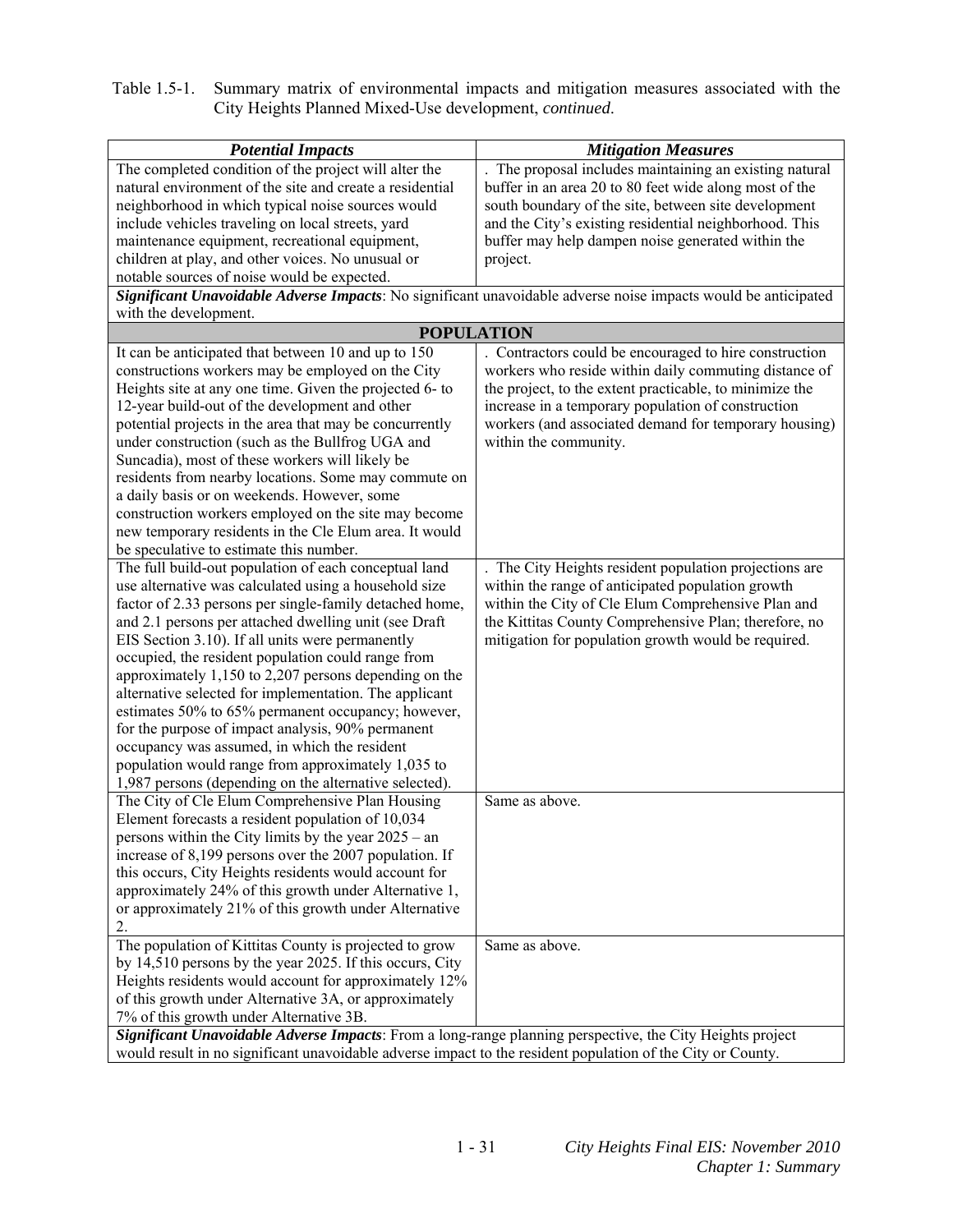| Table 1.5-1. Summary matrix of environmental impacts and mitigation measures associated with the |
|--------------------------------------------------------------------------------------------------|
| City Heights Planned Mixed-Use development, <i>continued</i> .                                   |

| <b>Potential Impacts</b>                                                                                                                                                                                                                                                                                                                                                                                                     | <b>Mitigation Measures</b>                                                                                                                                                                                                                                                                                                                                                                                                                                                                                                                                                                                                                                                                                                                                                                                                                                                                                                                                                                                                                                                         |
|------------------------------------------------------------------------------------------------------------------------------------------------------------------------------------------------------------------------------------------------------------------------------------------------------------------------------------------------------------------------------------------------------------------------------|------------------------------------------------------------------------------------------------------------------------------------------------------------------------------------------------------------------------------------------------------------------------------------------------------------------------------------------------------------------------------------------------------------------------------------------------------------------------------------------------------------------------------------------------------------------------------------------------------------------------------------------------------------------------------------------------------------------------------------------------------------------------------------------------------------------------------------------------------------------------------------------------------------------------------------------------------------------------------------------------------------------------------------------------------------------------------------|
|                                                                                                                                                                                                                                                                                                                                                                                                                              | <b>HOUSING</b>                                                                                                                                                                                                                                                                                                                                                                                                                                                                                                                                                                                                                                                                                                                                                                                                                                                                                                                                                                                                                                                                     |
| There is limited to no temporary housing in Cle Elum at<br>the time of this writing to accommodate the projected<br>number of construction workers described in the<br>Population section above. Since the number of workers<br>potentially requiring temporary housing in the area is<br>speculative, it would also be speculative to estimate the<br>number and type of accommodations for which there<br>may be a demand. | . Contractors could be encouraged to hire construction<br>workers who reside within daily commuting distance to<br>the project, to the extent practicable, to minimize the<br>demand for temporary housing in the area.<br>. If a "hire local" policy is not practical, the City could<br>request construction contractors to estimate their work<br>force requirements and to investigate local temporary<br>housing opportunities at the start of each phase of<br>construction.<br>. Construction contractors could ask the workers they<br>hire to indicate what arrangements they propose to<br>make for temporary housing in the area while they are<br>under contract to work on the project.                                                                                                                                                                                                                                                                                                                                                                               |
| The City of Cle Elum Comprehensive Plan Housing<br>Element forecasts a need for an additional 3,540<br>housing units within the City limits by the year 2025 to<br>serve projected population growth. City Heights<br>Alternative 1 or 2 would provide approximately 27.8%<br>to 24.7% of the total number of additional homes<br>forecast to be needed by the end of the City's current<br>20-year planning period.         | The City Heights residential construction proposal is<br>within the range of the number of additional housing<br>units identified in the City of Cle Elum Comprehensive<br>Plan as needed to serve projected population growth<br>within the current 20-year planning period. Therefore,<br>the proposal would help the City meet this demand and<br>no mitigation would be required for constructing the<br>proposed number of housing units under Alternative 1<br>or Alternative 2.<br>The result of the City Heights development would be<br>a mix of housing types, styles, densities and values in<br>order to provide housing that is affordable to people of<br>various income levels.<br>The City of Cle Elum does not presently have an<br>adopted definition of what constitutes "affordable<br>housing," as this varies based on the median income of<br>an area. A definition of affordable housing and the<br>amount to be provided within City Heights will be an<br>element of the negotiated Development Agreement<br>between the City and the project proponent. |
| The Kittitas County Comprehensive Plan forecasts a<br>need for an additional 6,460 housing units by the year<br>2025 to serve projected population growth within the<br>unincorporated area. City Heights Alternative 3A or 3B<br>would provide approximately 13.5% to 7.7% of the<br>total number of additional homes forecast to be needed<br>by the end of the County's current 20-year planning<br>period.               | The City Heights residential construction proposal is<br>within the range of the number of additional housing<br>units identified in the Kittitas County Comprehensive<br>Plan as needed to serve projected population growth in<br>the unincorporated area within the current 20-year<br>planning period. Therefore, the proposal would help the<br>County meet this demand and no mitigation would be<br>required for constructing the proposed number of<br>housing units under Alternative 3A or 3B.                                                                                                                                                                                                                                                                                                                                                                                                                                                                                                                                                                           |
| Significant Unavoidable Adverse Impacts: From a long-range planning perspective, with an intent to serve<br>projected population growth, the City Heights development would result in a beneficial rather than a significant                                                                                                                                                                                                 |                                                                                                                                                                                                                                                                                                                                                                                                                                                                                                                                                                                                                                                                                                                                                                                                                                                                                                                                                                                                                                                                                    |

unavoidable adverse impact to housing supply within the City or County.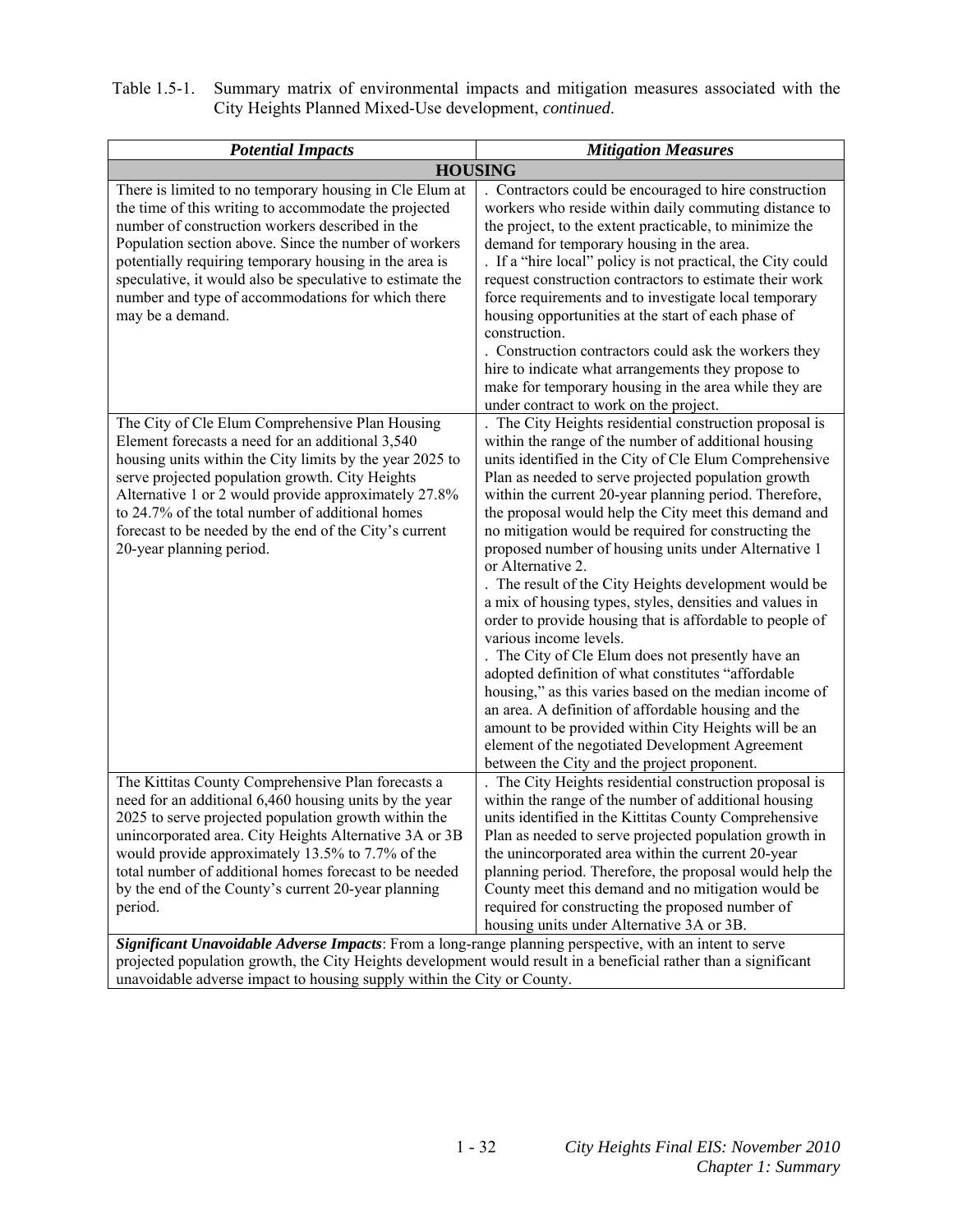| Table 1.5-1. Summary matrix of environmental impacts and mitigation measures associated with the |
|--------------------------------------------------------------------------------------------------|
| City Heights Planned Mixed-Use development, <i>continued</i> .                                   |

| <b>Potential Impacts</b>                                                                                                                                                                                                                                                                                                                                                                                                                                                                                                                                                                                                                                                                                    | <b>Mitigation Measures</b>                                                                                                                                                                                                                                                                                                                                                                                                                                                                                                                                                                                                                                                                                                                                                                                                                                                                                         |
|-------------------------------------------------------------------------------------------------------------------------------------------------------------------------------------------------------------------------------------------------------------------------------------------------------------------------------------------------------------------------------------------------------------------------------------------------------------------------------------------------------------------------------------------------------------------------------------------------------------------------------------------------------------------------------------------------------------|--------------------------------------------------------------------------------------------------------------------------------------------------------------------------------------------------------------------------------------------------------------------------------------------------------------------------------------------------------------------------------------------------------------------------------------------------------------------------------------------------------------------------------------------------------------------------------------------------------------------------------------------------------------------------------------------------------------------------------------------------------------------------------------------------------------------------------------------------------------------------------------------------------------------|
|                                                                                                                                                                                                                                                                                                                                                                                                                                                                                                                                                                                                                                                                                                             | <b>LIGHT AND GLARE</b>                                                                                                                                                                                                                                                                                                                                                                                                                                                                                                                                                                                                                                                                                                                                                                                                                                                                                             |
| There would be temporary sources of light and glare on<br>construction sites within the City Heights property<br>during site development, such as nighttime security<br>lighting or illumination from the headlights of vehicles<br>or construction equipment during early morning or late<br>afternoon hours. Potential sources of glare may include<br>reflections from vehicle windshields or from plastic<br>used to cover stockpiles and construction materials.                                                                                                                                                                                                                                       | . If construction is limited to daytime hours, this would<br>have the secondary effect of minimizing nighttime<br>illumination on the site during project development.                                                                                                                                                                                                                                                                                                                                                                                                                                                                                                                                                                                                                                                                                                                                             |
| The developed-condition of the site would introduce<br>several sources of light and possible sources of glare,<br>such as interior and exterior residential lighting,<br>neighborhood commercial areas, street lights, windows<br>and vehicle windshields, the lights of vehicles traveling<br>on project roadways, and pedestrian-oriented lighting<br>along sidewalks and in public amenity areas. These<br>effects would likely be most visible from across the<br>valley (south of the Yakima River).                                                                                                                                                                                                   | The proposal to retain an existing natural buffer 20 to<br>80 feet wide along much of the south boundary of the<br>site, with development set back from the top of the<br>slope in many areas, should minimize light and glare<br>effects in existing residential neighborhoods down-<br>slope from the City Heights development (see Figure<br>3.13-12 in Draft EIS Section 3.13).<br>. Areas with higher residential densities and nodes of<br>commercial development are proposed to be centrally-<br>located on the upper plateau, furthest from existing<br>single-family home neighborhoods.<br>. A specific lighting proposal is not yet available at the<br>time of this writing; however, the applicant proposes to<br>minimize the amount of glare, light trespass, and sky<br>glow generated by lighting within the development<br>through representative measures listed in Draft EIS<br>Section 3.12. |
| Over the 6- to 12-year build-out of the City Heights<br>development, there would be an increase in nighttime<br>sky-glow associated with increasing urbanization of the<br>site and within the City of Cle Elum as a whole.                                                                                                                                                                                                                                                                                                                                                                                                                                                                                 | Lighting plans for the development will be evaluated<br>by the City or County (depending on the alternative<br>selected for implementation) during review of site-<br>specific development proposals.<br>. If Alternative 1 or 2 is selected, Cle Elum Municipal<br>Code Chapter 17.45 will require a lighting plan that<br>provides sufficient illumination without significantly<br>diminishing the ambient darkness of the rural setting.<br>Required elements of the lighting plan are listed in<br>Draft EIS Section 3.12.                                                                                                                                                                                                                                                                                                                                                                                    |
| Significant Unavoidable Adverse Impacts: Development of the City Heights Planned Mixed-Use development<br>would substantially increase the amount of light and potential sources of glare on the property. The impact of this<br>change would likely be interpreted differently by different observers, with some objecting to the increase in light<br>and glare where there was little or none before. Others may be accepting of this effect associated with growth and<br>increased vitality within the community, provided it is implemented with as much sensitivity to surrounding the<br>environment as practicable. The City Heights property is within the Cle Elum Urban Growth Area and thus is |                                                                                                                                                                                                                                                                                                                                                                                                                                                                                                                                                                                                                                                                                                                                                                                                                                                                                                                    |

anticipated to develop as an urban residential neighborhood whether at this time or in the foreseeable future.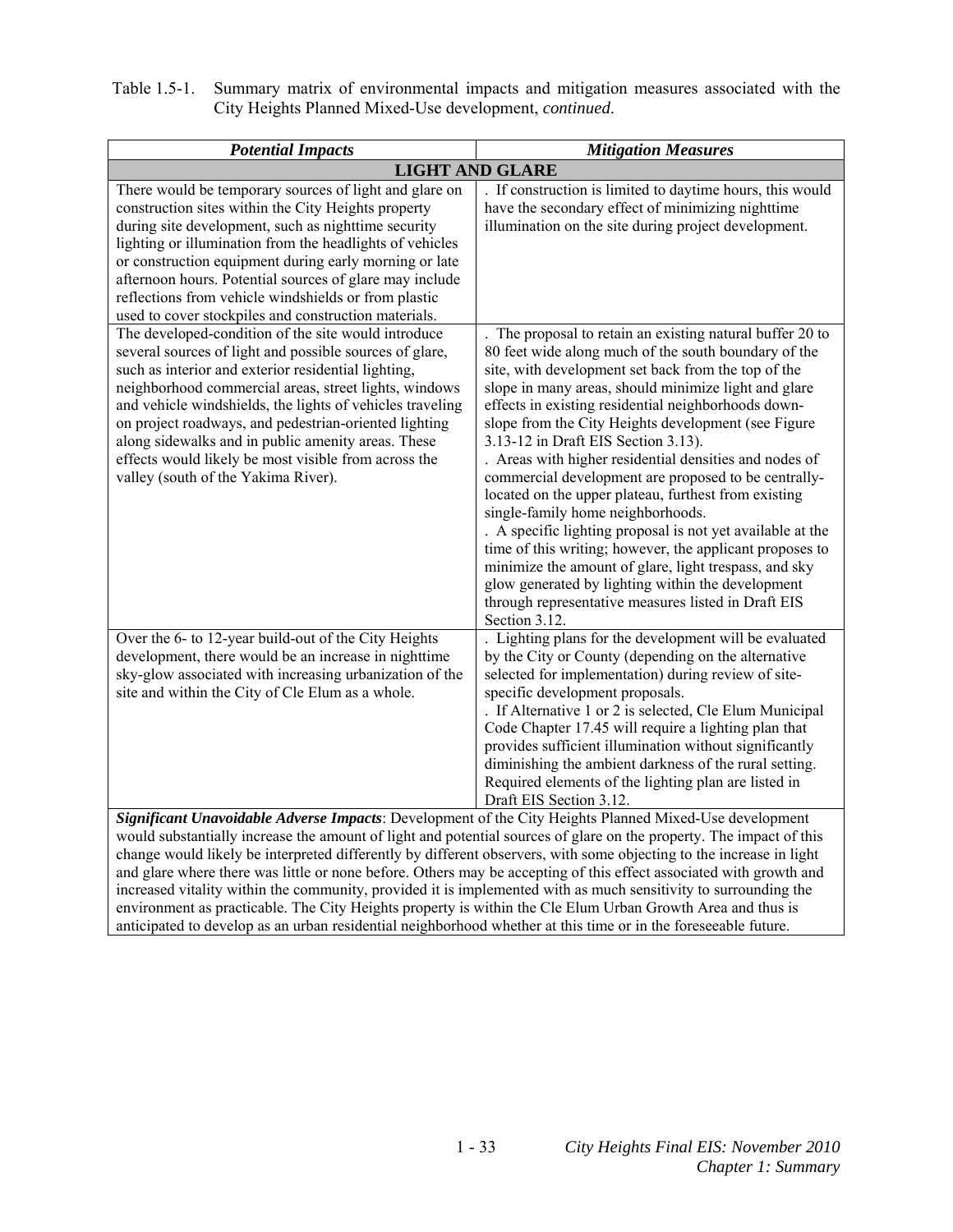| Table 1.5-1. Summary matrix of environmental impacts and mitigation measures associated with the |
|--------------------------------------------------------------------------------------------------|
| City Heights Planned Mixed-Use development, <i>continued</i> .                                   |

| <b>Potential Impacts</b>                                                                                                                                                                                                                                                                                                                                                                                                                                                                                                                                                                                                                                                                                     | <b>Mitigation Measures</b>                                                                                                                                                                                                                                                                                                                                                                                                                                                                                                                                                                                                                                                                                                                                                                         |
|--------------------------------------------------------------------------------------------------------------------------------------------------------------------------------------------------------------------------------------------------------------------------------------------------------------------------------------------------------------------------------------------------------------------------------------------------------------------------------------------------------------------------------------------------------------------------------------------------------------------------------------------------------------------------------------------------------------|----------------------------------------------------------------------------------------------------------------------------------------------------------------------------------------------------------------------------------------------------------------------------------------------------------------------------------------------------------------------------------------------------------------------------------------------------------------------------------------------------------------------------------------------------------------------------------------------------------------------------------------------------------------------------------------------------------------------------------------------------------------------------------------------------|
|                                                                                                                                                                                                                                                                                                                                                                                                                                                                                                                                                                                                                                                                                                              | <b>AESTHETICS</b>                                                                                                                                                                                                                                                                                                                                                                                                                                                                                                                                                                                                                                                                                                                                                                                  |
| Clearing and grading for the construction of roads and<br>building sites would alter the appearance of the site and<br>temporarily create conditions that may be unsightly to<br>some observers.                                                                                                                                                                                                                                                                                                                                                                                                                                                                                                             | The proposal to retain an existing natural buffer 20 to<br>80 feet wide along much of the south boundary of the<br>site, with development set back from the top of the<br>slope in many areas, should minimize the visibility of<br>on-site construction activity for most observers from<br>established residential neighborhoods and the<br>downtown area below (see Figure 3.13-12 in Draft EIS<br>Section 3.13).<br>Existing coniferous trees stands would be protected<br>during construction, to the extent practicable, in areas<br>designated to be retained in open space.<br>. Landscape plantings that will be introduced to restore<br>cleared areas of the site will, at maturity, augment<br>retained vegetation to provide additional screening of<br>the City Heights development. |
| As a result of the project goal to integrate City Heights<br>with existing development within the City of Cle Elum,<br>some homes would be visible from established<br>neighborhoods and the town below.<br>Neighborhood commercial areas, surrounded by higher-<br>density residential development, are proposed on the<br>upper plateau of the site.                                                                                                                                                                                                                                                                                                                                                       | The majority of housing proposed near the south<br>boundary of the site would be of low- and/or moderate-<br>density design for the most compatibility with existing<br>neighborhoods.<br>. The proposal to locate the highest residential densities<br>and neighborhood commercials on the upper plateau<br>will result in these uses being screened by topography<br>from viewpoints in established neighborhoods or the                                                                                                                                                                                                                                                                                                                                                                         |
| Changes in the appearance of the site would be most<br>visible to rural residential properties to the north, east,<br>and across the valley to the south. Schematic "built<br>views" of the project are provided in Draft EIS Section<br>3.13. Due to the topography of the site, the eastern<br>portion of the development has the potential to be most<br>visible from downtown Cle Elum and from the I-90<br>corridor (traveling westbound).                                                                                                                                                                                                                                                              | town below (see Figure 3.13-12).<br>The Covenants, Conditions and Restrictions (CC&Rs)<br>for the project, and standards to be enforced through the<br>Development Agreement with the City (if Alternative 1<br>or 2 is selected for implementation), will include<br>architectural standards for building character, exterior<br>materials and colors; lighting, restoration plantings and<br>screening requirements; and road standards that include<br>provisions for landscaping and pedestrians.<br>The CC&Rs would also impose measures for the<br>maintenance and upkeep of parks and common areas<br>within the development (if these remain privately<br>owned), and measures that would minimize the visual<br>impacts of construction, upgrades, or repairs within the<br>development.  |
| Significant Unavoidable Adverse Impacts: Development of the City Heights site would substantially remove<br>existing vegetative cover and alter the existing topography to more level grades for the construction of roads,<br>infrastructure, and building sites. In place of the coniferous tree stands, shrubs and meadows, an urban residential<br>neighborhood would be created, permanently altering the existing character of the site. The aesthetic impact of this<br>change would likely be interpreted differently by different observers; i.e., it may be pleasing to some and<br>objectionable to others. Site planning includes measures to create the most compatibility and provide the most |                                                                                                                                                                                                                                                                                                                                                                                                                                                                                                                                                                                                                                                                                                                                                                                                    |

screening at the boundary between the proposed development and established areas within the City. The City Heights site is within the Cle Elum Urban Growth Area, and thus is anticipated to develop as an urban residential

neighborhood whether at this time or in the foreseeable future.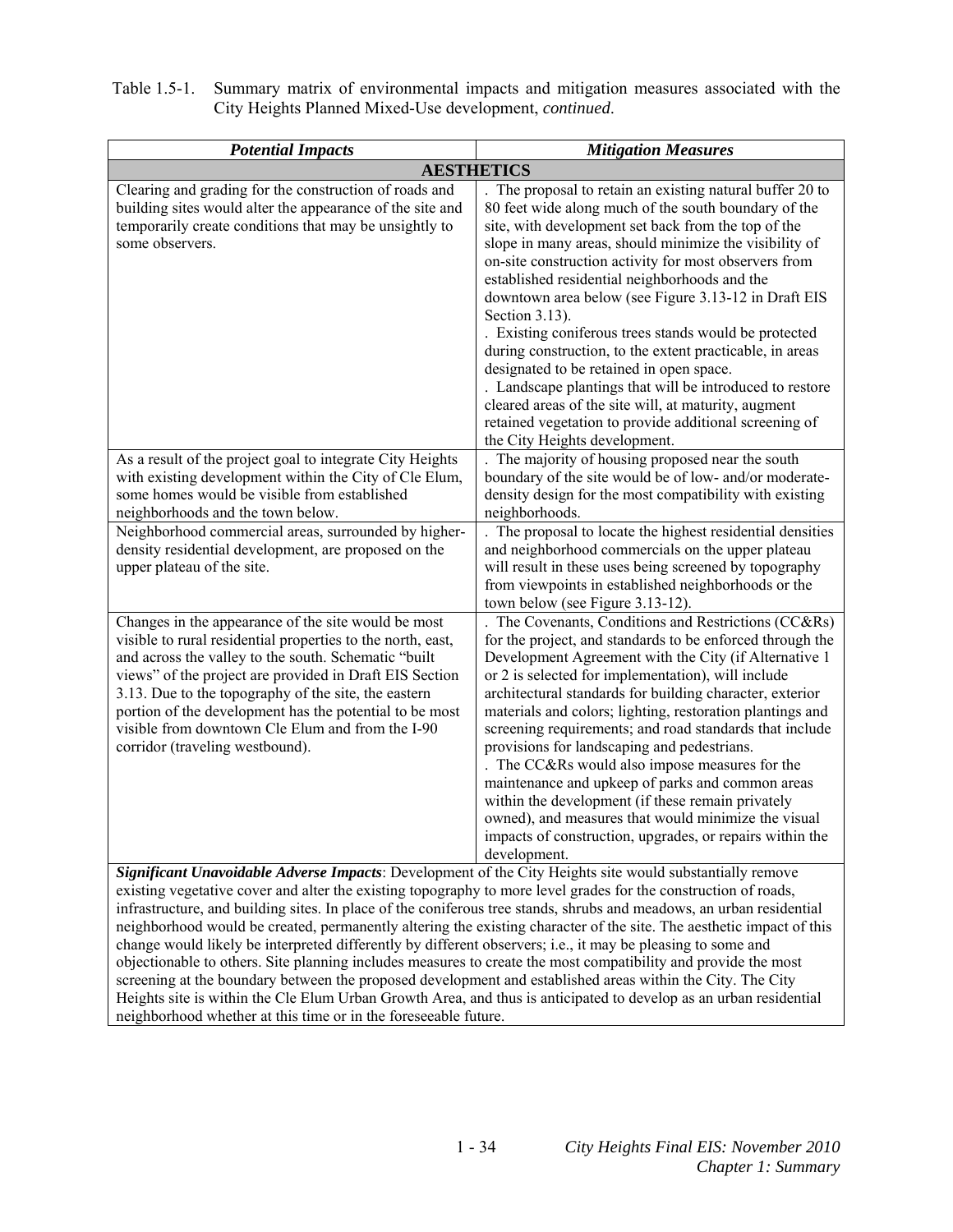| Table 1.5-1. Summary matrix of environmental impacts and mitigation measures associated with the |
|--------------------------------------------------------------------------------------------------|
| City Heights Planned Mixed-Use development, <i>continued</i> .                                   |

| <b>Potential Impacts</b>                                                                                                                                                                                                                                                                                                                                                                                                                                                                                                                                                                                                      | <b>Mitigation Measures</b>                                                                                                                                                                                                                                                                                                                                                                                                                                                                                                                                                                                                                                                                                              |
|-------------------------------------------------------------------------------------------------------------------------------------------------------------------------------------------------------------------------------------------------------------------------------------------------------------------------------------------------------------------------------------------------------------------------------------------------------------------------------------------------------------------------------------------------------------------------------------------------------------------------------|-------------------------------------------------------------------------------------------------------------------------------------------------------------------------------------------------------------------------------------------------------------------------------------------------------------------------------------------------------------------------------------------------------------------------------------------------------------------------------------------------------------------------------------------------------------------------------------------------------------------------------------------------------------------------------------------------------------------------|
|                                                                                                                                                                                                                                                                                                                                                                                                                                                                                                                                                                                                                               | PARKS, RECREATION AND OPEN SPACE                                                                                                                                                                                                                                                                                                                                                                                                                                                                                                                                                                                                                                                                                        |
| There could be temporary effects related to use of the<br>Coal Mines Trail during construction of the west access<br>to serve the City Heights development. If access to SR<br>903 is constructed through the Cle Elum Pines property,<br>construction of a high-level bridge crossing above the<br>trail could result in temporary closures of this trail<br>segment for safety precautions. If improvements are<br>made to Alliance Road to serve as the west access to<br>City Heights, there could be temporary trail closures at<br>the existing Alliance Road crossing of the Coal Mines<br>Trail during road widening. | . The developer would work with the City to publish<br>and post advance notice to trail users in the event that<br>there may be temporary disruptions to use of segments<br>of the Coal Mines Trail during construction.                                                                                                                                                                                                                                                                                                                                                                                                                                                                                                |
| The City Heights proportionate-share of new parks,<br>open space and trails identified in the City of Cle Elum<br>Comprehensive Plan as needed to serve the projected<br>year-2025 population of the City as a whole would be<br>17% to 20% (depending on whether Alternative 1 or 2<br>is selected for implementation).                                                                                                                                                                                                                                                                                                      | . If the City's total population in 2025 differs from the<br>OFM projection of 10,034 persons, with the result that<br>the City Heights population constitutes some different<br>percentage of the total, the park, open space and trail<br>needs identified in Draft EIS Table 3.14-4 could differ<br>from these estimates.<br>. The acreage of parks and open space, and the length<br>of trails to be developed within the project for public<br>use will be specified in the Development Agreement to<br>be negotiated between the City and the project<br>proponent, with guidance from the goals and policies of<br>the City of Cle Elum Comprehensive Plan: Parks,<br>Recreation, and Open Space Element (2007). |
| Assuming 90% occupancy of City Heights at full build-<br>out, the project's proportionate-share of new active-use<br>parks within the City would range from 3.6 to 4.3<br>$\arccos$ <sup>3</sup>                                                                                                                                                                                                                                                                                                                                                                                                                              | . Under either Alternative 1 or 2, the total land area to<br>be set aside for parks shown on the conceptual land use<br>plans is 7.8 acres. The extent of improvements to parks<br>would depend on the alternative selected for<br>implementation, to be specified in the Development<br>Agreement to be negotiated between the City and the<br>project proponent. The park proposal is described in<br>detail in Draft EIS Section 3.14.                                                                                                                                                                                                                                                                               |
| Assuming 90% occupancy of City Heights at full build-<br>out, the project's proportionate-share of additional open<br>space within the City would range from 1.5 to 1.8 acres.                                                                                                                                                                                                                                                                                                                                                                                                                                                | . The objectives of the City Heights proposal include<br>several priorities for retaining a significant amount of<br>open space on the site, both to preserve unique features<br>of the property, and to provide recreational<br>opportunities for residents of the project and the<br>community as a whole. The Alternative 1 conceptual<br>land use plan includes retaining approximately 155<br>acres (43%) of the site in permanent open space. With<br>Alternative 2, the open space proposal is approximately<br>161 acres (45% of the site) – considerably more than<br>the project's proportionate share of the City's goal for<br>serving its 2025 total population.                                           |

<span id="page-44-0"></span><sup>&</sup>lt;sup>3</sup> If the 10-acre Four Seasons Aquatic Center is removed from the City's inventory of existing active-use parks (Comprehensive Plan Parks Element Table 1.2), thereby increasing the City's projection of future needs for this type of park (Comprehensive Plan Parks Element Table 1.7), this could increase the City Heights proportionate share of active-use parks to 6.28 acres with Alternative 1, or 5.34 acres with Alternative 2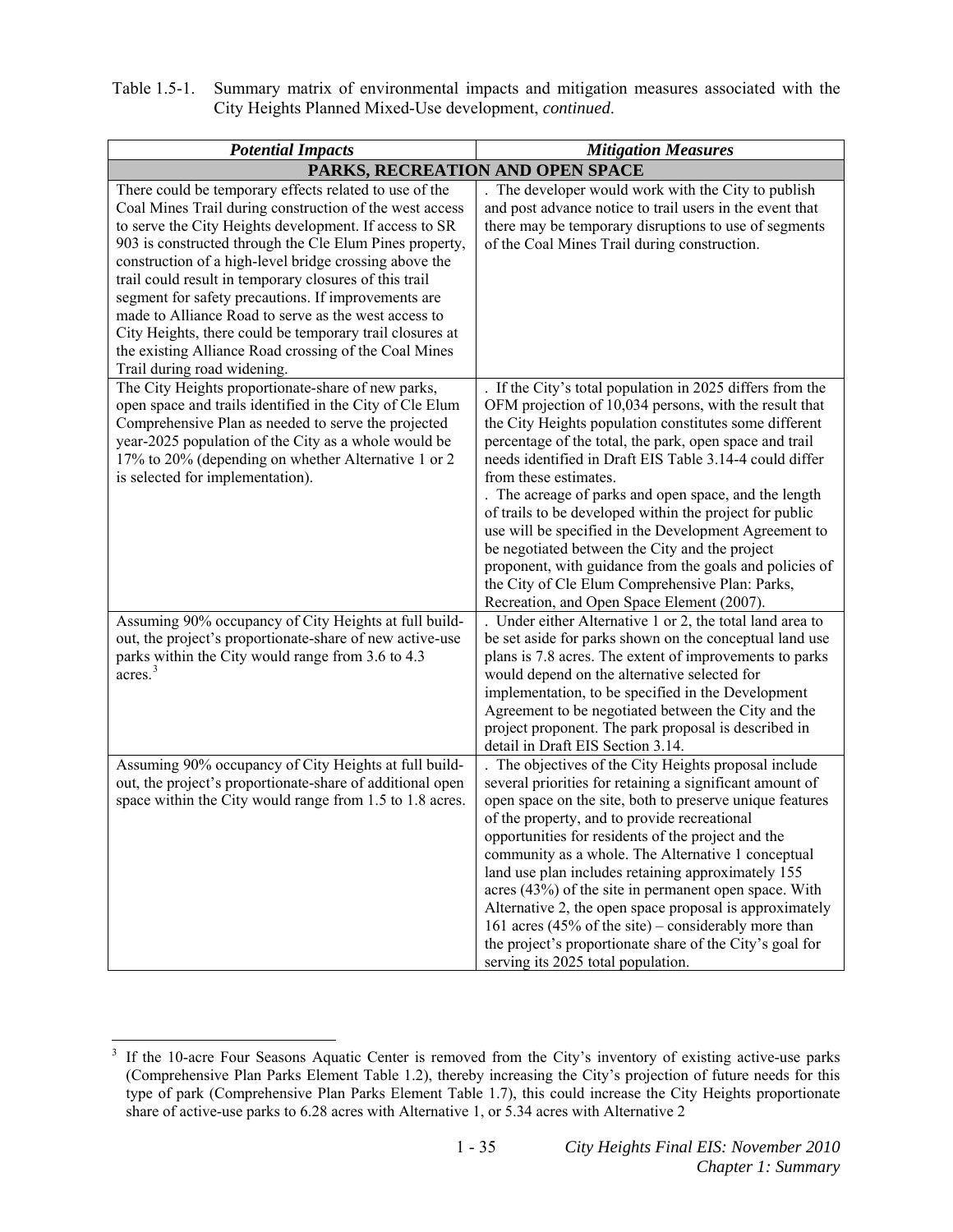| <b>Potential Impacts</b>                                                                                                                                                                                                          | <b>Mitigation Measures</b>                                                                                     |
|-----------------------------------------------------------------------------------------------------------------------------------------------------------------------------------------------------------------------------------|----------------------------------------------------------------------------------------------------------------|
| Assuming 90% occupancy of City Heights at full build-<br>out, the project's proportionate-share of additional                                                                                                                     | . Alternative 1 would provide the most diversity and<br>improvements to approximately 9 miles of trails within |
|                                                                                                                                                                                                                                   | the development. Three types of paths are shown on the                                                         |
| tracks, trails and connections within the City would be                                                                                                                                                                           | Alternative 1 conceptual land use plan: multi-use                                                              |
| approximately 6.5 to 7.6 miles.                                                                                                                                                                                                   |                                                                                                                |
|                                                                                                                                                                                                                                   | path/bike access (3.2 miles), walking paths (3.4 miles),                                                       |
|                                                                                                                                                                                                                                   | and hiking trails (2.5 miles). Distinctions between these                                                      |
|                                                                                                                                                                                                                                   | types of trails are described in Draft EIS Section 3.14.                                                       |
|                                                                                                                                                                                                                                   | . With Alternative 2, only the 3.2-mile multi-use path is                                                      |
|                                                                                                                                                                                                                                   | proposed (less than the project's proportionate-share of                                                       |
|                                                                                                                                                                                                                                   | the City's goal for the provision of tracks, trails and                                                        |
|                                                                                                                                                                                                                                   | connections to serve the City-wide population in 2025).                                                        |
|                                                                                                                                                                                                                                   | . Trail corridors within the development may be made                                                           |
|                                                                                                                                                                                                                                   | available for recreational enthusiasts and stakeholders                                                        |
|                                                                                                                                                                                                                                   | to cooperate and participate in making improvements,                                                           |
|                                                                                                                                                                                                                                   | such as hiking and biking associations, and local groups                                                       |
|                                                                                                                                                                                                                                   | such as the Cle Elum Improvement District or the<br>Kittitas County Parks and Recreation District. To the      |
|                                                                                                                                                                                                                                   | extent that grant funds or other resources are available,                                                      |
|                                                                                                                                                                                                                                   | trail improvements through the site connecting with the                                                        |
|                                                                                                                                                                                                                                   | Coal Mines Trail, Flagpole Park, and Centennial Park                                                           |
|                                                                                                                                                                                                                                   | could be implemented sooner.                                                                                   |
|                                                                                                                                                                                                                                   | . Approximately 3 miles of the possible route of the Cle                                                       |
|                                                                                                                                                                                                                                   | Elum Skyline Trail is shown through the City Heights                                                           |
|                                                                                                                                                                                                                                   | property on a map in the City of Cle Elum                                                                      |
|                                                                                                                                                                                                                                   | Comprehensive Plan Parks, Recreation, and Open                                                                 |
|                                                                                                                                                                                                                                   | Space Element. As possible mitigation for the tracks,                                                          |
|                                                                                                                                                                                                                                   | trails and connections requirement to serve the                                                                |
|                                                                                                                                                                                                                                   | projected year-2025 population of the City as a whole,                                                         |
|                                                                                                                                                                                                                                   | consideration could be given to dedicating this land or                                                        |
|                                                                                                                                                                                                                                   | entering into a public use agreement to complete this                                                          |
|                                                                                                                                                                                                                                   | link of the trail.                                                                                             |
| Under Alternative 3A, approximately 161 acres of open                                                                                                                                                                             | The Alternative 3A or 3B open space proposal and/or                                                            |
| space would be preserved on the site, with no                                                                                                                                                                                     | requirements would be evaluated by Kittitas County in                                                          |
| improvements and no public amenities. If a trail system                                                                                                                                                                           | relation to the Performance-Based Cluster Platting code                                                        |
| were developed in Alternative 3A, it would be                                                                                                                                                                                     | (KCC Chapter 16.09), or Planned Unit Development                                                               |
| dependent upon user groups providing the labor and                                                                                                                                                                                | requirements (KCC Chapter 17.36). There is no specific                                                         |
| funding for trail improvements. Under Alternative 3B,                                                                                                                                                                             | quantitative requirement for open space under the                                                              |
| no open space, public amenities, or trail system is                                                                                                                                                                               | County's PUD regulations.                                                                                      |
| proposed.                                                                                                                                                                                                                         |                                                                                                                |
| Significant Unavoidable Adverse Impacts: Given the large amount and percentage of open space to be retained                                                                                                                       |                                                                                                                |
| within the City Heights development under Alternative 1, 2, or 3A; the range of possible scenarios for park, open                                                                                                                 |                                                                                                                |
| space and trail improvements; and the mechanisms in-place in either the City or County (depending on the                                                                                                                          |                                                                                                                |
| alternative selected for implementation) to require these amenities associated with new development, it is                                                                                                                        |                                                                                                                |
|                                                                                                                                                                                                                                   |                                                                                                                |
| anticipated that – with the possible exception of Alternative $3B$ – increased demand generated by project residents<br>would be satisfied by project additions to the parks, open space and trails system of the City or County. |                                                                                                                |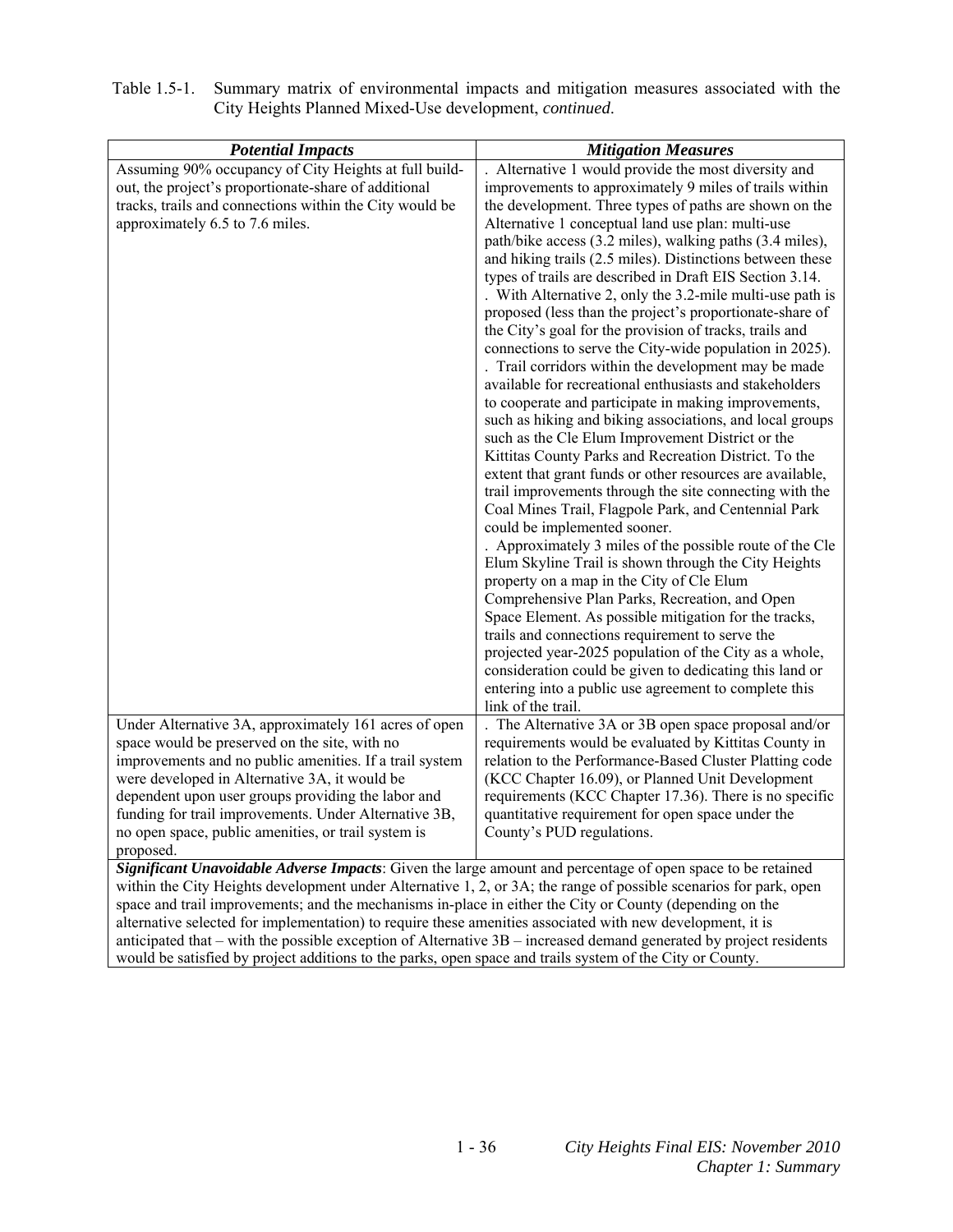| Table 1.5-1. Summary matrix of environmental impacts and mitigation measures associated with the |
|--------------------------------------------------------------------------------------------------|
| City Heights Planned Mixed-Use development, <i>continued</i> .                                   |

| <b>Potential Impacts</b>                                                                                                                                                                                                                                                                                                                                                                                                                                                                        | <b>Mitigation Measures</b>                                                                                                                                                                                                                                                                                                                                                                                                                                                                                                                                                                                                                                           |
|-------------------------------------------------------------------------------------------------------------------------------------------------------------------------------------------------------------------------------------------------------------------------------------------------------------------------------------------------------------------------------------------------------------------------------------------------------------------------------------------------|----------------------------------------------------------------------------------------------------------------------------------------------------------------------------------------------------------------------------------------------------------------------------------------------------------------------------------------------------------------------------------------------------------------------------------------------------------------------------------------------------------------------------------------------------------------------------------------------------------------------------------------------------------------------|
| HISTORIC AND CULTURAL RESOURCES                                                                                                                                                                                                                                                                                                                                                                                                                                                                 |                                                                                                                                                                                                                                                                                                                                                                                                                                                                                                                                                                                                                                                                      |
| The conceptual land use plan for any City Heights<br>development alternative shows development proposed<br>in Areas A and D2 where coal slag features associated<br>with historic mining activities were identified in the<br>Archaeological Review and Inventory of the site. The<br>City Heights site does not encompass the entire historic<br>mining district. Rather, it lies between two areas of<br>mining activity that occurred further up the slope and<br>beneath downtown Cle Elum. | Mitigation for the two areas of historic coal slag<br>deposits on the site consisted of the next level of<br>recordation with the Washington State Department of<br>Archaeology and Historic Preservation (DAHP). This<br>documentation was submitted to DAHP on July 11,<br>2010. DAHP issued a determination September 10,<br>2010, that the coal waste piles are not eligible for listing<br>on the National Register of Historic Places (NRHP). <sup>4</sup>                                                                                                                                                                                                     |
| The cultural resources consultant who prepared the<br>Archaeological Review and Inventory of the site noted<br>that it is unlikely that important information could be<br>derived from the coal slag deposits on the site;<br>therefore, construction effects on this mining debris<br>would not be detrimental to this resource.                                                                                                                                                               | . The DAHP determination that the coal waste piles are<br>not eligible for listing on the NRHP included a<br>statement that these features have been satisfactorily<br>documented; no further archaeological work or<br>documentation is required. <sup>4</sup>                                                                                                                                                                                                                                                                                                                                                                                                      |
| Potential exists for buried or otherwise hidden cultural<br>features to be encountered during construction<br>earthwork on the site.                                                                                                                                                                                                                                                                                                                                                            | . A thorough surface reconnaissance of the site and a<br>limited number of shovel test probes were conducted on<br>the site for the purpose of environmental review. No<br>cultural resources were identified during the course of<br>this survey.<br>. If at any time during project development human or<br>unknown bones are uncovered, or deeply buried cultural<br>deposits are encountered, work would be stopped in this<br>area of the site and a professional archaeologist would<br>be contacted to evaluate these findings. State of<br>Washington procedures for inadvertent discovery would<br>be followed. These are listed in Draft EIS Section 3.15. |
| Significant Unavoidable Adverse Impacts: With the understanding that State of Washington procedures for                                                                                                                                                                                                                                                                                                                                                                                         |                                                                                                                                                                                                                                                                                                                                                                                                                                                                                                                                                                                                                                                                      |
| inadvertent discovery would be followed in the event that unanticipated human remains or suspected                                                                                                                                                                                                                                                                                                                                                                                              |                                                                                                                                                                                                                                                                                                                                                                                                                                                                                                                                                                                                                                                                      |
| archaeological materials are encountered during earthwork on the site, no significant unavoidable adverse impacts<br>to cultural resources are anticipated as a result of the project.                                                                                                                                                                                                                                                                                                          |                                                                                                                                                                                                                                                                                                                                                                                                                                                                                                                                                                                                                                                                      |
| <b>TRANSPORTATION SYSTEM</b>                                                                                                                                                                                                                                                                                                                                                                                                                                                                    |                                                                                                                                                                                                                                                                                                                                                                                                                                                                                                                                                                                                                                                                      |
| Construction truck trips to haul unsuitable or excess<br>material away from the site and to import select fill are<br>estimated to range from 18 to 36 truck trips per day                                                                                                                                                                                                                                                                                                                      | Haul routes for construction traffic would be<br>addressed with the City of Cle Elum Public Works<br>Director prior to the initiation of any construction                                                                                                                                                                                                                                                                                                                                                                                                                                                                                                            |
| with Alternative 1, or 16 to 32 truck trips per day with<br>Alternative 2 or 3A during a 6-month construction<br>period each year over the course of the 6- to 12-year<br>development period. Construction haul routes would                                                                                                                                                                                                                                                                    | activity under Alternative 1 or 2.<br>. Provisions will be made in the Development<br>Agreement to be negotiated between the City and the<br>project proponent for restoration of road surfaces                                                                                                                                                                                                                                                                                                                                                                                                                                                                      |
| depend on the location of disposal sites for excess<br>material to be removed from the site, and the location of<br>quarry sources of fill to be imported.                                                                                                                                                                                                                                                                                                                                      | damaged by construction traffic (if any).                                                                                                                                                                                                                                                                                                                                                                                                                                                                                                                                                                                                                            |

<span id="page-46-0"></span> 4 *Letter in response to Log: 060310-05-KT, re: 45KT1960 and 45KT3054 Determined not eligible as contributing elements for Mines No. 5 and No. 7* (Washington State Department of Archaeology & Historic Preservation, September 10, 2010).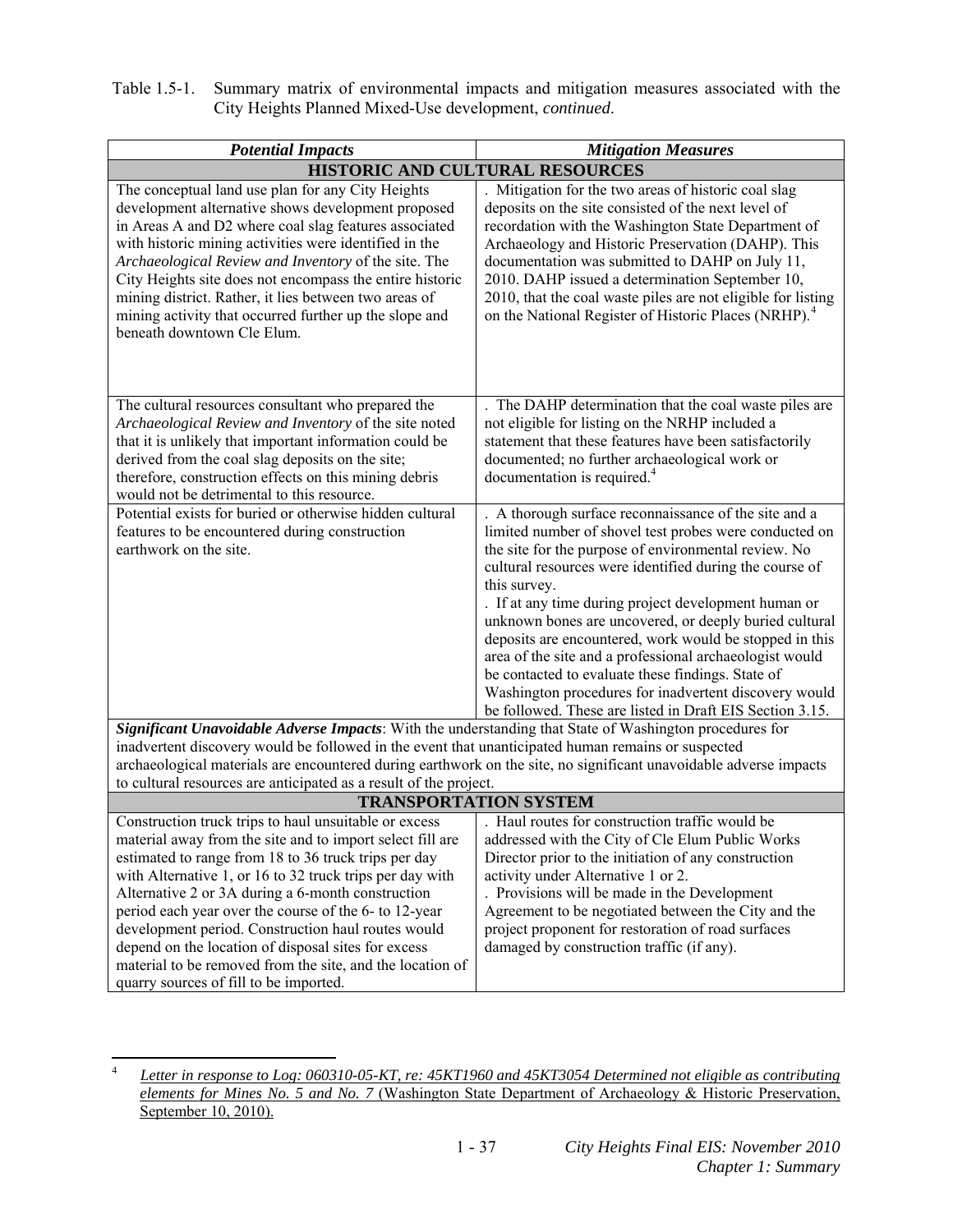| Table 1.5-1. Summary matrix of environmental impacts and mitigation measures associated with the |
|--------------------------------------------------------------------------------------------------|
| City Heights Planned Mixed-Use development, <i>continued</i> .                                   |

| <b>Potential Impacts</b>                                         | <b>Mitigation Measures</b>                                 |
|------------------------------------------------------------------|------------------------------------------------------------|
| The internal roadway system of the City Heights                  | . Proportionate-share mitigation for project impacts to    |
| development would connect the site to existing City of           | the transportation system, and the relative timing for     |
| Cle Elum streets, as well as to the regional roadway             | these improvements, will be negotiated as an element of    |
| network: SR 903, SR 970, and I-90. Some of the                   | the Development Agreement between the City and the         |
| proposed access points would provide regional                    | project proponent. The City Heights proportionate share    |
| connections that do not require circulation through the          | will be calculated by dividing project traffic volumes by  |
| downtown core of Cle Elum; others would provide                  | the sum of project traffic plus background traffic         |
| direct connection into the established areas of the City,        | volumes. <sup>5</sup>                                      |
| providing circulation between the project site and               | . The proposal includes reconstructing the substandard     |
| commercial, recreational and civic activities within the         | curve east of the Summit View/W 6th Street                 |
| City. Proposed access points to serve each conceptual            | intersection to improve sight distance and roadway         |
| land use alternative, and the improvements required to           | width.                                                     |
| each, are described in Draft EIS Section 3.16. These             | . If Alternative 3A or 3B is selected for                  |
| include west access through the Cle Elum Pines                   | implementation, several intersections within the City      |
| property or via Alliance Road, Stafford Avenue/Summit            | would be impacted even though development would            |
| View Road, East and West 6th Street, Montgomery                  | occur within Kittitas County. Therefore, a mechanism       |
| Avenue, and Columbia Avenue.                                     | for proportionate-share cost responsibility would likely   |
|                                                                  | be required through SEPA mitigation.                       |
| The number of vehicle trips per day that would be                | . It is typical for proportionate-share mitigation for the |
| generated by the City Heights development at full                | impact of project traffic to intersections that would      |
| build-out and 90% occupancy (in approximately the                | operate below LOS D at full build-out to be negotiated     |
| year 2022) is estimated to range from 8,650 with                 | in the context of PM peak hour trips, discussed below.     |
| Alternative 1 to 4,470 with Alternative 3B.                      |                                                            |
| The number of vehicle trips during the PM peak hour <sup>6</sup> | . Off-site improvements are identified by the traffic      |
| at full build-out and 90% occupancy (in approximately            | consultant in Draft EIS Section 3.16 to mitigate PM        |
| the year 2022) is projected to range from approximately          | peak hour trips and level of service impacts to facilitate |
| 839 with Alternative 1 to 468 with Alternative 3B. Trip          | negotiations between the City and the project              |
| distribution by intersection during the PM peak hour is          | proponent. These recommendations are listed below.         |
| shown on Draft EIS Table 3.16-8 for Alternative 1.               |                                                            |
| The number of vehicle trips during the AM peak hour <sup>7</sup> | Since it is typical for proportionate-share mitigation     |
| at full build-out and 90% occupancy (in approximately            | for the impact of project traffic to be negotiated in the  |
| the year 2022) is projected to range from approximately          | context of PM peak hour trips, no separate mitigation      |
| 607 with Alternative 1 to 346 with Alternative 3B.               | would be required for AM peak hour trips.                  |

<span id="page-47-0"></span> 5 Background traffic is defined as growth in traffic that will occur independent of development on the City Heights

<span id="page-47-1"></span>site.<br><sup>6</sup> PM peak hour trips are defined as the highest volumes during a one-hour period between 4:00 PM and 6:00 PM on weekdays. A small number of PM peak hour trips would occur within the City Heights project site, and/or could occur using transportation modes other than a vehicle; however, to be conservative, the traffic analysis

<span id="page-47-2"></span>assumed that all PM peak hour trips would originate from or be destined to off-site areas.<br><sup>7</sup> AM peak hour trips are defined as the highest volumes during a one-hour period between 7:00 AM and 9:00 AM on weekdays.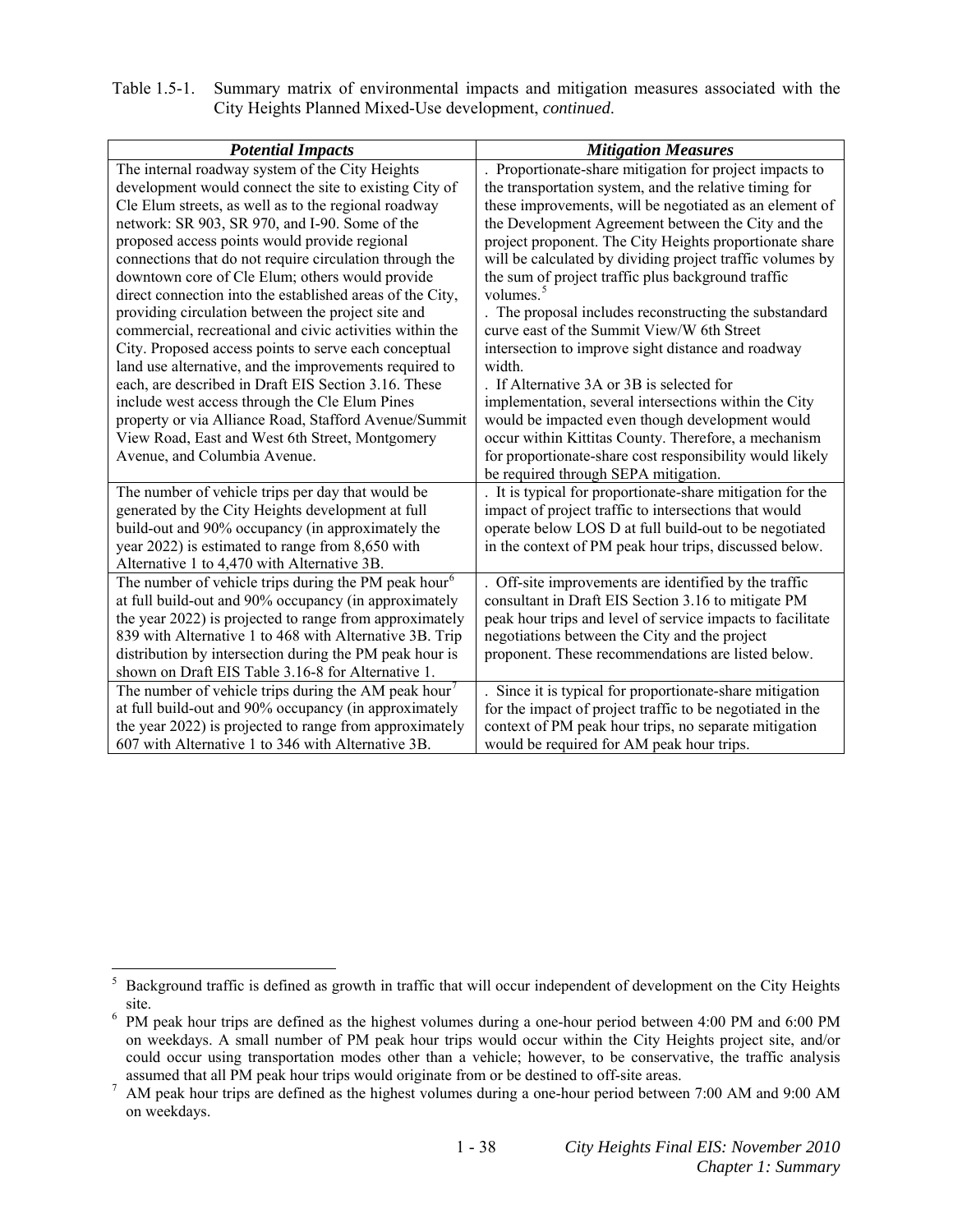| Table 1.5-1. Summary matrix of environmental impacts and mitigation measures associated with the |
|--------------------------------------------------------------------------------------------------|
| City Heights Planned Mixed-Use development, <i>continued</i> .                                   |

| <b>Potential Impacts</b>                                                                                                                                                                                                                                                                                                                                                                                                                                                                                                                                                                       | <b>Mitigation Measures</b>                                                                                                                                                                                                                                                                                                                                                                                                                                                                                                                                                                                                                                                                                                                                                                                                                                                                                                                                                                                                                                                                         |
|------------------------------------------------------------------------------------------------------------------------------------------------------------------------------------------------------------------------------------------------------------------------------------------------------------------------------------------------------------------------------------------------------------------------------------------------------------------------------------------------------------------------------------------------------------------------------------------------|----------------------------------------------------------------------------------------------------------------------------------------------------------------------------------------------------------------------------------------------------------------------------------------------------------------------------------------------------------------------------------------------------------------------------------------------------------------------------------------------------------------------------------------------------------------------------------------------------------------------------------------------------------------------------------------------------------------------------------------------------------------------------------------------------------------------------------------------------------------------------------------------------------------------------------------------------------------------------------------------------------------------------------------------------------------------------------------------------|
| With planned transportation improvements identified in<br>the City of Cle Elum Draft Transportation Plan (May<br>2009), all signalized intersections within the<br>transportation study area are forecast to operate at LOS<br>$B^8$ or better in the year 2022 with the addition of City<br>Heights traffic (if Alternative 1 is selected for<br>implementation): Oakes Avenue/W 2nd Street. W<br>Cemetery Road/W 1st Street, S Cle Elum Way/W 1st<br>Street/Stafford Avenue, Oakes Avenue/W 1st Street,<br>Pennsylvania Avenue/W 1st Street, and N Stafford<br>Avenue/W 2nd Street (SR 903). | The traffic consultant recommends that City Heights<br>participate in mitigation for the intersection of Oakes<br>Avenue/W 2nd Street as PM peak hour traffic generated<br>by Alternative 1 would constitute about 30% of total<br>traffic through this intersection in the year 2022. With<br>Alternative 2, the project percentage of impact to this<br>intersection would be approximately 50%.<br>. The traffic consultant recommends that City Heights<br>participate in mitigation for the intersection of W<br>Cemetery Road/W 1st Street as PM peak hour traffic<br>generated by Alternative 1 would constitute about 10%<br>of total traffic through this intersection in the year 2022.<br>. The traffic consultant recommends that City Heights<br>participate in mitigation for the intersection of N<br>Stafford Avenue/W 2nd Street (SR 903) as PM peak<br>hour traffic generated by Alternative 1 would constitute<br>about 29% of total traffic through this intersection in the<br>year 2022.                                                                                     |
| The following unsignalized intersections are forecast to<br>operate below LOS D in the year 2022 with the addition<br>of City Heights traffic (if Alternative 1 is selected for<br>implementation): the southbound approach of Columbia<br>Avenue/E 1st Street, the northbound approach of SR<br>903/SR 970, the southbound approach of SR<br>903/Bullfrog UGA/City Heights Alternative 1 west<br>access (through the Cle Elum Pines property), and the<br>northbound left-turn and southbound approach of the<br>Alliance Road/SR 903 intersection.                                           | The traffic consultant recommends that City Heights<br>participate in mitigation for the southbound approach to<br>the intersection of Columbia Avenue/E 1st Street, as<br>project PM peak hour traffic under Alternative 1 would<br>constitute approximately 20% of total traffic through<br>this intersection in the year 2022.<br>. The WSDOT Route Development Plan for SR 970<br>includes improvements to the intersection of SR 903/SR<br>970 that would upgrade the Exit 85 interchange overall,<br>potentially alleviating before the year 2022 the need for<br>mitigation attributable to City Heights full build-out<br>traffic.<br>The additional traffic generated by City Heights<br>Alternative 1 would not be enough to warrant a traffic<br>signal at the SR 903/City Heights west access through<br>the Cle Elum Pines property, or at SR 903/Alliance<br>Road. Delays may occur for project traffic trying to turn<br>onto SR 903; however, this would not affect the main<br>flow of traffic on SR 903. Therefore, no mitigation is<br>recommended for these two intersections. |

<span id="page-48-0"></span><sup>&</sup>lt;sup>8</sup> Traffic operations are evaluated using level of service (LOS) analysis. LOS A is the best condition and represents good traffic operations with little or no delay to motorists. LOS F is the worst condition and indicates poor traffic operations with long delays. As of January 2010, the City of Cle Elum uses LOS D as its standard for acceptable intersection operations. Kittitas County has adopted LOS C for rural facilities and LOS D for urban facilities.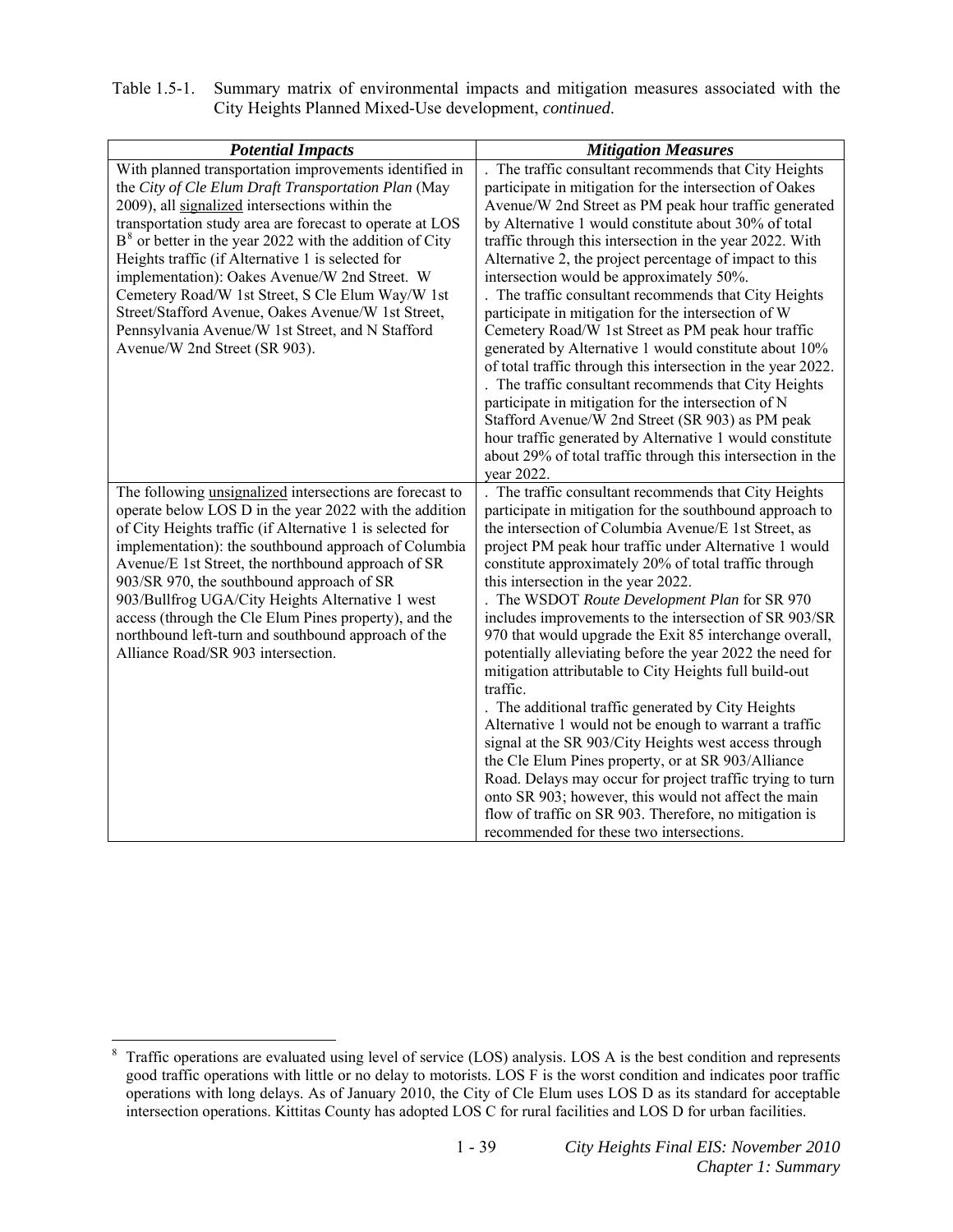| Table 1.5-1. Summary matrix of environmental impacts and mitigation measures associated with the |
|--------------------------------------------------------------------------------------------------|
| City Heights Planned Mixed-Use development, <i>continued</i> .                                   |

| <b>Potential Impacts</b>                                    | <b>Mitigation Measures</b>                               |
|-------------------------------------------------------------|----------------------------------------------------------|
| Roadways internal to the City Heights development           | . Project roads to serve Alternative 1 or 2 would be     |
| would be designed to accommodate emergency vehicles         | designed to City of Cle Elum standards. Project roads to |
| and Cle Elum-Roslyn School District buses. Emergency        | serve Alternative 3A or 3B would be designed to          |
| vehicle access during construction and in the               | Kittitas County standards.                               |
| developed-condition of the project would be provided        | . Compliance with WSDOT standards would be               |
| along Main Access Roads and Collector Roads to each         | required for intersection improvements to SR 903 or      |
| proposed Development Area (described in Draft EIS           | any other State routes.                                  |
| Section 2.9.4.3). Under Alternative 2 or 3A,                | . If the Alliance Road/SR 903 intersection is modified   |
| Montgomery Avenue would be used for emergency               | to implement the Alternative 2 or 3A west access, these  |
| vehicle access only.                                        | modifications should be coordinated with the School      |
|                                                             | District as well as WSDOT, as the south leg of this      |
|                                                             | intersection is the main entrance to the Cle Elum-       |
|                                                             | Roslyn School campus.                                    |
|                                                             | . To the extent that intersection improvements on SR     |
|                                                             | 903 would involve a County road (such as Alliance        |
|                                                             | Road), consultation would also be required with Kittitas |
|                                                             | County Public Works.                                     |
|                                                             | . Emergency vehicle access to the site would be          |
|                                                             | enhanced by the connectivity provided by project roads   |
|                                                             | to be improved within the power line easements.          |
|                                                             | Signage would be installed to indicate routes to         |
|                                                             | various locations within the project, and up-to-date     |
|                                                             | maps would be provided to emergency service              |
|                                                             | providers – initially by the developer, and subsequently |
|                                                             | by the Homeowners' Association.                          |
|                                                             | . If Montgomery Avenue is used only for emergency        |
|                                                             | vehicle access to City Heights with on-site road         |
|                                                             | improvements made within the power line corridor, a      |
|                                                             | gate at the intersection of the power line corridor with |
|                                                             | Montgomery Avenue would be keyed for access in a         |
|                                                             | manner suitable to emergency service providers.          |
|                                                             | . Any improvements proposed within the PSE and BPA       |
|                                                             | power line easements would be coordinated with           |
|                                                             | appropriate departments within each of these agencies.   |
| Snow removal from project roads would be the                | . Snow plowing policies will be defined in the           |
| responsibility of the entity that owns the roads; i.e., the | Development Agreement to be negotiated between the       |
| City Heights Homeowners' Association if the roads           | City and the project proponent if Alternative 1 or 2 is  |
| remain private, the City of Cle Elum if the roads are       | selected, or in conditions of project approval to be     |
| accepted by the City under Alternative 1 or 2, or Kittitas  | imposed by Kittitas County if Alternative 3A or 3B is    |
| County if the roads are accepted by the County under        | selected.                                                |
| Alternative 3A or 3B.                                       | . Building setbacks will be designed to provide          |
|                                                             | sufficient snow storage areas so that snow piles would   |
|                                                             | not block intersection sight lines or emergency vehicle  |
|                                                             | access.                                                  |
| City Heights traffic at full build-out is not expected to   | . Project roads and access connections to the City of    |
| increase the number of traffic incidents within the study   | Cle Elum street system and WSDOT State routes would      |
| area other than in proportion to the affect of additional   | be designed to minimize vehicle speeds through design    |
| cars on City streets and WSDOT highways.                    | principles, and to provide adequate sight distance at    |
|                                                             | intersections.                                           |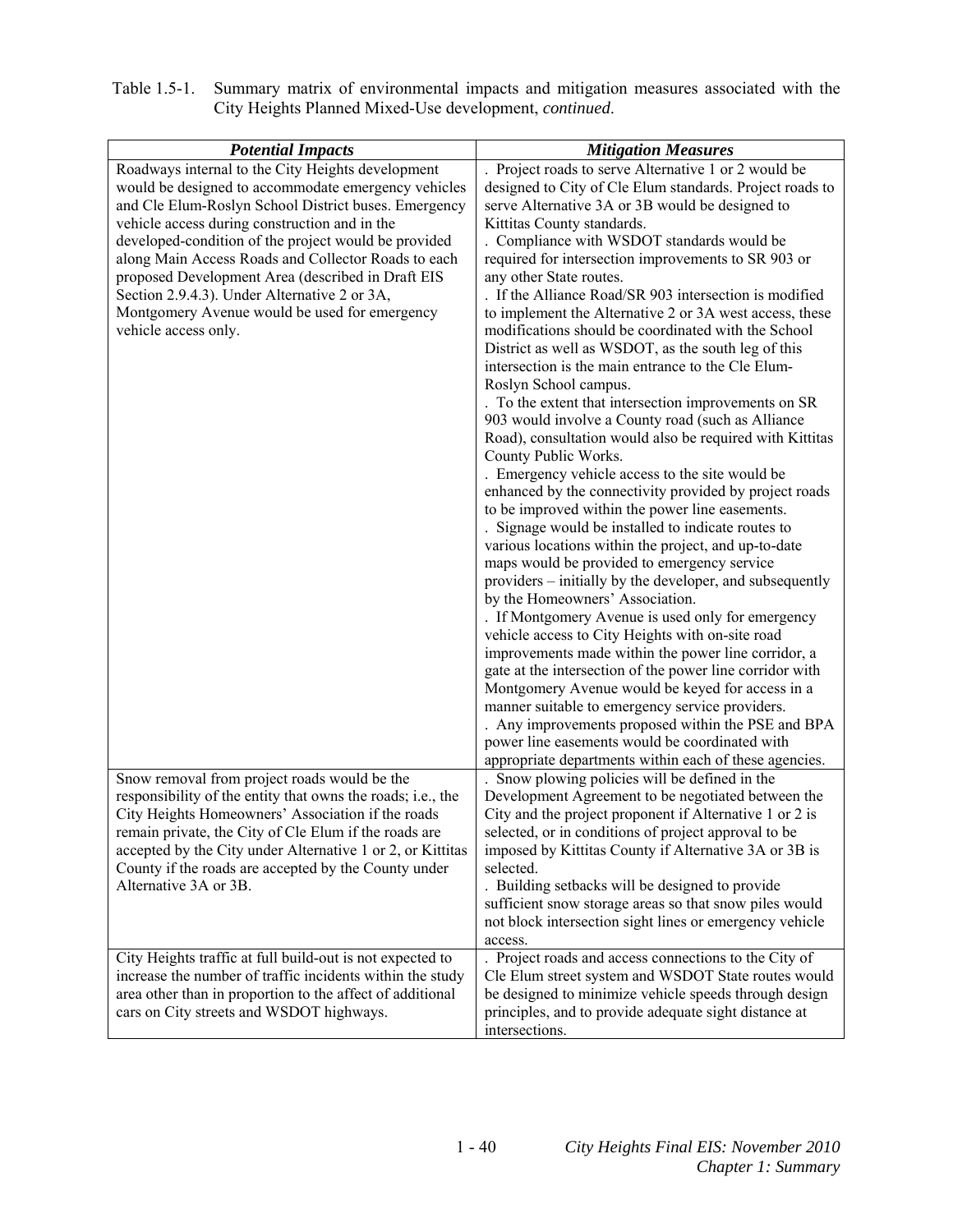| Table 1.5-1. Summary matrix of environmental impacts and mitigation measures associated with the |
|--------------------------------------------------------------------------------------------------|
| City Heights Planned Mixed-Use development, <i>continued</i> .                                   |

| <b>Potential Impacts</b>                                                                                                                                                                                                       | <b>Mitigation Measures</b>                                                                                         |  |
|--------------------------------------------------------------------------------------------------------------------------------------------------------------------------------------------------------------------------------|--------------------------------------------------------------------------------------------------------------------|--|
| Parking would be provided on-site for residential units,                                                                                                                                                                       | Site area is sufficient to provide all required on-site                                                            |  |
| neighborhood commercial uses, parks and public                                                                                                                                                                                 | parking during construction and in the developed-                                                                  |  |
| amenities in accordance with applicable City or County                                                                                                                                                                         | condition of the project.                                                                                          |  |
| code requirements (depending on the alternative                                                                                                                                                                                |                                                                                                                    |  |
| selected for implementation).                                                                                                                                                                                                  |                                                                                                                    |  |
| The provision of public transportation service (or lack                                                                                                                                                                        | . To the extent that the City Heights population would                                                             |  |
| thereof) would not be altered by the City Heights                                                                                                                                                                              | add to the population base within the service area, it                                                             |  |
| development.                                                                                                                                                                                                                   | may become more viable in the future for transit service                                                           |  |
|                                                                                                                                                                                                                                | to be considered in the Cle Elum area.                                                                             |  |
| Alternative 1 would provide the most opportunity for                                                                                                                                                                           | Trail corridors within the development may be made                                                                 |  |
| non-motorized circulation on the site with connections                                                                                                                                                                         | available for recreational enthusiasts and stakeholders                                                            |  |
| to existing trails and the developed area of the City of                                                                                                                                                                       | to cooperate and participate in making improvements,                                                               |  |
| Cle Elum. Approximately 9 miles of walking paths,                                                                                                                                                                              | such as hiking and biking associations, and local groups                                                           |  |
| hiking trails, and a multi-use path with bike access are<br>proposed with this alternative. Due to reduced resources                                                                                                           | such as the Cle Elum Improvement District or the                                                                   |  |
| with lower density alternatives, there would be                                                                                                                                                                                | Kittitas County Parks and Recreation District. To the<br>extent that grant funds or other resources are available, |  |
| considerably less or no trail improvements within the                                                                                                                                                                          | trail improvements through the site connecting with the                                                            |  |
| development with Alternative 2, 3A or 3B.                                                                                                                                                                                      | Coal Mines Trail, Flagpole Park, and Centennial Park                                                               |  |
|                                                                                                                                                                                                                                | could be implemented in alternatives other than                                                                    |  |
|                                                                                                                                                                                                                                | Alternative 1.                                                                                                     |  |
| Possible road standards illustrated in Draft EIS Section                                                                                                                                                                       | . Options will be weighed during consideration of road                                                             |  |
| 2.9.4.3 include some configurations with sidewalks on                                                                                                                                                                          | design standards for the project between the desired                                                               |  |
| one side only, or no sidewalks.                                                                                                                                                                                                | character of the neighborhood to be created, minimizing                                                            |  |
|                                                                                                                                                                                                                                | the introduction of impervious surfaces, and adequate                                                              |  |
|                                                                                                                                                                                                                                | provisions for pedestrian circulation within the                                                                   |  |
|                                                                                                                                                                                                                                | development.                                                                                                       |  |
| Significant Unavoidable Adverse Impacts: The City Heights development would increase traffic in Cle Elum                                                                                                                       |                                                                                                                    |  |
| under any conceptual land use alternative. Features incorporated into the design plus additional off-site mitigation                                                                                                           |                                                                                                                    |  |
| measures to be negotiated through the Development Agreement with the City for Alternative 1 or 2 (or through<br>conditions of project approval that would be imposed by Kittitas County if Alternative 3A or 3B were selected) |                                                                                                                    |  |
| would alleviate significant adverse impacts associated with project traffic. Therefore, City Heights is forecast to                                                                                                            |                                                                                                                    |  |
| have no significant unavoidable adverse impacts to the study area transportation system.                                                                                                                                       |                                                                                                                    |  |
| PUBLIC SERVICES: PUBLIC WORKS AND GENERAL SERVICES                                                                                                                                                                             |                                                                                                                    |  |
| Planning, permitting, the design and construction of                                                                                                                                                                           | The City and County each have a fee structure in-                                                                  |  |
| infrastructure, and the design and construction of                                                                                                                                                                             | place that would require the applicant to pay for                                                                  |  |
| proposed uses within City Heights would increase the                                                                                                                                                                           | development review and inspection services.                                                                        |  |
| work load of the Community Development and Public                                                                                                                                                                              | The Development Agreement to be negotiated                                                                         |  |
| Works Departments of the City of Cle Elum or Kittitas                                                                                                                                                                          | between the City and the project proponent will address                                                            |  |
| County (depending on the alternative selected for                                                                                                                                                                              | project costs for these and other general government                                                               |  |
| implementation). In the developed condition of                                                                                                                                                                                 | services to assure that the development would pay for                                                              |  |
| Alternative 1 or 2, City administrative and financial<br>services would have hundreds of additional utility                                                                                                                    | the cost of services it requires.<br>. Utility charges to be paid by City Heights customers                        |  |
| accounts to maintain and utility customers to serve.                                                                                                                                                                           | include the cost of administrative billing services.                                                               |  |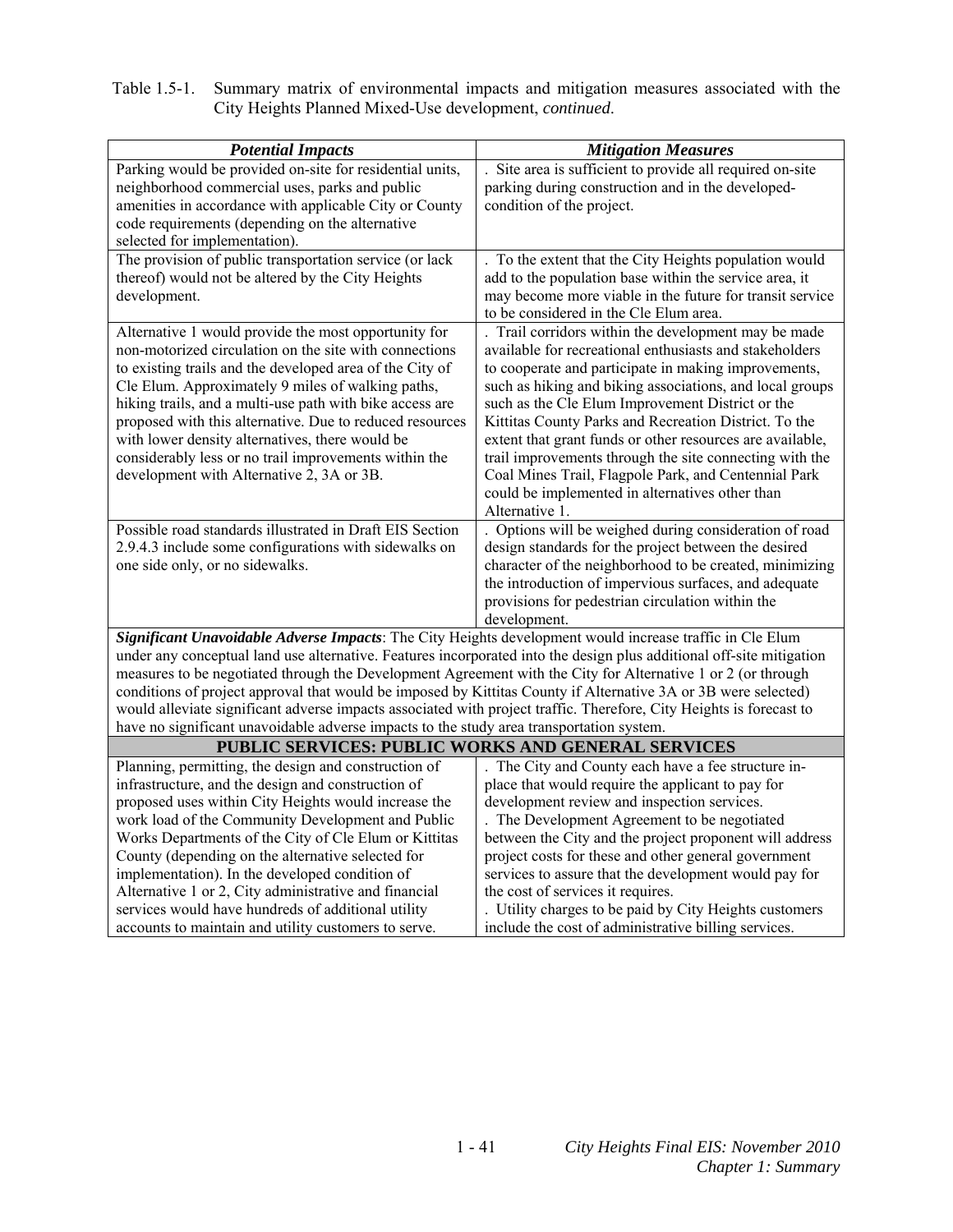| Table 1.5-1. Summary matrix of environmental impacts and mitigation measures associated with the |
|--------------------------------------------------------------------------------------------------|
| City Heights Planned Mixed-Use development, <i>continued</i> .                                   |

| <b>Potential Impacts</b>                                                                                          | <b>Mitigation Measures</b>                                                                                         |
|-------------------------------------------------------------------------------------------------------------------|--------------------------------------------------------------------------------------------------------------------|
| The project would also create new roads, street signs,                                                            | . It is the intention of the City (with Alternative 1 or 2)                                                        |
| street lights and planter strips; parks and trails; water,                                                        | to require the project to bear the costs of all                                                                    |
| sewer, and stormwater system infrastructure to be                                                                 | improvements associated with public infrastructure                                                                 |
| maintained. Snow removal from project roads during                                                                | (water, sewer, stormwater, and road improvements) by                                                               |
| winter months would be a significant issue for                                                                    | enforceable requirements to be stipulated in the                                                                   |
| whichever entity has this responsibility, and is critical to                                                      | Development Agreement. These mitigations may take                                                                  |
| site access for emergency services. Maintenance                                                                   | the form of one-time or periodic cash payments, or                                                                 |
| responsibility had not yet been confirmed at the time of                                                          | other means of providing a funding mechanism.                                                                      |
| this writing, but could affect the Cle Elum Public                                                                | The Fiscal Analysis reasonably calculates that annual<br>tax revenues would generate a net surplus in revenue to   |
| Works Department under Alternative 1 or 2, the Kittitas<br>County Public Works Department under Alternative 3A    | the City or County compared to the operational                                                                     |
| or 3B, or the Homeowners' Association of the                                                                      | requirements of the development (see Draft EIS Tables                                                              |
| development.                                                                                                      | 3.19-11 and 3.19-13).                                                                                              |
|                                                                                                                   | . Estimated annual tax revenues generated for the                                                                  |
|                                                                                                                   | City's Transportation budget are reasonably calculated                                                             |
|                                                                                                                   | to be sufficient to fund two additional Public Works                                                               |
|                                                                                                                   | staff positions.                                                                                                   |
|                                                                                                                   | The City Public Works Department may require a                                                                     |
|                                                                                                                   | maintenance budget and confirmation of the revenue                                                                 |
|                                                                                                                   | source to support it.                                                                                              |
|                                                                                                                   | . If the City or County does not choose to accept                                                                  |
|                                                                                                                   | maintenance responsibility for roads, utilities, parks and                                                         |
|                                                                                                                   | trails within the development, the Homeowners'                                                                     |
|                                                                                                                   | Association would be required to arrange for these                                                                 |
|                                                                                                                   | maintenance services.                                                                                              |
| The resident population to be introduced on the site                                                              | The terms of the Development Agreement with the                                                                    |
| could be expected to increase the number of law                                                                   | City, or conditions of approval that would be imposed                                                              |
| enforcement and criminal justice cases to be addressed                                                            | by the County, will address provisions for the project's                                                           |
| in the City or County court system, depending on the<br>alternative selected.                                     | proportionate-share cost responsibility for law                                                                    |
|                                                                                                                   | enforcement and criminal justice services. Also see the<br>summary of Public Serivces: Police Protection and Law   |
|                                                                                                                   | Enforcement section below.                                                                                         |
| Significant Unavoidable Adverse Impacts: If Alternative 1 or 2 is selected for implementation, the City and       |                                                                                                                    |
| project proponent will enter into a Development Agreement to define as accurately as practicable, proportionate-  |                                                                                                                    |
| share cost responsibilities to assure that the City Heights development will pay for the cost of services it will |                                                                                                                    |
| require. Similar negotiations would occur with Kittitas County if Alternative 3A or 3B is selected for            |                                                                                                                    |
| implementation, so that fair-share capital and operating cost responsibilities would become conditions of         |                                                                                                                    |
| development approval. Efforts would be made to avoid significant unavoidable adverse impacts in the form of the   |                                                                                                                    |
| cost of public services required to serve the development.                                                        |                                                                                                                    |
|                                                                                                                   | <b>PUBLIC SERVICES: FIRE PROTECTION</b>                                                                            |
| Possible safety hazards on the site during construction,                                                          | . The Fiscal Analysis of the proposed development                                                                  |
| and a potential increase in the risk of wildland fires,                                                           | shows that one-time revenues generated during an                                                                   |
| may require fire protection and emergency medical aid                                                             | estimated 10-year construction period would more than                                                              |
| response. Depending on the alternative selected for                                                               | offset the lag in City or County collection of property                                                            |
| implementation, the City Heights site would be within                                                             | tax revenues to cover the interim cost of public services,                                                         |
| the service area of the Cle Elum Fire Department                                                                  | including Fire and Emergency Services (see Draft EIS                                                               |
| (Alternative 1 or 2), or Kittitas County Fire Protection                                                          | Tables 3.19-11 and 3.19-13).                                                                                       |
| District (KCFPD) #7 (Alternative 3A or 3B). With the                                                              | . Firewise procedures should be implemented to                                                                     |
| mutual aid agreements in-place between these agencies,<br>it is likely that both would respond to calls on the    | minimize the potential for structural and wildland fires<br>within and adjacent to the development. Representative |
| property during construction.                                                                                     | measures include: cleaning up the construction site on a                                                           |
|                                                                                                                   | daily basis, and removing construction debris and rags.                                                            |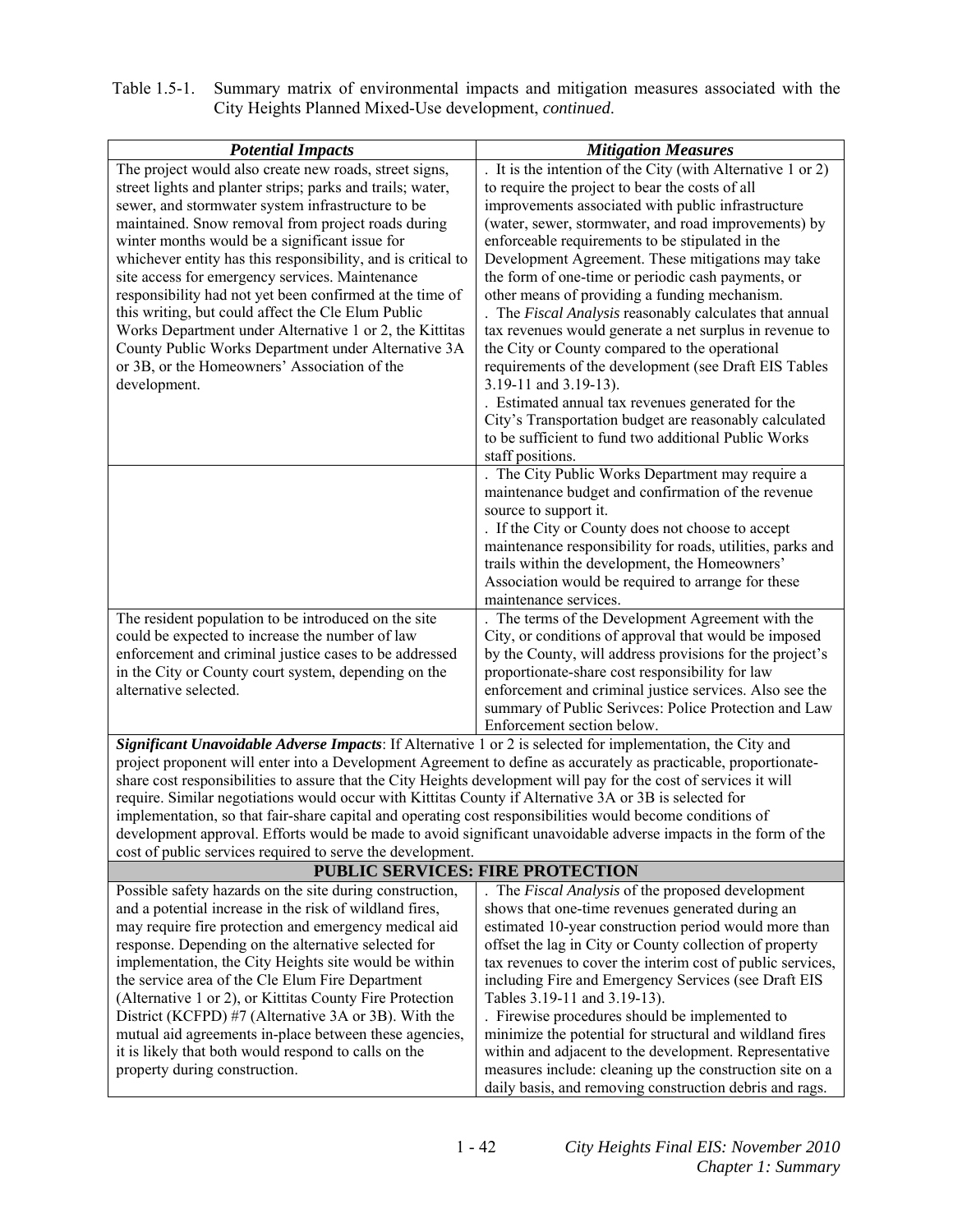| Table 1.5-1. Summary matrix of environmental impacts and mitigation measures associated with the |
|--------------------------------------------------------------------------------------------------|
| City Heights Planned Mixed-Use development, <i>continued</i> .                                   |

| <b>Potential Impacts</b>                                                                                                                                                                                                                                                                                                                                                                                                                                                                                                                                                                                                                                                                                                       | <b>Mitigation Measures</b>                                                                                                                                                                                                                                                                                                                                                                                                                                                                                                                                                                                                                                                                                                                                                                                                                                                                                       |
|--------------------------------------------------------------------------------------------------------------------------------------------------------------------------------------------------------------------------------------------------------------------------------------------------------------------------------------------------------------------------------------------------------------------------------------------------------------------------------------------------------------------------------------------------------------------------------------------------------------------------------------------------------------------------------------------------------------------------------|------------------------------------------------------------------------------------------------------------------------------------------------------------------------------------------------------------------------------------------------------------------------------------------------------------------------------------------------------------------------------------------------------------------------------------------------------------------------------------------------------------------------------------------------------------------------------------------------------------------------------------------------------------------------------------------------------------------------------------------------------------------------------------------------------------------------------------------------------------------------------------------------------------------|
| At full build-out and approximately 90% permanent<br>occupancy, the project could approximately double the<br>size of the existing population within Cle Elum,<br>potentially requiring an increase in manpower,<br>equipment and operating budgets to maintain the<br>existing level of fire protection and emergency medical<br>aid service whether the site develops within the City or<br>County. Based on the number of calls per 1,000<br>population in 2009, the City Heights resident population<br>may generate in the range of 325 to 370 calls within the<br>Cle Elum Fire Department service area (Alternative 1 or<br>2), or up to 101 to 171 calls within the KCFPD $#7$<br>service area (Alternative 3A or 3B). | The Fiscal Analysis of the proposed development<br>shows that tax revenues would generate a net surplus in<br>revenue to the City or County compared to operational<br>requirements (see Draft EIS Tables 3.19-11 and 3.19-<br>$13)$ .<br>. Estimated annual revenues allocated to Fire and<br>Emergency Services in the City's budget would fund<br>the cost of approximately 20 additional volunteer fire<br>fighters/EMTs and a portion of the cost of a full-time<br>Fire Chief.<br>. The Development Agreement to be negotiated<br>between the City and the project proponent if<br>Alternative 1 or 2 is selected, or conditions of project<br>approval that would be imposed by the County if<br>development occurs under Alternative 3A or 3B, will<br>establish the terms of the project's proportionate-share<br>cost of capital and operating expenditures for Fire and<br><b>Emergency Services.</b> |
| The increase in call volume to serve Alternative 1 or 2<br>could affect the existing 50-member limit of the City of<br>Cle Elum volunteer fire department. It may also<br>increase the workload of the volunteer chief/command<br>and training staff. Existing equipment may not be<br>adequate to provide required services to the<br>development.                                                                                                                                                                                                                                                                                                                                                                            | . The Cle Elum Fire Department would prepare or<br>require a detailed analysis to determine capital facilities<br>and equipment needs, operational budget requirements,<br>distance between the development and existing fire<br>stations, and the adequacy of volunteer membership to<br>provide fire protection and emergency medical service<br>to a larger incorporated area and approximately double<br>the number of homes and residents within the<br>community. Also see mitigation measures described<br>above.                                                                                                                                                                                                                                                                                                                                                                                         |
| Lack of connection to a municipal water system in<br>Alternative 3A or 3B could result in less adequate<br>pressure for fire suppression.                                                                                                                                                                                                                                                                                                                                                                                                                                                                                                                                                                                      | . Kittitas County development review would identify<br>requirements for on-site firefighting water supply, water<br>pressure and other measures to be implemented to<br>ensure adequate fire protection for the Alternative 3A or<br>3B development plan (if either of these is selected for<br>implementation).                                                                                                                                                                                                                                                                                                                                                                                                                                                                                                                                                                                                 |
| Significant Unavoidable Adverse Impacts: No significant unavoidable adverse impacts are indicated by the Fiscal                                                                                                                                                                                                                                                                                                                                                                                                                                                                                                                                                                                                                |                                                                                                                                                                                                                                                                                                                                                                                                                                                                                                                                                                                                                                                                                                                                                                                                                                                                                                                  |
| Analysis of the development, which reasonably calculates a surplus of revenues in relation to the projected cost of                                                                                                                                                                                                                                                                                                                                                                                                                                                                                                                                                                                                            |                                                                                                                                                                                                                                                                                                                                                                                                                                                                                                                                                                                                                                                                                                                                                                                                                                                                                                                  |
| Fire and Emergency Services during construction and in the developed condition of the project.                                                                                                                                                                                                                                                                                                                                                                                                                                                                                                                                                                                                                                 |                                                                                                                                                                                                                                                                                                                                                                                                                                                                                                                                                                                                                                                                                                                                                                                                                                                                                                                  |
|                                                                                                                                                                                                                                                                                                                                                                                                                                                                                                                                                                                                                                                                                                                                | PUBLIC SERVICES: EMERGENCY MEDICAL AID                                                                                                                                                                                                                                                                                                                                                                                                                                                                                                                                                                                                                                                                                                                                                                                                                                                                           |
| As with the fire protection service providers, Upper<br>Kittitas County Medic One and Kittitas County Hospital<br>District 2 would anticipate an increase in call volume<br>for services to the City Heights site during construction.                                                                                                                                                                                                                                                                                                                                                                                                                                                                                         | . The Fiscal Analysis of the proposed development<br>reasonably calculates that one-time revenues generated<br>during an estimated 10-year construction period would<br>more than offset the lag in City or County collection of<br>property tax revenues to cover the interim cost of public<br>services, including Emergency Services (see Draft EIS<br>Table 3.19-16).                                                                                                                                                                                                                                                                                                                                                                                                                                                                                                                                        |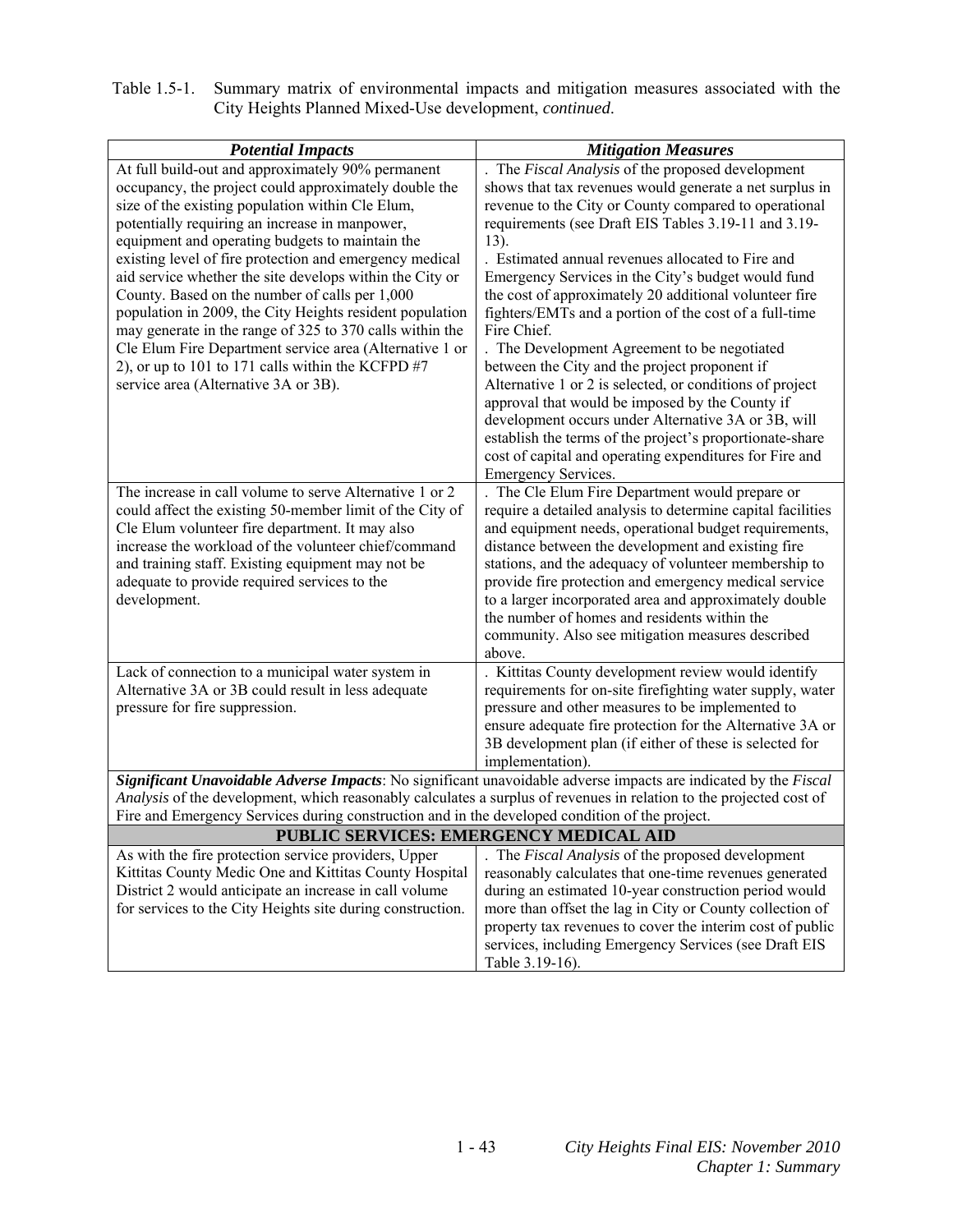| Table 1.5-1. Summary matrix of environmental impacts and mitigation measures associated with the |
|--------------------------------------------------------------------------------------------------|
| City Heights Planned Mixed-Use development, <i>continued</i> .                                   |

| <b>Potential Impacts</b>                                                                                        | <b>Mitigation Measures</b>                                |  |  |
|-----------------------------------------------------------------------------------------------------------------|-----------------------------------------------------------|--|--|
| In the completed condition of the development, it is                                                            | . Hospital District 2 is authorized to collect ambulance  |  |  |
| estimated that the City Heights resident population                                                             | charges and impact fees.                                  |  |  |
| could generate a demand for emergency medical                                                                   | The Development Agreement to be negotiated                |  |  |
| services at a ratio of approximately 70 calls per 1,000                                                         | between the City and the project proponent if             |  |  |
| population, which would result in the range of 73 to 140                                                        | Alternative 1 or 2 is selected, or conditions of project  |  |  |
| calls per year depending on the alternative selected. The                                                       | approval that would be imposed by the County if           |  |  |
| two main areas of potential impact to Upper Kittitas                                                            | development occurs under Alternative 3A or 3B, will       |  |  |
| County Medic One and Kittitas County Hospital                                                                   | establish the terms of the project's proportionate-share  |  |  |
| District 2 would include the need for additional                                                                | cost of capital and operating expenditures for            |  |  |
| coverage if concurrent calls become more frequent, and                                                          | Emergency Services.                                       |  |  |
| potential acceleration of the medic unit replacement                                                            |                                                           |  |  |
| schedule. The Fiscal Analysis of the development                                                                |                                                           |  |  |
| indicates that existing Hospital District facilities should                                                     |                                                           |  |  |
| be able to accommodate services that may be required                                                            |                                                           |  |  |
| by City Heights residents (see Draft EIS Table 3.19-16).                                                        |                                                           |  |  |
| Medic One service providers identified a high                                                                   | . The Alternative 1, 2, or 3A conceptual land use plans   |  |  |
| importance for vehicular access to the west end of the                                                          | show points of access to the west end of the site from    |  |  |
| City Heights site to minimize response times to calls                                                           | SR 903 through the Cle Elum Pines property, or from       |  |  |
| within the development. All alternatives except                                                                 | Alliance Road.                                            |  |  |
| Alternative 3B show a west access route that would be                                                           | . Road standards that would support the weight and        |  |  |
| developed to the standards of a Major Access Road or                                                            | turning radius of emergency vehicles, road maintenance    |  |  |
| Collector Road, as described in Draft EIS Section                                                               | including snow removal during winter months, signage      |  |  |
| 2.9.4.3.                                                                                                        | and maps to be provided to public service agencies to     |  |  |
|                                                                                                                 | facilitate error-free access would also be beneficial to  |  |  |
|                                                                                                                 | emergency medical response.                               |  |  |
| Significant Unavoidable Adverse Impacts: The Fiscal Analysis of the development reasonably calculates that      |                                                           |  |  |
| property tax revenues and cost recovery through charges for ambulance calls would fund the estimated            |                                                           |  |  |
| requirements of City Heights residents for emergency medical aid services with no significant adverse impact on |                                                           |  |  |
| Hospital District 2.                                                                                            |                                                           |  |  |
| <b>PUBLIC SERVICES: POLICE PROTECTION AND LAW ENFORCEMENT</b>                                                   |                                                           |  |  |
| Law enforcement officers in either the City or County                                                           | The City or County could ask construction contractors     |  |  |
| anticipate an increase in the call volume both on the                                                           | to impose a condition on construction workers that if     |  |  |
| City Heights site and in the general area once                                                                  | they are arrested and charged with a crime in the local   |  |  |
| construction begins, as construction workers tend to                                                            | area, they will be fired. Enforcing this condition of     |  |  |
| have more impact on law enforcement services than the                                                           | employment could be a deterrent to subsequent             |  |  |
| general population. If the anticipated increase in call                                                         | potential offenders.                                      |  |  |
| volume occurs, it would impact existing police                                                                  | The developer and/or Homeowners' Association              |  |  |
| manpower and equipment and result in increased                                                                  | could consider employing a security firm as a short-      |  |  |
| communication costs, increased court proceedings and                                                            | term alternative to law enforcement during construction.  |  |  |
| case loads, and increased jail costs. Construction                                                              | . Deterrents to theft and burglaries on the construction  |  |  |
| periods also tend to generate more off-site traffic                                                             | site could include sufficient lighting of the area, the   |  |  |
| incidents and traffic management issues for law                                                                 | ability to lock/close off areas after work hours, and the |  |  |
| enforcement officers, both due to construction truck                                                            | use of publicized surveillance cameras.                   |  |  |
| traffic and the personally-owned vehicles of                                                                    | . Construction workers should be made aware of on-        |  |  |
| construction workers.                                                                                           | site requirements for securing/locking up locations,      |  |  |
|                                                                                                                 | tools, and equipment.                                     |  |  |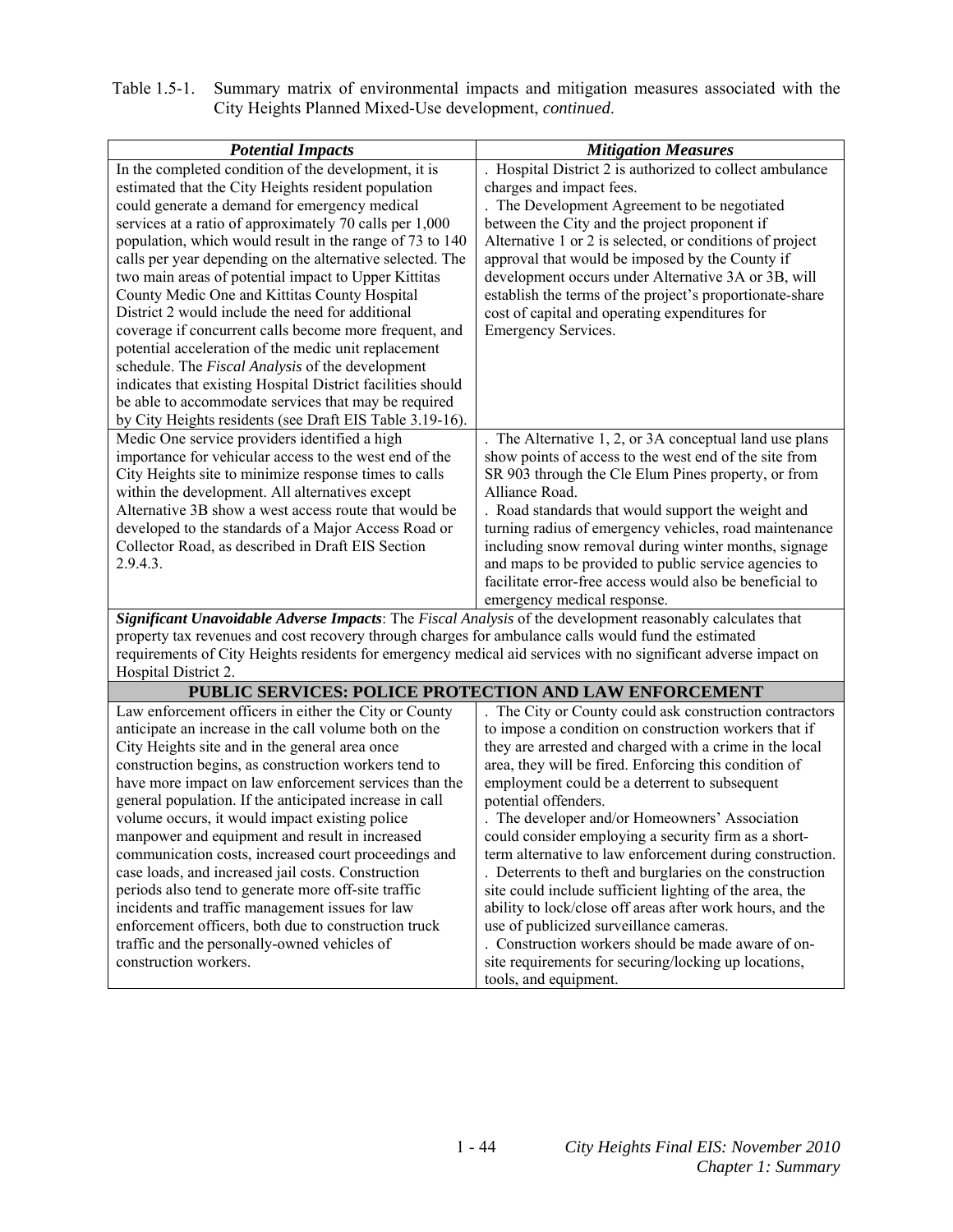| Table 1.5-1. Summary matrix of environmental impacts and mitigation measures associated with the |
|--------------------------------------------------------------------------------------------------|
| City Heights Planned Mixed-Use development, <i>continued</i> .                                   |

| <b>Potential Impacts</b>                                                                                  | <b>Mitigation Measures</b>                                                                                         |
|-----------------------------------------------------------------------------------------------------------|--------------------------------------------------------------------------------------------------------------------|
|                                                                                                           | The Sheriff's Department encourages planners                                                                       |
|                                                                                                           | responsible for formulating conditions of project                                                                  |
|                                                                                                           | approval to acquire a security survey and security plan                                                            |
|                                                                                                           | for the development, and to apply best management                                                                  |
|                                                                                                           | practices such as Crime Prevention through                                                                         |
|                                                                                                           | Environmental Design (CPTED) to minimize visual                                                                    |
|                                                                                                           | obstacles, maintain visual surveillance corridors, and                                                             |
|                                                                                                           | avoid places of concealment.                                                                                       |
| If it is assumed that the ratio of calls per 1,000                                                        | The Development Agreement to be negotiated                                                                         |
| population for City Heights would be approximately                                                        | between the City and the project proponent if                                                                      |
| comparable to the 2008 call volumes of the Cle Elum/                                                      | Alternative 1 or 2 is selected, or conditions of project                                                           |
| Roslyn/South Cle Elum Police Department and Kittitas                                                      | approval that would be imposed by the County if                                                                    |
| County Sheriff's Department (which include the                                                            | development occurs under Alternative 3A or 3B, will                                                                |
| impacts of travelers on I-90 and recreational visitors to                                                 | establish the terms of the project's proportionate-share                                                           |
| the area), the project could generate in the range of                                                     | cost of capital and operating expenditures for Law and                                                             |
| 2,205 to 1,943 calls per year for the City Police                                                         | Justice services.                                                                                                  |
| Department (Alternative 1 or 2), or 2,169 to 1,283 calls                                                  | . The Fiscal Analysis of the development reasonably                                                                |
| for the Sheriff's Department (Alternative 3A or 3B) at                                                    | claculates that tax revenues generated by City Heights                                                             |
| full build-out and 90% permanent occupancy.                                                               | would result in a net surplus in revenue compared to the                                                           |
|                                                                                                           | operational requirements of either the Cle                                                                         |
|                                                                                                           | Elum/Roslyn/South Cle Elum Police Department or the<br>Kittitas County Sheriff's Department (see Draft EIS         |
|                                                                                                           | Tables 3.19-11 and 3.19-13).                                                                                       |
|                                                                                                           | Estimated annual revenues that would be allocated to                                                               |
|                                                                                                           | the City's Law and Justice budget with Alternative 1 or                                                            |
|                                                                                                           | 2 would fund the cost of four full-time-equivalent                                                                 |
|                                                                                                           | officers and approximately \$140,000 per year for jail                                                             |
|                                                                                                           | and dispatch costs. These revenues would also                                                                      |
|                                                                                                           | approximately double the City's budget for Municipal                                                               |
|                                                                                                           | Court services.                                                                                                    |
|                                                                                                           | . Estimated annual revenues that would be allocated to                                                             |
|                                                                                                           | the County's Law and Justice budget with Alternative                                                               |
|                                                                                                           | 3A or 3B would be sufficient to fund 3.4 additional                                                                |
|                                                                                                           | fully-equipped officers within the Sheriff's Department.                                                           |
| Animal control requirements within the service area of                                                    | . Until such time as the City or County adopts animal                                                              |
| the Cle Elum/Roslyn/South Cle Elum Police                                                                 | control regulations, animal control measures could be                                                              |
| Department would likely increase with the introduction                                                    | addressed in the Covenants, Conditions and Restrictions                                                            |
| of a resident population on the City Heights site.                                                        | (CC&Rs) of the City Heights development to be                                                                      |
|                                                                                                           | enforced by the Homeowners' Association.                                                                           |
| Significant Unavoidable Adverse Impacts: Neither the Cle Elum/Roslyn, South Cle Elum Police Department or |                                                                                                                    |
| the Kittitas County Sheriff's Department identified any significant unavoidable adverse impacts to law    |                                                                                                                    |
| enforcement associated with the proposed City Heights development, provided that provisions are made for  |                                                                                                                    |
| sustained funding to address increased manpower, equipment and facilities over time.                      |                                                                                                                    |
| <b>PUBLIC SERVICES: SCHOOLS</b>                                                                           |                                                                                                                    |
| The Cle Elum-Roslyn School District would serve the                                                       | . Given that the actual student population of the                                                                  |
| City Heights development under any alternative.<br>Student population projections (based on number of     | development will vary from these estimates, it may be<br>necessary to evaluate the actual projected capital impact |
| housing units by type, and assuming 90% permanent                                                         | on classroom capacity on an annual basis.                                                                          |
| occupancy at full build-out in 2022) range from                                                           | . The School District can effectively fund the                                                                     |
| approximately 228 with Alternative 1 to approximately                                                     | operational impacts of additional students through                                                                 |
| 121 with Alternative 3B.                                                                                  | property tax revenues. The City Heights development                                                                |
|                                                                                                           | would generate a larger tax base over which to spread                                                              |
|                                                                                                           | the fixed cost of bond repayment.                                                                                  |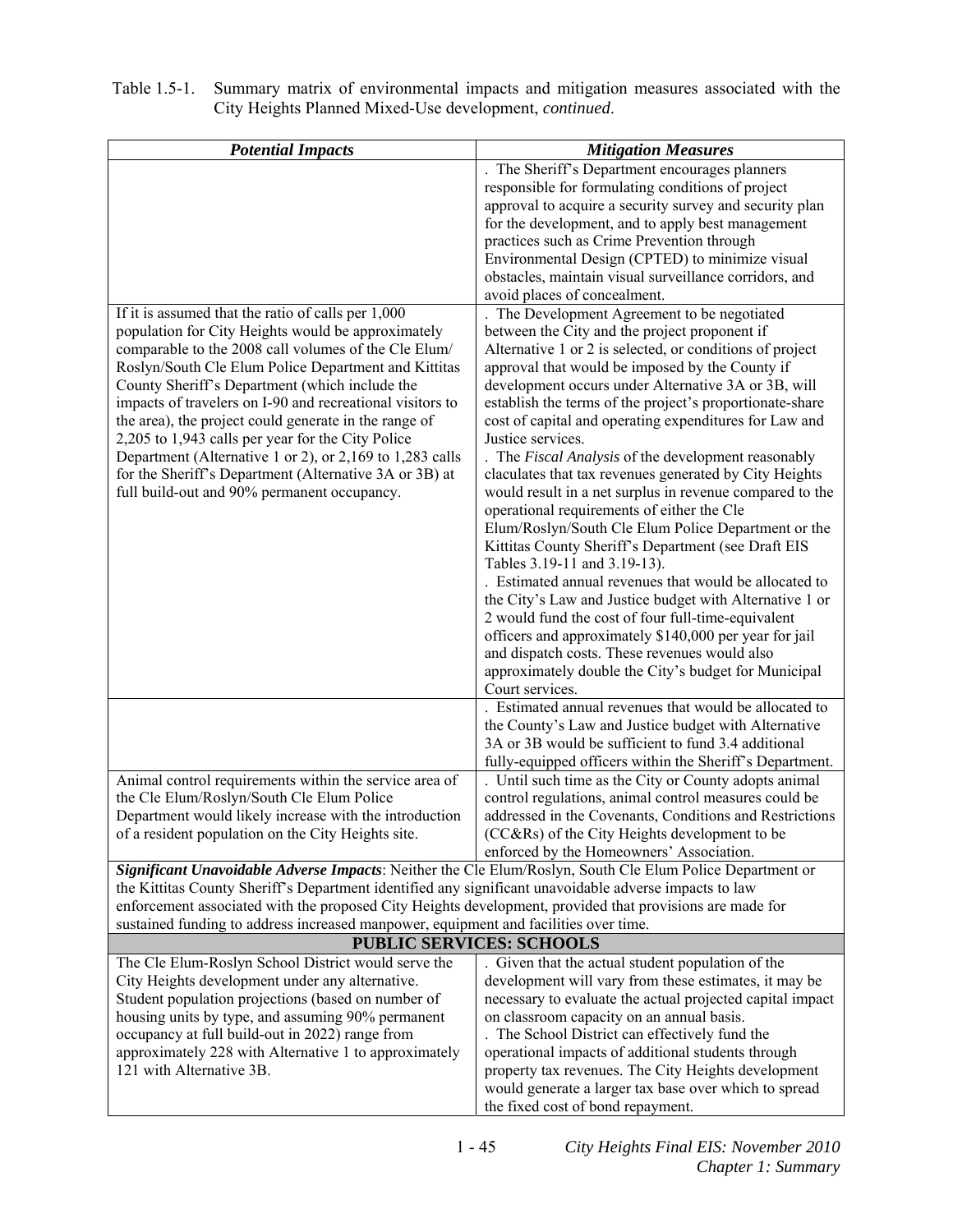| <b>Potential Impacts</b>                                                                                                                                                                                                                                                                                                                             | <b>Mitigation Measures</b>                                                                                                                                                                                                                                                                                                                                                                                                                                                                                                                                                                                                                                                                                                                                                                                                                                                                                                                                                                    |
|------------------------------------------------------------------------------------------------------------------------------------------------------------------------------------------------------------------------------------------------------------------------------------------------------------------------------------------------------|-----------------------------------------------------------------------------------------------------------------------------------------------------------------------------------------------------------------------------------------------------------------------------------------------------------------------------------------------------------------------------------------------------------------------------------------------------------------------------------------------------------------------------------------------------------------------------------------------------------------------------------------------------------------------------------------------------------------------------------------------------------------------------------------------------------------------------------------------------------------------------------------------------------------------------------------------------------------------------------------------|
| There is currently available capacity to accommodate<br>some portion of City Heights students at the elementary<br>and middle school levels; however, the development<br>could – over the long term – generate a need for<br>additional school building capacity.                                                                                    | When it becomes clear that school building capacities<br>will be reached, the optimal solution would be to<br>implement the District's Long-Range Facilities Plan;<br>specifically, to embark on a capital improvement and<br>expansion program with voter approval of a bond<br>measure.<br>. Other options to accommodate the additional students<br>such as adding classrooms to the existing facilities or<br>utilizing modular units to accommodate expansion<br>would result in lower costs. These options could be<br>funded by impact fees.<br>. The City and County are authorized to impose impact<br>fees on behalf of the School District. These could take<br>the form of a per-lot payment or a per-student payment<br>at the time actual development occurs.<br>. The Development Agreement to be negotiated<br>between the City of Cle Elum, the project proponent,<br>and the School District with implementation of<br>Alternative 1 or 2 would provide for funding options |
|                                                                                                                                                                                                                                                                                                                                                      | satisfactory to the School District to provide a means to<br>finance the facilities needed to accommodate the growth                                                                                                                                                                                                                                                                                                                                                                                                                                                                                                                                                                                                                                                                                                                                                                                                                                                                          |
|                                                                                                                                                                                                                                                                                                                                                      | in student population attributable to City Heights.                                                                                                                                                                                                                                                                                                                                                                                                                                                                                                                                                                                                                                                                                                                                                                                                                                                                                                                                           |
| While school bus route design and transportation<br>logistics are difficult to project, it is possible that<br>approximately 60% of students within City Heights<br>would require school bus transportation. It is estimated<br>that these students may generate a demand for the<br>capacity of up to 1.8 additional school buses.                  | The project's proportionate-share capital cost<br>responsibility for school buses will be addressed in the<br>Development Agreement or conditions of project<br>approval.<br>. Main Access Roads and Collector Roads within the<br>development would be designed to accommodate<br>school buses.                                                                                                                                                                                                                                                                                                                                                                                                                                                                                                                                                                                                                                                                                              |
|                                                                                                                                                                                                                                                                                                                                                      | . Bus stops would be designated at appropriate<br>locations without pull-outs, as it would be safer for<br>buses to stop in-lane and hold all approaching and<br>following traffic while students embark and disembark.<br>. If areas under construction have the potential to<br>temporarily affect school bus routes within the project,<br>the developer would be responsible for implementing<br>measures to assure safe and reliable passage.                                                                                                                                                                                                                                                                                                                                                                                                                                                                                                                                            |
| Significant Unavoidable Adverse Impacts: Because the Development Agreement to be negotiated between the<br>City, the project proponent, and the School District (if Alternative 1 or 2 is selected), or conditions of approval to<br>be imposed by Kittitas County if Alternative 3A or 3B is selected, would provide for capital facilities funding |                                                                                                                                                                                                                                                                                                                                                                                                                                                                                                                                                                                                                                                                                                                                                                                                                                                                                                                                                                                               |

| Table 1.5-1. Summary matrix of environmental impacts and mitigation measures associated with the |
|--------------------------------------------------------------------------------------------------|
| City Heights Planned Mixed-Use development, <i>continued</i> .                                   |

options satisfactory to the School District, there should be no significant unavoidable adverse impacts to schools.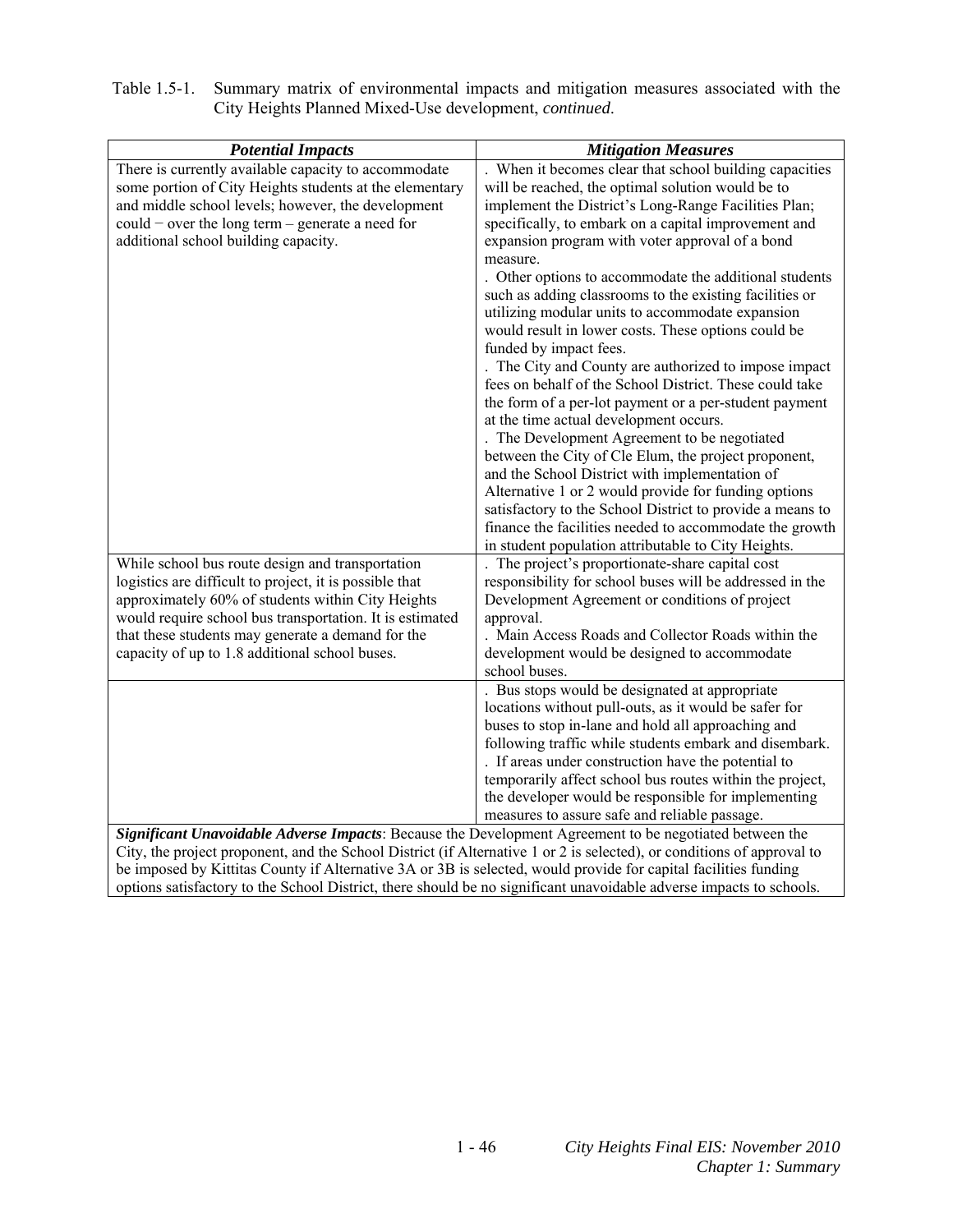| Table 1.5-1. Summary matrix of environmental impacts and mitigation measures associated with the |
|--------------------------------------------------------------------------------------------------|
| City Heights Planned Mixed-Use development, <i>continued</i> .                                   |

| <b>Potential Impacts</b>                                                                                                                                                                                                                                                                                                                                                                                                                                                                                                                                                                                             | <b>Mitigation Measures</b>                                                                                                                                                                                                                                                                                                                                                                                                                                                                                                                                                                                                                                                                                                                                                                                          |
|----------------------------------------------------------------------------------------------------------------------------------------------------------------------------------------------------------------------------------------------------------------------------------------------------------------------------------------------------------------------------------------------------------------------------------------------------------------------------------------------------------------------------------------------------------------------------------------------------------------------|---------------------------------------------------------------------------------------------------------------------------------------------------------------------------------------------------------------------------------------------------------------------------------------------------------------------------------------------------------------------------------------------------------------------------------------------------------------------------------------------------------------------------------------------------------------------------------------------------------------------------------------------------------------------------------------------------------------------------------------------------------------------------------------------------------------------|
| <b>UTILITIES: WATER SERVICE</b>                                                                                                                                                                                                                                                                                                                                                                                                                                                                                                                                                                                      |                                                                                                                                                                                                                                                                                                                                                                                                                                                                                                                                                                                                                                                                                                                                                                                                                     |
| Construction of a new or expanded water distribution<br>system would be required through the City Heights<br>development within public rights-of-way or utility<br>easements located under or adjacent to public or private<br>roads. Construction impacts would include truck trips;<br>noise, dust and increased erosion potential associated<br>with trench excavations and backfilling; a need to<br>coordinate construction with other underground<br>utilities; possible temporary disruptions in service to<br>some customers; possible temporary traffic lane<br>closures; and road restoration.             | Best management practices would be implemented<br>during the construction of utilities to minimize noise,<br>dust and erosion potential.<br>. Construction contractors should be required to notify<br>existing water system customers well in advance of<br>temporary interruptions to service (if any) during<br>construction of connections to the City's existing water<br>distribution system.<br>. Water system design and construction would comply<br>with applicable City of Cle Elum or Kittitas County<br>standards and specifications, depending on the<br>alternative selected for implementation.                                                                                                                                                                                                     |
| The 28 acres of the City Heights site presently within<br>the City limits would be served with City water from<br>the City's existing supply, treatment, storage, and<br>distribution system. The remaining 330 acres of the City<br>Heights site is not presently included within the City of<br>Cle Elum Retail Service Area and the Critical Water<br>Supply Service Area boundaries.                                                                                                                                                                                                                             | Prior to the start of any design or construction of the<br>City Heights project, the water service area boundaries<br>need to be updated to include the project site. This<br>process has commenced.                                                                                                                                                                                                                                                                                                                                                                                                                                                                                                                                                                                                                |
| There are two options for providing City water to the<br>site under Alternative 1 or 2: the developer can either<br>procure and transfer water rights to the City in sufficient<br>quantity to serve the proposed number of equivalent<br>residential units (ERUs) within the project, or may<br>purchase water from the City's excess supply at the rate<br>of \$3,500 per ERU. If a portion of the City Heights<br>project were served through purchase of water from the<br>City of Cle Elum, this would reduce the amount of<br>water held in reserve by the City for future needs.                              | . Northland Resources has initiated the process with the<br>Department of Ecology to transfer water rights to serve<br>up to 875 ERUs within the development, for the area<br>presently outside the City limits. If there is any shortfall<br>in the amount of water Northland Resources can<br>transfer to the City, Northland may purchase water from<br>the City to serve up to 250 ERUs. Final amounts to be<br>determined after negotiations with Ecology will be<br>included in the terms of the Development Agreement to<br>be negotiated with the City.<br>. If Northland Resources purchases water from the City<br>to serve a portion of the needs of the City Heights<br>development, the City could use the funds to secure<br>additional water rights, or to improve service<br>throughout the system. |
| The Alternative 1 or 2 water system requirements of the<br>City Heights development would increase the workload<br>of City Public Works staff and the cost of water system<br>maintenance for miles of distribution mains to be<br>constructed, booster station(s), pressure reducing<br>stations, and reservoir(s).<br>It is anticipated that the City would supply water from<br>its existing sources to any public space within the City<br>Heights development that it owns or agrees to serve in<br>the future under Alternative 1 or 2, such as parks, street<br>landscaping, open space and public amenities. | Potential mitigation measures for impacts to Public<br>Works staff and City general services are discussed in<br>the Public Services section, above.<br>. Increased operating and maintenance costs would be<br>recovered through utility rates paid by the actual City<br>Heights users of the water system.<br>Ownership and maintenance responsibilities for parks,<br>street landscaping, open space and public amenities<br>would be negotiated in the Development Agreement<br>between the City and the project proponent.                                                                                                                                                                                                                                                                                    |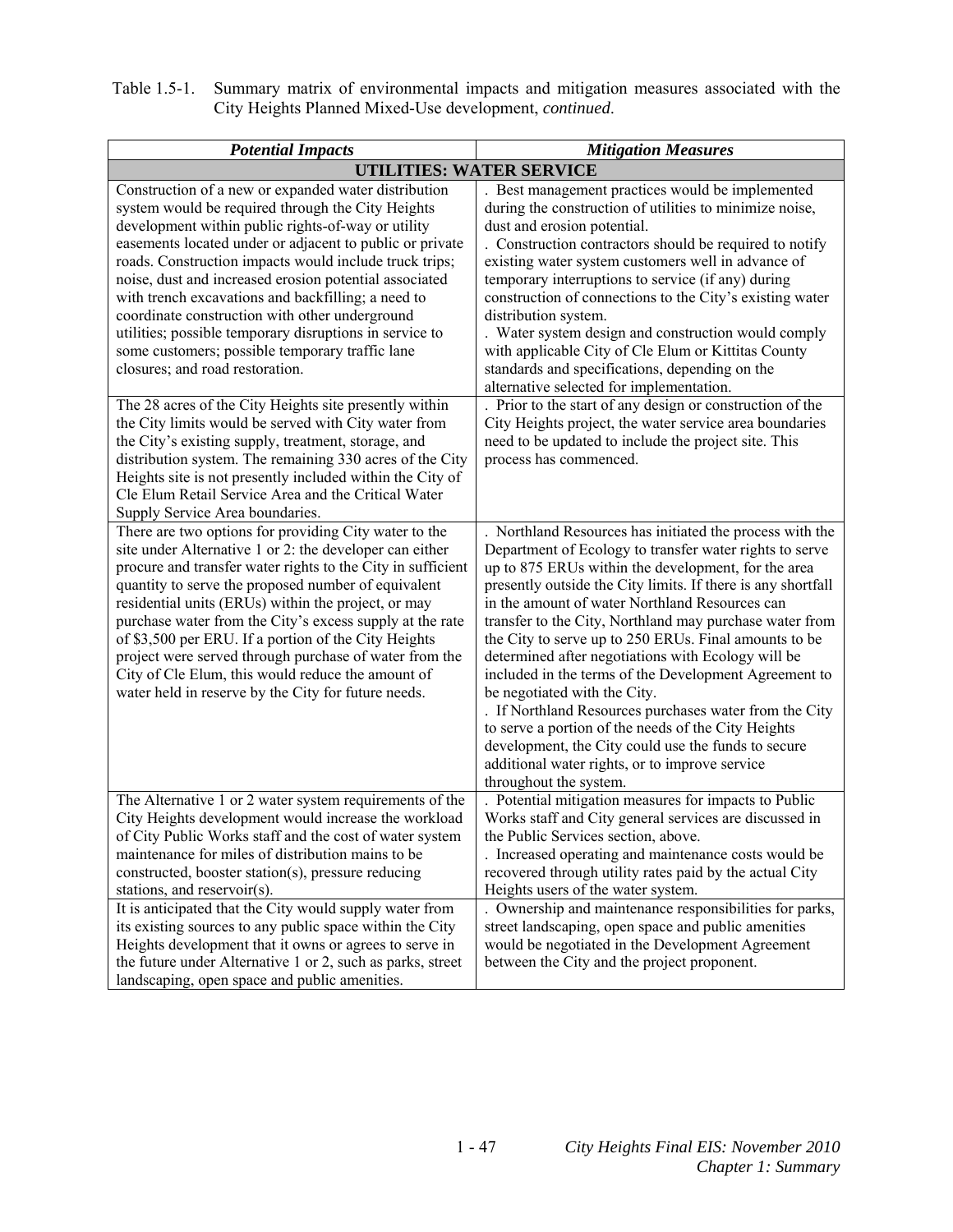| Table 1.5-1. Summary matrix of environmental impacts and mitigation measures associated with the |
|--------------------------------------------------------------------------------------------------|
| City Heights Planned Mixed-Use development, continued.                                           |

| <b>Potential Impacts</b>                                                                                           | <b>Mitigation Measures</b>                                                                                          |
|--------------------------------------------------------------------------------------------------------------------|---------------------------------------------------------------------------------------------------------------------|
| If Alternative 3A or 3B is selected for implementation,                                                            | Water to serve either Alternative 3A or 3B could be                                                                 |
| the City of Cle Elum would not provide water service                                                               | supplied from the Northland Resources water right, in                                                               |
| for the 330 acres of the City Heights site outside the                                                             | which case the "water budget neutral" mitigation                                                                    |
| City limits. For these alternatives (to be developed in                                                            | proposal would be implemented as required and                                                                       |
| the County), water would be supplied by independent                                                                | approved by the Washington Department of Ecology.                                                                   |
| Group A community water systems operating with                                                                     | . New wells would need to be approved by the                                                                        |
| water right permits, or through individual water right<br>permit-exempt wells. It is expected that multiple wells  | Washington Department of Ecology. Ecology will<br>consider impacts to other potentially affected water              |
| throughout the site would be required to meet the                                                                  | users in the area as part of their approval process.                                                                |
| residential demands of either Alternative 3A or 3B.                                                                |                                                                                                                     |
| Average daily water demand factors used to estimate                                                                | The proposed development under Alternative 1 or 2                                                                   |
| residential and neighborhood commercial demand                                                                     | would incorporate low-flow faucets, toilets and similar                                                             |
| within the City Heights development are described in                                                               | fixtures to minimize domestic water supply                                                                          |
| Draft EIS Section 3.18.1. The total City Heights water                                                             | requirements.                                                                                                       |
| supply demand (with a 7.5% contingency) is projected                                                               | . The Covenants, Conditions and Restrictions (CC&Rs)                                                                |
| to range between approximately 0.28 million gallons                                                                | of the development could require homeowners to install                                                              |
| per day (mgd) and 0.26 mgd if Alternative 1 or 2 is                                                                | only drought-tolerant (i.e., xeric) landscaping to                                                                  |
| selected for implementation within the City limits.                                                                | minimize irrigation requirements.<br>The proposal includes water right change procedures                            |
|                                                                                                                    | to convert an existing water right formerly used for                                                                |
|                                                                                                                    | irrigation to a domestic water supply use (described in                                                             |
|                                                                                                                    | Draft EIS Section 3.3).                                                                                             |
|                                                                                                                    | . It is anticipated that an agreement will be created                                                               |
|                                                                                                                    | between the City of Cle Elum and the project proponent                                                              |
|                                                                                                                    | to indicate that the cost of improvements required                                                                  |
|                                                                                                                    | within the City's water system to serve Alternative 1 or                                                            |
|                                                                                                                    | 2 of City Heights and all on-site improvements required                                                             |
|                                                                                                                    | to supply water to the project will be paid by the project                                                          |
|                                                                                                                    | proponent and not directly by the City of Cle Elum.<br>Payment could take the form of direct payment by the         |
|                                                                                                                    | project proponent through some form of City-sponsored                                                               |
|                                                                                                                    | financing such as a Local Improvement District                                                                      |
|                                                                                                                    | sponsored by Cle Elum (completely paid for by the                                                                   |
|                                                                                                                    | project proponent, not with City funds), or through                                                                 |
|                                                                                                                    | grant money secured by the City (with the costs of                                                                  |
|                                                                                                                    | application and procurement funded by the project                                                                   |
|                                                                                                                    | proponent and not the City).                                                                                        |
| Under Alternative 1 or 2, if water is delivered to the                                                             | Extension of a water transmission line in a WSDOT                                                                   |
| City Heights project from the existing City of Cle Elum                                                            | right-of-way would be required to comply with                                                                       |
| water treatment plant, a water transmission line would<br>need to be constructed from the plant to City Heights. A | WSDOT design and construction standards.<br>. Design and construction of a water transmission line                  |
| portion of this construction would occur within the                                                                | (if any) within a power line easement would require                                                                 |
| WSDOT SR 903 right-of-way. A portion of the water                                                                  | coordination with PSE or BPA.                                                                                       |
| transmission line may also be constructed in the PSE                                                               |                                                                                                                     |
| and/or BPA power line easements.                                                                                   |                                                                                                                     |
|                                                                                                                    | . Based on current water usage and projected water                                                                  |
|                                                                                                                    | demand associated with the City Heights project, the                                                                |
|                                                                                                                    | City's existing water treatment facilities could be                                                                 |
|                                                                                                                    | capable of serving the water needs of the project                                                                   |
|                                                                                                                    | through development of the first 300 to 400 ERUs. In                                                                |
|                                                                                                                    | the event that a treatment capacity trigger point is<br>reached prior to that, it is the responsibility of the City |
|                                                                                                                    | to construct an expansion to the water treatment plant.                                                             |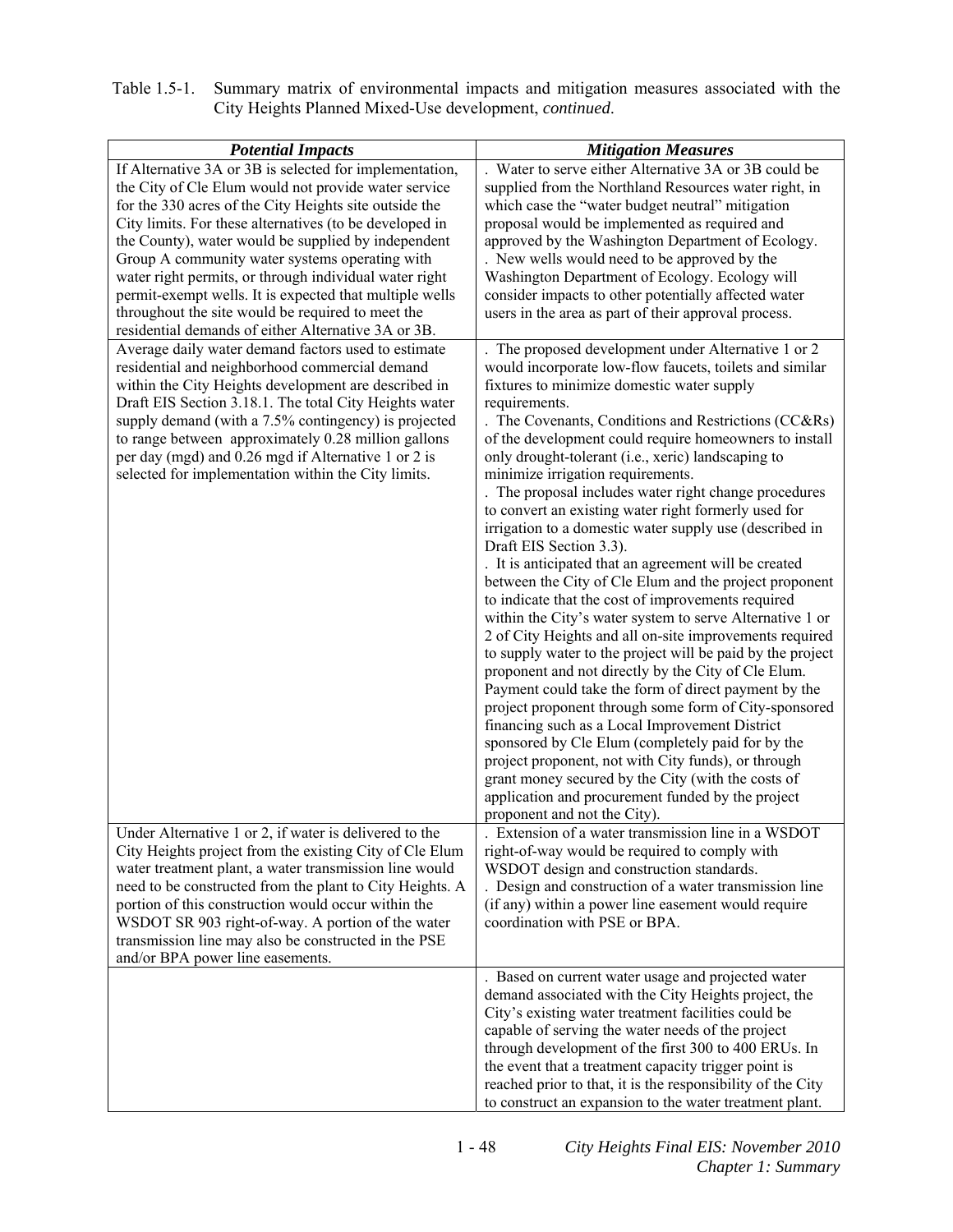| Table 1.5-1. Summary matrix of environmental impacts and mitigation measures associated with the |
|--------------------------------------------------------------------------------------------------|
| City Heights Planned Mixed-Use development, <i>continued</i> .                                   |

| <b>Potential Impacts</b>                                                                                                                                                                                                                                                                                                                                         | <b>Mitigation Measures</b>                                                                                                                                                                                                                                                                                                                                                                                                                                                                                                                                                                                                                                                                                                                           |
|------------------------------------------------------------------------------------------------------------------------------------------------------------------------------------------------------------------------------------------------------------------------------------------------------------------------------------------------------------------|------------------------------------------------------------------------------------------------------------------------------------------------------------------------------------------------------------------------------------------------------------------------------------------------------------------------------------------------------------------------------------------------------------------------------------------------------------------------------------------------------------------------------------------------------------------------------------------------------------------------------------------------------------------------------------------------------------------------------------------------------|
| The maximum fire flow requirement in the City of Cle<br>Elum is $480,000$ gallons for a demand of $4,000$ gallons<br>per minute for a 2-hour duration. Residential fire flow<br>requirements are 120,000 gallons for a demand of 1,000<br>gallons per minute for a 2-hour duration. These<br>requirements would be the same for either Alternative 1<br>or $2$ . | Fire suppression systems under any alternative will be<br>required to meet International Fire Code standards and<br>Department of Health requirements for fire flow and<br>pressure. Specific building designs will determine these<br>requirements at the time building permit applications<br>are submitted to the City.<br>Depending on how Alternative 1 or 2 development is<br>phased and connected into the City's existing water<br>system, City Heights may utilize the City's existing<br>water storage facilities to meet fire flow requirements.<br>Additional facilities for fire flow may be required.<br>. Fire flow storage would be provided at the start of<br>vertical construction of any residential or commercial<br>structure. |
| The operational water storage requirements of the City                                                                                                                                                                                                                                                                                                           | . If the water storage requirements of the City Heights                                                                                                                                                                                                                                                                                                                                                                                                                                                                                                                                                                                                                                                                                              |
| Heights development would range from approximately                                                                                                                                                                                                                                                                                                               | development require the construction of one or more                                                                                                                                                                                                                                                                                                                                                                                                                                                                                                                                                                                                                                                                                                  |
| 20,500 gallons to 19,080 gallons if Alternative 1 or 2 is                                                                                                                                                                                                                                                                                                        | new reservoirs, all reasonable efforts will be made to                                                                                                                                                                                                                                                                                                                                                                                                                                                                                                                                                                                                                                                                                               |
| selected for implementation within the City limits.                                                                                                                                                                                                                                                                                                              | locate these facilities with minimal visual impacts.                                                                                                                                                                                                                                                                                                                                                                                                                                                                                                                                                                                                                                                                                                 |
| Kittitas County uses the same guidelines for the design                                                                                                                                                                                                                                                                                                          | Either a Satellite Management Agency or a                                                                                                                                                                                                                                                                                                                                                                                                                                                                                                                                                                                                                                                                                                            |
| of water systems; therefore, it is assumed that the                                                                                                                                                                                                                                                                                                              | Homeowners' Association (HOA) would become a                                                                                                                                                                                                                                                                                                                                                                                                                                                                                                                                                                                                                                                                                                         |
| average daily water demand, fire flow requirements,                                                                                                                                                                                                                                                                                                              | certified operator of Group A community water                                                                                                                                                                                                                                                                                                                                                                                                                                                                                                                                                                                                                                                                                                        |
| operational storage and standby storage to serve                                                                                                                                                                                                                                                                                                                 | system(s) under Alternative 3A. If an HOA became the                                                                                                                                                                                                                                                                                                                                                                                                                                                                                                                                                                                                                                                                                                 |
| Alternative 3A would be the same as Alternative 2 if                                                                                                                                                                                                                                                                                                             | certified operator, three trained employees would be                                                                                                                                                                                                                                                                                                                                                                                                                                                                                                                                                                                                                                                                                                 |
| the project is developed within the City.                                                                                                                                                                                                                                                                                                                        | required to manage the system.                                                                                                                                                                                                                                                                                                                                                                                                                                                                                                                                                                                                                                                                                                                       |
| Alternative 3B would operate on a non-municipal water<br>system for which the average daily demand (ADD)                                                                                                                                                                                                                                                         | Multiple water systems under multiple ownerships in<br>Alternative 3B would be required to comply with                                                                                                                                                                                                                                                                                                                                                                                                                                                                                                                                                                                                                                               |
| factor for single-family homes is higher (350 gpd per                                                                                                                                                                                                                                                                                                            | Department of Health and Kittitas County regulations                                                                                                                                                                                                                                                                                                                                                                                                                                                                                                                                                                                                                                                                                                 |
| connection). Total estimated ADD for 500 homes in                                                                                                                                                                                                                                                                                                                | for water treatment, storage, and fire flow (depending                                                                                                                                                                                                                                                                                                                                                                                                                                                                                                                                                                                                                                                                                               |
| Alternative 3B would be approximately 0.175 mgd.                                                                                                                                                                                                                                                                                                                 | on the capacity of the source for the individual                                                                                                                                                                                                                                                                                                                                                                                                                                                                                                                                                                                                                                                                                                     |
|                                                                                                                                                                                                                                                                                                                                                                  | systems).                                                                                                                                                                                                                                                                                                                                                                                                                                                                                                                                                                                                                                                                                                                                            |
|                                                                                                                                                                                                                                                                                                                                                                  | The potential effects on other water users within the                                                                                                                                                                                                                                                                                                                                                                                                                                                                                                                                                                                                                                                                                                |
|                                                                                                                                                                                                                                                                                                                                                                  | basin of individual wells to serve Alternative 3B will                                                                                                                                                                                                                                                                                                                                                                                                                                                                                                                                                                                                                                                                                               |
|                                                                                                                                                                                                                                                                                                                                                                  | have been considered by Ecology in the process to                                                                                                                                                                                                                                                                                                                                                                                                                                                                                                                                                                                                                                                                                                    |
|                                                                                                                                                                                                                                                                                                                                                                  | approve the Northland Resources water right transfer,                                                                                                                                                                                                                                                                                                                                                                                                                                                                                                                                                                                                                                                                                                |
|                                                                                                                                                                                                                                                                                                                                                                  | regardless of which City Heights alternative is selected                                                                                                                                                                                                                                                                                                                                                                                                                                                                                                                                                                                                                                                                                             |
|                                                                                                                                                                                                                                                                                                                                                                  | for implementation.                                                                                                                                                                                                                                                                                                                                                                                                                                                                                                                                                                                                                                                                                                                                  |
| Significant Unavoidable Adverse Impacts: No net loss of water would be anticipated in the basin as a result of                                                                                                                                                                                                                                                   |                                                                                                                                                                                                                                                                                                                                                                                                                                                                                                                                                                                                                                                                                                                                                      |
| Ecology's review and acceptance of the Northland Resources water bank proposal (described in Draft EIS Section                                                                                                                                                                                                                                                   |                                                                                                                                                                                                                                                                                                                                                                                                                                                                                                                                                                                                                                                                                                                                                      |
| 3.3). No significant unavoidable adverse impacts to the operation and maintenance of the City of Cle Elum water                                                                                                                                                                                                                                                  |                                                                                                                                                                                                                                                                                                                                                                                                                                                                                                                                                                                                                                                                                                                                                      |
| system or to existing City water system customers is anticipated with Alternative 1 or 2. The Development                                                                                                                                                                                                                                                        |                                                                                                                                                                                                                                                                                                                                                                                                                                                                                                                                                                                                                                                                                                                                                      |
| Agreement to be negotiated between the City and the project proponent will specify developer cost responsibilities                                                                                                                                                                                                                                               |                                                                                                                                                                                                                                                                                                                                                                                                                                                                                                                                                                                                                                                                                                                                                      |
| for capital improvements to the system. New users within City Heights will be required to pay connection fees and                                                                                                                                                                                                                                                |                                                                                                                                                                                                                                                                                                                                                                                                                                                                                                                                                                                                                                                                                                                                                      |
| monthly service fees established by the City. The development would have independent responsibility for                                                                                                                                                                                                                                                          |                                                                                                                                                                                                                                                                                                                                                                                                                                                                                                                                                                                                                                                                                                                                                      |

operating one or more water systems to serve Alternative 3A or 3B, with no impact to the County.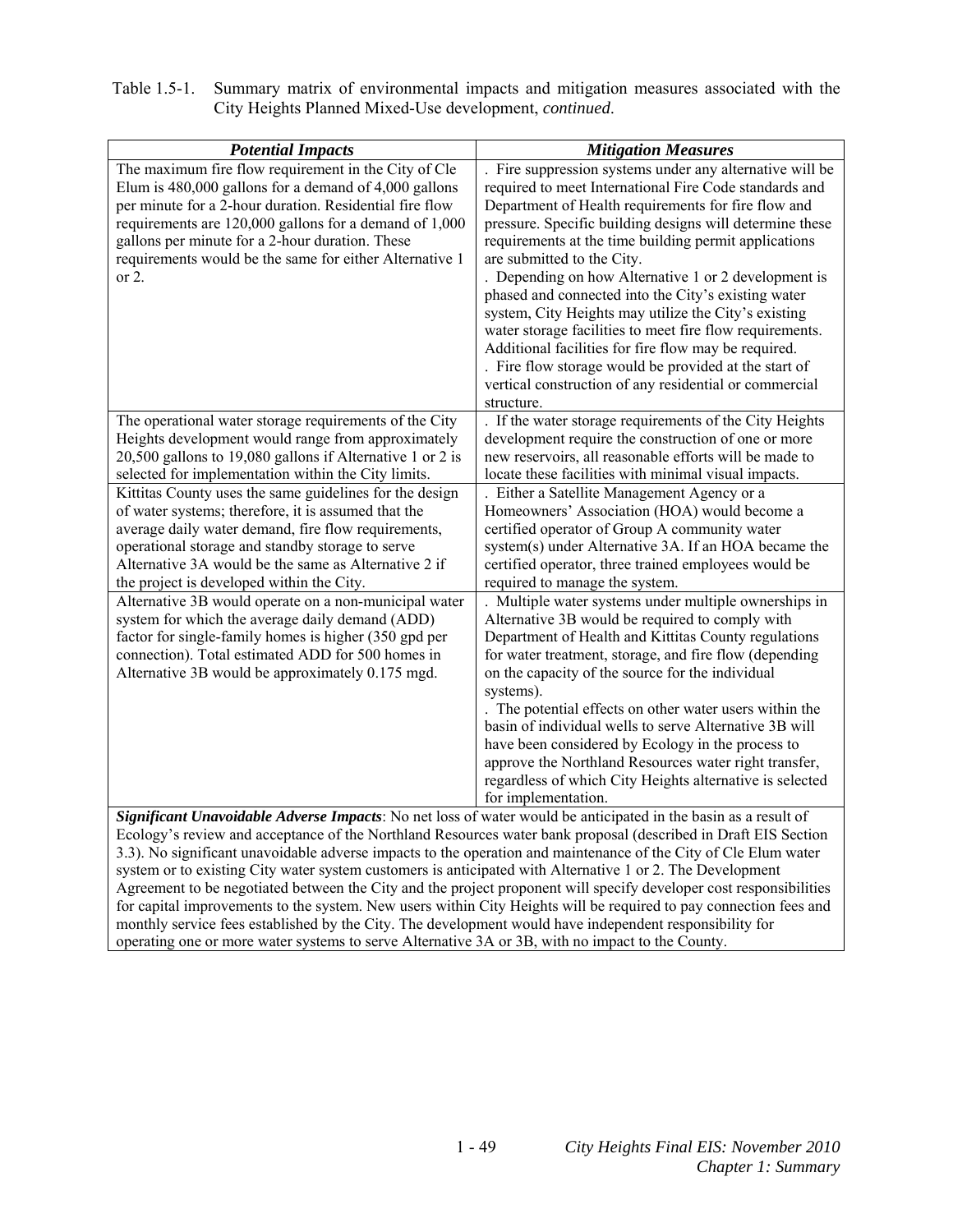| Table 1.5-1. Summary matrix of environmental impacts and mitigation measures associated with the |
|--------------------------------------------------------------------------------------------------|
| City Heights Planned Mixed-Use development, <i>continued</i> .                                   |

| <b>Potential Impacts</b>                                                                                                                                                                                                                                                                                                                                                                                                                                                                                                                                                                                                                                                                                                                                                                                                                                                                                                                                                                                                                                                                       | <b>Mitigation Measures</b>                                                                                                                                                                                                                                                                                                                                                                                                                                                                                                                                                                                                                                                                                                                                                                                                                                                                                                                                                                                                                                                                                                                   |  |
|------------------------------------------------------------------------------------------------------------------------------------------------------------------------------------------------------------------------------------------------------------------------------------------------------------------------------------------------------------------------------------------------------------------------------------------------------------------------------------------------------------------------------------------------------------------------------------------------------------------------------------------------------------------------------------------------------------------------------------------------------------------------------------------------------------------------------------------------------------------------------------------------------------------------------------------------------------------------------------------------------------------------------------------------------------------------------------------------|----------------------------------------------------------------------------------------------------------------------------------------------------------------------------------------------------------------------------------------------------------------------------------------------------------------------------------------------------------------------------------------------------------------------------------------------------------------------------------------------------------------------------------------------------------------------------------------------------------------------------------------------------------------------------------------------------------------------------------------------------------------------------------------------------------------------------------------------------------------------------------------------------------------------------------------------------------------------------------------------------------------------------------------------------------------------------------------------------------------------------------------------|--|
| <b>UTILITIES: SEWER SERVICE</b>                                                                                                                                                                                                                                                                                                                                                                                                                                                                                                                                                                                                                                                                                                                                                                                                                                                                                                                                                                                                                                                                |                                                                                                                                                                                                                                                                                                                                                                                                                                                                                                                                                                                                                                                                                                                                                                                                                                                                                                                                                                                                                                                                                                                                              |  |
| Construction of an on-site sewage collection system and<br>individual connections to serve homes and businesses<br>within City Heights would occur within public rights-<br>of-way or utility easements located under or adjacent to<br>public or private roads. In addition, pipeline<br>construction would be required from the site to the point<br>of connection to the City's existing sewer trunk line<br>and/or directly to the WWTP (or to other alternative<br>treatment facilities). Construction impacts would<br>include construction truck trips; noise, dust and<br>increased erosion potential associated with trench<br>excavations and backfilling; a need to coordinate<br>construction with other underground utilities; possible<br>temporary disruptions in service to some customers;<br>possible temporary traffic lane closures; and road<br>restoration. If on-site sewage disposal systems were<br>constructed to serve Alternative 3A or 3B, there would<br>be earthwork for drainfield construction, but no<br>potential disruption in service to other customers. | Best management practices would be implemented<br>during the construction of utilities to minimize noise,<br>dust and erosion potential.<br>Construction contractors should be required to notify<br>existing sewer system customers well in advance of<br>temporary interruptions to service (if any) during<br>construction of the City Heights connections to the Cle<br>Elum sewer trunk line.<br>Sewage collection system design and construction<br>would comply with applicable City of Cle Elum or<br>Kittitas County standards and specifications, depending<br>on the alternative selected for implementation.                                                                                                                                                                                                                                                                                                                                                                                                                                                                                                                     |  |
| The 28 acres of the City Heights site presently within<br>the City limits is within the regional sewer system<br>service area; however, the City's existing wastewater<br>treatment plant (WWTP) capacity is fully allocated to<br>existing parties to the Sewer Agreement: the City of Cle<br>Elum, the Bullfrog UGA properties, the Town of South<br>CleElum, the City of Roslyn, and the Suncadia Resort.<br>The remaining 330 acres of the City Heights site is not<br>presently included within the regional sewer system<br>service area.                                                                                                                                                                                                                                                                                                                                                                                                                                                                                                                                                | The 330 acres of the City Heights site presently<br>outside the City limits would be included within the<br>regional sewer service area upon annexation to the City<br>of Cle Elum.<br>. Five options for overcoming the current situation in<br>which the City of Cle Elum has fully allocated the<br>capacity of its existing WWTP are examined in the EIS.<br>Resolution will be reached in the Development<br>Agreement to be negotiated between the City and the<br>project proponent if Alternative 1 or 2 is selected for<br>implementation.                                                                                                                                                                                                                                                                                                                                                                                                                                                                                                                                                                                          |  |
| Three potential methods of handling wastewater<br>generated by the project are evaluated in the Draft EIS:<br>Public System – connection to the City of Cle Elum<br>wastewater collection, treatment and disposal system;<br>MBR System – construction of a new membrane<br>bioreactor plant on the City Heights site; or<br>On-Site Sewage Disposal Systems (OSDS) -<br>construction of community OSDS (with Alternative 3A)<br>or individual OSDS (with Alternative 3B).                                                                                                                                                                                                                                                                                                                                                                                                                                                                                                                                                                                                                     | If expansion of the City's existing wastewater<br>treatment plant is necessary to serve City Heights<br>Alternative 1 or 2, required upgrades may include<br>adding screening at the effluent station, or may involve<br>more substantial upgrades such as adding a third<br>sequencing batch reactor (SBR) in an available cell,<br>headworks modifications, ultraviolet light disinfection<br>system upgrades, and outfall modifications.<br>Developer cost responsibilities for capital<br>improvements to the WWTP and outfall would be<br>negotiated through the Development Agreement with<br>the City if conceptual land use Alternative 1 or 2 is<br>selected.<br>. If improvements are required to the City's wastewater<br>collection and treatment system, these would be<br>designed and constructed in accordance with applicable<br>standards set forth by the City of Cle Elum, the<br>Department of Health, and Ecology. The City may be<br>required to prepare and submit a Sewer Comprehensive<br>Plan to these State agencies to address the addition of<br>the new development to the existing regional sewer<br>system. |  |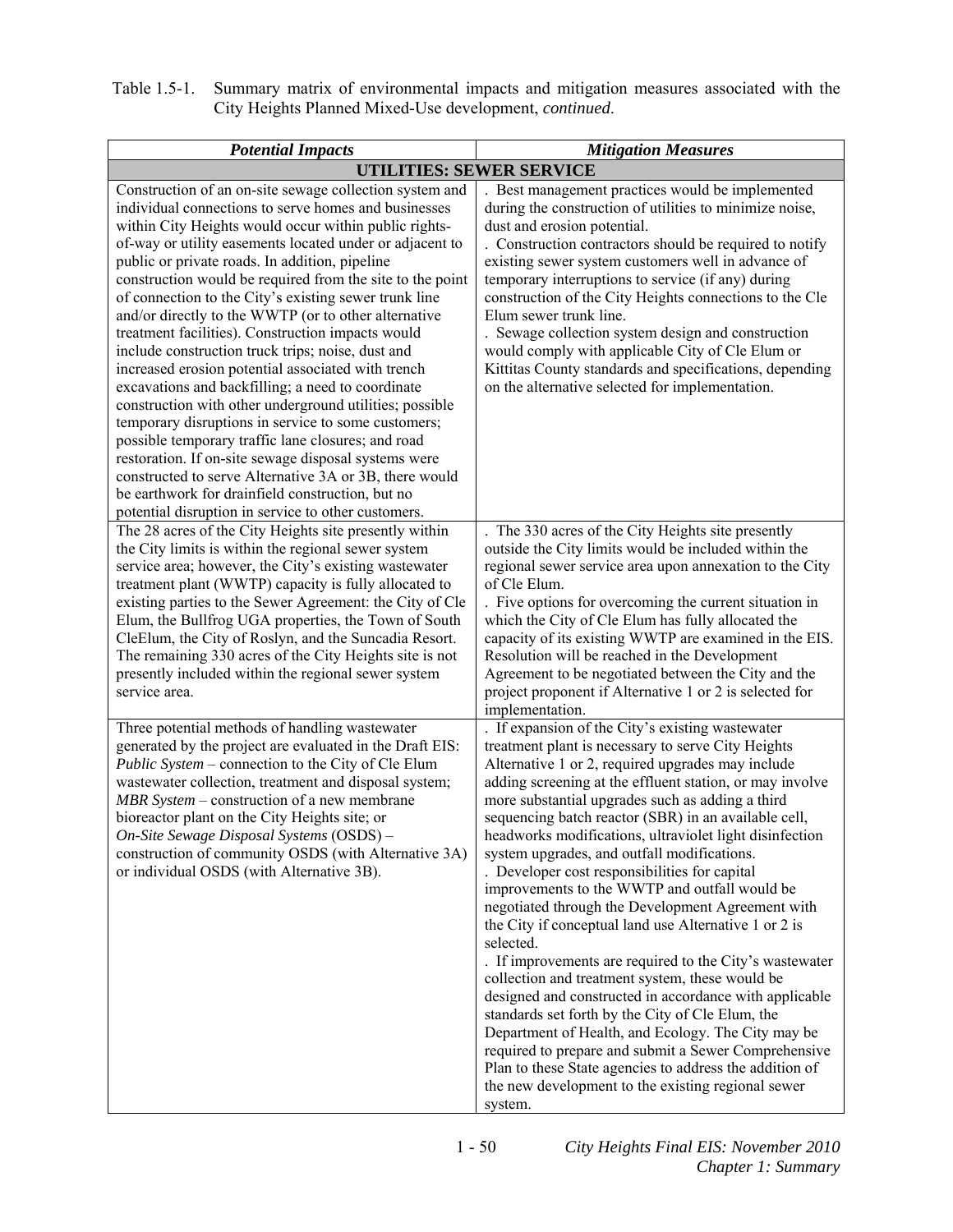| <b>Potential Impacts</b>                                                                                       | <b>Mitigation Measures</b>                                                                                        |
|----------------------------------------------------------------------------------------------------------------|-------------------------------------------------------------------------------------------------------------------|
|                                                                                                                | . If significant WWTP upgrades are required to serve                                                              |
|                                                                                                                | City Heights, the Sewer Parties may want to consider a                                                            |
|                                                                                                                | different treatment process to upgrade the technology                                                             |
|                                                                                                                | from the Sequencing Batch Reactor (SBR) process.                                                                  |
|                                                                                                                | Newer processes could improve efficiency, capacity,                                                               |
|                                                                                                                | and the level of treatment while simultaneously                                                                   |
|                                                                                                                | reducing maintenance costs.                                                                                       |
|                                                                                                                | . If the On-Site Option or the Third Street Option were                                                           |
|                                                                                                                | selected to serve Alternative 1 or 2, construction of a                                                           |
|                                                                                                                | new trunk line from City Heights to the City's existing                                                           |
|                                                                                                                | WWTP would require permits and approvals from                                                                     |
|                                                                                                                | several local, State and Federal agencies, including the                                                          |
|                                                                                                                | City of Cle Elum, the Washington Department of Fish                                                               |
|                                                                                                                | and Wildlife, Ecology, WSDOT, the BNSF Railroad,                                                                  |
|                                                                                                                | and the U.S. Army Corps of Engineers.<br>. If an MBR system were selected to serve Alternative                    |
|                                                                                                                | 1, 2, or 3A, this system would be designed, constructed,                                                          |
|                                                                                                                | and operated in accordance with the manufacturer's                                                                |
|                                                                                                                | specifications and standards for reclaimed water jointly                                                          |
|                                                                                                                | developed by the Department of Health and Ecology.                                                                |
|                                                                                                                | . An outfall discharge to the Yakima River from the                                                               |
|                                                                                                                | MBR option would be required to obtain permits from                                                               |
|                                                                                                                | the City of Cle Elum, the Washington Department of                                                                |
|                                                                                                                | Fish and Wildlife, Ecology, WSDOT, the BNSF                                                                       |
|                                                                                                                | Railroad, the U.S. Army Corps of Engineers, and the                                                               |
|                                                                                                                | Washington Department of Natural Resources.                                                                       |
| The Alternative 1 or 2 wastewater collection and                                                               | . Potential mitigation measures for impacts to Public                                                             |
| treatment system requirements of the City Heights                                                              | Works staff and City general services are discussed in                                                            |
| development would increase the workload of City                                                                | the Public Services section, above.                                                                               |
| Public Works staff and the cost of sewer system                                                                | . Increased operations and maintenance costs would be                                                             |
| maintenance for miles of collection mains to be                                                                | recovered through utility rates paid by the actual City                                                           |
| constructed, pump stations, WWTP and outfall                                                                   | Heights users of the wastewater collection and                                                                    |
| upgrades.                                                                                                      | treatment system.                                                                                                 |
| Total average daily wastewater flow from Alternative 1                                                         | The project proponent is exploring options with the                                                               |
| or 2 would range from approximately 212,834 gallons                                                            | City of Cle Elum and the Sewer Parties to determine                                                               |
| per day (gpd) to 192,834 gpd based on 80% of the water                                                         | whether an arrangement can be made for existing                                                                   |
| usage projection. Winter peak hour flows would range                                                           | unused capacity in the wastewater collection and                                                                  |
| from approximately 931,148 gpd to 843,649 gpd. At the<br>time of this writing, the City of Cle Elum had fully- | treatment system to be allocated to City Heights. Any<br>costs associated with allocating unused capacity to City |
| committed its existing WWTP capacity to the parties to                                                         | Heights would be imposed through the Development                                                                  |
| the existing Sewer Agreement.                                                                                  | Agreement, requiring the project proponent to                                                                     |
|                                                                                                                | reimburse costs as lots were developed and connected                                                              |
|                                                                                                                | to the City's infrastructure.                                                                                     |
|                                                                                                                | . If the Borrow Option, Purchase Option, or                                                                       |
|                                                                                                                | Infiltration/Inflow Option for the wastewater collection                                                          |
|                                                                                                                | system were selected, existing capacity would be rented                                                           |
|                                                                                                                | or purchased and the compensation would be negotiated                                                             |
|                                                                                                                | between the parties.                                                                                              |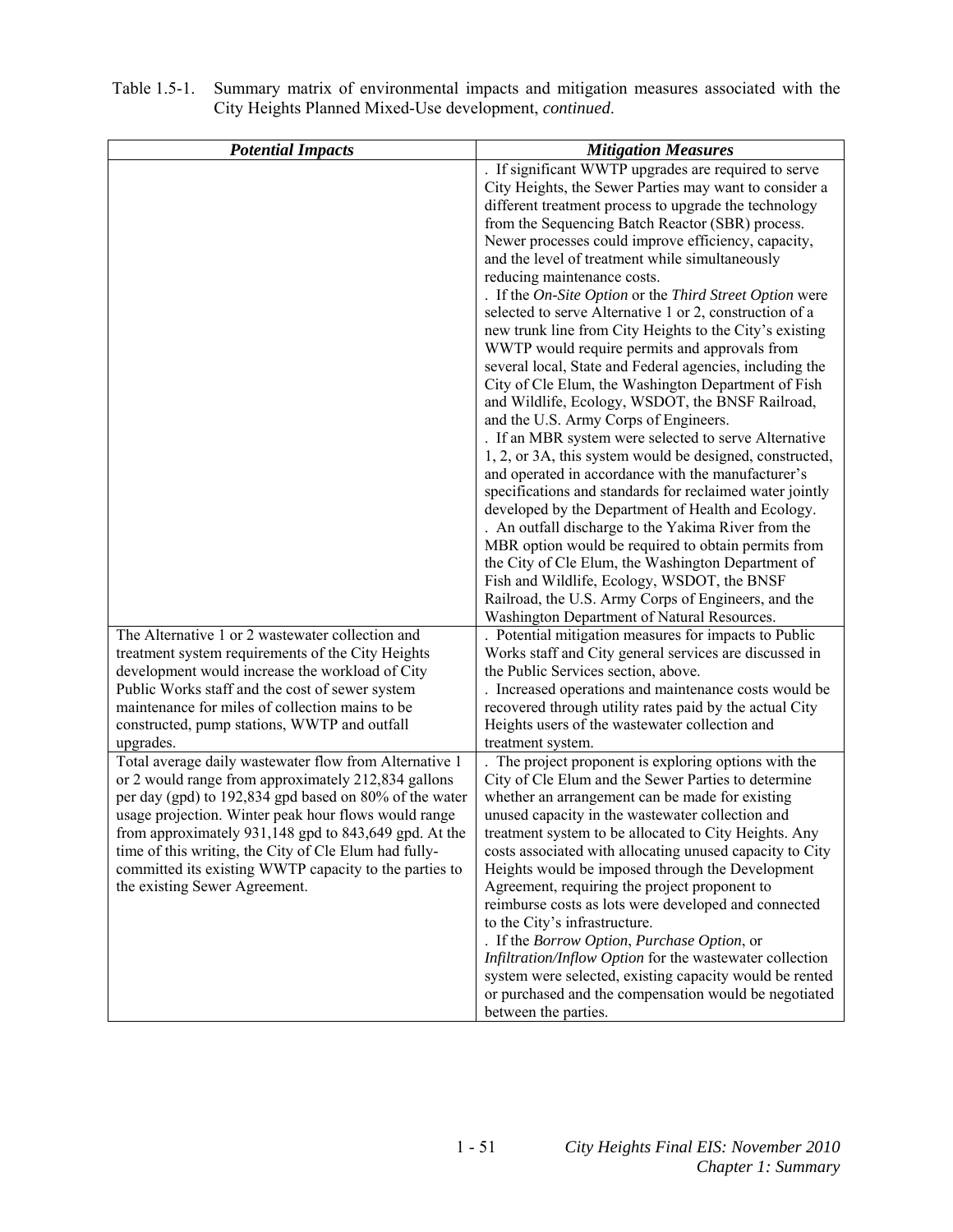| <b>Potential Impacts</b>                                                                                                                                                                                                                                                                                                                                                                                                                                                                                                                                                                                                                                                                                                                                                                                                                                                                                                                                                                                                                   | <b>Mitigation Measures</b>                                                                                                                                                                                                                                                                                                                                                                                                                                                                                                                                                                                                                                                                                                                                                                                                                                           |
|--------------------------------------------------------------------------------------------------------------------------------------------------------------------------------------------------------------------------------------------------------------------------------------------------------------------------------------------------------------------------------------------------------------------------------------------------------------------------------------------------------------------------------------------------------------------------------------------------------------------------------------------------------------------------------------------------------------------------------------------------------------------------------------------------------------------------------------------------------------------------------------------------------------------------------------------------------------------------------------------------------------------------------------------|----------------------------------------------------------------------------------------------------------------------------------------------------------------------------------------------------------------------------------------------------------------------------------------------------------------------------------------------------------------------------------------------------------------------------------------------------------------------------------------------------------------------------------------------------------------------------------------------------------------------------------------------------------------------------------------------------------------------------------------------------------------------------------------------------------------------------------------------------------------------|
|                                                                                                                                                                                                                                                                                                                                                                                                                                                                                                                                                                                                                                                                                                                                                                                                                                                                                                                                                                                                                                            | . If a permanent transfer of unused capacity cannot be<br>arranged through one of these options, then wastewater<br>collection, treatment and disposal system upgrades<br>would be required to serve City Heights. The initial<br>capital investment costs would be paid for by the<br>project proponent and not directly by the City of Cle<br>Elum. Payment could take the form of direct payment<br>by the project proponent, through some form of City-<br>sponsored financing such as a Local Improvement<br>District (completely paid for by the project proponent,<br>not with City funds), or through grant money secured<br>by the City of Cle Elum (with costs of application and<br>procurement funded by the project proponent, not the<br>City). Under no circumstance would costs to provide<br>sewer service to City Heights be borne directly by the |
|                                                                                                                                                                                                                                                                                                                                                                                                                                                                                                                                                                                                                                                                                                                                                                                                                                                                                                                                                                                                                                            | City of Cle Elum or existing sewer service customers.                                                                                                                                                                                                                                                                                                                                                                                                                                                                                                                                                                                                                                                                                                                                                                                                                |
| Total average daily wastewater flow from Alternative<br>3A or 3B would range from approximately 192,834 gpd<br>to 103,758 gpd. The City's Capital Facilities Plan does<br>not presently include a policy that would allow<br>extending sewer service to the 330 acres of the City<br>Heights site within the UGA if it were to remain outside<br>the City limits.                                                                                                                                                                                                                                                                                                                                                                                                                                                                                                                                                                                                                                                                          | . On-site sewage disposal systems (OSDS) could be<br>used to serve Alternative 3A or 3B. When these systems<br>are properly designed, installed and maintained in<br>accordance with applicable regulations, they would not<br>be a source of impact to the environment until they no<br>longer functioned property and required upgrade or<br>replacement.<br>. Design, construction, operation and maintenance of<br>OSDS to serve Alternative 3A or 3B would be required<br>to comply with Department of Health, Ecology and<br>Kittitas County regulations.<br>. Community OSDS to serve Alternative 3A would<br>require perpetual maintenance and management under<br>the responsibility of a management system approved by<br>Kittitas County.                                                                                                                 |
| Significant Unavoidable Adverse Impacts: If it is necessary to upgrade and expand the City's wastewater<br>collection and treatment system to serve full build-out of City Heights Alternative 1 or 2, the Development<br>Agreement to be negotiated between the City and the project proponent will specify developer cost responsibilities<br>to avoid adverse impacts to the City or existing sewer system customers. New users within City Heights will be<br>required to pay connection fees and monthly service fees established by the City. For all of these reasons, no<br>significant unavoidable adverse impacts to the operation and maintenance of the system, or to existing sewer<br>system customers would be anticipated. If an MBR system or OSDS were selected as the means of wastewater<br>treatment to serve Alternative 3A or 3B, and if these systems were properly design, constructed, operated, and<br>maintained in accordance with all applicable regulations, no adverse impacts to the environment would be |                                                                                                                                                                                                                                                                                                                                                                                                                                                                                                                                                                                                                                                                                                                                                                                                                                                                      |
| anticipated.                                                                                                                                                                                                                                                                                                                                                                                                                                                                                                                                                                                                                                                                                                                                                                                                                                                                                                                                                                                                                               |                                                                                                                                                                                                                                                                                                                                                                                                                                                                                                                                                                                                                                                                                                                                                                                                                                                                      |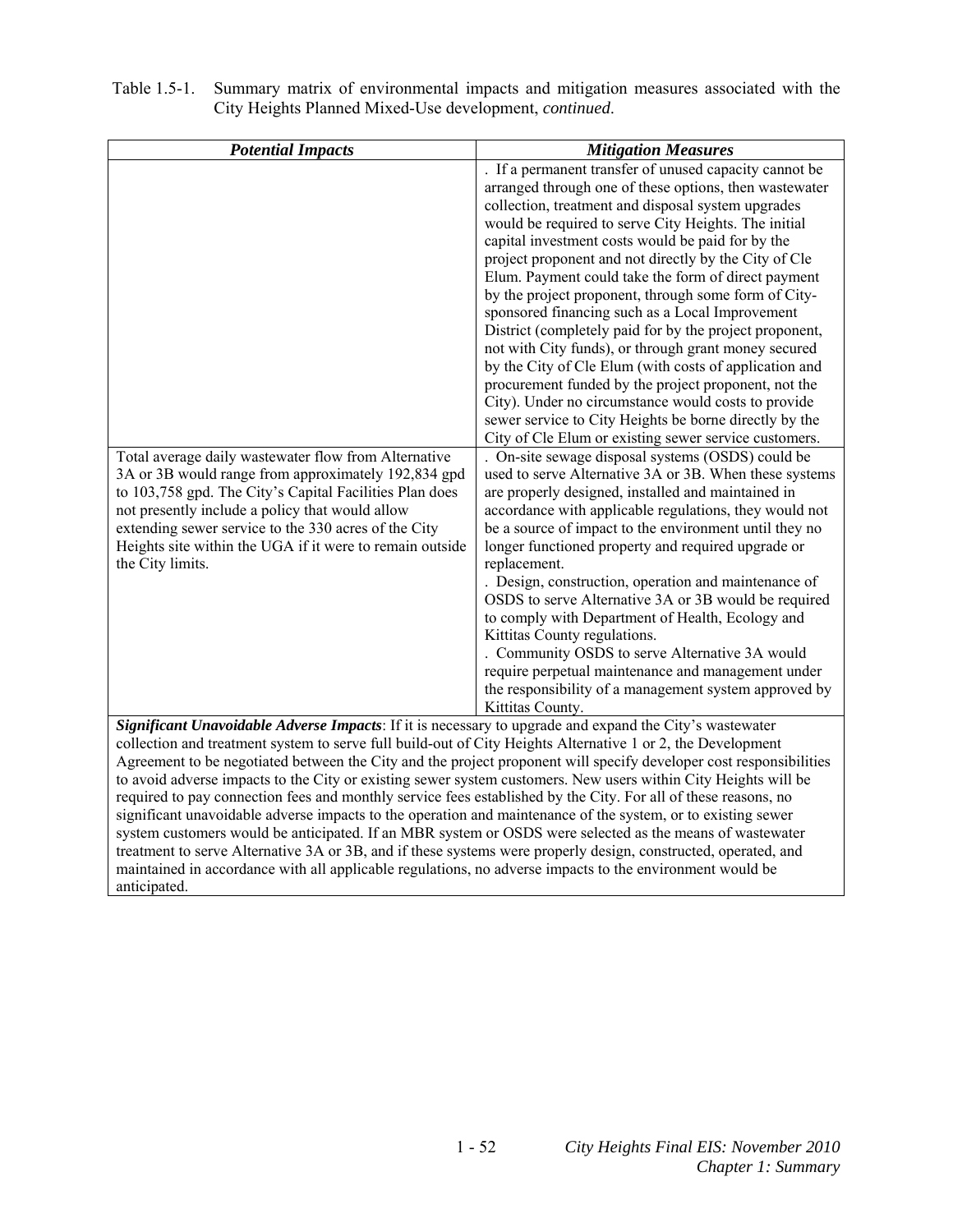| Table 1.5-1. Summary matrix of environmental impacts and mitigation measures associated with the |
|--------------------------------------------------------------------------------------------------|
| City Heights Planned Mixed-Use development, <i>continued</i> .                                   |

| <b>Potential Impacts</b>                                                                                                                                                                                                                                                                                                                                         | <b>Mitigation Measures</b>                                                                                                                                                                                                                                                                                                                                                                                                                                                                                                                                                                                                                                                                                                                                                                                                                                                                                                                                                                                                                                                                                                                                                                                                                                                                                                                                                                                                                                                                                                                                                                                                                                                                                                                                                                                                                                                                                                                                                                                                                                                                                                                                                                                                                                                                                                                                                              |
|------------------------------------------------------------------------------------------------------------------------------------------------------------------------------------------------------------------------------------------------------------------------------------------------------------------------------------------------------------------|-----------------------------------------------------------------------------------------------------------------------------------------------------------------------------------------------------------------------------------------------------------------------------------------------------------------------------------------------------------------------------------------------------------------------------------------------------------------------------------------------------------------------------------------------------------------------------------------------------------------------------------------------------------------------------------------------------------------------------------------------------------------------------------------------------------------------------------------------------------------------------------------------------------------------------------------------------------------------------------------------------------------------------------------------------------------------------------------------------------------------------------------------------------------------------------------------------------------------------------------------------------------------------------------------------------------------------------------------------------------------------------------------------------------------------------------------------------------------------------------------------------------------------------------------------------------------------------------------------------------------------------------------------------------------------------------------------------------------------------------------------------------------------------------------------------------------------------------------------------------------------------------------------------------------------------------------------------------------------------------------------------------------------------------------------------------------------------------------------------------------------------------------------------------------------------------------------------------------------------------------------------------------------------------------------------------------------------------------------------------------------------------|
|                                                                                                                                                                                                                                                                                                                                                                  | UTILITIES: STORMWATER MANAGEMENT                                                                                                                                                                                                                                                                                                                                                                                                                                                                                                                                                                                                                                                                                                                                                                                                                                                                                                                                                                                                                                                                                                                                                                                                                                                                                                                                                                                                                                                                                                                                                                                                                                                                                                                                                                                                                                                                                                                                                                                                                                                                                                                                                                                                                                                                                                                                                        |
| There could be potential stormwater impacts during<br>construction if surface water runoff were not managed<br>during vegetation removal and earthwork activities, in<br>particular. Sediment-laden water from exposed soils<br>could enter seasonal stream courses through the site and<br>Crystal Creek, unless proper protective measures are<br>implemented. | . Temporary erosion/sedimentation control (TESC)<br>measures will be installed on the City Heights site<br>during construction in accordance with local regulations<br>and the Washington Department of Ecology (Ecology)<br>Stormwater Management Manual for Eastern<br>Washington (SWMMEW).<br>. Construction Best Management Practices (BMPs) will<br>be implemented to convey, collect, treat and control the<br>release of construction stormwater runoff.<br>Representative measures include installing silt fencing<br>to delineate the limits of work/construction zones,<br>utilizing vegetated or rip-rapped roadside ditches and<br>check dams for conveyance, creating sedimentation<br>ponds and/or sediment traps for collection and treatment<br>of stormwater runoff prior to release from the site,<br>installing silt fences or straw wattles for treatment, and<br>installing proper piping and outfall protection inside the<br>limit of work areas for controlled release of<br>construction stormwater runoff.<br>. Prior to any on-site construction activity, a National<br>Pollutant Discharge Elimination System (NPDES)<br>Construction Stormwater Permit will be obtained from<br>Ecology. Contractors working on the site will be<br>required to comply with the conditions of this permit.<br>. The site will be subject to inspection during<br>construction by agencies with jurisdiction to assure that<br>stormwater management facilities are properly installed,<br>properly functioning and maintained.<br>. Stormwater Pollution Prevention Plans (SWPPP) will<br>be prepared to provide guidance to contractors<br>regarding how to deal with varying degrees and types of<br>runoff problems to prevent sediment-laden water and<br>wind-blown particles from leaving the target area, as<br>well as how to manage accidental spills in the event that<br>this were to occur. The SWPPPs will also address<br>protection of adjoining properties and on-site features to<br>be protected (such as wetlands, steep slopes, and<br>drainage courses).<br>Snowfall that occurs in the Cle Elum area between<br>approximately late fall and late spring each year will<br>limit ground-disturbing activities to the drier months of<br>the year. The actual months of construction may vary<br>from year to year depending on when snowfall occurs. |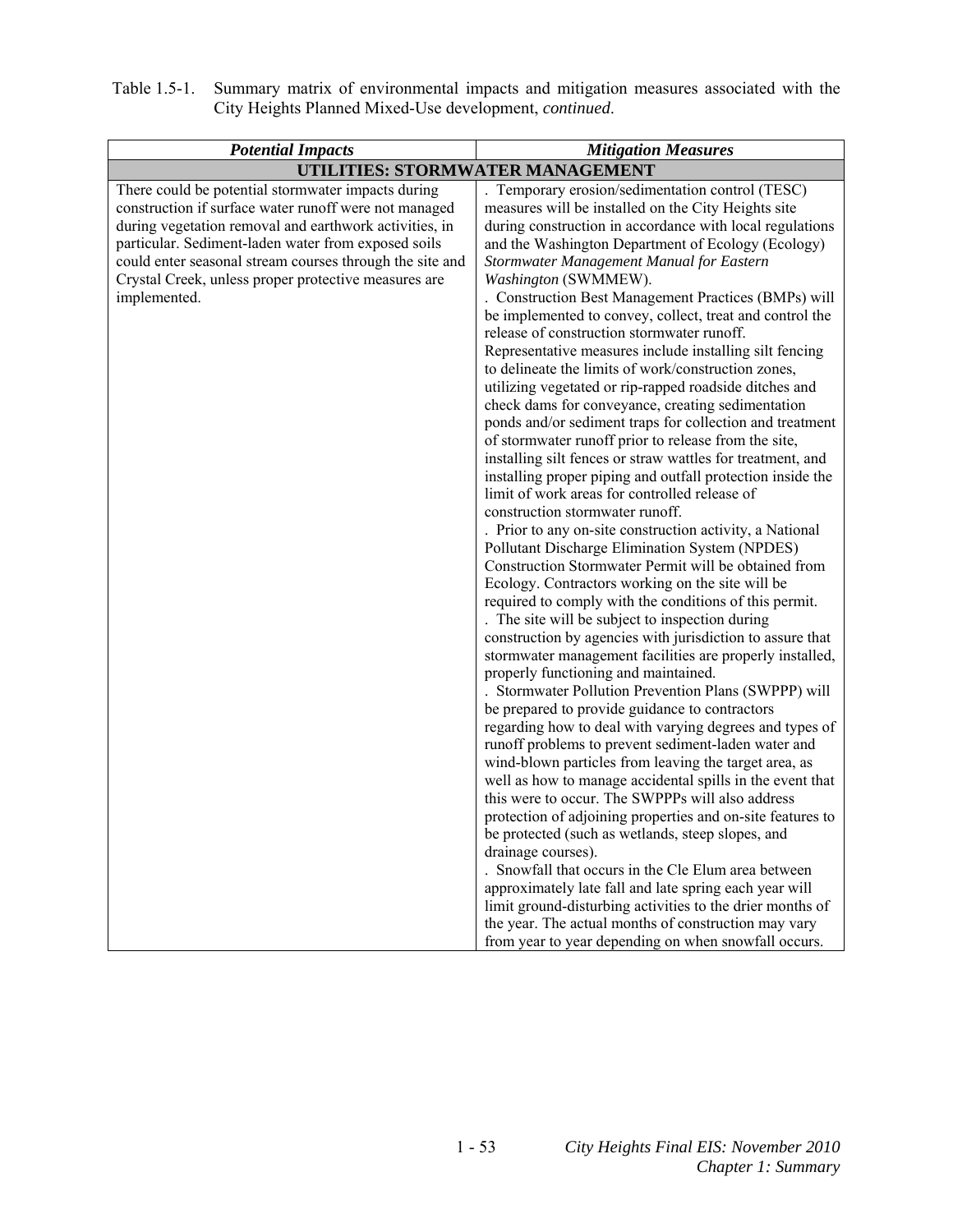| Table 1.5-1. Summary matrix of environmental impacts and mitigation measures associated with the |
|--------------------------------------------------------------------------------------------------|
| City Heights Planned Mixed-Use development, <i>continued</i> .                                   |

| <b>Potential Impacts</b>                                 | <b>Mitigation Measures</b>                                          |
|----------------------------------------------------------|---------------------------------------------------------------------|
| Site development would introduce in the range of         | The proposal includes complying will all applicable                 |
| 119.47 acres to 71.6 acres of impervious surface area on | local, State and Federal regulations to construct and               |
| the site (structures, road and parking areas) depending  | maintain a stormwater management system that would                  |
| on the alternative selected for implementation. There    | avoid or minimize potential adverse effects associated              |
| would be a corresponding decrease in the amount of       | with City Heights stormwater quantity and quality.                  |
| pervious area (forest, shrub and meadows), thereby       | . The developed-condition stormwater management                     |
| increasing the amount of surface water runoff. The       | system would include drainage conveyance systems                    |
| estimated range in the volume of runoff from the         | properly designed and constructed in accordance with                |
| developed condition of the site (if unmitigated) is      | Ecology's 2004 SWMMEW, including a stormwater                       |
| 394.94 cubic feet per second (cfs) to 373.55 cfs         | collection and conveyance system, catch basins                      |
| depending on the alternative selected.                   | equipped with sediment filters, vegetative and/or rip-              |
|                                                          | rapped swales and check dams, detention/retention                   |
|                                                          | facilities, control structures equipped with oil-water              |
|                                                          | separators, infiltration facilities (if groundwater levels          |
|                                                          | allow), properly-sized culverts at stream crossings                 |
|                                                          | designed in accordance with WDFW Hydraulic Code                     |
|                                                          | Rules, and proper outfall/runoff discharge protection               |
|                                                          | and energy dissipation.                                             |
|                                                          | . If more current local and State manuals for guidance              |
|                                                          | on stormwater management design are adopted by the                  |
|                                                          | City of Cle Elum, Kittitas County (if Alternative 3A or             |
|                                                          | 3B is selected), or Ecology, these may be followed at               |
|                                                          | the time of each site development application.                      |
|                                                          | . To protect stream morphology, detention facilities are            |
|                                                          | proposed throughout the project site, based on separate             |
|                                                          | basins (the boundaries of which will be refined during              |
|                                                          | final design). Sufficient preliminary engineering                   |
|                                                          | analysis has been done to confirm the approximate site              |
|                                                          | area required and available for stormwater management               |
|                                                          | improvements.<br>. Where development patterns and topography allow, |
|                                                          | small localized drainage facilities would be provided to            |
|                                                          | implement a "low impact development" approach to                    |
|                                                          | stormwater management that would more closely mimic                 |
|                                                          | the pre-development hydrology of the site.                          |
|                                                          | . It is anticipated that stormwater management facilities           |
|                                                          | within the development would be owned and                           |
|                                                          | maintained by the developer during the early stages of              |
|                                                          | site development, with this responsibility to be                    |
|                                                          | transferred to the Homeowners' Association after                    |
|                                                          | construction is complete and lots are legally platted.              |
| Existing drainage facilities downstream from the project | . Flow control and channel stabilization measures will              |
| site do not have enough capacity to convey increased     | be implemented throughout the project site in                       |
| volumes of runoff from the developed-condition of City   | compliance with Ecology's 2004 SWMMEW standards,                    |
| Heights, with the result that downstream flooding        | especially near existing critical areas such as wetlands            |
| conditions could become worse (if uncontrolled).         | and streams to minimize both existing conditions of                 |
|                                                          | erosion and sediment transport and conditions that have             |
|                                                          | the potential to be made worse as a result of the City              |
|                                                          | Heights development. Representative BMPs for flow                   |
|                                                          | control and channel stabilization are listed in Draft EIS           |
|                                                          | Section 3.18.3.                                                     |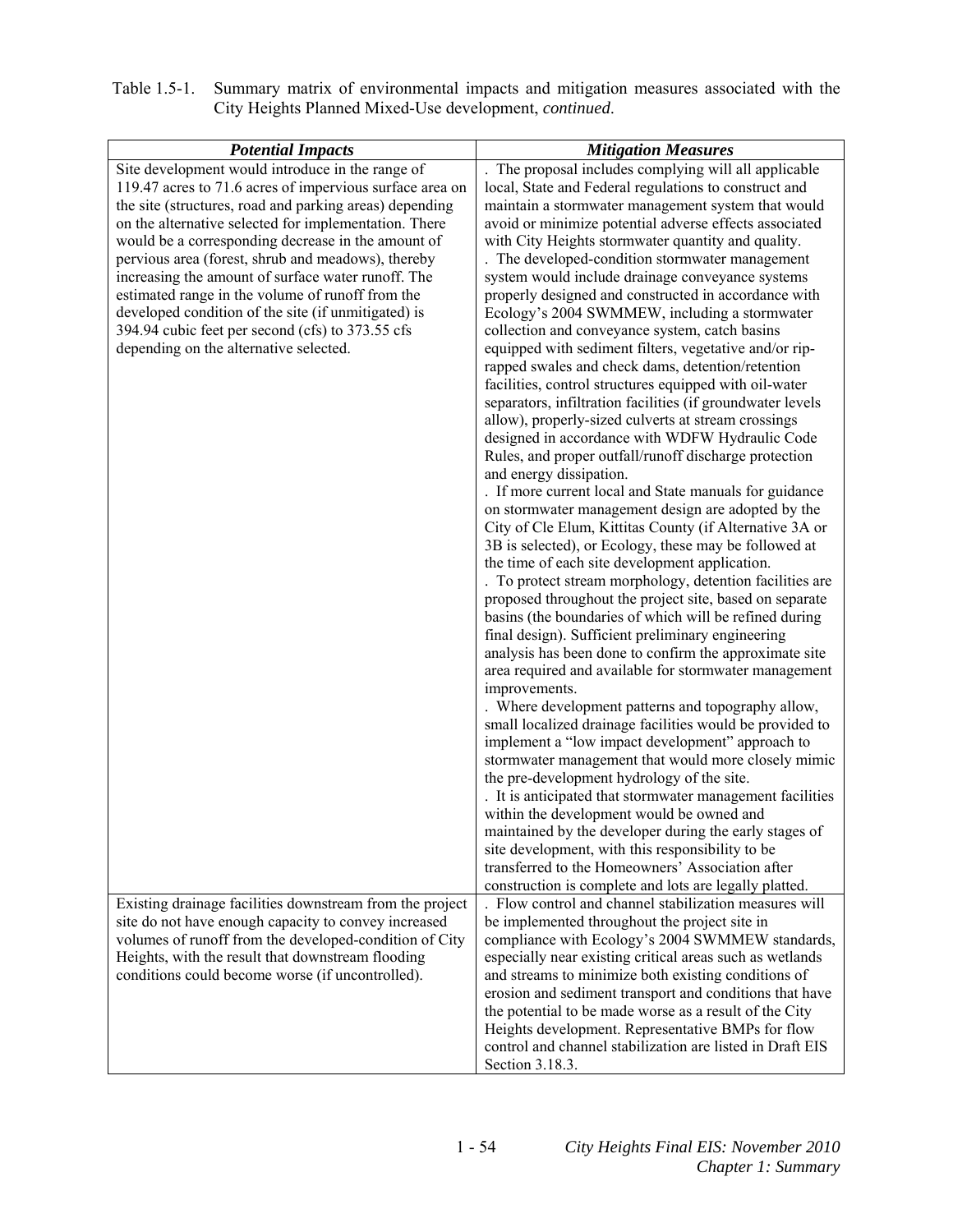| <b>Potential Impacts</b>                                                                                                                                                                                                         | <b>Mitigation Measures</b>                                                                         |
|----------------------------------------------------------------------------------------------------------------------------------------------------------------------------------------------------------------------------------|----------------------------------------------------------------------------------------------------|
| If surface water runoff from the site were not treated                                                                                                                                                                           | Stormwater quality treatment facilities will be                                                    |
| prior to release, this runoff could convey pollutants to                                                                                                                                                                         | constructed on the site in accordance with Ecology's                                               |
| receiving waters in the form of petroleum product                                                                                                                                                                                | 2004 SWMMEW. Based on the types of treatment                                                       |
| residues and heavy metals associated with the operation                                                                                                                                                                          | required, terrain configuration, and site layout,                                                  |
| of motor vehicles on the site; and sediments, pesticides,                                                                                                                                                                        | Biofiltration Treatment Facilities have been identified                                            |
| fertilizers and pet wastes from landscaped areas.                                                                                                                                                                                | as the primary features to be used for stormwater                                                  |
|                                                                                                                                                                                                                                  | quality treatment.                                                                                 |
| Significant Unavoidable Adverse Impacts: Given that the proposal will comply with all applicable stormwater<br>management regulations during construction and in the developed condition of the site, no significant unavoidable |                                                                                                    |
| adverse storm drainage impacts would be anticipated. Further, while Ecology's SWMMEW requires detaining the                                                                                                                      |                                                                                                    |
| 25-year storm event, the proposal includes detaining the 100-year storm event based upon past flooding                                                                                                                           |                                                                                                    |
| experiences in the area. Stormwater runoff effects from the site as a result of a storm and/or flood event of greater                                                                                                            |                                                                                                    |
| magnitude than the 100-year storm would be considered a significant unavoidable adverse impact.                                                                                                                                  |                                                                                                    |
|                                                                                                                                                                                                                                  | UTILITIES: ELECTRICAL SERVICE                                                                      |
| Both Puget Sound Energy (PSE) and Kittitas County                                                                                                                                                                                | . Density and projected electrical load will determine                                             |
| PUD hold franchise agreements with the City and                                                                                                                                                                                  | the feasibility of the project for the electrical service                                          |
| County to install and maintain power lines in the area of                                                                                                                                                                        | provider to invest in distribution system improvements                                             |
| the City Heights site. They compete for the opportunity                                                                                                                                                                          | within the developing area.                                                                        |
| to provide this service, subject to Washington State bid                                                                                                                                                                         |                                                                                                    |
| laws. The difference in municipal jurisdiction between                                                                                                                                                                           |                                                                                                    |
| the conceptual land use alternatives (i.e., Alternative 1                                                                                                                                                                        |                                                                                                    |
| or 2 to be developed within the City, Alternative 3A or                                                                                                                                                                          |                                                                                                    |
| 3B to be developed within the County) is                                                                                                                                                                                         |                                                                                                    |
| inconsequential to the electrical service providers.                                                                                                                                                                             |                                                                                                    |
| Either electrical service provider would need 5 to 10-ft                                                                                                                                                                         | Design and installation of electrical service                                                      |
| wide easements within the City Heights development                                                                                                                                                                               | requirements to serve the City Heights development                                                 |
| for the extension of power lines to serve the project,                                                                                                                                                                           | will be coordinated with the Engineering and                                                       |
| unless these corridors could be located within public                                                                                                                                                                            | Construction Departments of the selected service                                                   |
| rights-of-way (such as City streets).                                                                                                                                                                                            | provider during the preparation of construction                                                    |
|                                                                                                                                                                                                                                  | documents for the project.                                                                         |
| PSE (if selected) would anticipate serving the City                                                                                                                                                                              | Some PSE electrical distribution line improvements                                                 |
| Heights project from three access points along Third                                                                                                                                                                             | would be required, as well as space required for two                                               |
| Street: Billings Avenue, Montgomery Avenue, and                                                                                                                                                                                  | pad-mounted 34-12 kV step-down transformers.                                                       |
| Columbia Avenue.                                                                                                                                                                                                                 |                                                                                                    |
| If Kittitas County PUD is selected to provide electrical                                                                                                                                                                         | Joint use of trenches with other utility providers                                                 |
| service to the development, they would prefer overhead                                                                                                                                                                           | would be acceptable to the PUD for the on-site                                                     |
| main feeders in the utility corridors (underground is                                                                                                                                                                            | extension of electrical service, with 12 inches of vertical                                        |
| possible at higher cost), and overhead or underground                                                                                                                                                                            | and horizontal separation.                                                                         |
| installations for all taps off the main feeder line(s). The                                                                                                                                                                      | . It would be helpful to Kittitas County PUD (if                                                   |
| PUD would need to expand the Teanaway Substation                                                                                                                                                                                 | selected as the electrical service provider for City                                               |
| sooner than presently scheduled (2018), or find a                                                                                                                                                                                | Heights) for some property to be set aside or zoned for                                            |
| property and tap location near existing electrical                                                                                                                                                                               | an electrical substation or electrical switchyard within                                           |
| transmission lines to meet the demands of this project.                                                                                                                                                                          | the Cle Elum service area.                                                                         |
| The City Heights conceptual land use plans show                                                                                                                                                                                  | The construction, operation and maintenance of roads,                                              |
| project roads and trail improvements within and/or                                                                                                                                                                               | utilities, and/or trail improvements within the overhead                                           |
| across the Puget Sound Energy and Bonneville Power                                                                                                                                                                               | electrical transmission line easements granted by the                                              |
| Administration electrical transmission line easements                                                                                                                                                                            | property owner to PSE and BPA will be coordinated in                                               |
| through the property.                                                                                                                                                                                                            | advance with these entities. Three departments require                                             |
|                                                                                                                                                                                                                                  | review before construction activity takes place:<br>Engineering, Total Energy System Planning, and |
|                                                                                                                                                                                                                                  | Electric First Response.                                                                           |
|                                                                                                                                                                                                                                  |                                                                                                    |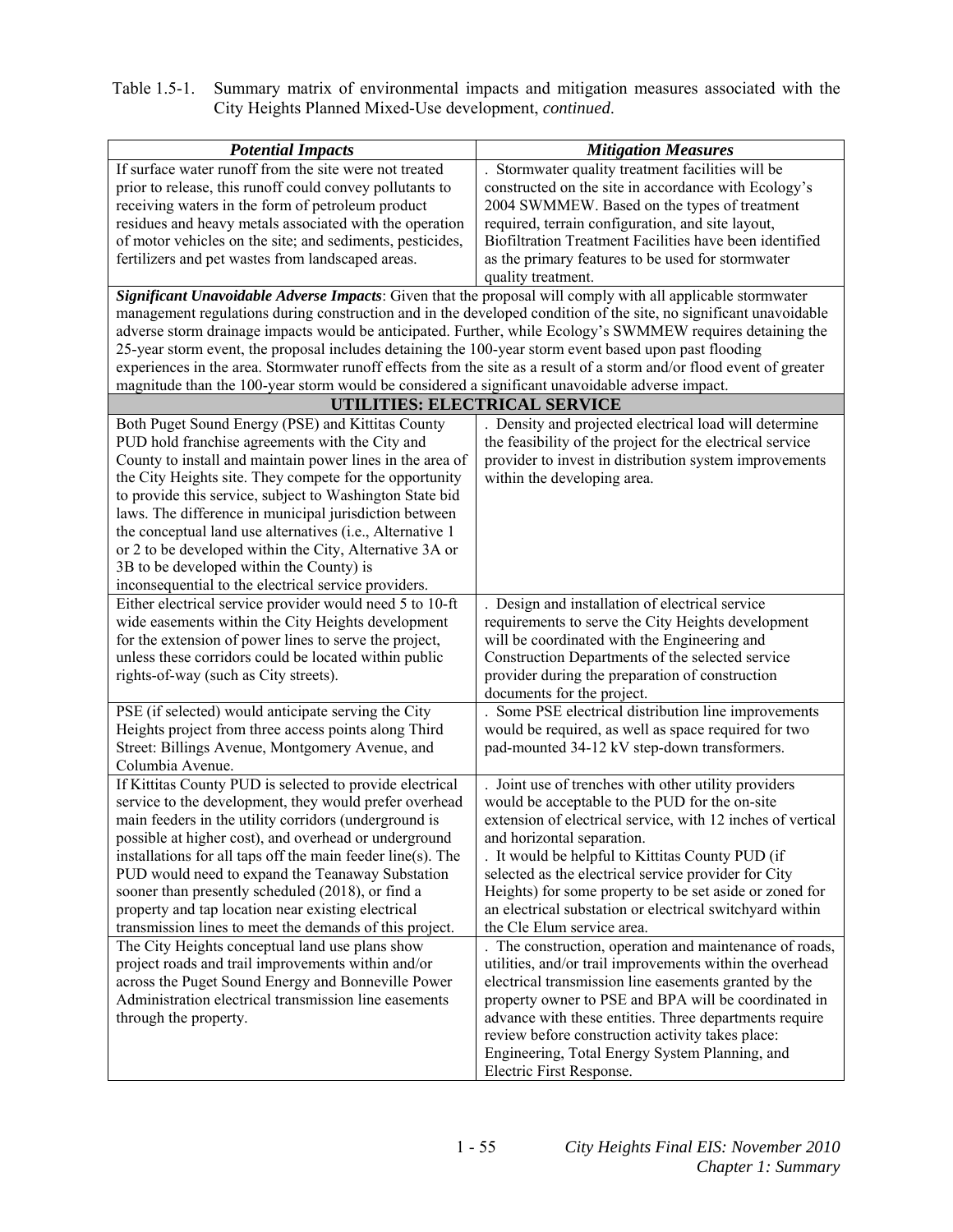| Table 1.5-1. Summary matrix of environmental impacts and mitigation measures associated with the |
|--------------------------------------------------------------------------------------------------|
| City Heights Planned Mixed-Use development, <i>continued</i> .                                   |

| <b>Potential Impacts</b>                                                                                                                                                                                                                                                                                                                                                                                                                                                                                                                                                                                                                                                         | <b>Mitigation Measures</b>                                                                                                                                                                                                                                                                                                                                                                                                                                                                                                                                                                                                                                                    |  |
|----------------------------------------------------------------------------------------------------------------------------------------------------------------------------------------------------------------------------------------------------------------------------------------------------------------------------------------------------------------------------------------------------------------------------------------------------------------------------------------------------------------------------------------------------------------------------------------------------------------------------------------------------------------------------------|-------------------------------------------------------------------------------------------------------------------------------------------------------------------------------------------------------------------------------------------------------------------------------------------------------------------------------------------------------------------------------------------------------------------------------------------------------------------------------------------------------------------------------------------------------------------------------------------------------------------------------------------------------------------------------|--|
| The estimate of electrical demand to serve City Heights,<br>based on a 60% diversity factor, <sup>9</sup> would range from<br>approximately 5,080 kW with Alternative 1 to 2,750<br>kW with Alternative 3B. If all dwelling units and<br>neighborhood businesses within the development were<br>served with natural gas for heat and hot water, the<br>electrical demand estimates would be lower.                                                                                                                                                                                                                                                                               | It is the preference of the project proponent to have<br>natural gas service installed throughout the<br>development to serve all homes and neighborhood<br>commercial uses, provided that it is cost-effective to do<br>SO.<br>Washington Utility and Transportation Commission<br>(WUTC) tariffs will specify cost responsibility for<br>electrical and natural gas line extensions, some portion<br>of which may be a developer expense.<br>The developer will encourage builders to incorporate<br>"built green" features and additional energy<br>conservation measures to the extent practicable.<br>Representative measures are described in Draft EIS<br>Section 3.6. |  |
| Significant Unavoidable Adverse Impacts: Construction and occupancy of the City Heights development would<br>result in the consumption of a significant amount of electrical energy; however, this demand would occur<br>regardless of where within the City of Cle Elum and/or Kittitas County development occurs to provide for<br>projected population growth during the current 20-year planning period. The vast majority of electrical energy<br>conveyed by PSE originates from hydropower, a renewable source. Based on communications with PSE and<br>Kittitas County PUD, neither utility would anticipate significant unavoidable adverse impacts to their ability to |                                                                                                                                                                                                                                                                                                                                                                                                                                                                                                                                                                                                                                                                               |  |
| provide electrical service in the Cle Elum area as a result of phased development of the City Heights project.<br>UTILITIES: NATURAL GAS SERVICE                                                                                                                                                                                                                                                                                                                                                                                                                                                                                                                                 |                                                                                                                                                                                                                                                                                                                                                                                                                                                                                                                                                                                                                                                                               |  |
|                                                                                                                                                                                                                                                                                                                                                                                                                                                                                                                                                                                                                                                                                  |                                                                                                                                                                                                                                                                                                                                                                                                                                                                                                                                                                                                                                                                               |  |
| Natural gas lines extended through the City Heights<br>development would be located within public rights-of-<br>way or designated utility easements, with ease of access<br>for inspection and repair.                                                                                                                                                                                                                                                                                                                                                                                                                                                                           | The design and installation of natural gas service to<br>the City Heights development (if requested by the<br>project proponent) would be coordinated with PSE<br>Engineering and Construction Departments during<br>construction document preparation.<br>. PSE would construct the natural gas system using one<br>of its authorized contractors to perform the work. The<br>contractor would be required to work with the City or<br>County (depending on the alternative selected for<br>implementation) to provide traffic control measures<br>during work within road rights-of-way adjacent to<br>operational roadways.                                                |  |
| PSE would likely extend natural gas service to the City<br>Heights project from the same three access points along<br>Third Street as those identified for electrical service<br>extension: Billings Avenue, Montgomery Avenue, and<br>Columbia Avenue.<br>Natural gas load demand estimates for the City Heights<br>development range from approximately 100.1 million                                                                                                                                                                                                                                                                                                          | . Phased extension of the natural gas system through<br>the City Heights site (if requested by the developer)<br>may or may not coincide with phased development of<br>the project. PSE would make cost-effective and system<br>operational decisions for its own construction project.<br>. Homeowners, commercial property owners and<br>tenants could be encouraged through the CC&Rs of the                                                                                                                                                                                                                                                                               |  |

<span id="page-65-0"></span><sup>&</sup>lt;sup>9</sup> The diversity factor is based on an assumption that some homes would use natural gas for heat and hot water, and

<span id="page-65-1"></span>some homes would be all-electric. It also accounts for loads peaking at different times.<br><sup>10</sup> For the purpose of the natural gas load demand estimates, no distinction was made between single-family For the purpose of the natural gas load demand estimates, no distinction was made between single-family detached homes and attached dwelling units, and no reduction was made for units that may be only seasonally occupied; therefore, this estimate is conservatively high.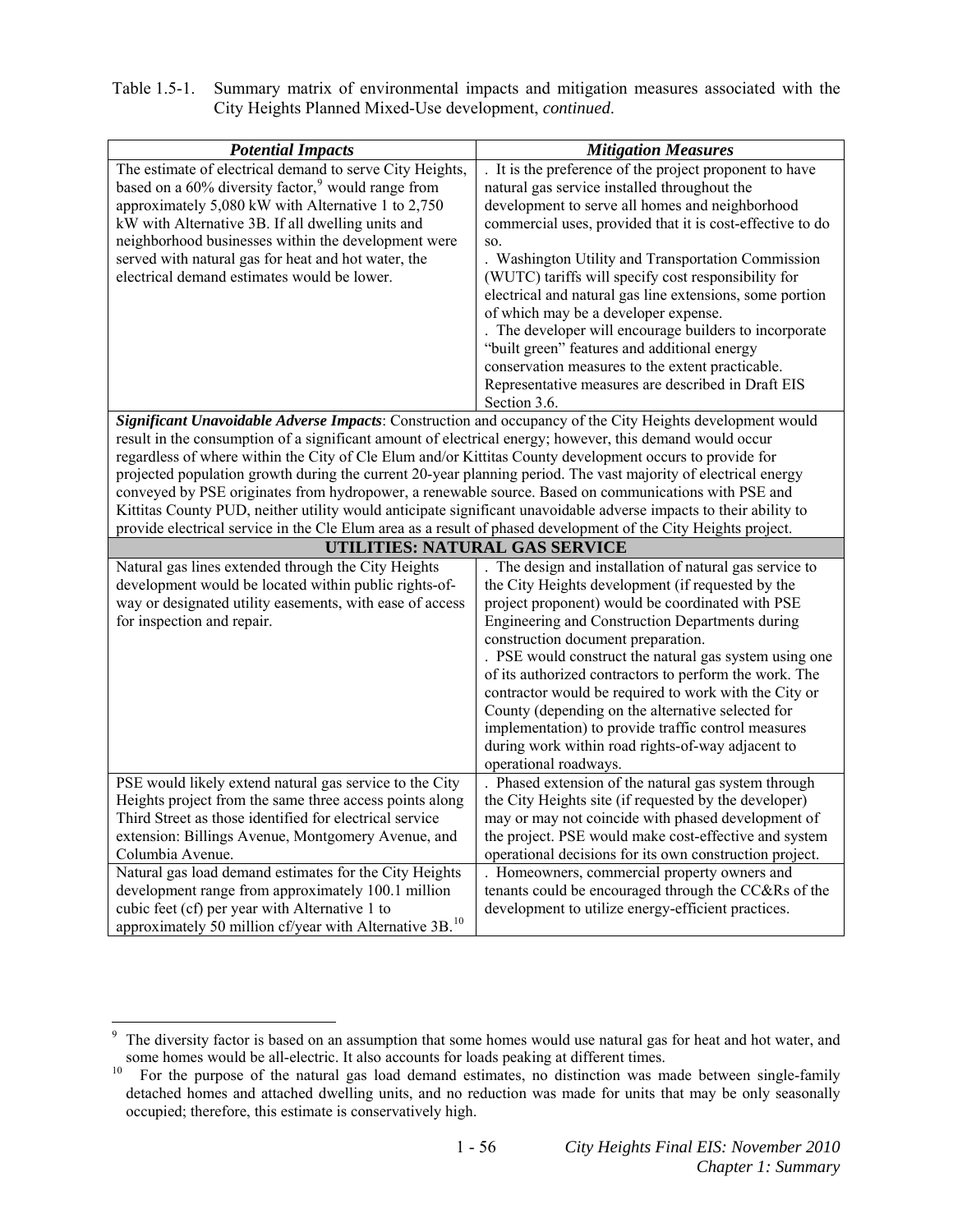| <b>Potential Impacts</b>                                                                                                                                                                                                    | <b>Mitigation Measures</b>                                                                                        |
|-----------------------------------------------------------------------------------------------------------------------------------------------------------------------------------------------------------------------------|-------------------------------------------------------------------------------------------------------------------|
|                                                                                                                                                                                                                             | Minimum pressure delivery in distribution systems is                                                              |
|                                                                                                                                                                                                                             | approximately 15 pounds per square inch gauge (psig).                                                             |
|                                                                                                                                                                                                                             | If the City Heights demand for natural gas service were                                                           |
|                                                                                                                                                                                                                             | to cause design pressures to fall below 15 psig, there are                                                        |
|                                                                                                                                                                                                                             | several methods PSI could implement to increase                                                                   |
|                                                                                                                                                                                                                             | pressure in the distribution system: loop the distribution                                                        |
|                                                                                                                                                                                                                             | and/or supply lines; install mains parallel to existing                                                           |
|                                                                                                                                                                                                                             | mains to supplement the supply, replace or upsize                                                                 |
|                                                                                                                                                                                                                             | existing pipelines to increase volume.                                                                            |
| Significant Unavoidable Adverse Impacts: Based on communications with Puget Sound Energy, no significant<br>unavoidable adverse impacts to their natural gas service system would be anticipated with phased development of |                                                                                                                   |
| the City Heights Planned Mixed-Use development.                                                                                                                                                                             |                                                                                                                   |
|                                                                                                                                                                                                                             | UTILITIES: TELECOMMUNICATIONS SERVICE                                                                             |
| The City Heights site is not presently served by a                                                                                                                                                                          | In order to minimize the potential for construction                                                               |
| telecommunications provider; therefore, the project                                                                                                                                                                         | conflicts, the developer would provide the local                                                                  |
| proponent can choose which provider they would like to                                                                                                                                                                      | engineering office of the selected telecommunications                                                             |
| use: Qwest or Inland Telephone. The selected provider                                                                                                                                                                       | provider with detailed plat designs and a schedule for                                                            |
| would design an infrastructure that would have the                                                                                                                                                                          | development as early as possible following                                                                        |
| capacity to serve every customer and a variety of                                                                                                                                                                           | development approvals.                                                                                            |
| telecommunication needs. The character of proposed                                                                                                                                                                          | . The telecommunications provider would require a                                                                 |
| land use and range in development density between the                                                                                                                                                                       | contract with the project proponent prior to the                                                                  |
| conceptual land use alternatives would result in an                                                                                                                                                                         | construction of additions to their network.                                                                       |
| approximately equivalent demand for                                                                                                                                                                                         | Telecommunications installation will follow the                                                                   |
| telecommunications service.                                                                                                                                                                                                 | regulated requirements of each provider. Underground                                                              |
|                                                                                                                                                                                                                             | installation may use the same trenches as electrical                                                              |
|                                                                                                                                                                                                                             | power installation, and precede the extension of natural                                                          |
|                                                                                                                                                                                                                             | gas. This sequencing will require typical coordination                                                            |
|                                                                                                                                                                                                                             | between all underground utility service providers.                                                                |
|                                                                                                                                                                                                                             | "Bubble easements" (approximately 20 feet x 20 feet                                                               |
|                                                                                                                                                                                                                             | in area, preferably adjacent to a roadway) may be<br>requested at telecommunications vault locations.             |
| Significant Unavoidable Adverse Impacts: Based on available information, the telecommunications service                                                                                                                     |                                                                                                                   |
|                                                                                                                                                                                                                             | providers have indicated that they have networks with capacity to provide service to the City Heights development |
| without adverse impact.                                                                                                                                                                                                     |                                                                                                                   |
|                                                                                                                                                                                                                             | UTILITIES: SOLID WASTE COLLECTION SERVICE                                                                         |
| Site clearing for the construction of roads, utilities and                                                                                                                                                                  | The proposal includes grinding wood waste and                                                                     |
| building sites will generate a significant amount of                                                                                                                                                                        | stumps on-site to create woodchips for use in temporary                                                           |
| biomass (trees, stumps, and general land clearing                                                                                                                                                                           | site stabilization and permanent landscaping.                                                                     |
| debris) for disposal.                                                                                                                                                                                                       | . Waste Management of Ellensburg can provide                                                                      |
|                                                                                                                                                                                                                             | containers for excess land clearing debris to be                                                                  |
|                                                                                                                                                                                                                             | transported to the company's processing facility in                                                               |
|                                                                                                                                                                                                                             | Woodinville, Washington.                                                                                          |
|                                                                                                                                                                                                                             | . Trees with rootwads could be made available for                                                                 |
|                                                                                                                                                                                                                             | stream diversification/habitat enhancement projects if a                                                          |
|                                                                                                                                                                                                                             | source is identified to receive this material.                                                                    |
| The City Heights development at full build-out could<br>approximately double the number of existing solid                                                                                                                   | The Waste Management District Manager does not<br>anticipate a need to add manpower or equipment to               |
| waste collection accounts in the Cle Elum area. This                                                                                                                                                                        | serve phased build-out of City Heights, but the                                                                   |
| amount of growth is within the range anticipated by                                                                                                                                                                         | company has the resources available if needed.                                                                    |
| Waste Management of Ellensburg within their service                                                                                                                                                                         |                                                                                                                   |
|                                                                                                                                                                                                                             |                                                                                                                   |
| area over the projected 6- to 12-year build-out of the                                                                                                                                                                      |                                                                                                                   |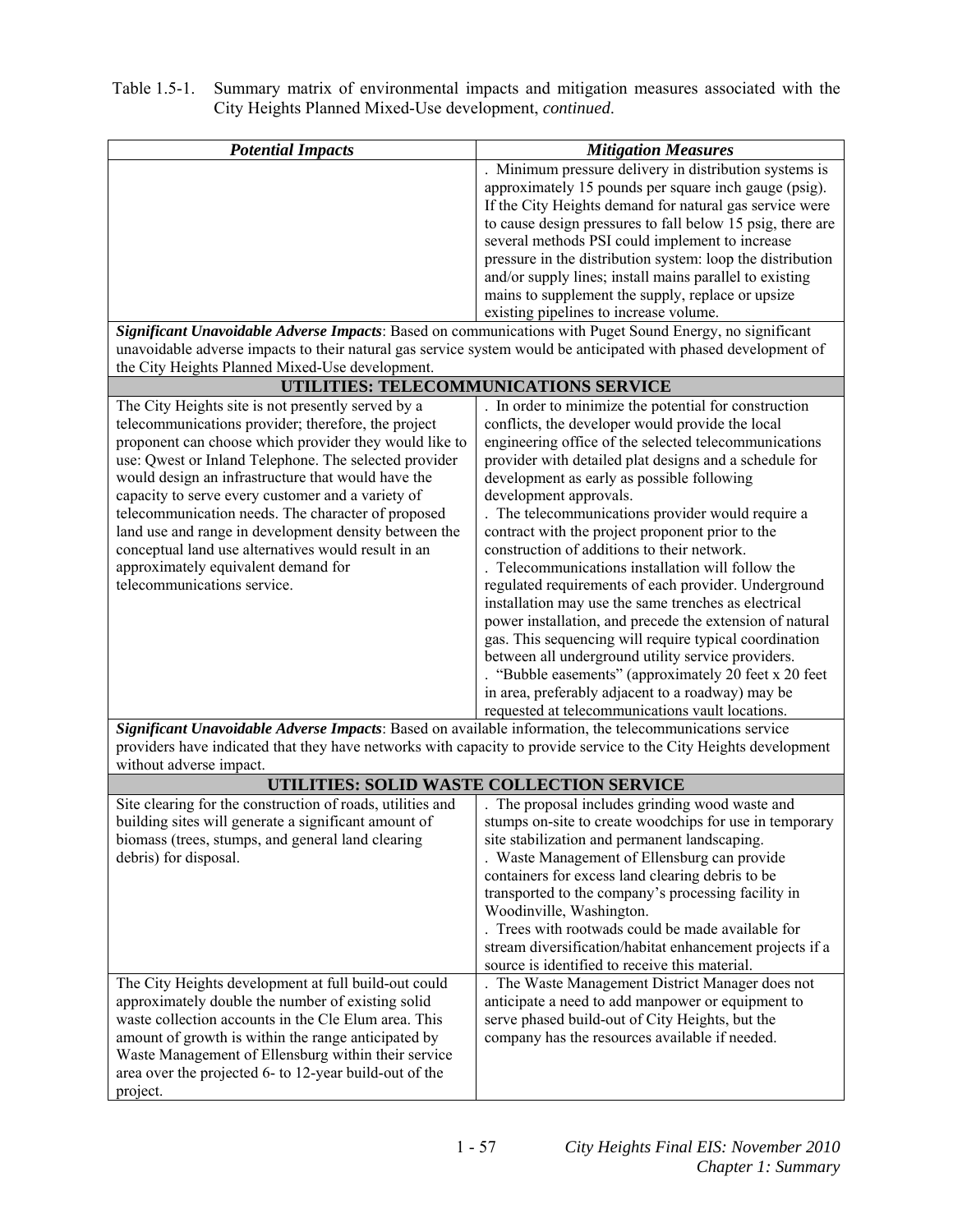| <b>Potential Impacts</b>                                                                                             | <b>Mitigation Measures</b>                                                                         |
|----------------------------------------------------------------------------------------------------------------------|----------------------------------------------------------------------------------------------------|
|                                                                                                                      | The project developer and/or City would notify Waste                                               |
|                                                                                                                      | Management of Ellensburg at the time each new phase                                                |
|                                                                                                                      | of development is proposed within City Heights in                                                  |
|                                                                                                                      | order to coordinate the provision of services that may be                                          |
|                                                                                                                      | required during construction, and to give the company                                              |
|                                                                                                                      | advance notice of the forthcoming increase in the                                                  |
|                                                                                                                      | number of customers to be served.                                                                  |
|                                                                                                                      | . Residential and neighborhood commercial customers                                                |
|                                                                                                                      | would be required to establish individual accounts with                                            |
|                                                                                                                      | the company that has the franchise agreement for solid                                             |
|                                                                                                                      | waste collection services in the area: Waste                                                       |
|                                                                                                                      | Management of Ellensburg.                                                                          |
| Significant Unavoidable Adverse Impacts: Waste Management of Ellensburg does not anticipate any significant          |                                                                                                    |
| unavoidable adverse impacts to their operations as a result of the City Heights development, due to the gradual rate |                                                                                                    |
| of growth predicted to occur over 6 to 12 years.                                                                     |                                                                                                    |
| <b>FISCAL IMPACTS</b>                                                                                                |                                                                                                    |
| The City or County (depending on the alternative                                                                     | The Fiscal Analysis of the development calculates                                                  |
| selected) would experience requirements for general                                                                  | that the City would receive one-time tax revenues in the                                           |
| public services, public works services, law and justice                                                              | amount of approximately \$350,000 per year with                                                    |
| services, fire protection and emergency services upon                                                                | Alternative 1, or approximately \$294,000 per year with                                            |
| commencement of construction on the City Heights site.                                                               | Alternative 2 (in \$2009) over the course of an assumed                                            |
|                                                                                                                      | 10-year construction period (see Draft EIS Table 3.19-                                             |
|                                                                                                                      | 11). These revenues are reasonably calculated to offset                                            |
|                                                                                                                      | the projected cost of City services required by the                                                |
|                                                                                                                      | development during the construction period.<br>The FiscalAnalysis calculates that the County would |
|                                                                                                                      | receive one-time revenues in the amount of                                                         |
|                                                                                                                      | approximately \$390,000 per year with Alternative 3A,                                              |
|                                                                                                                      | or \$270,000 per year with Alternative 3B (in \$2009)                                              |
|                                                                                                                      | over an assumed 10-year construction period (see Draft                                             |
|                                                                                                                      | EIS Table 3.19-13). These revenues are reasonably                                                  |
|                                                                                                                      | calculated to offset the projected cost of County                                                  |
|                                                                                                                      | services required by the development during the                                                    |
|                                                                                                                      | construction period.                                                                               |
| In the developed condition of the project, the City or                                                               | It is the intention of the City (with Alternative 1 or 2)                                          |
| County (depending on the alternative selected) would                                                                 | to require the project to bear the costs of all                                                    |
| experience on-going requirements for general public                                                                  | improvements associated with public infrastructure                                                 |
| services, public works services, law and justice                                                                     | (water, sewer, stormwater, and road improvements) by                                               |
| services, fire protection and emergency services                                                                     | enforceable requirements to be stipulated in the                                                   |
| throughout the useful life of the development. The                                                                   | Development Agreement. These mitigations may take                                                  |
| operating impact analysis may vary over time due to                                                                  | the form of one-time or periodic cash payments, or                                                 |
| laws that affect property tax limits, growth in property                                                             | other means of providing a funding mechanism.                                                      |
| tax revenues at a lower rate than expenses, and other                                                                | . In the developed condition of Alternative 1 or 2, the                                            |
| factors.                                                                                                             | City of Cle Elum is projected to collect a surplus in                                              |
|                                                                                                                      | operating revenues on the order of approximately                                                   |
|                                                                                                                      | \$29,000 or \$4,600 per year (in \$2009), respectively (see                                        |
|                                                                                                                      | Draft EIS Table 3.19-11).                                                                          |
|                                                                                                                      | . In the developed condition of Alternative 3A or 3B,                                              |
|                                                                                                                      | Kittitas County is projected to collect a surplus in                                               |
|                                                                                                                      | operating revenues on the order of approximately                                                   |
|                                                                                                                      | \$210,000 or \$200,000 per year (in \$2009), respectively                                          |
|                                                                                                                      | (see Draft EIS Table 3.19-13).                                                                     |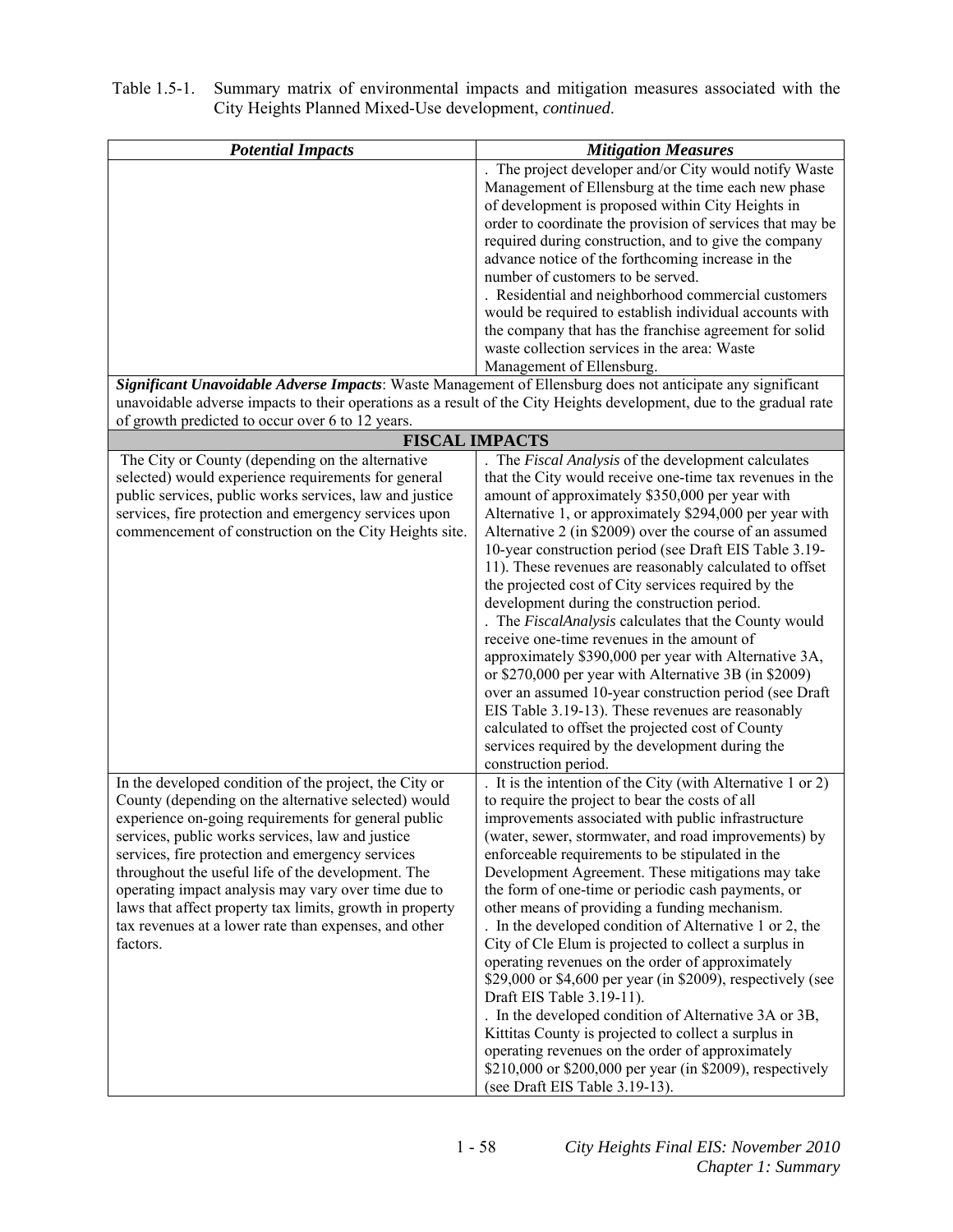| Table 1.5-1. Summary matrix of environmental impacts and mitigation measures associated with the |
|--------------------------------------------------------------------------------------------------|
| City Heights Planned Mixed-Use development, <i>continued</i> .                                   |

| <b>Potential Impacts</b>                                  | <b>Mitigation Measures</b>                                  |
|-----------------------------------------------------------|-------------------------------------------------------------|
| If City Heights Alternative 3A or 3B is selected for      | The Fiscal Analysis of the development reasonably           |
| implementation, Kittitas County Fire Protection District  | calculates that increased property tax revenues             |
| (KCFPD) #7 would be the first-response agency for fire    | attributable to City Heights would slightly exceed          |
| protection and emergency services.                        | operating expenses of KCFPD #7 (see Draft EIS Table         |
|                                                           | 3.19-15). The Fiscal Analysis notes, however, that          |
|                                                           | property tax revenues (under the existing 1% per year       |
|                                                           | limit) will probably grow more slowly than                  |
|                                                           | expenditures.                                               |
| Kittitas County Hospital District 2 and Upper Kittitas    | . The Fiscal Analysis of the development shows that         |
| County Medic One would serve the new resident             | the District would be likely to experience an operating     |
| population on the City Heights site under any             | surplus, as increased tax collections and ambulance         |
| alternative.                                              | charges are reasonably calculated to exceed the             |
|                                                           | incremental costs of services (see Draft EIS Table 3.19-    |
|                                                           | 16). The Fiscal Analysis notes, however, that property      |
|                                                           | tax revenues (under the existing 1% per year limit) will    |
|                                                           | probably grow more slowly than expenditures.                |
| There is capacity in the City's wastewater collection     | . If agreement can be reached for City Heights to be        |
| and treatment system to accommodate proposed City         | served by the City's existing wastewater collection and     |
| Heights development only if agreement can be reached      | treatment system, the Fiscal Analysis of the                |
| with one of the Sewer Parties not presently using all     | development reasonably calculates that the projected        |
| capacity allocated to it for development that has not yet | increase in revenues (at current rates) would greatly       |
| occurred.                                                 | exceed the projected increase in cost (see Draft EIS        |
|                                                           | Table 3.19-12).                                             |
| The City's water distribution, storage and treatment      | The Fiscal Analysis of the development projects that        |
| system would require expansion to serve City Heights.     | the increase in revenue vs. cost effects of serving City    |
| City records do not provide a level of detail for water   | Heights with the municipal water system (with               |
| system costs that would enable a cost analysis            | additional water rights to be brought to the City by        |
| comparable to that performed for the wastewater           | Northland Resources) would be similarly positive to         |
| collection and treatment system.                          | that calculated for the wastewater collection and           |
|                                                           | treatment system.                                           |
| The City Heights development would generate a larger      | The City Heights proportionate share contribution to        |
| tax base over which to spread the fixed cost of Cle       | School District bond repayment (in \$2009 at current tax    |
| Elum-Roslyn School District bond repayment.               | rates) is estimated to range from approximately             |
|                                                           | \$190,600 with Alternative 1 to approximately \$113,200     |
|                                                           | per year with Alternative 3B (see Draft EIS Table 3.19-     |
| The City Heights student population may create the        | $14)$ .<br>. When needed, additional classrooms and support |
| need for additional school capacity over time.            | facilities could be provided through the construction of    |
|                                                           | new facilities, the expansion of existing facilities, or    |
|                                                           | utilization of modular facilities.                          |
|                                                           | . The lower-cost options could be financed through          |
|                                                           | impact fees imposed and collected on behalf of the          |
|                                                           | School District by the City or County (depending on the     |
|                                                           | City Heights alternative selected for implementation).      |
|                                                           | These fees could take the form of a per-lot payment or a    |
|                                                           | per-student payment at the time actual development          |
|                                                           | occurs.                                                     |
|                                                           | The optimum solution desired by the District would          |
|                                                           | be to implement their Capital Facilities Plan;              |
|                                                           | specifically, to embark on a capital improvement and        |
|                                                           | expansion plan with voter approval of a bond measure.       |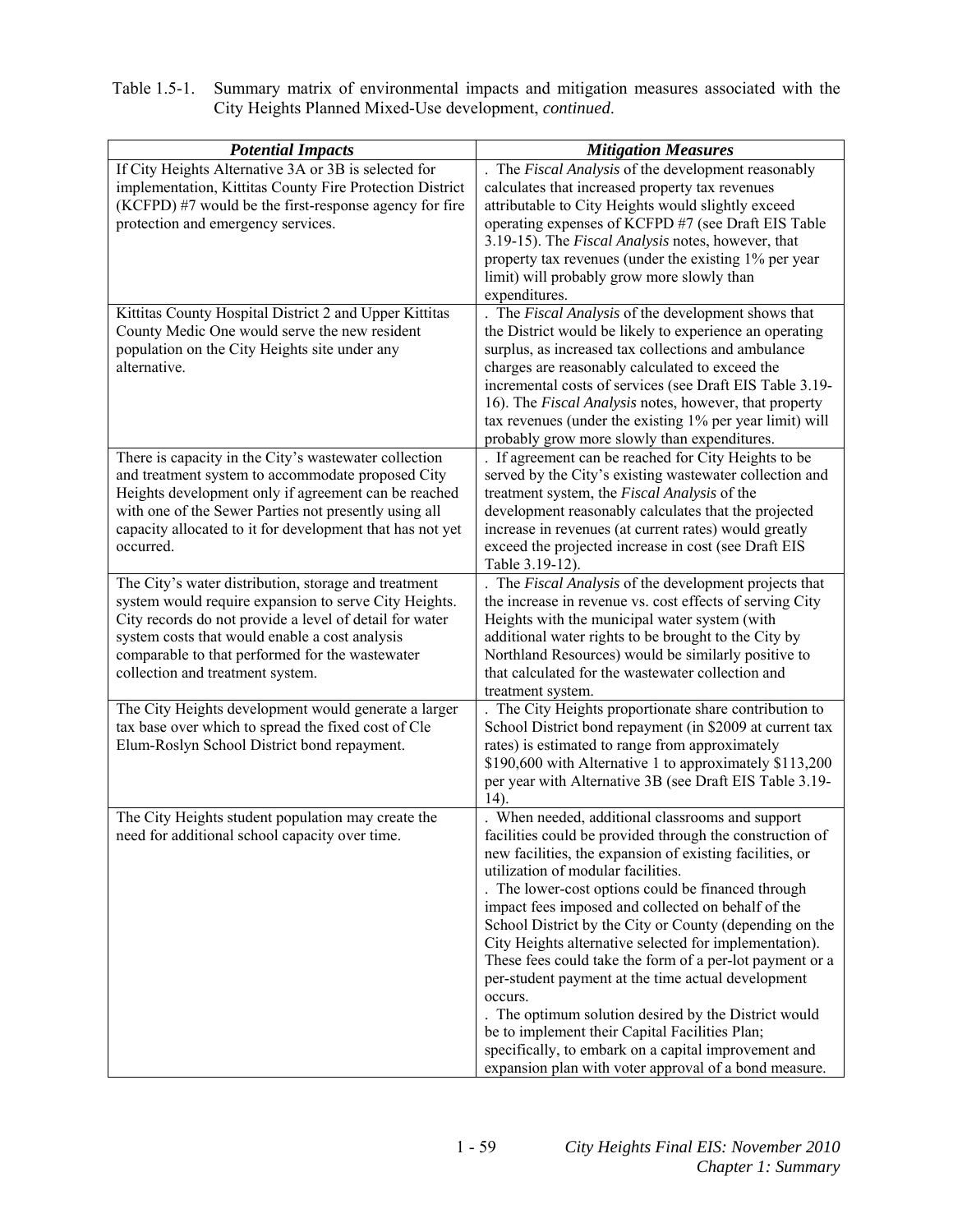| <b>Potential Impacts</b>                                                                                             | <b>Mitigation Measures</b>                               |  |
|----------------------------------------------------------------------------------------------------------------------|----------------------------------------------------------|--|
|                                                                                                                      | . The Development Agreement to be negotiated             |  |
|                                                                                                                      | between the City of Cle Elum and the project proponent   |  |
|                                                                                                                      | with Alternative 1 or 2 (or conditions of approval that  |  |
|                                                                                                                      | would be imposed by Kittitas County with Alternative     |  |
|                                                                                                                      | 3A or 3B) will provide for funding options satisfactory  |  |
|                                                                                                                      | to the School District to provide a means to finance the |  |
|                                                                                                                      | facilities needed to accommodate the growth in student   |  |
|                                                                                                                      | population attributable to City Heights.                 |  |
| Significant Unavoidable Adverse Impacts: The projected revenue and expense analysis prepared for the project         |                                                          |  |
| identified no significant unavoidable adverse fiscal impacts to the City of Cle Elum, Kittitas County, or public     |                                                          |  |
| service providers. Inherent in any growth, however, is the possibility that not all costs can be forseen. There may  |                                                          |  |
| be short-term lags in the early stages of development between the need for service and the receipt of revenue.       |                                                          |  |
| Efforts will be made through the terms of the Development Agreement to be negotiated between the City and the        |                                                          |  |
| project proponent (Alternative 1 or 2), or through Kittitas County conditions of project approval (Alternative 3A or |                                                          |  |
| 3B) to provide mechanisms for bridging potential short-term gaps.                                                    |                                                          |  |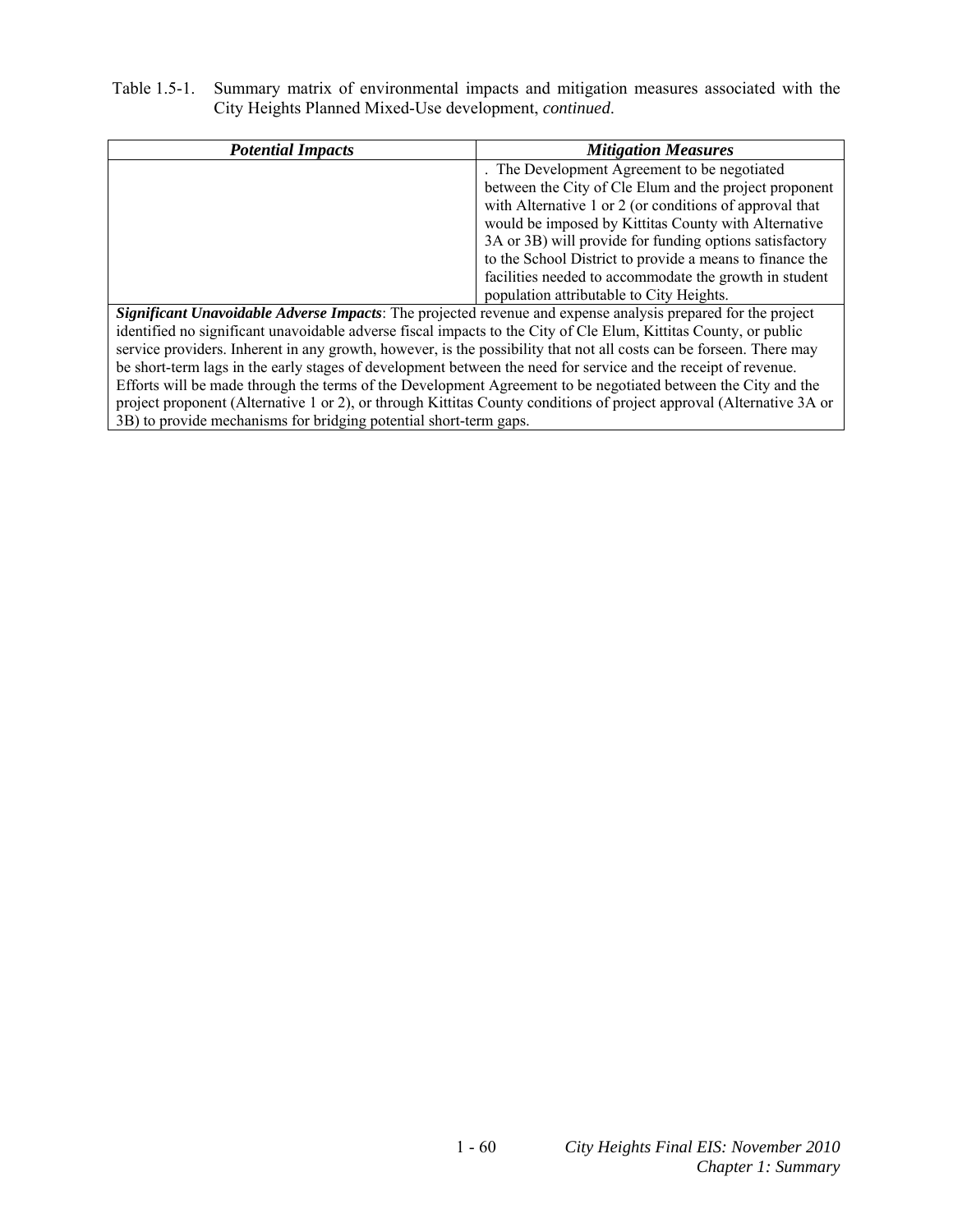# **1.6 Cumulative Effects**

The Washington State Environmental Policy Act (SEPA) Rules limit the scope of environmental review to impacts that are probable (WAC 197-11-782) and significant (WAC 197-11-794), with attention to impacts that are likely, not merely speculative (WAC 197-11-060[4][a]). The SEPA Rules do not specifically define cumulative effects but indicate that those effects resulting from growth outside the boundaries of the proposed project but caused by the proposed project, as well as the likelihood that the project would serve as a precedent for future actions shall be addressed in environmental documents required under SEPA (WAC 197-11-060[4][d]). Extending a road and/or utilities to a site boundary that adjoins a presently unserved property would be representative examples of what might result in a cumulative effect caused by the City Heights proposal, if these precedent actions would enable the adjoining property to annex or develop whereas it could not without this contiguity with the City limits and access to urban services.

The City and the applicant are aware of three properties adjacent to the City Heights site for which the owners have engaged in informal discussions of plans for future development. These include the Central Cascades Land Company west of the site, the Cle Elum Pines (Deneen) property between the west end of the site and SR 903, and the Cle Elum Property Partners, LLC (Olson brothers) property north of the west end of City Heights (see Figure 1.6-1).

## **Central Cascades Land Company**

The Central Cascades Land Company ownership consists of four parcels north and west of the former City of Roslyn sewage lagoons (see Figure 1.6-1). This site has access from Alliance Road regardless of whether development occurs on the City Heights site, and is not contiguous with City Heights. The CCLC property is now within the City of Cle Elum Urban Growth Area; annexation has occurred. If development occurs on the Central Cascades Land Company site at some future time, and if City Heights uses Alliance Road for its west access (as described with conceptual land use Alternative 2 or 3A), there would be cumulative traffic impacts on Alliance Road and at the intersection of Alliance Road with SR 903. Trip directions would be opposite for employment on the light industrial site compared to residential development on the City Heights site; i.e., City Heights trips would be predominantly outbound during the AM peak hour and inbound during the PM peak hour, whereas employment trips on the Central Cascades Land Company site would be primarily inbound during the AM peak hour and outbound during the PM peak hour. It would be speculative at this time to project the number of trips that might be generated by light industrial development on the Central Cascades Land Company site. Any future development proposal for this site will be required to undergo environmental review at the time of application, and to consider cumulative effects to which it may contribute at that time.

### **Cle Elum Pines Property**

The Cle Elum Pines property (Patrick Deneen, owner) is two parcels totaling approximately 28.44 acres on the north side of SR 903, between the State highway and the west end of the City Heights site (see Figure 1.6-1). Informal communications between the City Heights applicant and the Cle Elum Pines owner indicate that he has future plans for a mixed commercial and residential project of this property. These communications also indicated that access to SR 903 to serve the Cle Elum Pines development would be constructed at the same location regardless of whether it would be intended to also serve as the west access to City Heights. If City Heights develops its west access through the Cle Elum Pines property (as described with conceptual land use Alternative 1), there would be cumulative traffic impacts on this access road and at the intersection with SR 903, opposite the Bullfrog UGA business/commercial area access road. It would be speculative at this time to project the number of trips or other impacts that might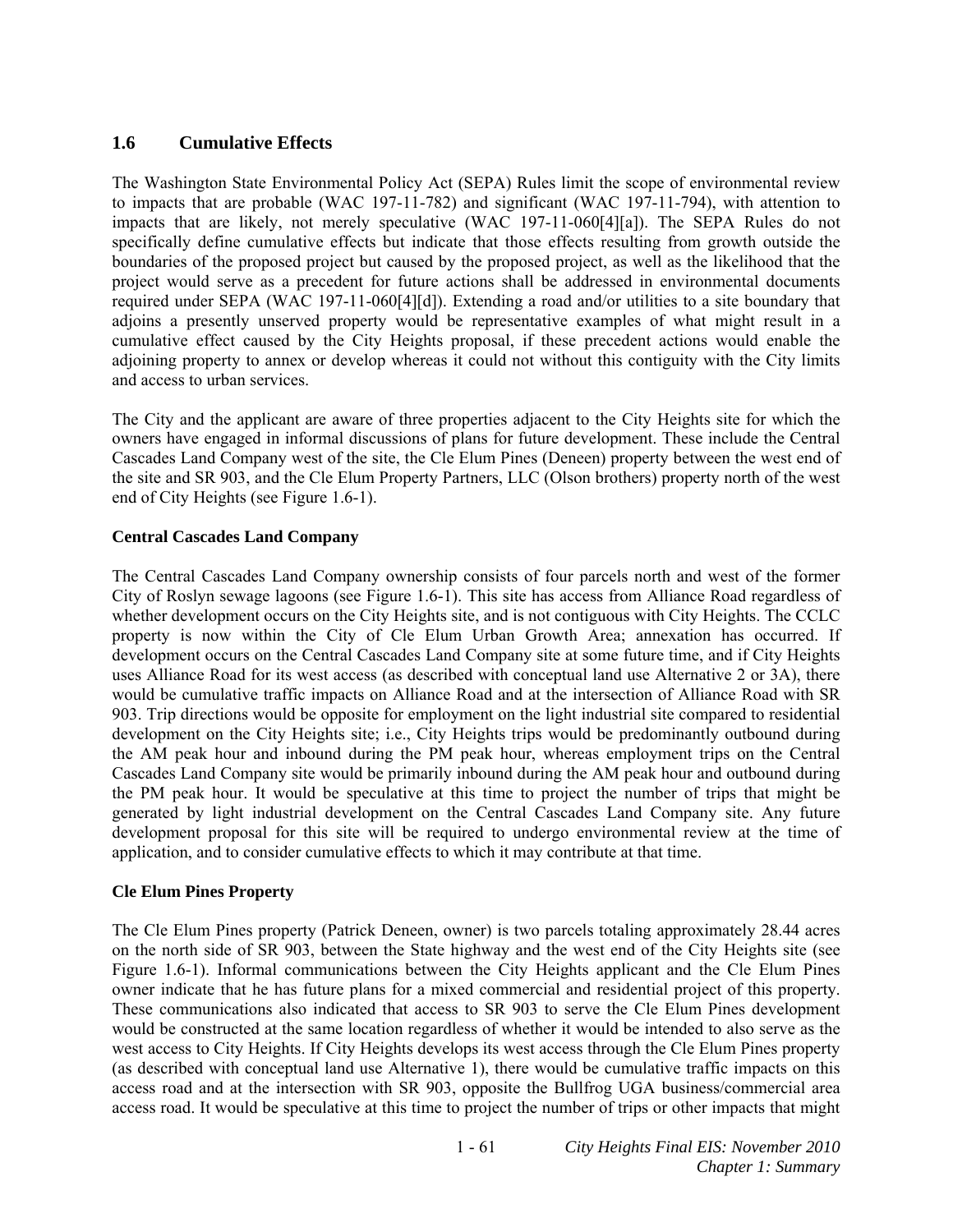be generated by commercial and residential development of the Cle Elum Pines property. If there is a development proposal for these parcels at some future time, it will be required to undergo environmental review of the application, and to consider cumulative effects to which it may contribute at that time.

# **Cle Elum Property Partners**

The Cle Elum Property Partners site is approximately 348 acres in size, adjacent to the northern boundary of the western portion of the City Heights site (see Figure 1.6-1). The Cle Elum Property Partners site has existing access from Alliance Road and Summit View Road regardless of whether development occurs on the City Heights property. Improved access might be facilitated by the City Heights internal road system. If Alternative 1 or 2 of the City Heights development is selected for implementation, City Heights would be annexed to the City of Cle Elum and City utilities and services would be extended throughout the site, to the common boundary with the Cle Elum Property Partners site. Contiguity with the City Heights site would create an opportunity for the Cle Elum Property Partners to petition for annexation. Annexation is a SEPA-exempt action. There is currently no known development proposal for the Cle Elum Property Partners site, and no application on file with the City of Cle Elum; therefore, it would be speculative to address the cumulative effects of future development on that property. As with the Central Cascades Land Company and Cle Elum Pines properties, the Cle Elum Property Partners site would be required to undergo environmental review and analysis of cumulative effects at the time of application for development.

Given the criteria that the impact analysis shall not be merely speculative, it is not possible at the time of this writing to evaluate the potential cumulative effects of facilitating development on adjacent properties, as there are no current applications pending with the City of Cle Elum for these properties.

The EIS does take into account projections of growth in traffic volumes without the City Heights project through the year 2029 as presented in the City of Cle Elum *Draft Transportation Plan* (May 2009), and compares City Heights proportionate-share volumes at full build-out in 2022 to this projected "background growth" (see Draft EIS Section 3.16) With the exception of the known development proposal for the Bullfrog UGA business/commercial area opposite the west end of the City Heights site, the *Draft Transportation Plan* does not identify specific parcels to which future trips were estimated. Draft EIS Section 3.16 describes the assumptions that were made for the purpose of the City Heights impact analysis.

The City of Cle Elum Comprehensive Plan (2007) *Housing Element* and *Parks/Recreation/Open Space Element* include growth and demand projections for the City as a whole through the year 2025 to which the proportionate-share impacts of the City Heights development are compared in Draft EIS Sections 3.10, 3.11 and 3.14.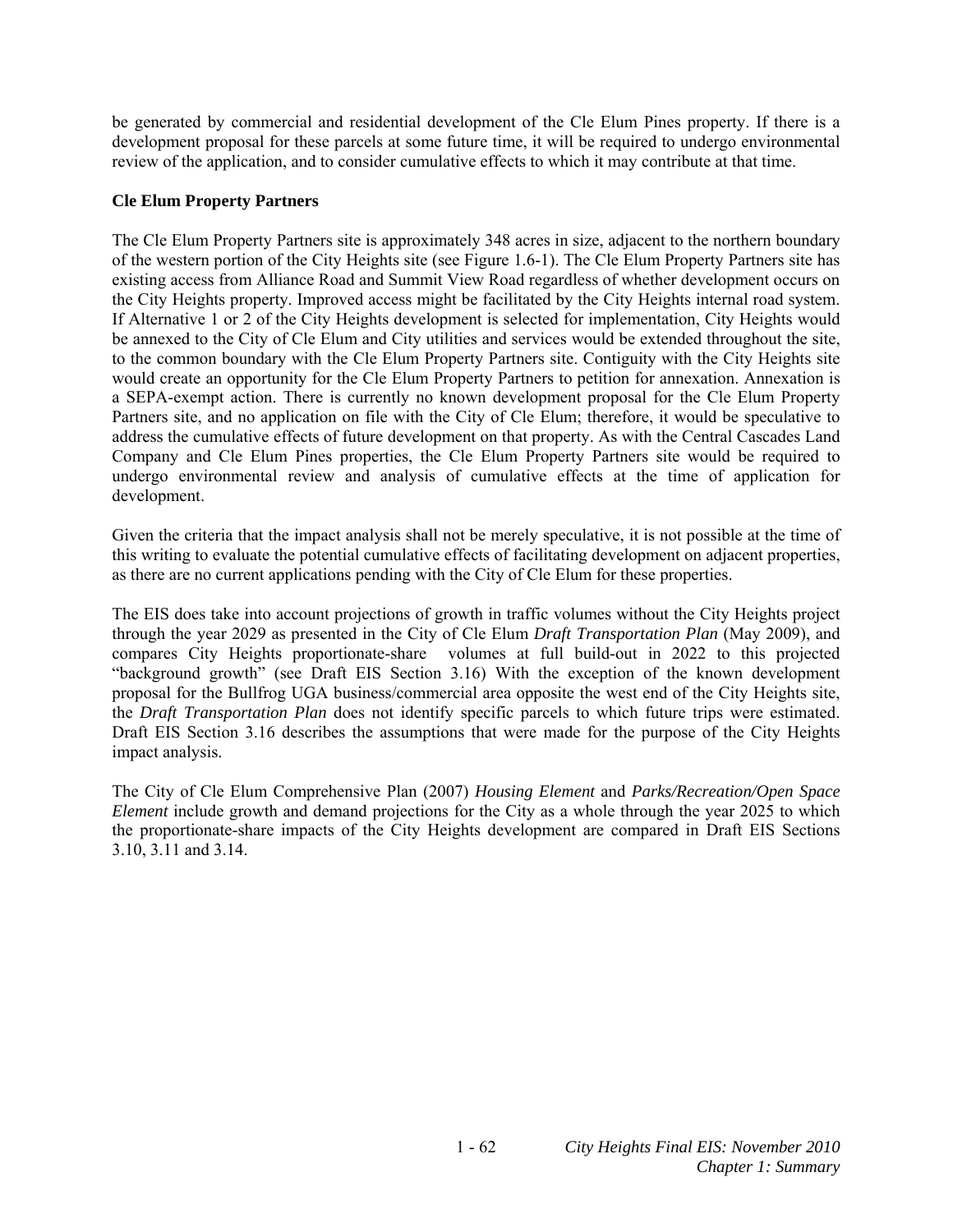**Insert Figure 1.6-1: Adjacent Properties with Future Development Potential (11 x 17 color)**